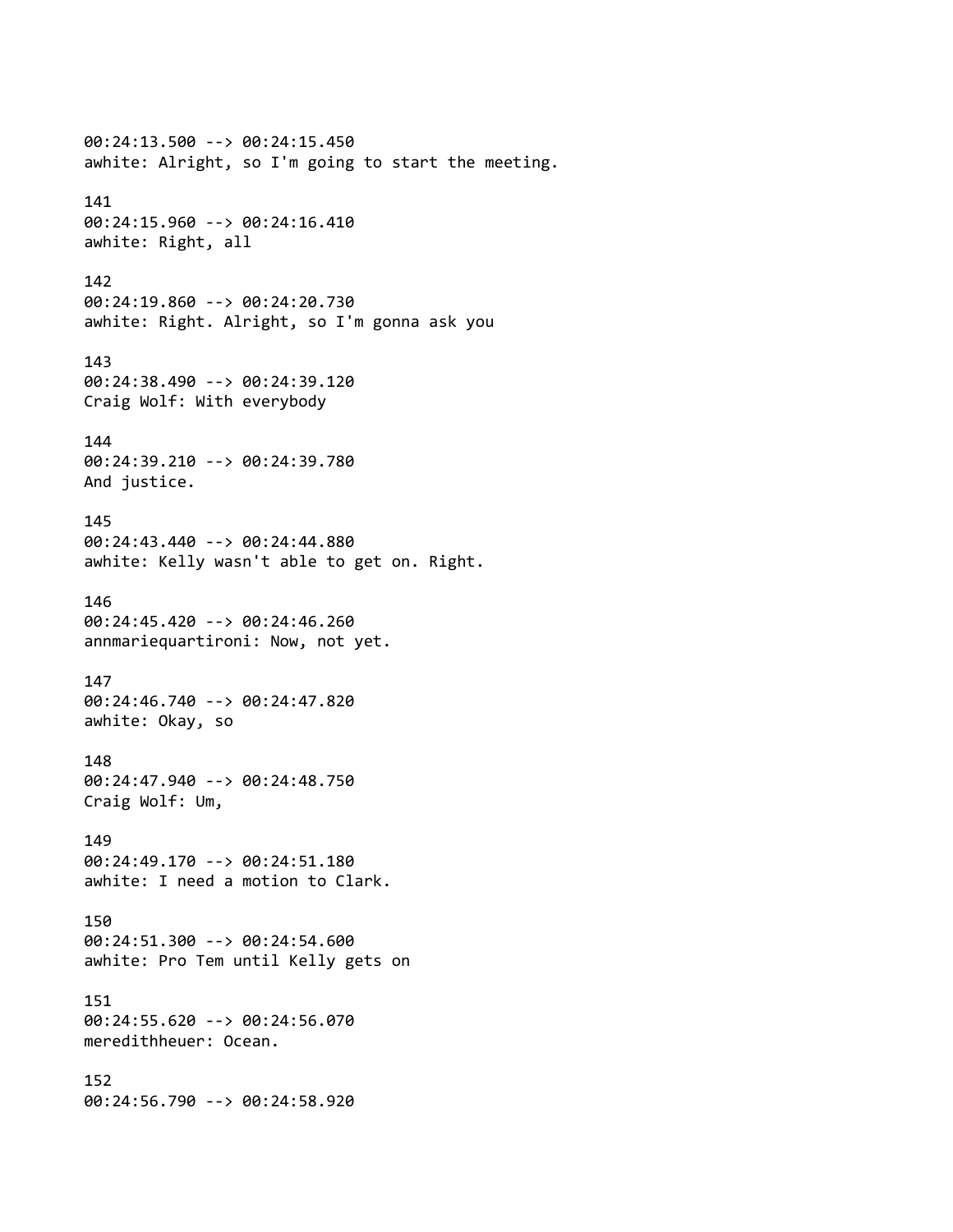awhite: Meredith is their second 153 00:25:00.000 --> 00:25:00.510 Kristan Flynn: Second, 154 00:25:01.110 --> 00:25:04.860 awhite: Kristin, and I would like to have it be Emery. Are you okay with that. 155 00:25:05.010 --> 00:25:05.670 annmariequartironi: Yeah, that's fine. 156 00:25:06.420 --> 00:25:08.460 awhite: All those in favor of Emory being a clerk or 157 00:25:08.730 --> 00:25:09.840 awhite: Comments or questions about 158 00:25:11.400 --> 00:25:13.650 Craig Wolf: All those in favor of Emory being a quick pro tip. 159 00:25:16.260 --> 00:25:17.760 awhite: Raise your hand. Awesome. 160 00:25:18.240 --> 00:25:18.840 Pose. 161 00:25:19.920 --> 00:25:21.390 awhite: Motion carried. Ain't nothing 162 00:25:21.990 --> 00:25:23.910 awhite: Alright, so, Emery. Will you do them off. 163 00:25:24.210 --> 00:25:26.460 annmariequartironi: To our Miss Flynn. 164 00:25:27.030 --> 00:25:27.300 Here.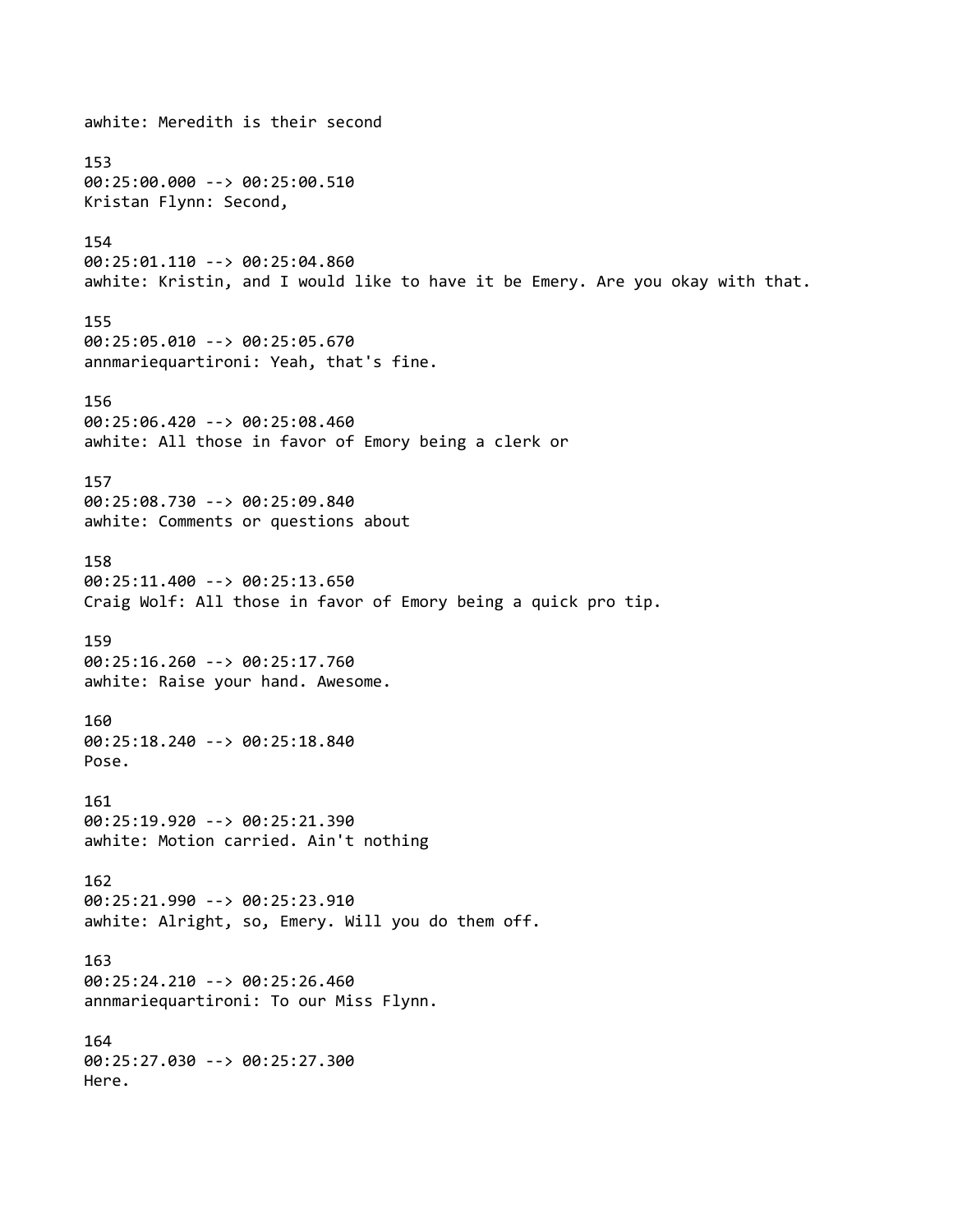# 165 00:25:28.410 --> 00:25:29.190 Miss Stadler 166 00:25:30.930 --> 00:25:31.620 annmariequartironi: Mr. CASEY 167 00:25:32.460 --> 00:25:32.790 You're

# 168 00:25:35.970 --> 00:25:36.330 Craig Wolf: Here.

169 00:25:42.030 --> 00:25:42.990 awhite: I saw him here.

# 170

00:25:45.660 --> 00:25:45.930 awhite: Yep.

# 171

00:25:49.980 --> 00:25:50.370 annmariequartironi: Fewer

# 172

00:25:50.940 --> 00:25:51.240 Here.

# 173

00:25:53.400 --> 00:25:54.090 annmariequartironi: I'm forgetting.

# 174

00:25:55.260 --> 00:25:55.860 annmariequartironi: Mr. White

#### 175

00:25:56.670 --> 00:25:59.280 Mike Rutkoske: Here Mr Rakowski here to

## 176

00:25:59.910 --> 00:26:01.890 annmariequartironi: Ski I knew I forgot you I'm sorry.

#### 177

00:26:01.980 --> 00:26:04.620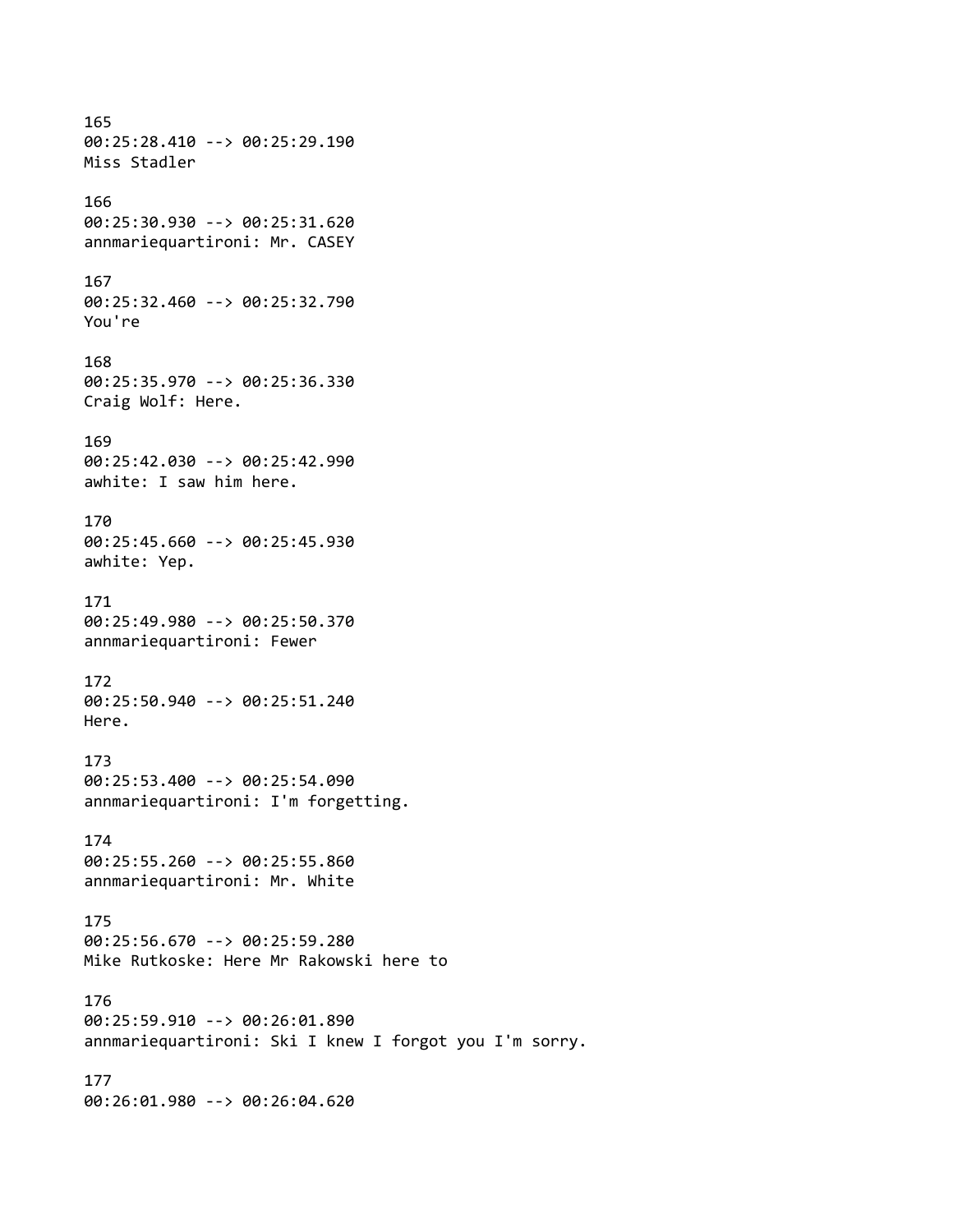meredithheuer: Well, and did you did you call Alyssa. 178 00:26:04.920 --> 00:26:08.430 awhite: Alyssa better bit is did she like, you know, Meredith, or 179 00:26:08.520 --> 00:26:09.540 meredithheuer: He must be delayed. 180 00:26:09.810 --> 00:26:10.650 awhite: Yeah, she's delayed. 181 00:26:10.800 --> 00:26:11.640 annmariequartironi: Delayed okay 182 00:26:12.090 --> 00:26:12.330 Yeah. 183 00:26:14.340 --> 00:26:15.330 awhite: Alright, so 184 00:26:15.630 --> 00:26:21.150 awhite: Before we get started with the we thought it would be appropriate to have a moment of silence for all the corona arm. 185 00:26:21.780 --> 00:26:27.420 awhite: All the people that are the victims of the crime virus or coven 19 so if you could please rise for a moment of silence, that would be great. 186 00:26:42.600 --> 00:26:43.350 awhite: All right. Thank you. 187 00:26:45.060 --> 00:26:54.210 awhite: So I, I asked grace I reached out to Grace and I thought it would be good to get a student perspective as to how the students are reacted to this. 188 00:26:54.360 --> 00:26:55.050 awhite: Culture and stuff.

189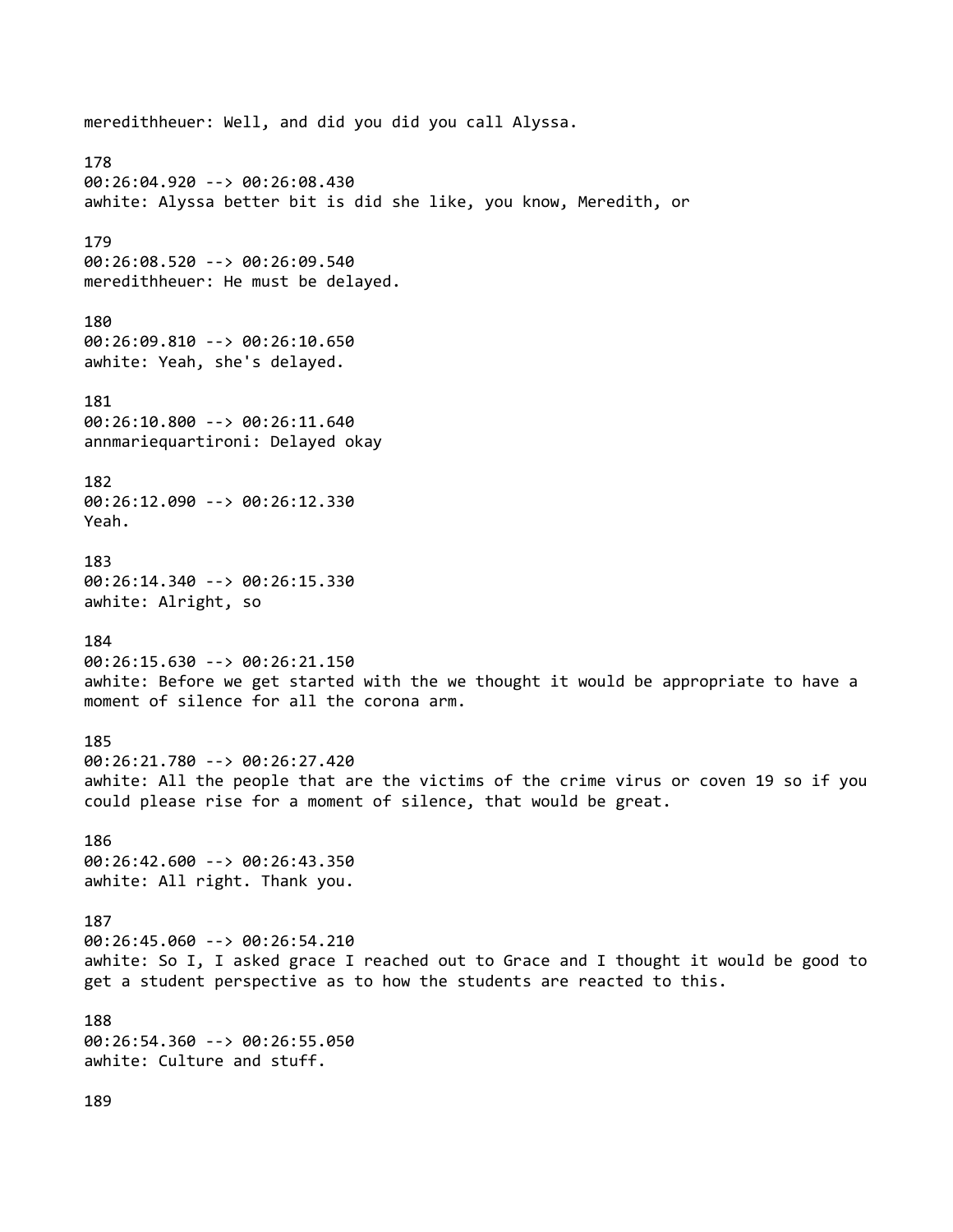00:26:55.380 --> 00:26:57.360 awhite: So I reached out to grace our student arm. 190 00:26:57.540 --> 00:27:02.430 awhite: Rep to the board to see if she could partake in a little bit of the meaning, give us a student rep so 191 00:27:02.760 --> 00:27:03.360 awhite: Grace, if you 192 00:27:03.690 --> 00:27:14.580 awhite: Mind starting out with a student report of one house learning going in this school closure environment and how, from your perspective, you know, how's everything going and stuff. 193 00:27:14.850 --> 00:27:18.150 Grace Affeldt: Okay. All right. Thank you. Um, can you hear me okay or 194 00:27:18.660 --> 00:27:20.130 Grace Affeldt: Okay. All right. Um, 195 00:27:21.000 --> 00:27:23.100 Grace Affeldt: It's definitely a very big change. 196 00:27:23.760 --> 00:27:26.040 Grace Affeldt: Especially since it all happen so abruptly. 197 00:27:27.210 --> 00:27:30.090 Grace Affeldt: I think the the teachers are doing a really great job of 198 00:27:30.210 --> 00:27:33.030 Grace Affeldt: Communicating with us and they'll give us office hours. 199 00:27:33.210 --> 00:27:33.570 Craig Wolf: Which 200 00:27:33.660 --> 00:27:34.620 Grace Affeldt: Which helps so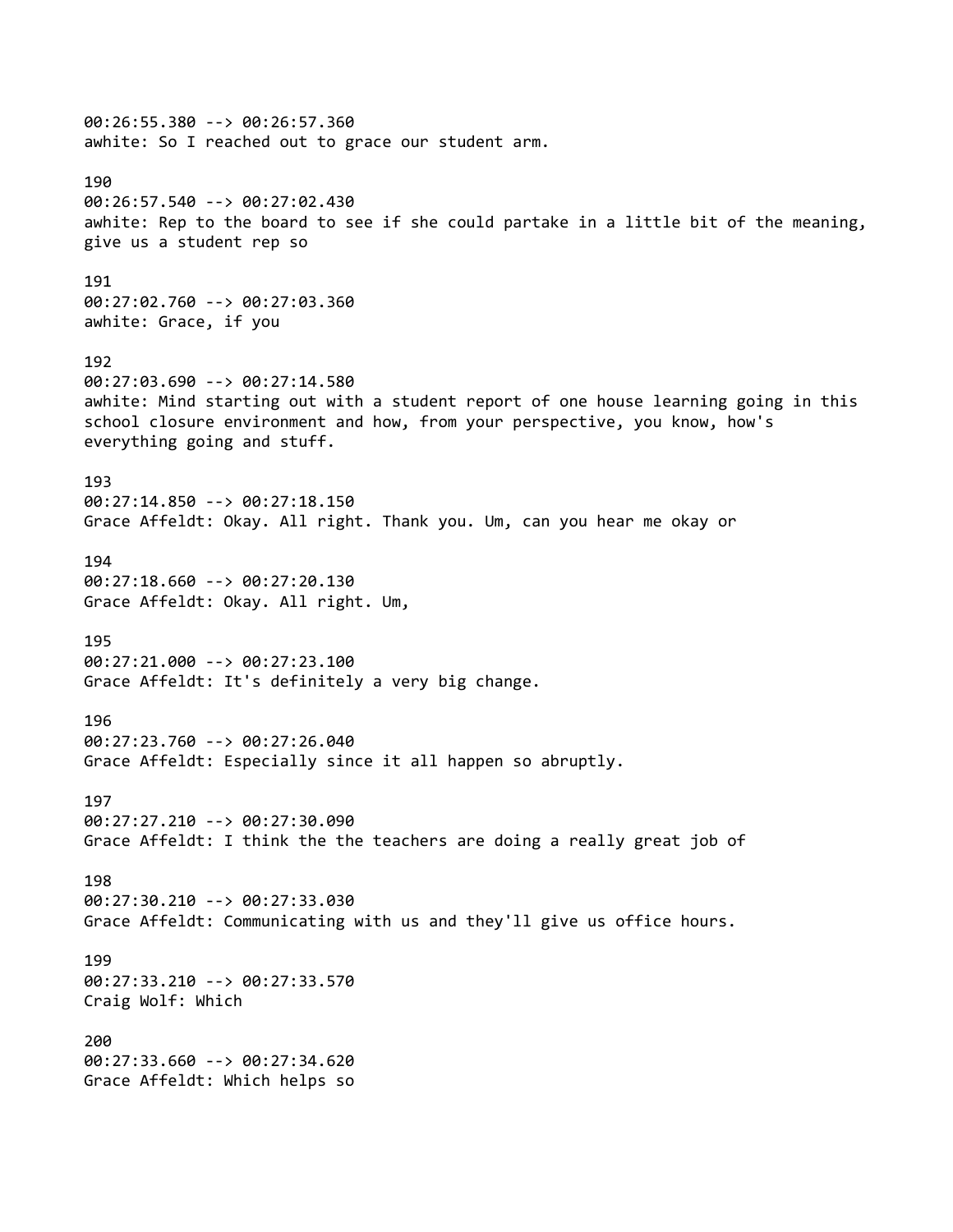201 00:27:34.800 --> 00:27:38.970 Grace Affeldt: You can kind of try and understand the lesson, but they're also being very flexible. 202 00:27:39.570 --> 00:27:40.950 Grace Affeldt: Especially with the workload. 203 00:27:41.160 --> 00:27:42.990 Grace Affeldt: And like the assignments. 204 00:27:43.260 --> 00:27:46.710 Grace Affeldt: Because like it's kind of hard to teach myself AP Calculus. 205 00:27:47.040 --> 00:27:49.800 Grace Affeldt: But they're being good. So that's great. 206 00:27:51.810 --> 00:27:54.270 Grace Affeldt: It's just definitely a big change, especially since like 207 00:27:54.450 --> 00:27:56.790 Grace Affeldt: This is supposed to be the second half of senior year. 208 00:27:57.000 --> 00:27:57.690 Grace Affeldt: And now I'm 209 00:27:57.900 --> 00:27:59.550 Grace Affeldt: Getting my room all day but 210 00:27:59.760 --> 00:28:03.540 Grace Affeldt: Um, I think we're all doing well. So it's good so far. 211 00:28:05.520 --> 00:28:07.500 awhite: Does anybody have any questions for grace. 212 00:28:14.460 --> 00:28:19.080 Antony Tseng: So grace is there. I mean, what he asked for us. 213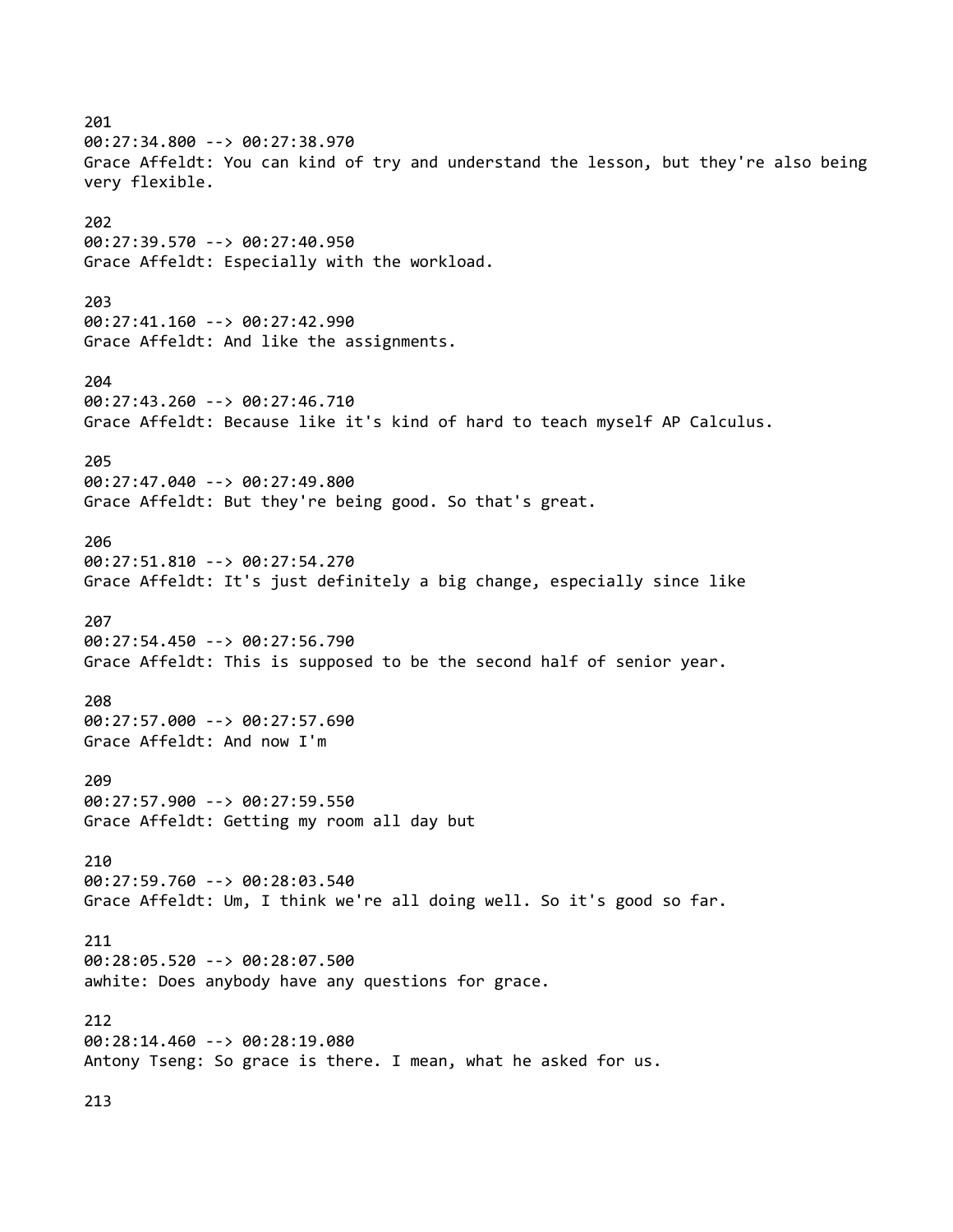00:28:20.610 --> 00:28:22.860 Antony Tseng: What you feel with Nikki here. 214 00:28:23.460 --> 00:28:24.420 Antony Tseng: I know we're all feeling 215 00:28:26.130 --> 00:28:28.320 Grace Affeldt: Yeah. Um, I think that 216 00:28:28.380 --> 00:28:43.950 Grace Affeldt: Whole administration and especially Minnesota. She's doing a great job with the weekly emails and trying to like keep hopes up and spirits and just letting us know everything that they know, just so we don't feel on the outs and we understand what's going on not just 217 00:28:45.000 --> 00:28:46.980 Grace Affeldt: Just so it's not all confusing, so it's 218 00:28:46.980 --> 00:28:47.370 Craig Wolf: It's 219 00:28:47.430 --> 00:28:48.000 Going well 220 00:28:51.120 --> 00:29:01.860 Antony Tseng: Okay. And are you aware that i guess i mean though the beacon mutual aid group and a couple other organizations, is that okay so anybody needs anything you were to be able to 221 00:29:03.060 --> 00:29:03.450 Antony Tseng: Yeah. 222 00:29:03.810 --> 00:29:09.090 Grace Affeldt: Yeah, I know that that lunch programs. I've heard great great things about that. So that's one of the 223 00:29:09.600 --> 00:29:10.770 Grace Affeldt: Good things going on.

224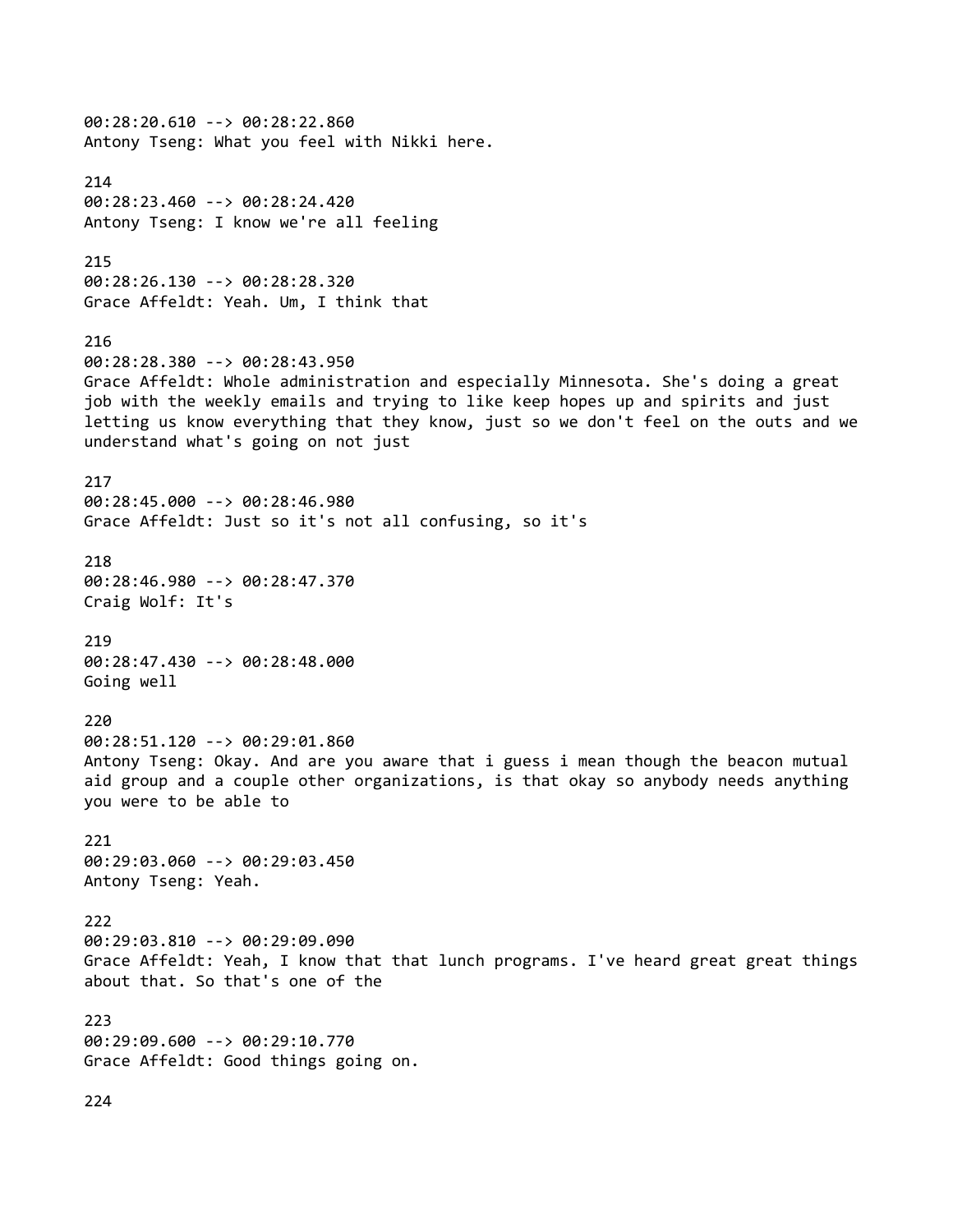00:29:14.010 --> 00:29:20.220 awhite: Grace. I want to thank you. I know that it's it's difficult time especially being a senior, you know, senior year things going on. 225 00:29:20.490 --> 00:29:26.910 awhite: And I want to thank you for taking a little time out of your day to update us on the perspective, because we can only imagine, but to hear it from 226 00:29:27.180 --> 00:29:27.840 awhite: A senior that's 227 00:29:27.870 --> 00:29:30.030 awhite: Coming through it a lot more to us. 228 00:29:30.330 --> 00:29:31.140 Grace Affeldt: Yeah, thank you. 229 00:29:31.410 --> 00:29:32.940 awhite: Thank thank you very much grace. 230 00:29:33.060 --> 00:29:34.500 Craig Wolf: This is great. All right. 231 00:29:35.130 --> 00:29:36.030 awhite: Thank you. Bye bye. 232 00:29:40.710 --> 00:29:41.130 Craig Wolf: Alright. 233 00:29:42.450 --> 00:29:45.270 Craig Wolf: So I'm going to move to the superintendent support. 234 00:29:48.060 --> 00:29:51.300 awhite: Oh I'm sorry that I'm sorry, that was just unigram. I'm sorry, the workshop 235 00:29:52.200 --> 00:29:54.270 awhite: Matt and Emory. We're going to do a workshop on

236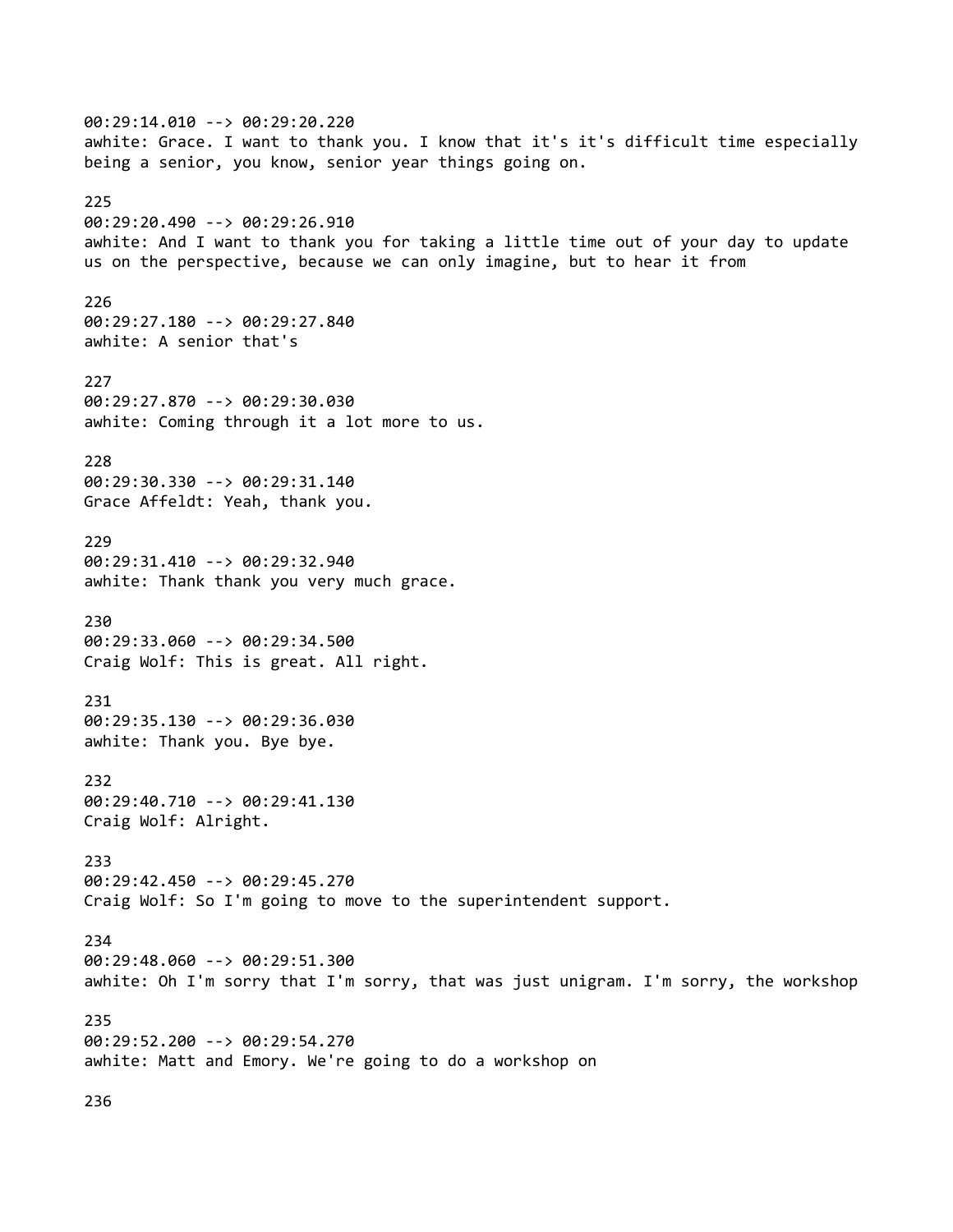00:29:54.450 --> 00:29:54.960 Budget. 237 00:29:56.190 --> 00:29:58.710 Matt Landahl: Right. And we're gonna, I'm just gonna 238 00:29:58.770 --> 00:30:01.170 Matt Landahl: Switch locations really quickly. 239 00:30:01.470 --> 00:30:04.110 Matt Landahl: Because my having some Wi Fi issues so 240 00:30:04.590 --> 00:30:06.000 Matt Landahl: I'll be on one minute. 241 00:30:49.500 --> 00:30:50.340 meredithheuer: Power yesterday. 242 00:30:55.980 --> 00:31:00.300 Craig Wolf: Lot of power outage in southern beacon, and an area just north of the city. 243 00:31:01.890 --> 00:31:03.840 James Case-Leal: I lost power for more than the day 244 00:31:04.230 --> 00:31:06.180 James Case-Leal: Just came on around noon today. Yeah. 245 00:31:08.520 --> 00:31:10.350 Mike Rutkoske: Yeah, luckily, I had no problems. 246 00:31:11.940 --> 00:31:13.620 Antony Tseng: Yeah, I was fortunate enough to lose power you 247 00:31:15.420 --> 00:31:16.230 Antony Tseng: Know, Mike. 248 00:31:18.000 --> 00:31:18.450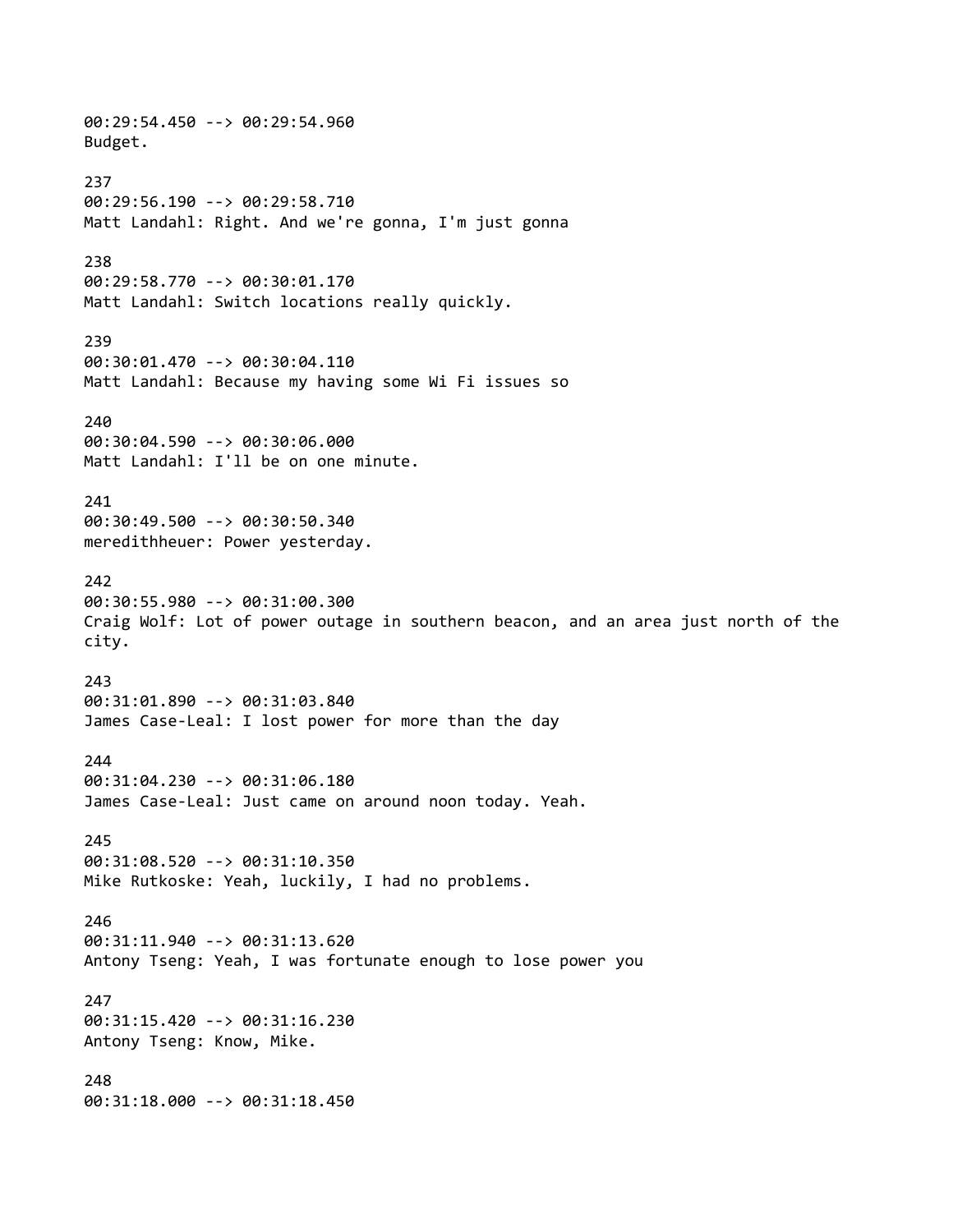All right. 249 00:31:20.610 --> 00:31:21.660 Matt Landahl: I am back 250 00:31:21.660 --> 00:31:22.740 Matt Landahl: Sorry about that. 251 00:31:28.260 --> 00:31:35.580 Matt Landahl: I have done probably 20 or 30 meetings in the room. I was just simple for some reason the Wi Fi wasn't working. So I apologize. 252 00:31:37.050 --> 00:31:38.250 Matt Landahl: Emery, and I wanted to 253 00:31:39.570 --> 00:31:41.550 Matt Landahl: Provide a quick 254 00:31:42.150 --> 00:31:43.920 Matt Landahl: Update just on 255 00:31:44.130 --> 00:31:47.970 Matt Landahl: Where we are with the budget, obviously, a lot of things are changing. 256 00:31:48.390 --> 00:31:50.940 Matt Landahl: And so we wanted to just 257 00:31:50.940 --> 00:31:52.410 Matt Landahl: Kind of go through that so 258 00:31:53.100 --> 00:31:55.350 Matt Landahl: We can scroll to the first slide. 259 00:31:55.890 --> 00:31:58.440 Matt Landahl: So we wanted to just take a moment we've done this at 260 00:31:58.470 --> 00:32:01.260 Matt Landahl: The last few board meetings, but we want to take a moment and just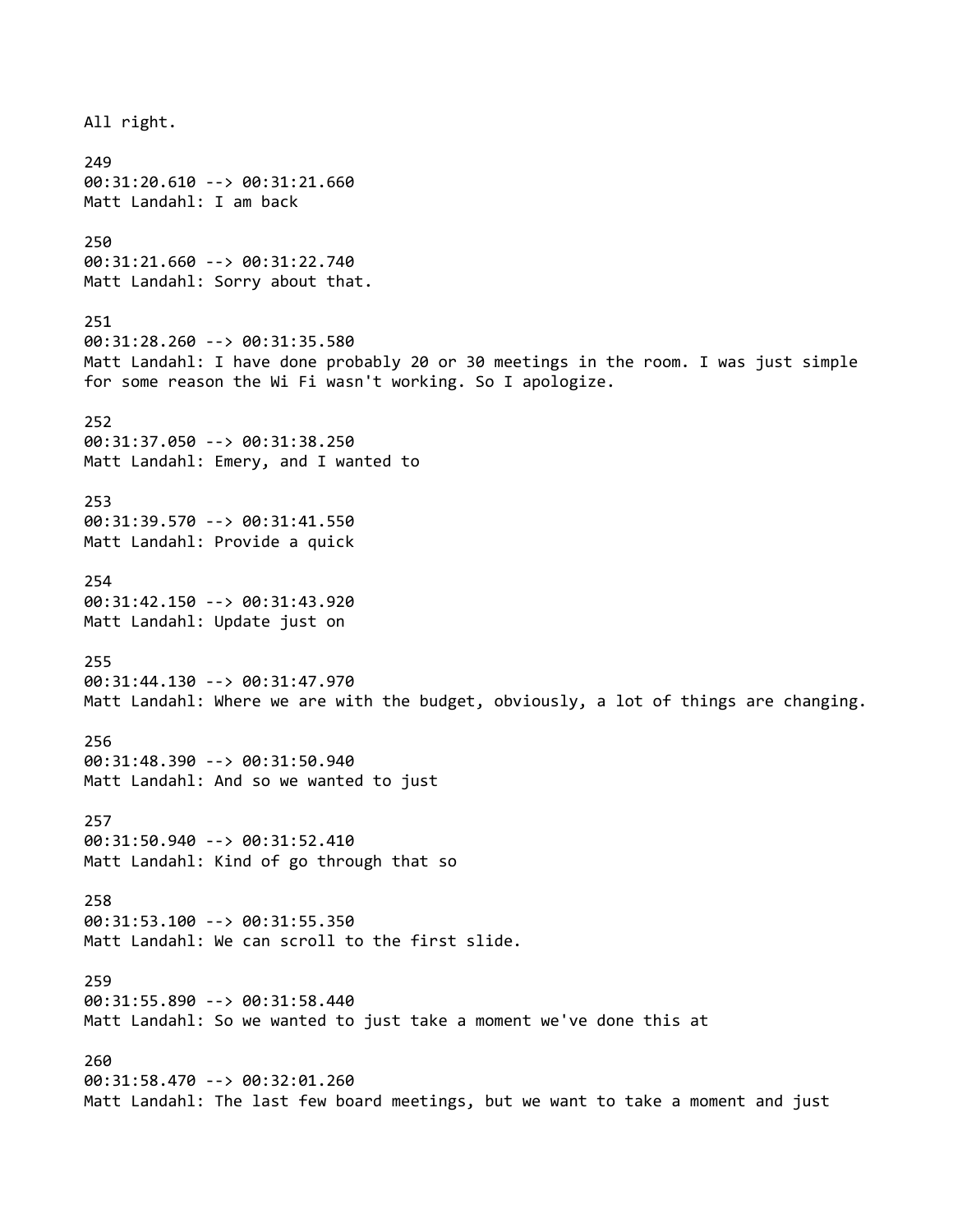## talk

261 00:32:01.260 --> 00:32:04.920 Matt Landahl: About some of the things that we've accomplished over the last several

# 262

00:32:04.920 --> 00:32:05.640 Matt Landahl: Years.

# 263

00:32:05.730 --> 00:32:07.500 Craig Wolf: In the budget so

## 264

00:32:08.040 --> 00:32:09.720 Matt Landahl: Over the last few years, we've added seven

## 265

00:32:10.170 --> 00:32:15.120 Matt Landahl: Teachers to the elementary level to do class size reductions that has brought our class size average down

## 266

00:32:15.810 --> 00:32:16.560 Craig Wolf: To about

#### 267

00:32:17.010 --> 00:32:21.660 Matt Landahl: 18.5 and the range is also

# 268

00:32:21.720 --> 00:32:37.590 Matt Landahl: Decrease quite a bit. So the range is about 15, I think, is our smallest class to about 22 is our largest so we're really proud of that effort. And that's taken three years for the budget, we added fourth grade instrumental music after we did it grant funded for a year.

#### 269

00:32:38.040 --> 00:32:41.100 Matt Landahl: We had a social worker at beacon High School. Last year we added a

#### 270

00:32:41.100 --> 00:32:42.720 Matt Landahl: Point five art teacher if he can high

# 271 00:32:42.720 --> 00:32:43.320 Matt Landahl: School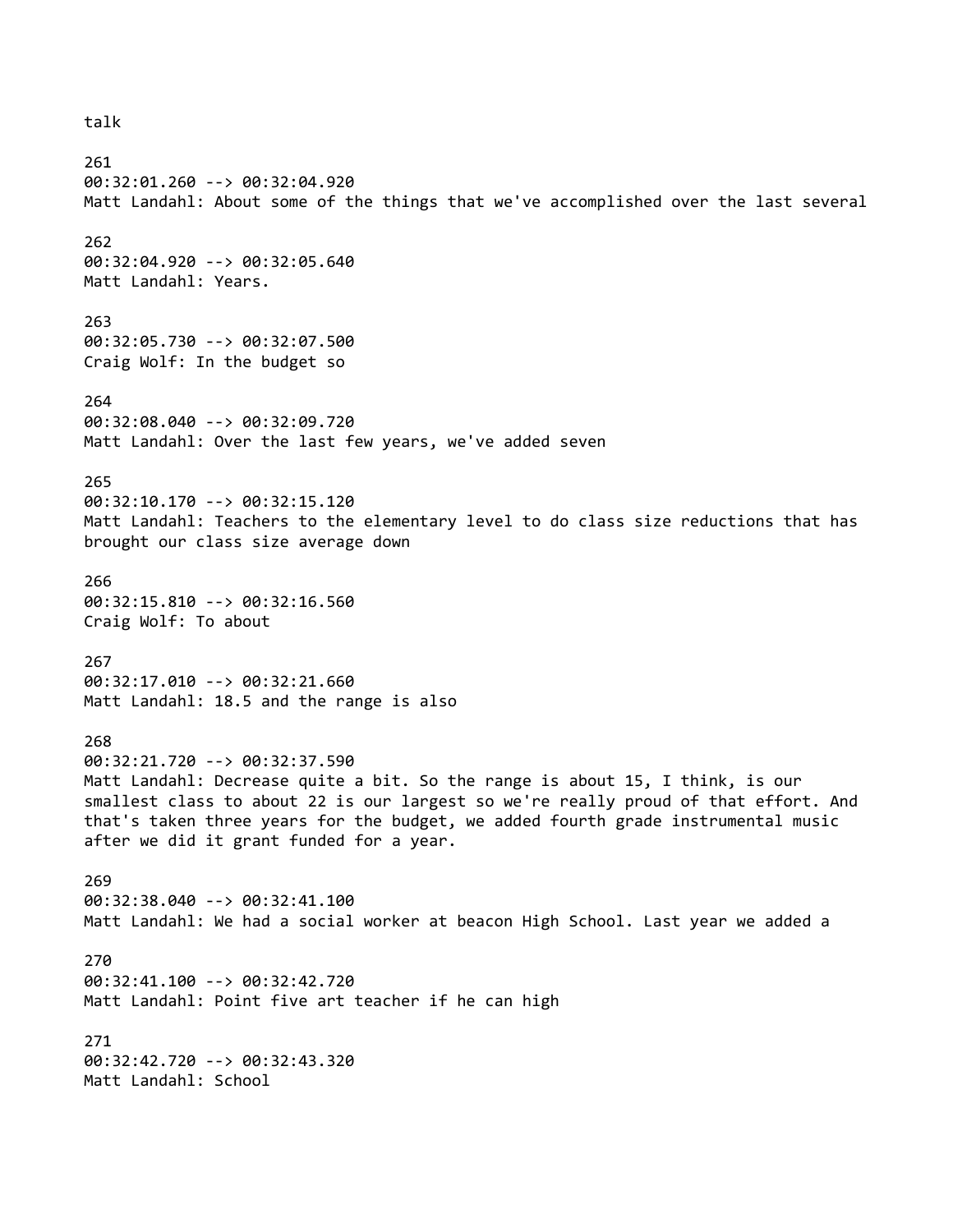272 00:32:44.310 --> 00:32:46.740 Matt Landahl: This one has been huge. The last month. 273 00:32:47.190 --> 00:32:47.820 Matt Landahl: But we 274 00:32:49.170 --> 00:32:50.850 Matt Landahl: Push hard of the last few years to 275 00:32:50.850 --> 00:32:52.890 Matt Landahl: Go one to one with our Chromebook model for 276 00:32:52.890 --> 00:32:53.580 Matt Landahl: All students 277 00:32:54.210 --> 00:33:00.120 Matt Landahl: And so we were able to deploy the Chromebooks really quickly and 278 00:33:00.450 --> 00:33:01.980 Matt Landahl: Efficiently. The first 279 00:33:02.340 --> 00:33:03.450 Matt Landahl: Week. We were out 280 00:33:03.990 --> 00:33:05.250 Craig Wolf: And so 281 00:33:06.150 --> 00:33:11.310 Matt Landahl: You know, a lot of our students are making use of them. So that's been great. And then we also really revamp 282 00:33:11.790 --> 00:33:14.520 Matt Landahl: And increase professional development in the district. 283 00:33:14.940 --> 00:33:17.130 Matt Landahl: And and we've been 284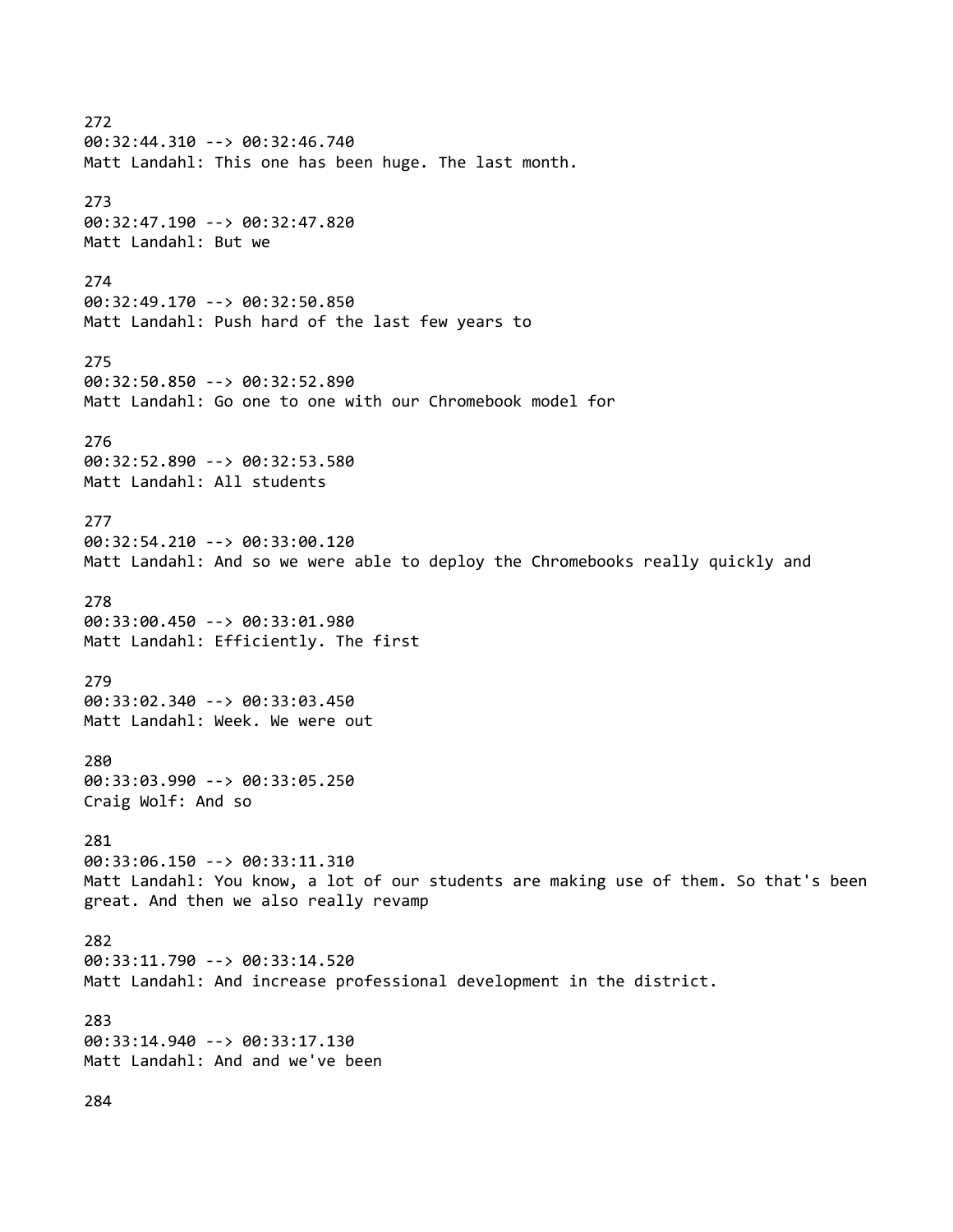00:33:17.430 --> 00:33:23.100 Matt Landahl: Really proud of those efforts and they've updated the board and a lot of different ways about that. So you can go to the next slide. 285 00:33:24.210 --> 00:33:25.740 Matt Landahl: So there's not a lot here. 286 00:33:26.400 --> 00:33:35.160 Matt Landahl: Because you know we were thinking about doing some shifts with scheduling at the high school, which would be increased staffing and we were thinking of 287 00:33:35.220 --> 00:33:38.430 Matt Landahl: Of also possibly adding 288 00:33:39.060 --> 00:33:40.680 Matt Landahl: You know, some pieces of staffing 289 00:33:41.370 --> 00:33:42.630 Matt Landahl: It was some of the changes with the 290 00:33:42.630 --> 00:33:49.680 Matt Landahl: Budget especially obviously with the revenue shortfall in New York State which has been traumatic. 291 00:33:50.550 --> 00:33:51.360 Matt Landahl: That we are 292 00:33:52.470 --> 00:33:59.400 Matt Landahl: Our goal of this budget now is the whole setting and all the things we've accomplished over the last few years, and to not be adding staff. 293 00:34:00.390 --> 00:34:04.950 Matt Landahl: So so items that are postponed for a future budget year I'm estimating that would 294 00:34:04.950 --> 00:34:05.310 Be 295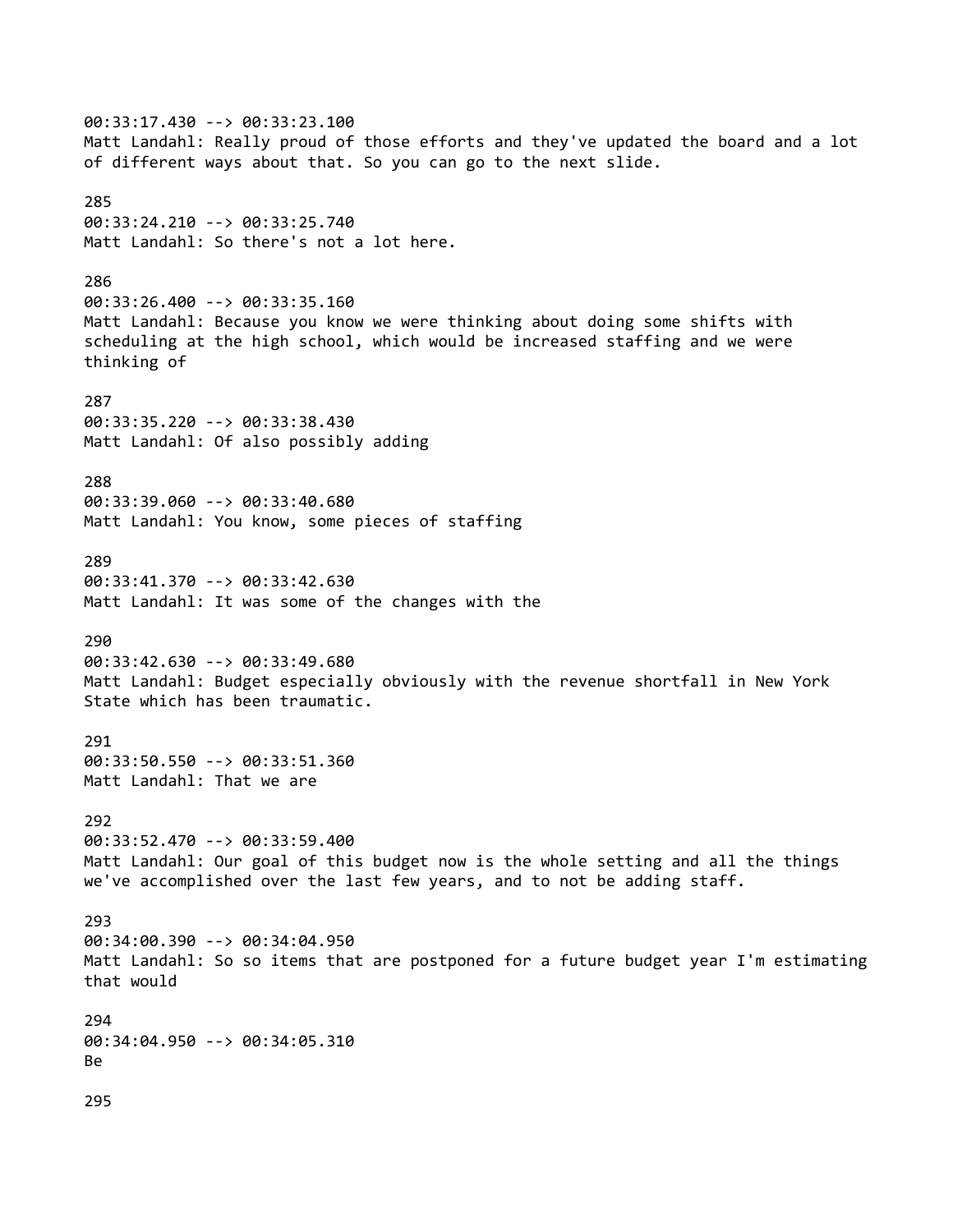00:34:06.960 --> 00:34:08.160 Matt Landahl: At best, probably the 296 00:34:08.190 --> 00:34:26.340 Matt Landahl: 2022 23 school year, but would be to make changes to the high school and round up schedules that would involve some extra staffing, we are postponing the business teacher that we actually had in last year's budget that went unfilled this year because we are looking for the 297 00:34:27.690 --> 00:34:30.240 Matt Landahl: We're kind of struggling to find the right person for that. 298 00:34:30.420 --> 00:34:37.440 Matt Landahl: You want to hold back on that. Another area I talked about elementary class size reduction, we're actually going to be able to save a position there. 299 00:34:38.640 --> 00:34:43.830 Matt Landahl: We had three years ago, we added an extra third grade teacher to Forrestal 300 00:34:44.730 --> 00:34:46.740 Matt Landahl: Because of an increase in student numbers there. 301 00:34:47.010 --> 00:34:51.840 Matt Landahl: And so now those fifth graders will be graduating from Corazon they don't need that. 302 00:34:51.990 --> 00:34:54.810 Matt Landahl: One particular teacher. So that's another savings. 303 00:34:55.170 --> 00:35:02.550 Matt Landahl: And with people retiring. It's not anyone. It's not a position being cut. We're just sort of read applying someone 304 00:35:05.430 --> 00:35:08.490 Matt Landahl: To kind of offset again some of our 305 00:35:09.690 --> 00:35:21.690 Matt Landahl: Some of our funding. So this is a really proposing is to focus on the amazing things we've accomplished over the last few years, and to do everything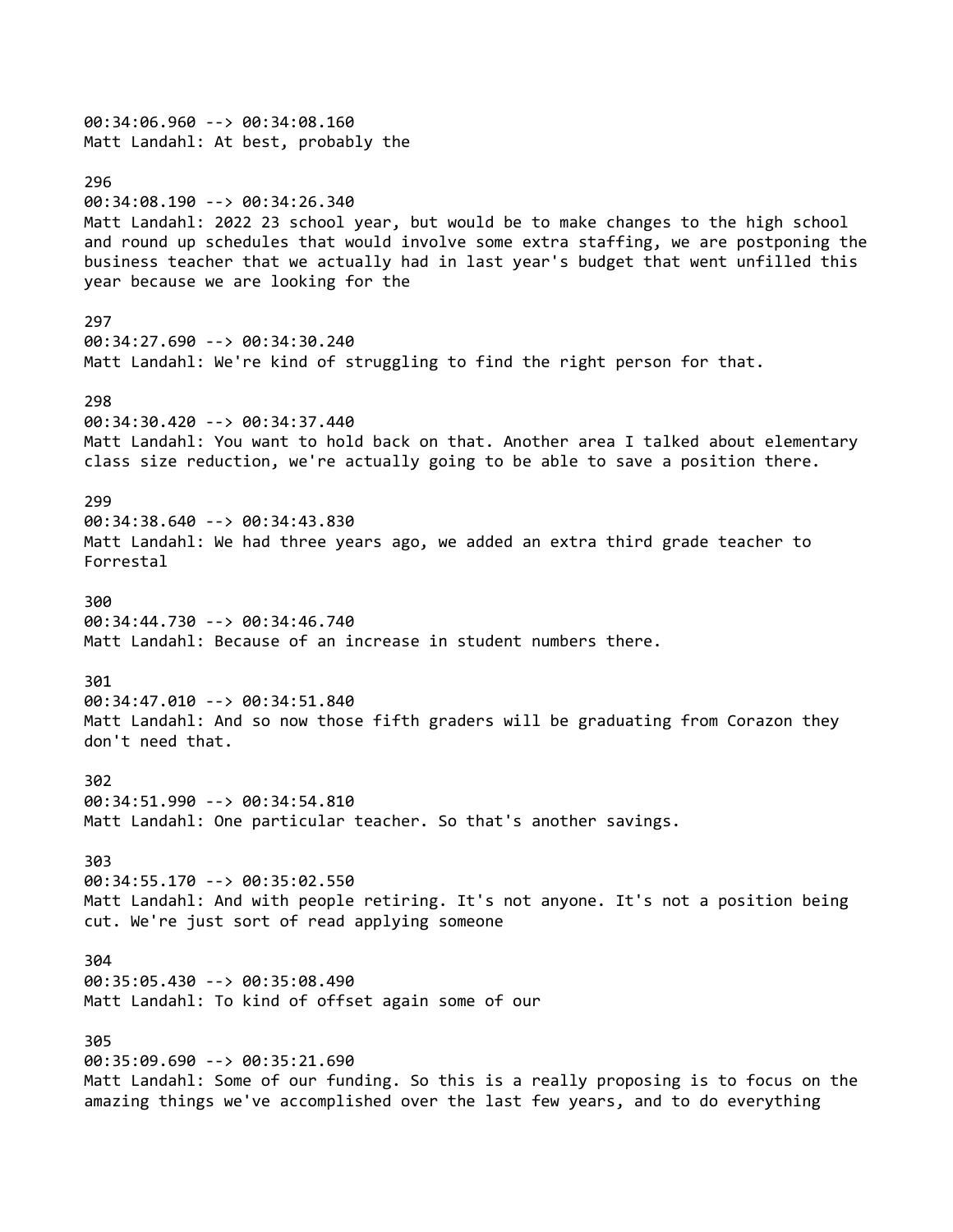possible to maintain those in this budget and hopefully next year's 306 00:35:22.590 --> 00:35:25.710 Craig Wolf: By really, you know, an efficient, effective use of resources. 307 00:35:26.760 --> 00:35:27.750 Matt Landahl: So next slide. 308 00:35:30.420 --> 00:35:35.610 Matt Landahl: So emrys going to walk you through this part and then we'll do 309 00:35:35.640 --> 00:35:36.150 Questions. 310 00:35:37.530 --> 00:35:38.820 annmariequartironi: Okay, so, um, 311 00:35:39.030 --> 00:35:45.870 annmariequartironi: This is something different that we haven't seen before we got our final state aid runs on, we were taught, we had 312 00:35:46.590 --> 00:35:47.820 annmariequartironi: A line item called 313 00:35:48.000 --> 00:35:49.170 annmariequartironi: Pandemic adjustment. 314 00:35:49.800 --> 00:35:55.560 annmariequartironi: Which was for 720 4006 47 of a deduct off of our state aid. 315 00:35:55.920 --> 00:35:57.960 annmariequartironi: Our foundation aid was frozen at the 316 00:35:59.010 --> 00:36:02.940 annmariequartironi: Level, which was less than what the governor had put out originally 317 00:36:03.720 --> 00:36:09.180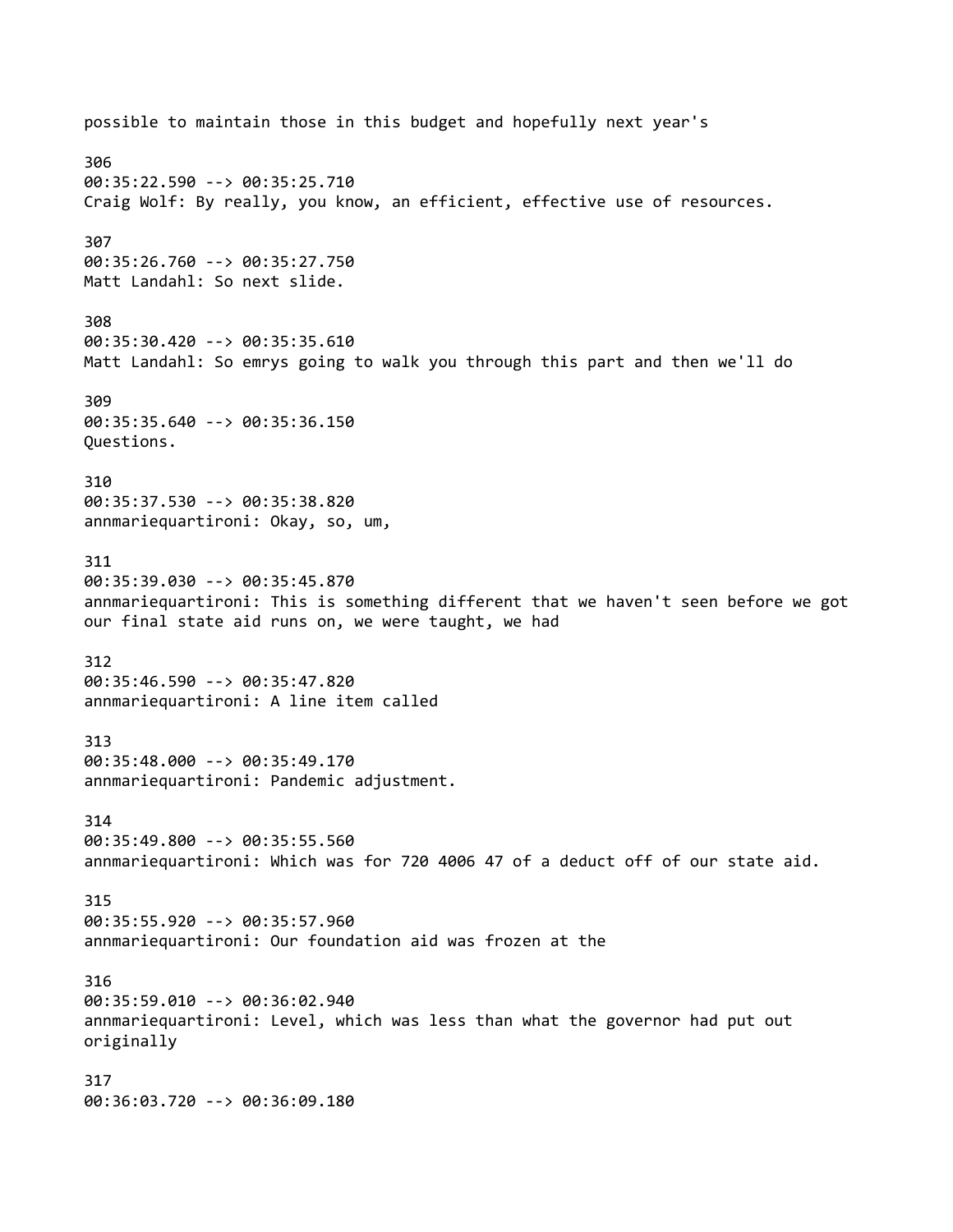annmariequartironi: And then an ad back was the federal Kazakh restoration of the same exact amount. So right now what 318 00:36:09.660 --> 00:36:12.720 annmariequartironi: Listening to webinars and talking, you know, to other 319 00:36:13.500 --> 00:36:15.330 Craig Wolf: People in the field. We're seeing that 320 00:36:15.840 --> 00:36:21.420 annmariequartironi: The Federal cares restoration, the federal government gave schools, the money directly on the state is 321 00:36:21.510 --> 00:36:24.240 annmariequartironi: Taking that money basically back as a deduct 322 00:36:25.140 --> 00:36:29.160 annmariequartironi: And if they need to make further adjustments that pandemic adjustment may be 323 00:36:29.580 --> 00:36:30.510 annmariequartironi: A little bit more. 324 00:36:30.600 --> 00:36:31.560 annmariequartironi: But for right now, it's 325 00:36:31.740 --> 00:36:34.110 annmariequartironi: It's equal so we can talk about 326 00:36:34.530 --> 00:36:36.660 annmariequartironi: A little bit more about it later about us. 327 00:36:36.930 --> 00:36:37.710 annmariequartironi: What we think about 328 00:36:37.800 --> 00:36:38.490 Craig Wolf: State aid. 329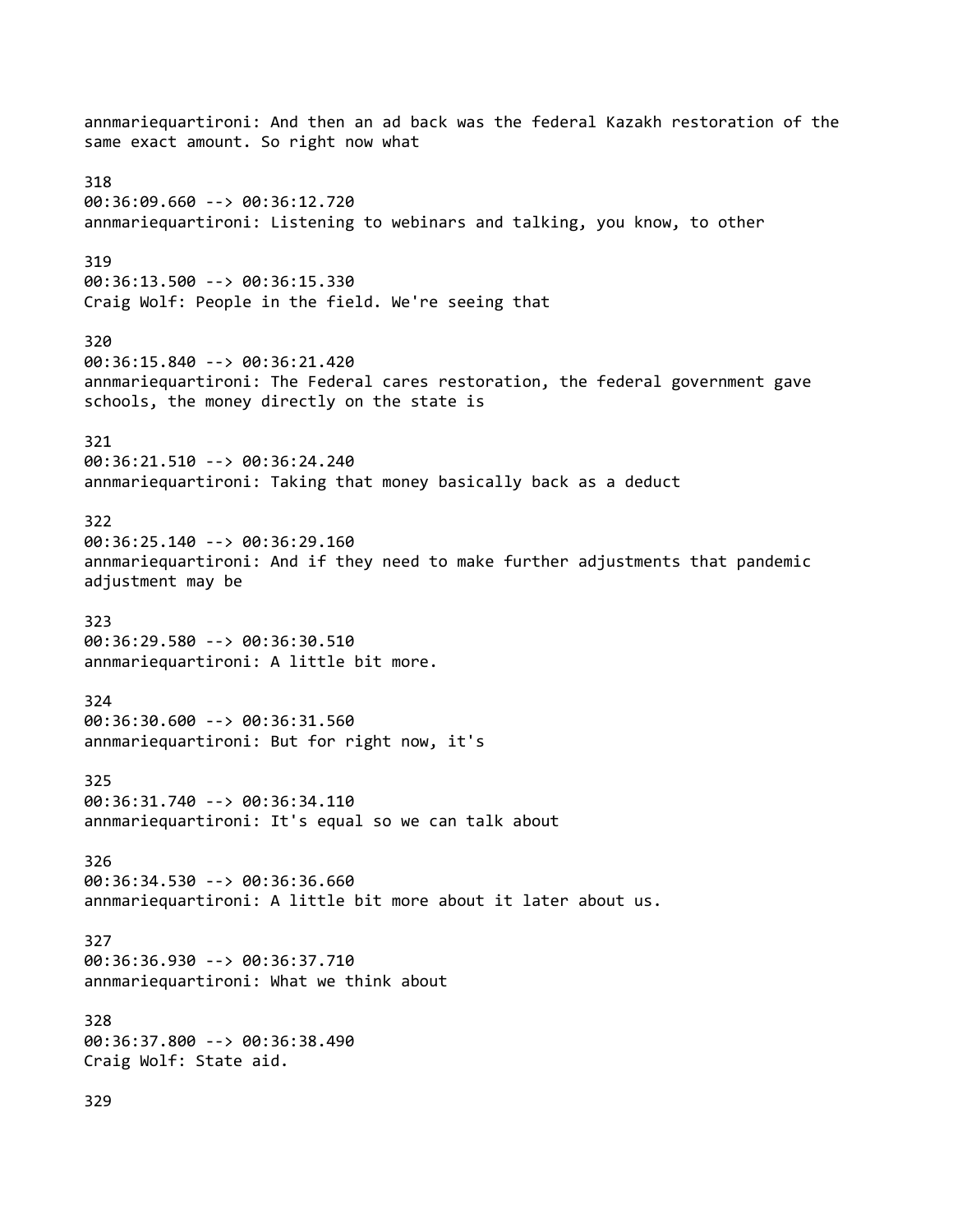00:36:38.700 --> 00:36:40.500 annmariequartironi: I put in their measurement periods. 330 00:36:41.460 --> 00:36:44.070 annmariequartironi: The governor was very strong about 331 00:36:44.280 --> 00:36:44.940 annmariequartironi: The state. 332 00:36:45.180 --> 00:36:50.100 annmariequartironi: Really being in bad shape being 15 \$16 billion on 333 00:36:51.210 --> 00:37:05.250 annmariequartironi: In the red and they he's cautioning about our state aid. So although they pass the budget and they gave us the state aid their measurement period. So if the state does not receive the revenues or their expenditures are more than certain 334 00:37:06.780 --> 00:37:10.380 annmariequartironi: Caps, they will look to come back and take some money back from 335 00:37:10.380 --> 00:37:12.030 annmariequartironi: This from the school districts 336 00:37:12.390 --> 00:37:27.480 annmariequartironi: On. So the first measurement period being April 1 April 30 so everyone is cautioning school districts, because the budget vote was postponed, till at least June 2 not to adopt the budget until after April 1 337 00:37:27.570 --> 00:37:28.230 Matt Landahl: April 30 338 00:37:28.710 --> 00:37:38.550 annmariequartironi: Just to see where we are on just because you know if you adopt the budget and then you, you find out at the end of April, that you have de dup then you've 339 00:37:38.640 --> 00:37:40.560 annmariequartironi: You've already gone through the process. So,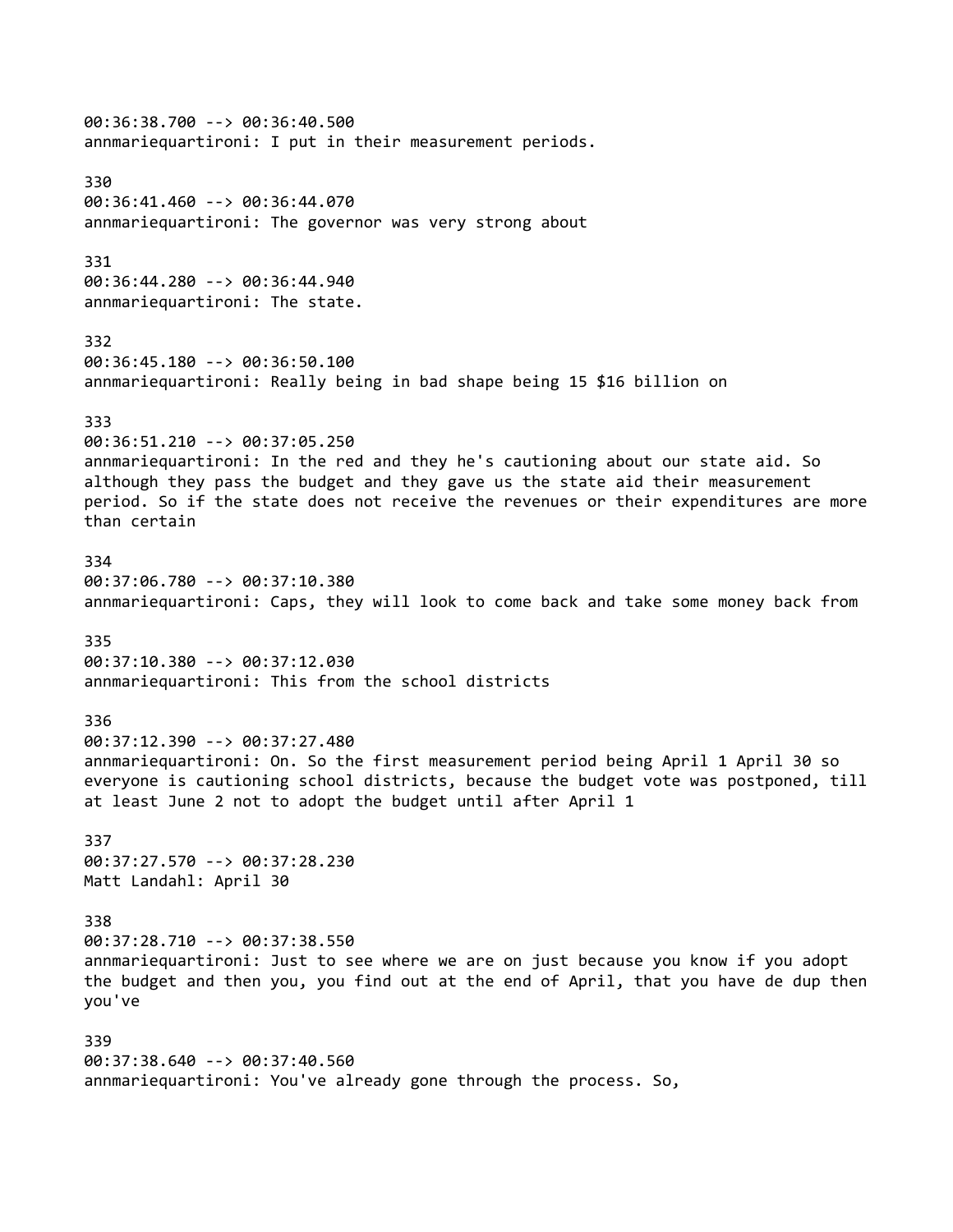340 00:37:40.770 --> 00:37:53.550 annmariequartironi: For for the first part of this. They're telling us to wait until May, which we can legally because of the budget or being postponed, and let let the governor. See you know kind of where we are. So those are the two things. 341 00:37:54.240 --> 00:37:56.730 annmariequartironi: That are new that look different on the state aid runs 342 00:37:57.960 --> 00:37:58.650 annmariequartironi: Mike, you can come 343 00:37:59.250 --> 00:37:59.850 annmariequartironi: Next slide. 344 00:38:01.500 --> 00:38:09.360 annmariequartironi: This slide, you've seen before on this is our tax cap calculation and again we can raise the level up by 345 00:38:09.360 --> 00:38:24.030 annmariequartironi: 3.23%. I think this is a really important slide, probably more than ever because next year. I imagine with what the economy is going through. It's not going to look like this. We are not going to get a cap. 346 00:38:24.600 --> 00:38:26.670 Craig Wolf: On we're not gonna be able to raise 347 00:38:26.940 --> 00:38:38.970 annmariequartironi: The budget and the levy that much and the allowable growth factor of 1.8% is tied to CPI right now CPI is is probably not exist in or negative 348 00:38:39.660 --> 00:38:50.400 annmariequartironi: Our tax base growth factor, although it might be delayed a year may not be as high as that part. So in looking at this calculation. It's important to know that, you know, although we're trying to 349 00:38:50.580 --> 00:38:53.670 annmariequartironi: Keep taxes as low as possible for our taxpayers. 350 00:38:54.570 --> 00:39:06.240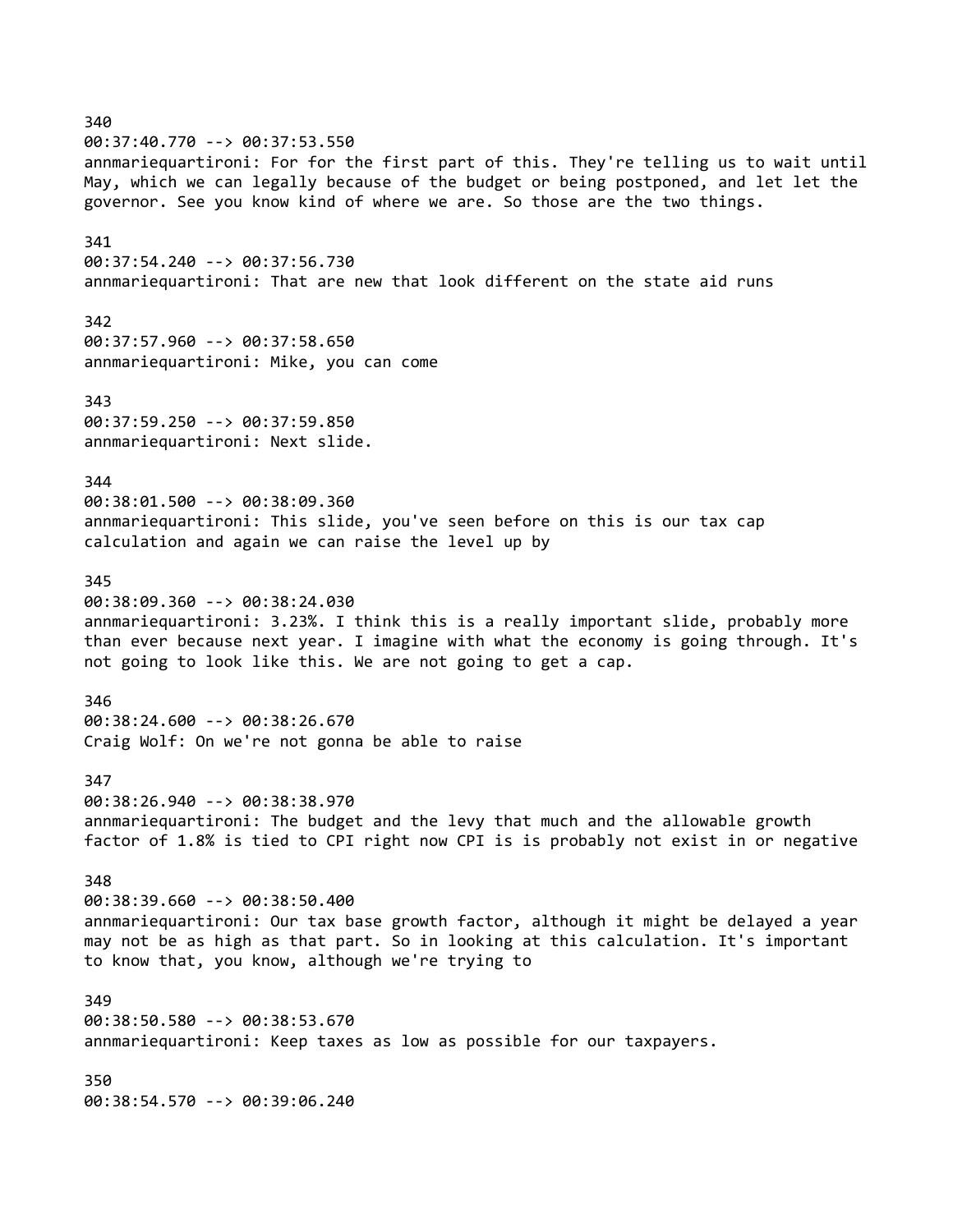annmariequartironi: We have to look more in the future, we have to look for next year in the year after because next year in the year after with the financial condition right now, we're not going to be able to raise the levy that much with all that's going on. 351 00:39:07.440 --> 00:39:08.550 Craig Wolf: On. Next slide please. 352 00:39:10.890 --> 00:39:12.750 annmariequartironi: This slide just basically shows us the 353 00:39:12.750 --> 00:39:13.920 annmariequartironi: revenue streams. 354 00:39:14.400 --> 00:39:17.820 annmariequartironi: shows us the state aid, the use of reserves and fund balance. 355 00:39:18.330 --> 00:39:20.340 annmariequartironi: On the tax reduction reserve. 356 00:39:21.270 --> 00:39:36.630 annmariequartironi: I had in the budget for 1920 we actually don't need it this year because we are going to have savings in the budget this year, things that we just expenses that we're not incurring because we're not in school that Reserve has to be used by the 357 00:39:38.130 --> 00:39:41.730 annmariequartironi: School year. So we're going to move it over into the other area. 358 00:39:42.630 --> 00:39:44.070 annmariequartironi: For next year so 359 00:39:44.880 --> 00:39:56.670 annmariequartironi: Our that's our levee amount. I just want to say one other thing about and we'll talk a little bit about the open items in the questions later on. But the bus proposition is something that we don't know about yet. 360 00:39:57.150 --> 00:40:05.700 annmariequartironi: What we were understanding about deciding about the budget vote if if we do not go out for a public vote for some reason we can't have a bus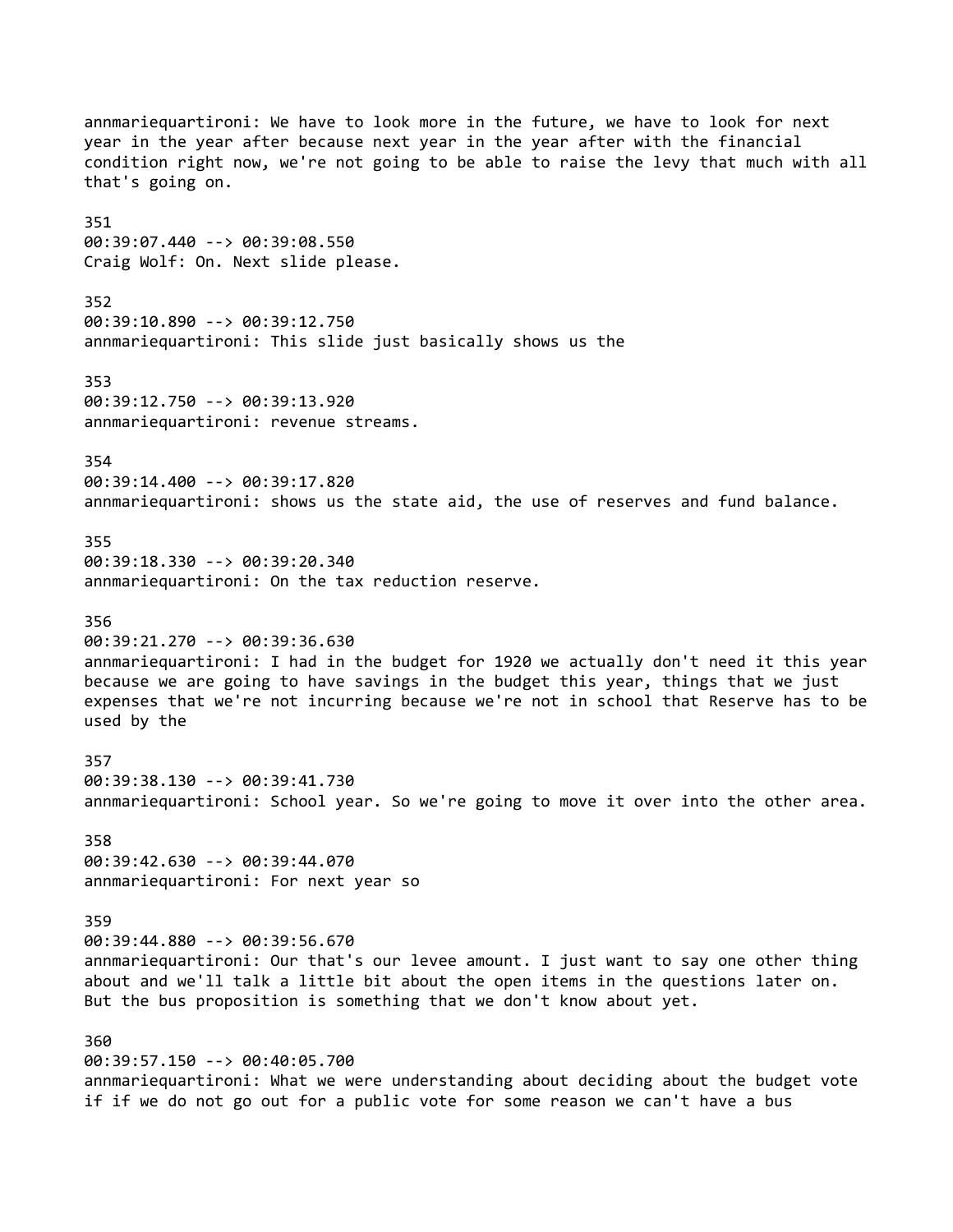proposition.

361 00:40:06.450 --> 00:40:20.310 annmariequartironi: That needs to be a vote by the public. So that's that amount. There might change a little bit as well. I just wanted to kind of alert you to that. But that's right now is, is if we're having a budget vote, the beginning of June, we can put the bus proposition on 362 00:40:21.510 --> 00:40:22.110 annmariequartironi: On the ballot. 363 00:40:23.430 --> 00:40:24.390 annmariequartironi: Next slide please. 364 00:40:26.160 --> 00:40:28.050 annmariequartironi: And this is just a slide showing what we had. 365 00:40:28.080 --> 00:40:30.420 annmariequartironi: What we'd like our bus proposition to be 366 00:40:31.200 --> 00:40:43.680 annmariequartironi: That was part of Ron's presentation earlier on. Couple months ago and we would finance that total amount over five years to match our transportation stayed at 59.3% 367 00:40:45.120 --> 00:40:45.930 annmariequartironi: Next slide please. 368 00:40:47.670 --> 00:40:51.480 annmariequartironi: So our estimated tax increases, which is always an interesting conversation. 369 00:40:52.050 --> 00:41:00.150 annmariequartironi: Because I have to use current assessed values right now and basic star. They have not changed the star exemption yet for this year which is which is a little bit late. 370 00:41:01.050 --> 00:41:05.430 annmariequartironi: So we use current assessments and what we're presenting on the budget, the way it is right this minute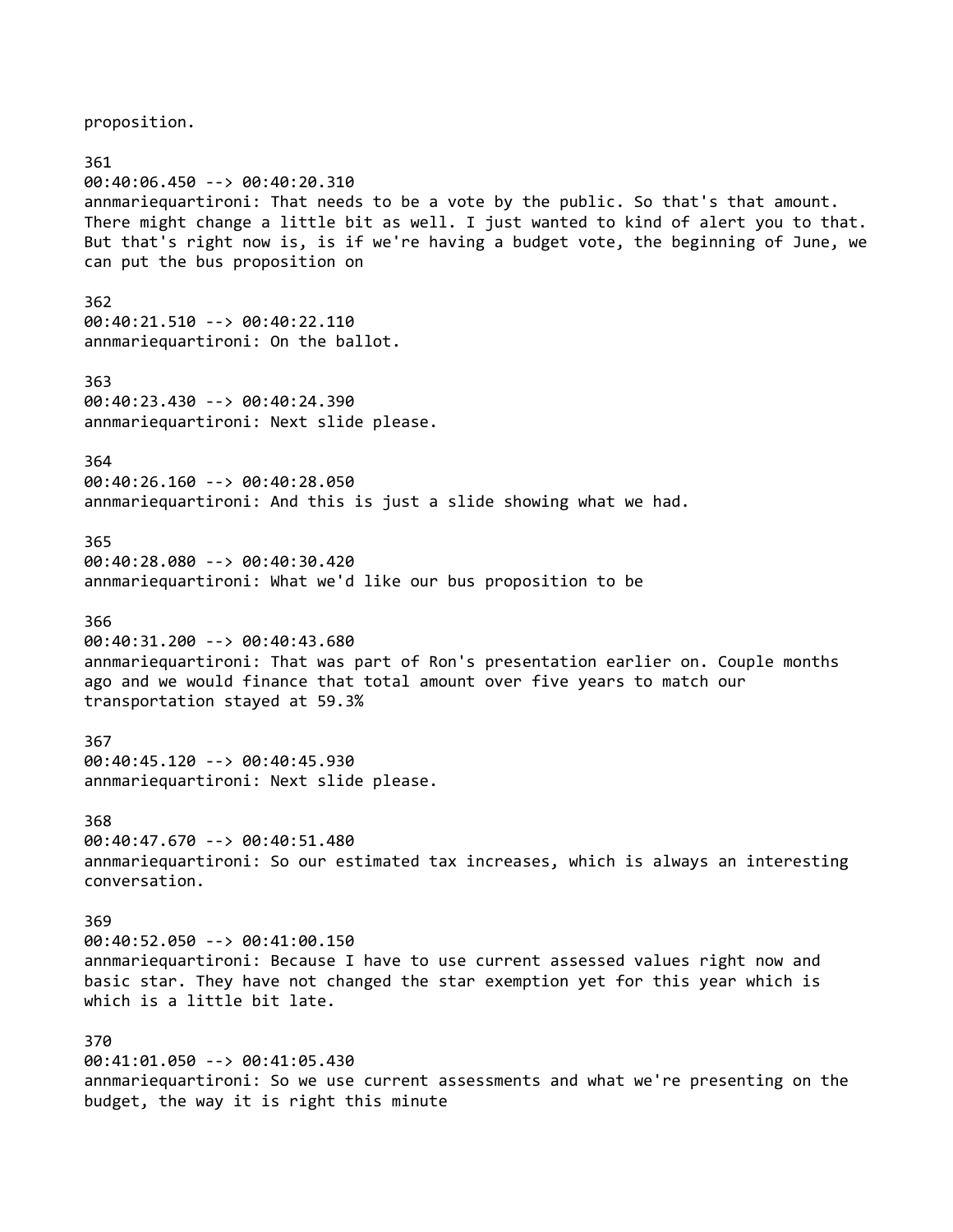371 00:41:05.970 --> 00:41:15.270 annmariequartironi: And those would be the tax increases for the average home and I know a couple meetings ago we had, you know, just a workshop on how the budget works with the levy is 372 00:41:15.930 --> 00:41:20.490 annmariequartironi: Why people's taxes went up more than what we thought, even though the tax rate went down. 373 00:41:20.940 --> 00:41:31.740 annmariequartironi: About assessment. So this is using current information at the time. And what we will be presenting to the public right now knowing, you know, knowing what we don't know that. 374 00:41:32.220 --> 00:41:38.010 annmariequartironi: What the assessments will be or what the star exemption will be we wanted to give everybody an idea of how much their taxes would 375 00:41:38.010 --> 00:41:38.340 Craig Wolf: Go up 376 00:41:39.540 --> 00:41:40.500 annmariequartironi: Next slide please. 377 00:41:42.450 --> 00:41:46.740 annmariequartironi: So this slide is probably the most important slide because we still have questions unanswered. 378 00:41:47.040 --> 00:41:58.650 annmariequartironi: So again, the big question. How long will school be closed. We don't know. Will there be adjustments in the state agents amount of the end of April. That's a big question. I think everyone's trying to wait to see how this will work. 379 00:41:58.980 --> 00:42:06.480 annmariequartironi: There are two other measurements periods. One is may 1 to June 30 and what is the first quarter of our school year for next year. 380 00:42:07.620 --> 00:42:08.850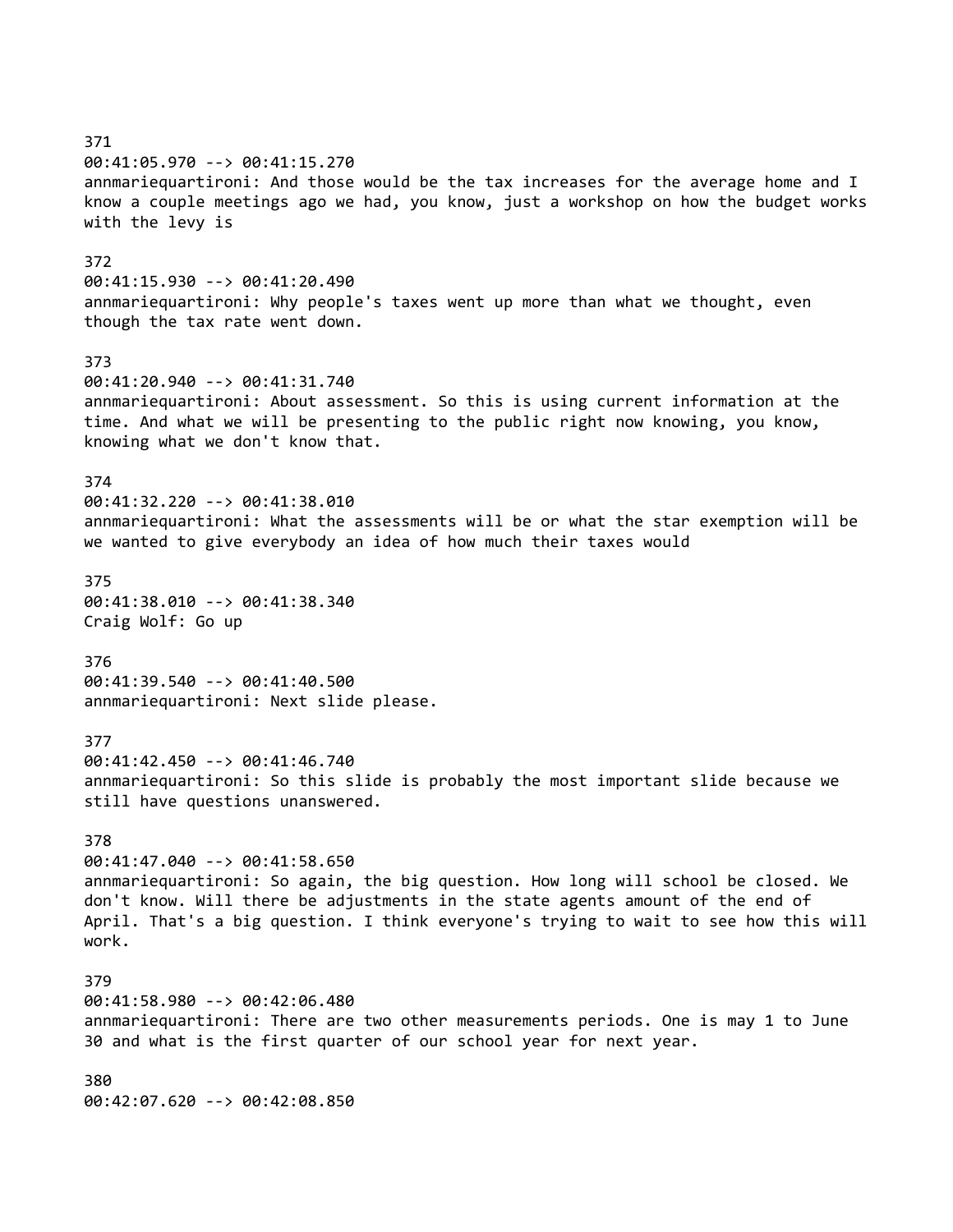381 00:42:09.000 --> 00:42:14.820 annmariequartironi: Governor can decrease the aid but April is kind of a benchmark, we kind of see what's you know what's going on. 382 00:42:15.420 --> 00:42:28.320 annmariequartironi: Will we even have a budget vote will, you know, are they will it be an absentee ballot type of thing of, you know, it will be paper ballots. We had spoken about that. Will the board adopt the budget, um, 383 00:42:29.550 --> 00:42:42.060 annmariequartironi: And then that that was we would just have a budget and no no propositions. If we do vote. When will it be, um, they said it's postponed till after June 1. We don't know anything more than that right now. 384 00:42:42.840 --> 00:42:57.540 annmariequartironi: If we vote how be done. Will it be paper absentee ballot, will the Board approve it. We don't know. And then what happens with the board elections, if we don't have a vote will everybody get a year extension and those are the kind of things that everyone else is talking about. 385 00:42:58.590 --> 00:43:00.720 annmariequartironi: I'm sure some of you watch the news. 386 00:43:01.620 --> 00:43:11.940 annmariequartironi: Webinar on Saturday, which they were still. These were all the questions that were unanswered and and although they know that it's important that they make some decisions rather quickly those decisions. 387 00:43:12.540 --> 00:43:13.800 annmariequartironi: haven't quite been made yet. 388 00:43:14.820 --> 00:43:15.510 annmariequartironi: Next slide. 389 00:43:17.700 --> 00:43:23.790 annmariequartironi: So it's our questions and answers will stay tuned and give you the information as soon as it becomes available to us.

annmariequartironi: Any of those three times.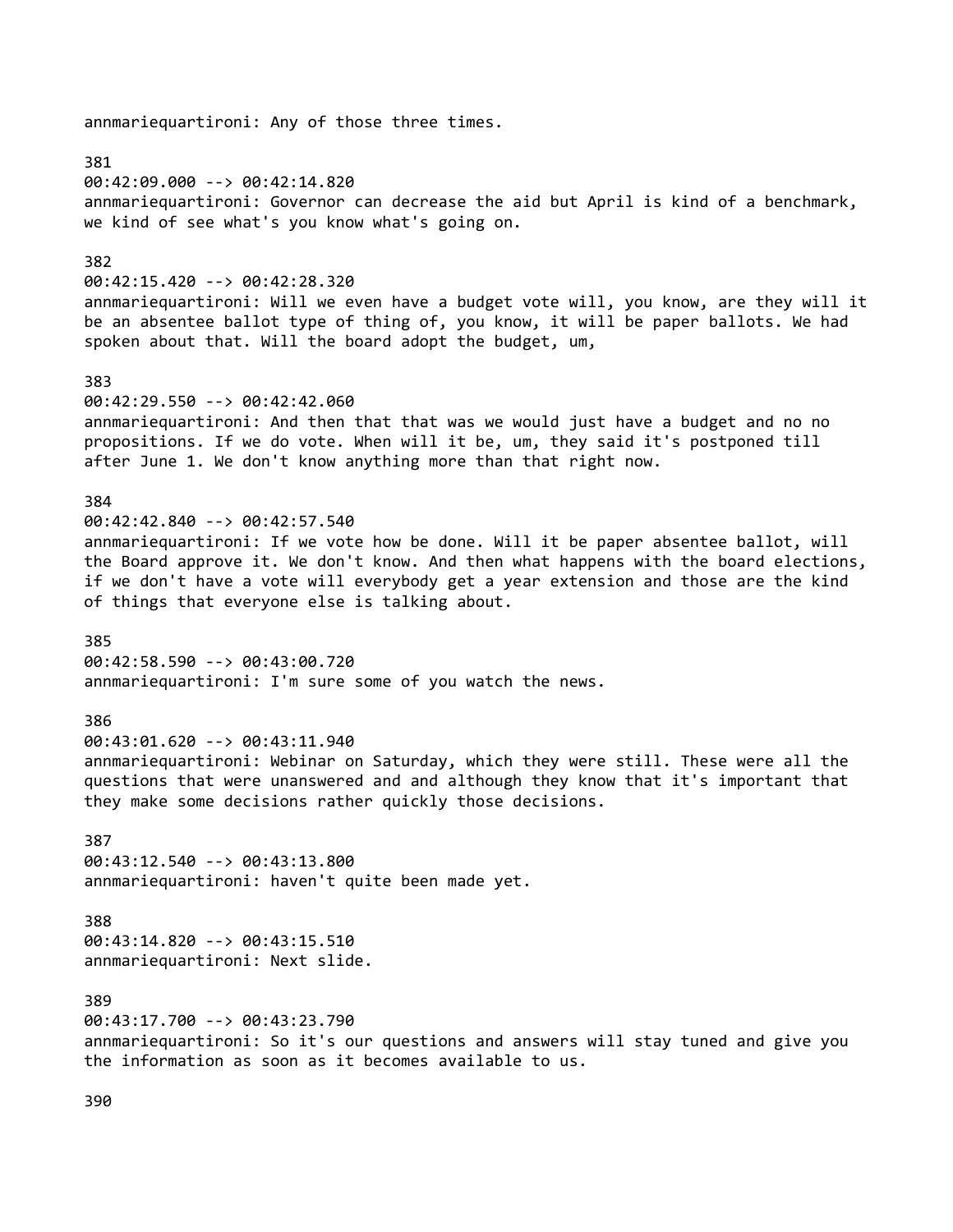00:43:25.830 --> 00:43:27.120 annmariequartironi: They might have any questions. 391 00:43:27.450 --> 00:43:28.530 Matt Landahl: You have a question. Suppose 392 00:43:36.480 --> 00:43:36.960 awhite: Are we 393 00:43:37.890 --> 00:43:39.600 Mike Rutkoske: Somebody who are waiting for a question. 394 00:43:41.910 --> 00:43:46.170 Mike Rutkoske: Okay, alright. So my first question is the pandemic adjustment. 395 00:43:47.040 --> 00:43:47.850 Mike Rutkoske: So if 396 00:43:48.000 --> 00:44:05.310 Mike Rutkoske: It's unclear what you said was that this state is reducing the amount that they are going to give the, the district by 724 or \$725,000 and that money will be offset by directly from the federal government from what the numbers show is that correct 397 00:44:05.610 --> 00:44:06.180 Craig Wolf: Yes. 398 00:44:06.540 --> 00:44:07.800 annmariequartironi: So the part of that. 399 00:44:08.370 --> 00:44:19.140 annmariequartironi: coven stimulus package went a lot of the money went to the school districts directly and not to the state and not to the state of New York. So our understanding is that 400 00:44:20.160 --> 00:44:24.450 annmariequartironi: New York State is taking away the amount that we're getting directly from the federal government.

401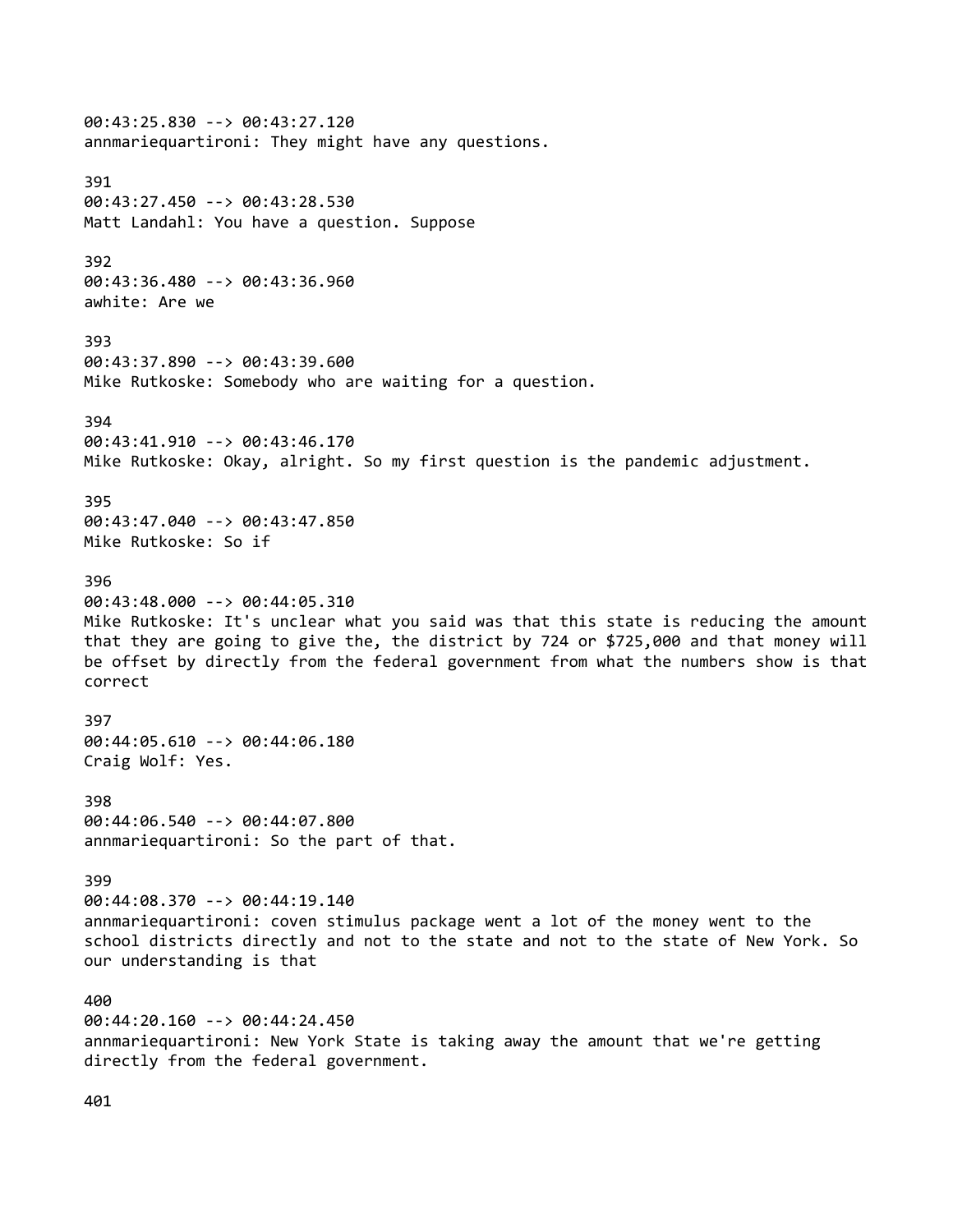00:44:25.980 --> 00:44:37.710 Mike Rutkoske: So it's the state adjust how much they maybe they'll maybe they'll give us some back or take some our way will the cares act restoration amount change do we think 402 00:44:38.490 --> 00:44:43.170 annmariequartironi: I don't think that the cares restoration will change. There are other avenues for us. 403 00:44:43.170 --> 00:44:43.530 annmariequartironi: To 404 00:44:43.680 --> 00:44:49.980 annmariequartironi: To explore. So Matt and I both sat on a webinar for FEMA, so there is FEMA money available. 405 00:44:50.550 --> 00:45:06.930 annmariequartironi: We were also told that there is money through child nutrition in New York State for some of the meals that we're we're giving. So there are other avenues to get revenue back. Um, it's just a matter of which which government is paid for, whether it be the state or the federal um 406 00:45:08.070 --> 00:45:09.270 Mike Rutkoske: It's interesting to look through 407 00:45:09.330 --> 00:45:11.820 annmariequartironi: April, just to see what he's going to do. I mean, 408 00:45:11.820 --> 00:45:14.250 annmariequartironi: Most, most of us knowing that we have 409 00:45:14.400 --> 00:45:16.830 annmariequartironi: Money left in this year's budget because we won't 410 00:45:16.830 --> 00:45:18.600 annmariequartironi: Expand all of the 411 00:45:18.990 --> 00:45:21.720 annmariequartironi: The amounts that we budgeted that we are trying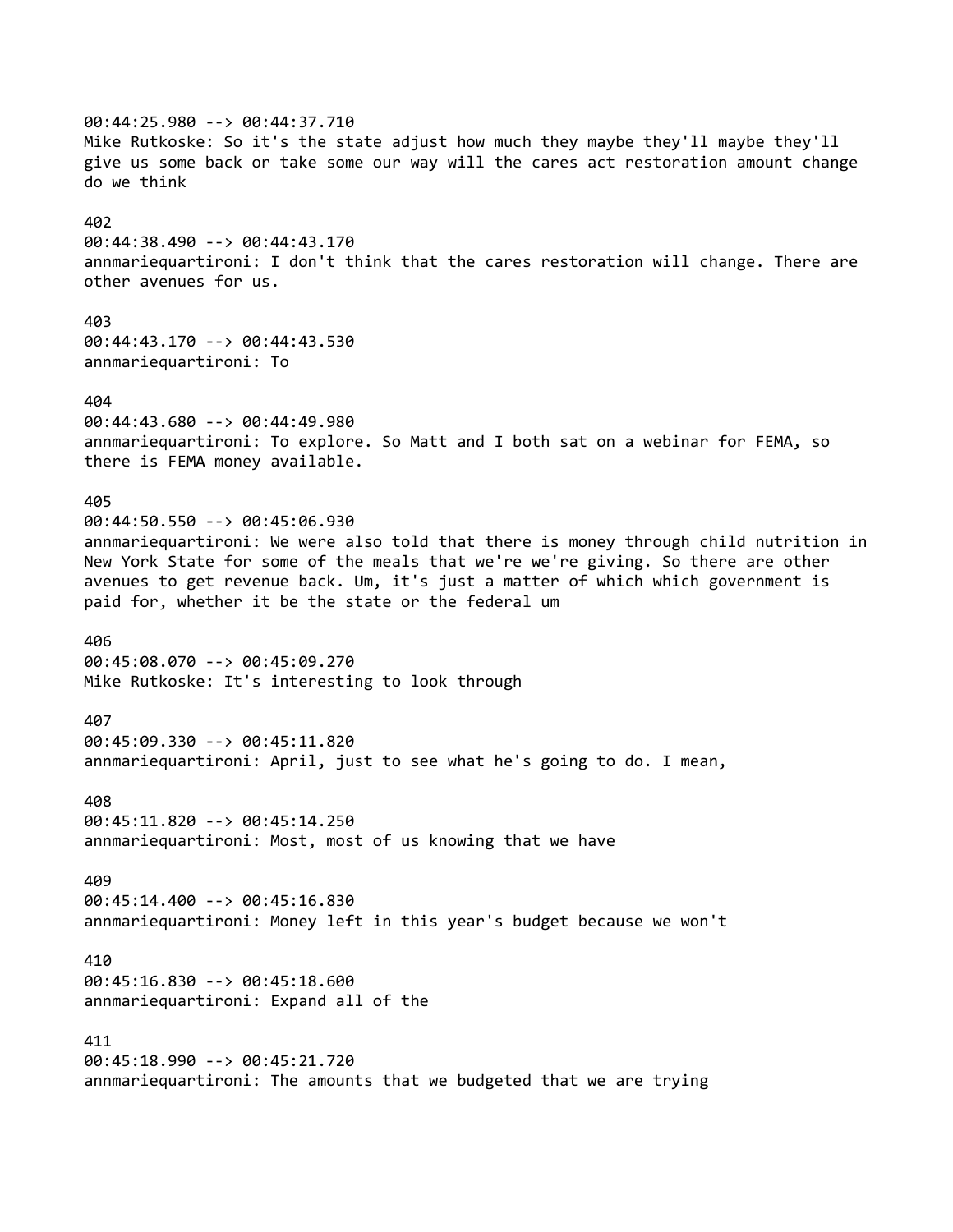412 00:45:22.230 --> 00:45:23.190 Craig Wolf: To put 413 00:45:23.880 --> 00:45:30.660 annmariequartironi: as much money as we can in reserves and in fund balance. So in case the adjustment to state aid comes after July one. 414 00:45:31.050 --> 00:45:35.730 annmariequartironi: Will have a way to pay for our budget for 2021 so that's that's the goal. 415 00:45:35.970 --> 00:45:37.320 annmariequartironi: We're ready. Identifying 416 00:45:37.560 --> 00:45:39.210 annmariequartironi: Budget code areas where we could 417 00:45:39.390 --> 00:45:49.140 annmariequartironi: We know that we will not spend money and we're going to, you know, save it, put it into fund balance, put it into reserve so that we have money in case a reduction comes after July one. 418 00:45:50.790 --> 00:45:56.160 Mike Rutkoske: And along those lines with fund balance are they, allowing us to maintain a higher than I think 4% 419 00:45:57.420 --> 00:46:00.540 Mike Rutkoske: fund balance in order to be able to capture and collect these 420 00:46:01.410 --> 00:46:03.570 Mike Rutkoske: New York. I know New York State. 421 00:46:03.720 --> 00:46:20.040 annmariequartironi: As well is lobbying them for that and nothing official has come down. But in talking to other business officials that's that's the goal for us, um, you know, and maybe a management letter comment that we have more than 4% but that's small in comparison to 422

00:46:20.100 --> 00:46:20.670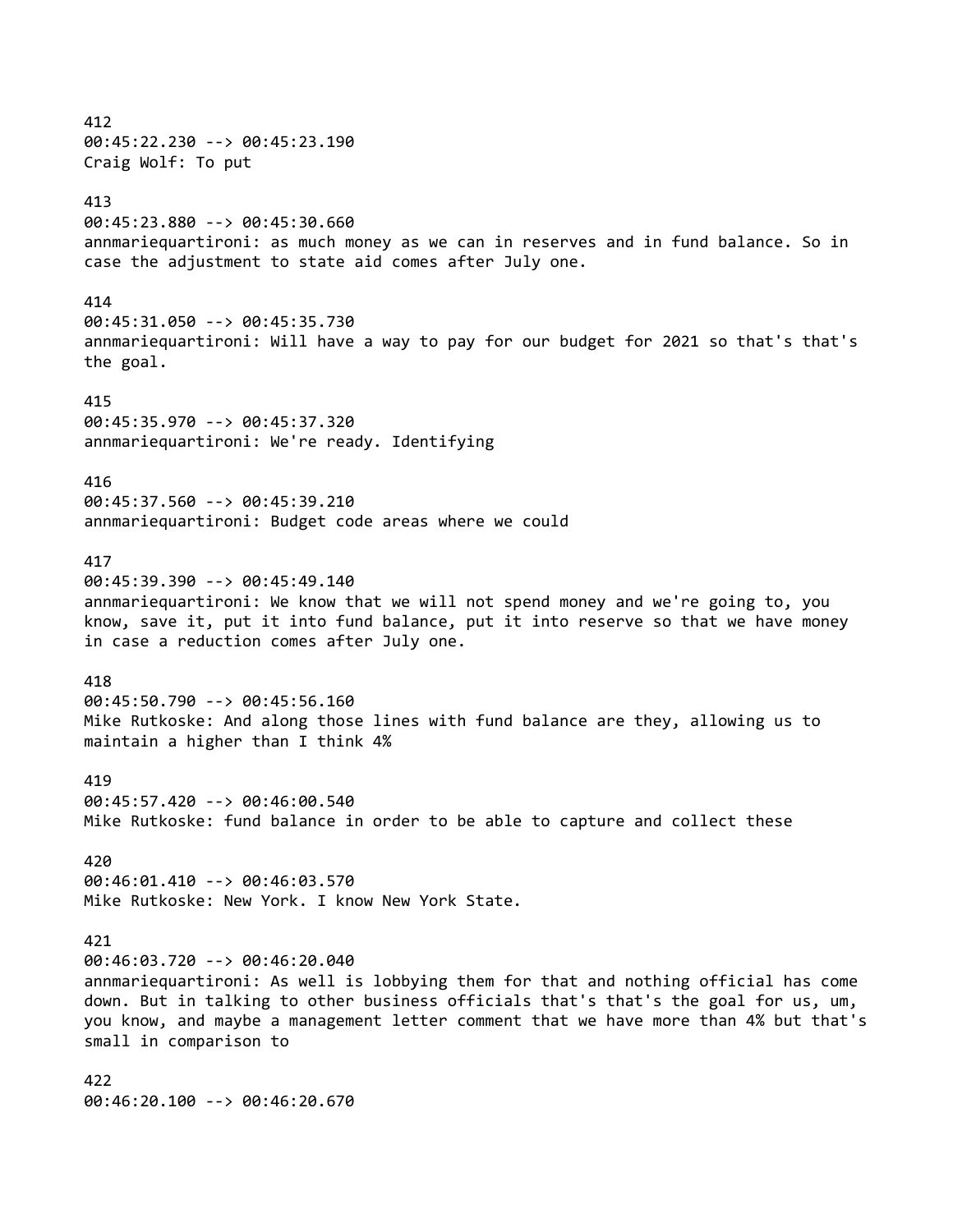Craig Wolf: Having 423 00:46:20.760 --> 00:46:24.750 annmariequartironi: The money to actually fund your, your budget. Once you get a reduction in state aid. 424 00:46:27.540 --> 00:46:37.140 Mike Rutkoske: In further, further Cures Act, or we maybe it's a current question, but are we applying for or allowed to do the payroll protection. 425 00:46:39.030 --> 00:46:41.220 Mike Rutkoske: The provision, the payroll protection. 426 00:46:41.220 --> 00:46:47.550 annmariequartironi: Provision is for small businesses and not for profits like 54501 c three s 427 00:46:48.180 --> 00:46:52.020 annmariequartironi: It does not apply to school districts and local municipalities. 428 00:46:53.760 --> 00:46:54.150 Craig Wolf: Okay. 429 00:46:57.420 --> 00:47:05.130 Mike Rutkoske: So is everybody you down being, you know, what's our payroll looking like right now just, I don't know what the statuses. So our payroll right 430 00:47:05.130 --> 00:47:05.550 Now, 431 00:47:06.690 --> 00:47:23.010 annmariequartironi: You'll see there's another resolution on the board. We are keeping people even to what they would be making. We are obviously you're not paying substitute employees on but we are paying hourly employees what their normal schedule would have been 432 00:47:23.430 --> 00:47:24.630 annmariequartironi: If we had school open

433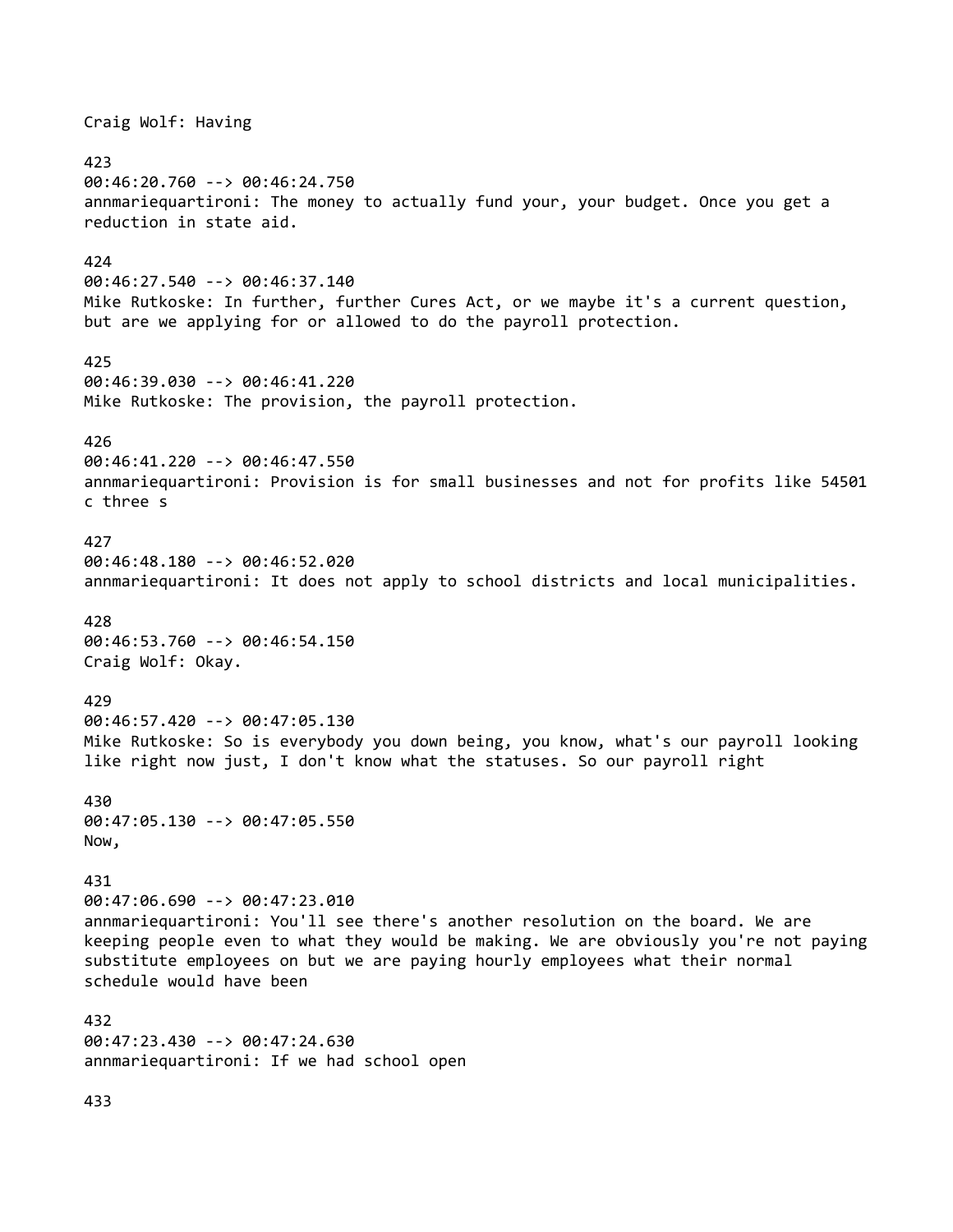00:47:24.990 --> 00:47:30.540 annmariequartironi: And they're they're being paid for time that they normally would have work. So a time where 434 00:47:30.630 --> 00:47:33.900 annmariequartironi: We designated to be spring break, they would not be paid for. 435 00:47:33.900 --> 00:47:37.740 annmariequartironi: That that area, they would be just be paid for what they normally would have been 436 00:47:37.890 --> 00:47:38.580 annmariequartironi: Paid of score. 437 00:47:38.610 --> 00:47:38.970 Open 438 00:47:41.370 --> 00:47:41.820 Mike Rutkoske: Thank you. 439 00:47:44.220 --> 00:47:47.550 Mike Rutkoske: Other people have questions I have others, but my Kelly, can you just 440 00:47:47.700 --> 00:47:48.600 Mike Rutkoske: Share the screen. 441 00:47:49.110 --> 00:47:49.980 awhite: So I could see who 442 00:47:50.610 --> 00:47:51.000 Thanks. 443 00:47:55.470 --> 00:47:57.120 awhite: I don't have any questions about it. 444 00:47:58.710 --> 00:47:59.190 Craig Wolf: Anthony 445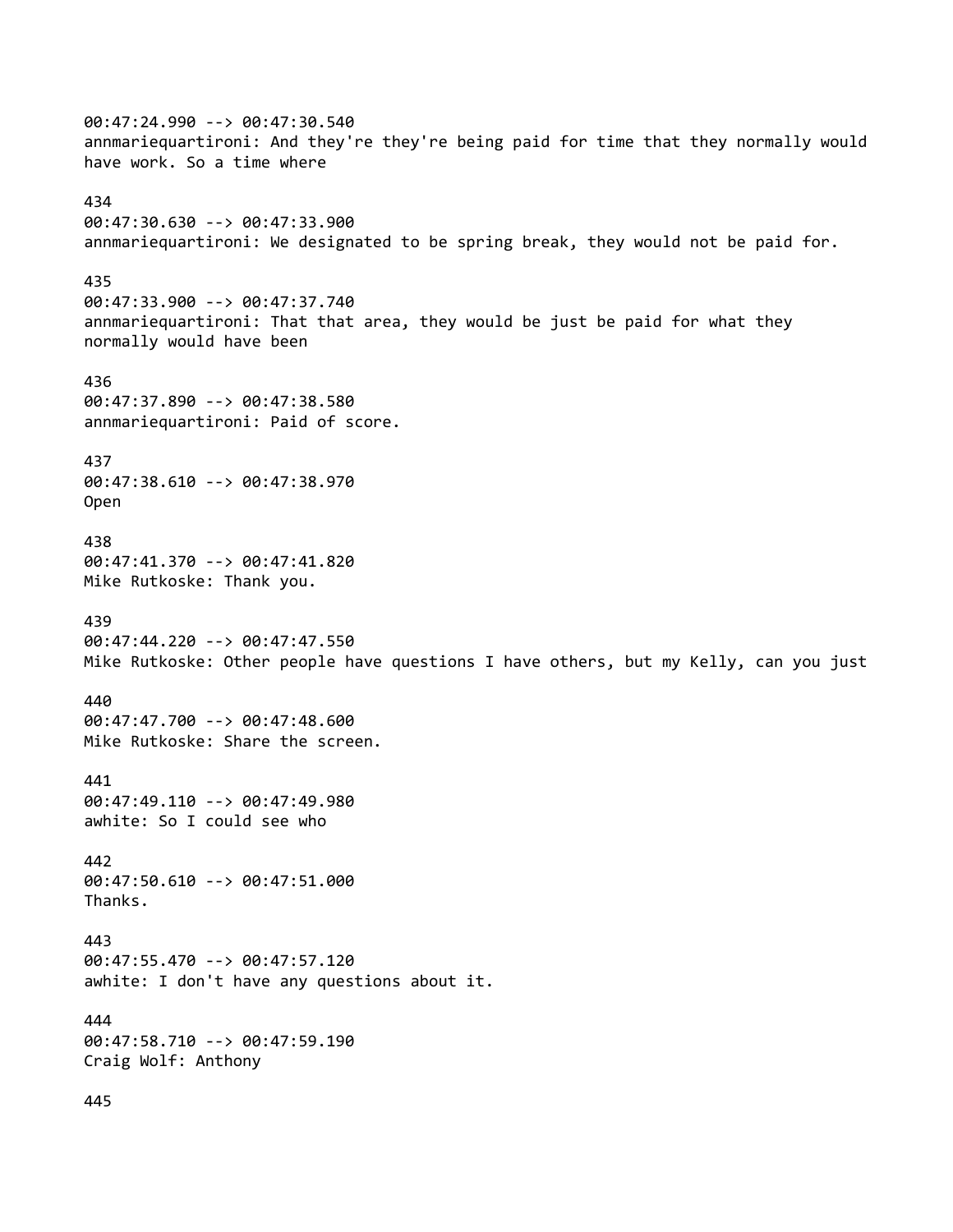00:48:02.910 --> 00:48:05.010 Craig Wolf: This has anybody I know that we're 446 00:48:05.100 --> 00:48:07.230 Kristan Flynn: We're basing this on assessments. 447 00:48:07.710 --> 00:48:09.420 Kristan Flynn: That I don't think will be 448 00:48:11.700 --> 00:48:13.170 Kristan Flynn: Accurate going forward. 449 00:48:13.530 --> 00:48:15.030 Kristan Flynn: So I think we'll probably 450 00:48:15.930 --> 00:48:18.690 Kristan Flynn: As soon as we have more information, think about things in 451 00:48:20.010 --> 00:48:22.530 Kristan Flynn: Probably like a three year plan. 452 00:48:22.770 --> 00:48:24.450 Kristan Flynn: At least if we want to maintain 453 00:48:26.850 --> 00:48:27.240 Kristan Flynn: Some of the 454 00:48:27.690 --> 00:48:29.490 Kristan Flynn: Some of the things that we've added 455 00:48:30.270 --> 00:48:32.040 Kristan Flynn: And avoid cuts are we 456 00:48:32.250 --> 00:48:37.560 Kristan Flynn: Able to get or have a plan to get any sort of updated information from 457 00:48:38.400 --> 00:48:42.480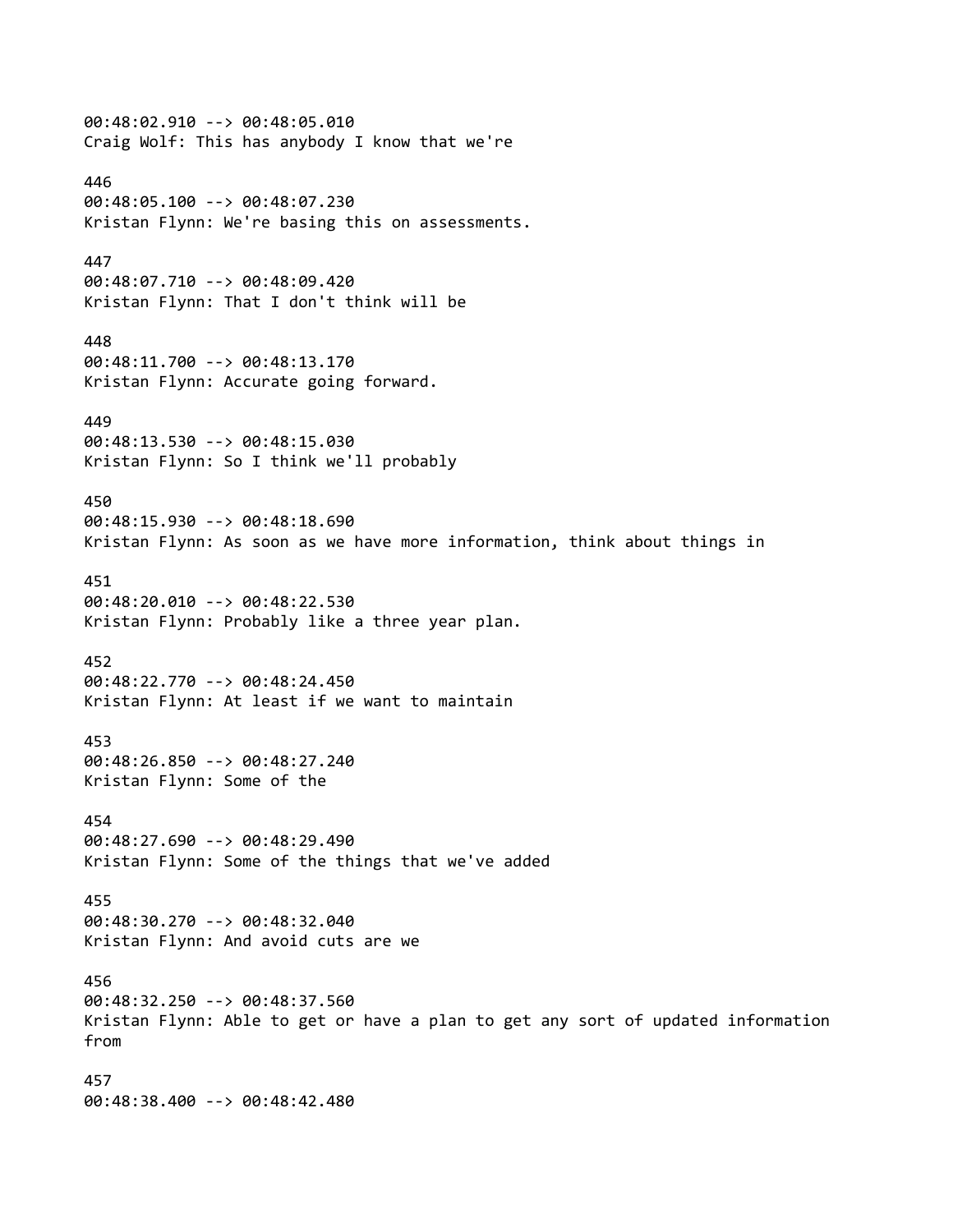Kristan Flynn: The assessors or do they only do that once a year, or is it possible for them to do an 458 00:48:42.480 --> 00:48:44.730 Kristan Flynn: Emergency assessment, even in the fall. 459 00:48:44.760 --> 00:48:45.420 Kelly: Or something. 460 00:48:46.080 --> 00:48:49.950 annmariequartironi: So we'll have the information in the summer on the assessments to do the 461 00:48:50.130 --> 00:48:52.170 annmariequartironi: To do the tax warrant. Um, but 462 00:48:52.230 --> 00:48:52.680 Antony Tseng: I don't 463 00:48:52.920 --> 00:48:54.510 annmariequartironi: Think, we'll have it before then. 464 00:48:55.050 --> 00:49:01.770 annmariequartironi: I'm not imagining, you know, the variable. What I can ask the city for is 465 00:49:02.040 --> 00:49:04.860 annmariequartironi: If they can give me an estimate of new properties that are going to come on the 466 00:49:04.860 --> 00:49:06.570 annmariequartironi: Tax roll, because that would actually help 467 00:49:06.570 --> 00:49:07.080 People 468 00:49:08.220 --> 00:49:10.770 annmariequartironi: Because the burden of the tax levy would be spread over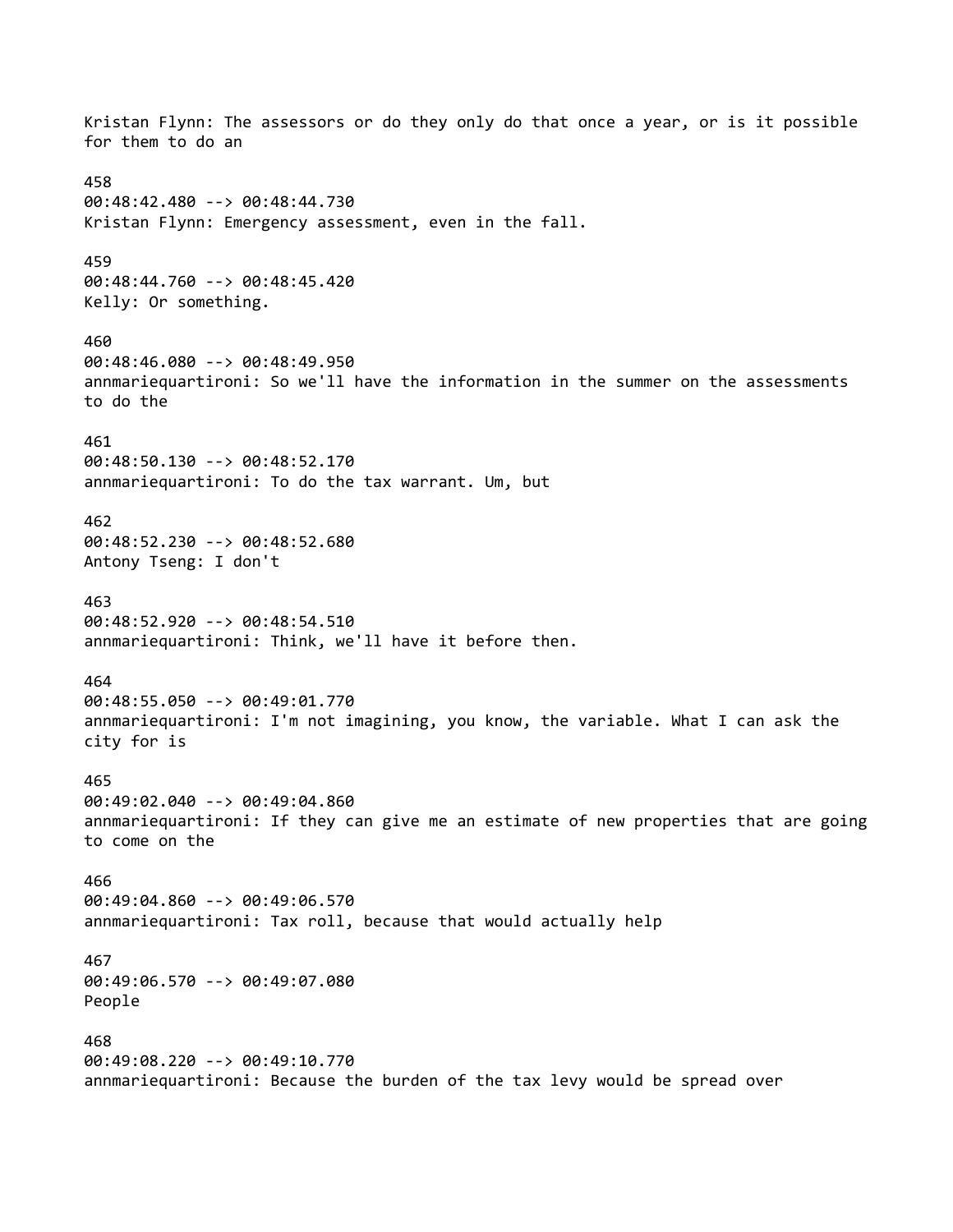# 469

00:49:10.830 --> 00:49:13.170 annmariequartironi: More people, but I don't

## 470

00:49:13.470 --> 00:49:16.890 annmariequartironi: You know, I don't know if they could give me that information I can ask

#### 471

00:49:19.080 --> 00:49:21.240 awhite: Anthony. You had your hand up. Yeah.

# 472

00:49:21.510 --> 00:49:26.490 Antony Tseng: So I had a question. The what I understand from the budget is that it was approved.

## 473

00:49:28.350 --> 00:49:31.950 Antony Tseng: With a three month revisit um

# 474

00:49:33.210 --> 00:49:42.960 Antony Tseng: I guess for the next year, but, um, is that accurate. What I understand it. And then, if so, what is the next word. The next deadline, where they're going to revisit the budget.

## 475

00:49:43.740 --> 00:49:50.460 annmariequartironi: So they're going to revisit the budget, the end of April, and then they're going to revisit it again at the end of June, and then they're going to revisit it again.

### 476

00:49:50.940 --> 00:49:52.290 annmariequartironi: I believe in September.

#### 477

00:49:54.600 --> 00:49:56.640 Antony Tseng: Okay. So there's three other times where

## 478

00:49:57.840 --> 00:50:02.400 Antony Tseng: I'm potentially they can cut us, I guess. So, the important part for

## 479

00:50:02.430 --> 00:50:04.800 annmariequartironi: April is if we don't adopt the budget.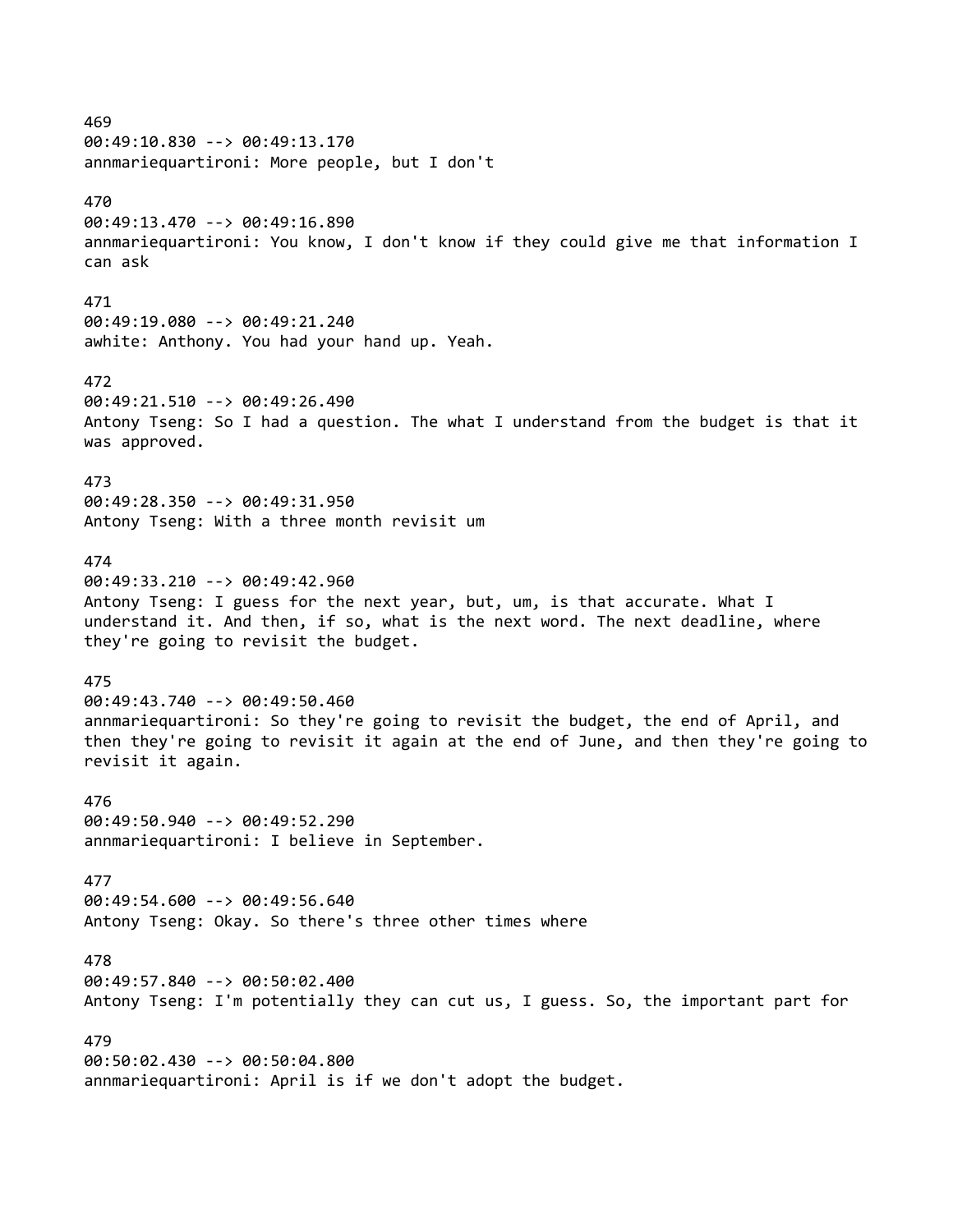# 480 00:50:04.800 --> 00:50:08.880 annmariequartironi: For April, and we do get a cut. Then we decide whether we want to cut some 481 00:50:08.880 --> 00:50:11.610 annmariequartironi: Things from our budget or whether we want to use 482 00:50:11.730 --> 00:50:13.230 annmariequartironi: More on appropriated funds. 483 00:50:14.460 --> 00:50:19.050 annmariequartironi: So that's the question. So we don't you know we want to wait a little while longer, just to 484 00:50:19.050 --> 00:50:21.570 annmariequartironi: See if he makes the cut at the end of April. 485 00:50:22.020 --> 00:50:24.090 annmariequartironi: By the end of June, we would have to have 486 00:50:24.960 --> 00:50:26.940 annmariequartironi: Adopted the budget because July one is our 487 00:50:27.120 --> 00:50:28.380 annmariequartironi: Beginning of our fiscal year. 488 00:50:28.830 --> 00:50:30.810 annmariequartironi: So it's kind of a wait and see. 489 00:50:30.870 --> 00:50:36.240 annmariequartironi: We have no idea. I will say the Governor Cuomo starts every news conference by saying that 490 00:50:36.540 --> 00:50:39.480 annmariequartironi: The state is in really financial trouble so that your evening. 491 00:50:41.790 --> 00:50:42.180 Craig Wolf: Thank you.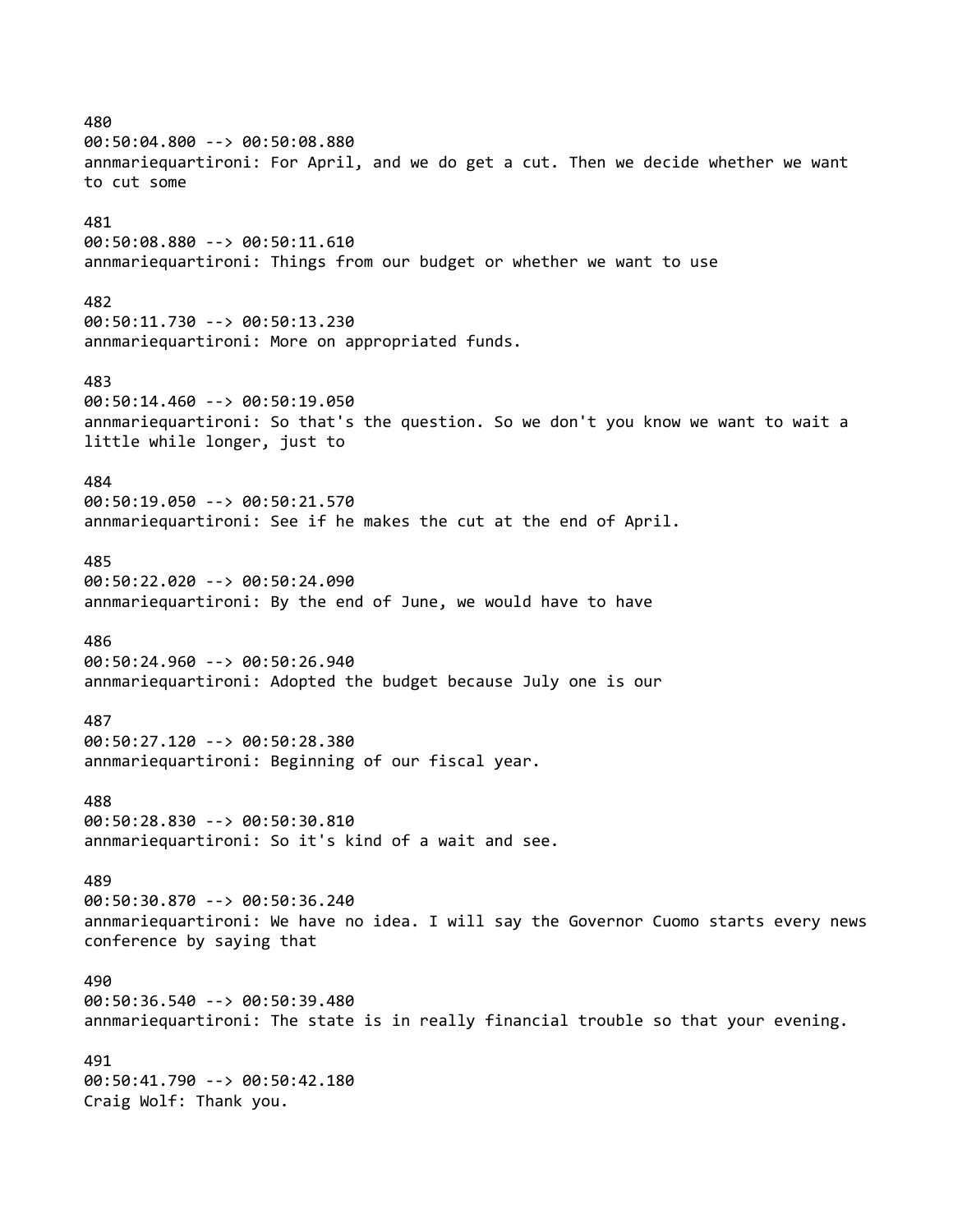492 00:50:43.740 --> 00:50:44.760 Antony Tseng: And yeah. Other questions. 493 00:50:47.460 --> 00:50:57.000 Mike Rutkoske: Me on the slide that shows the calculation with the base tax Bates growth factor and the allowable growth factor. Yes. 494 00:50:58.380 --> 00:50:59.520 meredithheuer: So, which 495 00:50:59.610 --> 00:51:09.630 Mike Rutkoske: So, which was which one of them is related to the tax cap and the other is related to the fact that city beacon, and the area is growing, which is which. 496 00:51:09.810 --> 00:51:12.750 annmariequartironi: The tax base growth factor is about beacon growing 497 00:51:12.960 --> 00:51:16.470 annmariequartironi: So that that factor allows beacons tax levy to grow. 498 00:51:16.470 --> 00:51:17.790 annmariequartironi: Because of 499 00:51:18.090 --> 00:51:22.590 annmariequartironi: New properties and that are coming on to the tax roll. 500 00:51:22.950 --> 00:51:26.700 annmariequartironi: The allowable growth factor is based on the Consumer Price Index. 501 00:51:27.120 --> 00:51:35.220 annmariequartironi: So this year, it's always either 2% the lower than, greater of 2% so actually the CPI was 1.8 502 00:51:36.630 --> 00:51:42.660 annmariequartironi: So that's what we had in December. So that's what we had to use I'm imagining the consumer price index will be much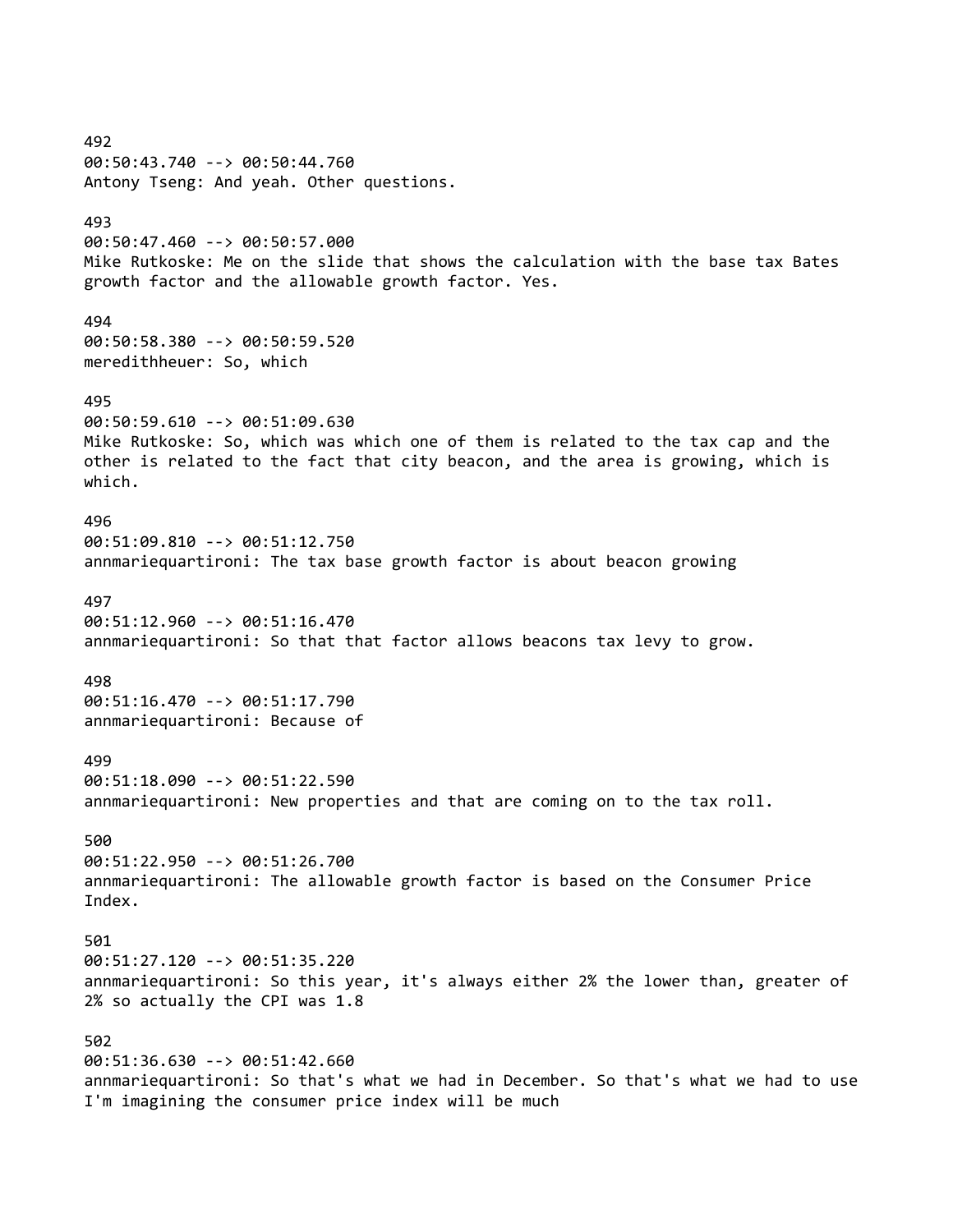503 00:51:42.750 --> 00:51:47.400 annmariequartironi: Less than 1.8 we've had years where it was actually negative 504 00:51:48.450 --> 00:51:53.280 annmariequartironi: So that these are all ways that you can increase your levy. That's what we're, we're a little bit worried about 505 00:51:53.880 --> 00:51:57.030 annmariequartironi: Because if you don't have those factors to grow your levy or levies. 506 00:51:57.210 --> 00:51:58.650 annmariequartironi: Pretty much flat from year to 507 00:51:58.650 --> 00:52:00.600 annmariequartironi: Year, but you also have, you know, 508 00:52:00.630 --> 00:52:02.130 annmariequartironi: When you're trying to do a budget you have 509 00:52:02.160 --> 00:52:03.030 annmariequartironi: Contractual 510 00:52:03.840 --> 00:52:05.640 annmariequartironi: Expenses that increase every year. 511 00:52:05.880 --> 00:52:08.790 annmariequartironi: So it's kind of hard. You want to make sure that the levy can grow. 512 00:52:08.820 --> 00:52:09.360 Craig Wolf: Enough. 513 00:52:09.600 --> 00:52:10.830 annmariequartironi: To pay your contractual 514 00:52:10.860 --> 00:52:11.790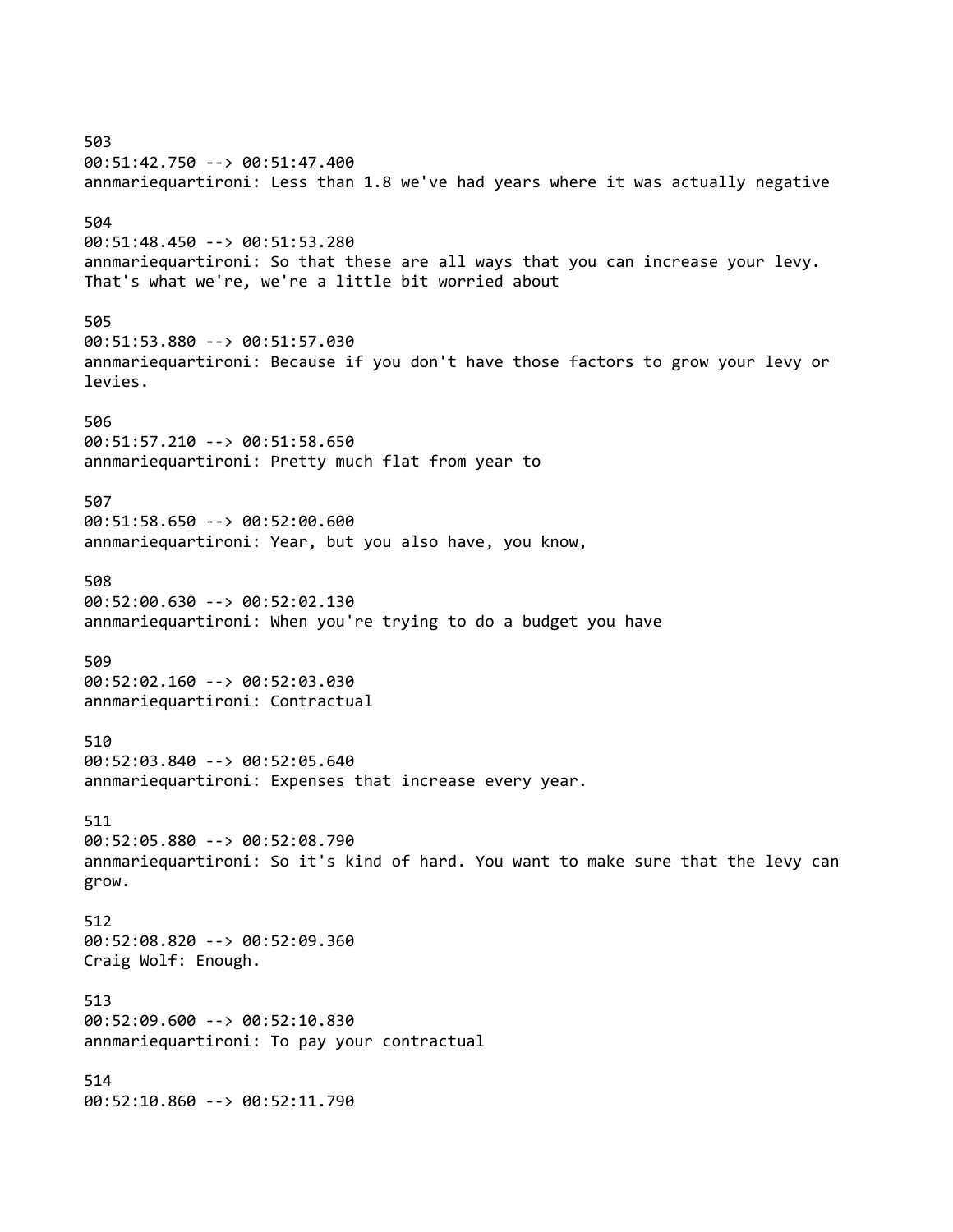annmariequartironi: Obligations 515 00:52:12.210 --> 00:52:12.990 The following year. 516 00:52:14.490 --> 00:52:32.940 Mike Rutkoske: So for the tax base growth factor. And we've had this for a number of years do have, we have we seen that the actual amount of what you call the different things. The, the grand list or the, the basis has in fact grown by that much every year. 517 00:52:34.680 --> 00:52:45.120 annmariequartironi: I think it's difficult to to quantify it that way because you're seeing when you get the assessments, especially last year. You saw changes in assessment of current property and you also saw a 518 00:52:45.270 --> 00:52:46.290 annmariequartironi: Few properties coming 519 00:52:46.320 --> 00:52:47.340 annmariequartironi: On to the tax roles. 520 00:52:50.370 --> 00:52:52.080 Mike Rutkoske: Right, right. So I'm 521 00:52:52.710 --> 00:53:07.110 Mike Rutkoske: Just concerned that with the change in economics. Who knows where this is going to play out that that we won't actually see this occur yet. And this will be increasingly borne by the current taxpayers. 522 00:53:08.610 --> 00:53:09.120 annmariequartironi: Um, 523 00:53:09.810 --> 00:53:15.630 annmariequartironi: We have seen a steady increase of properties coming on the role. So like if we were asked the city to run 524 00:53:16.320 --> 00:53:20.010 annmariequartironi: On grid numbers for us of what properties are added. There are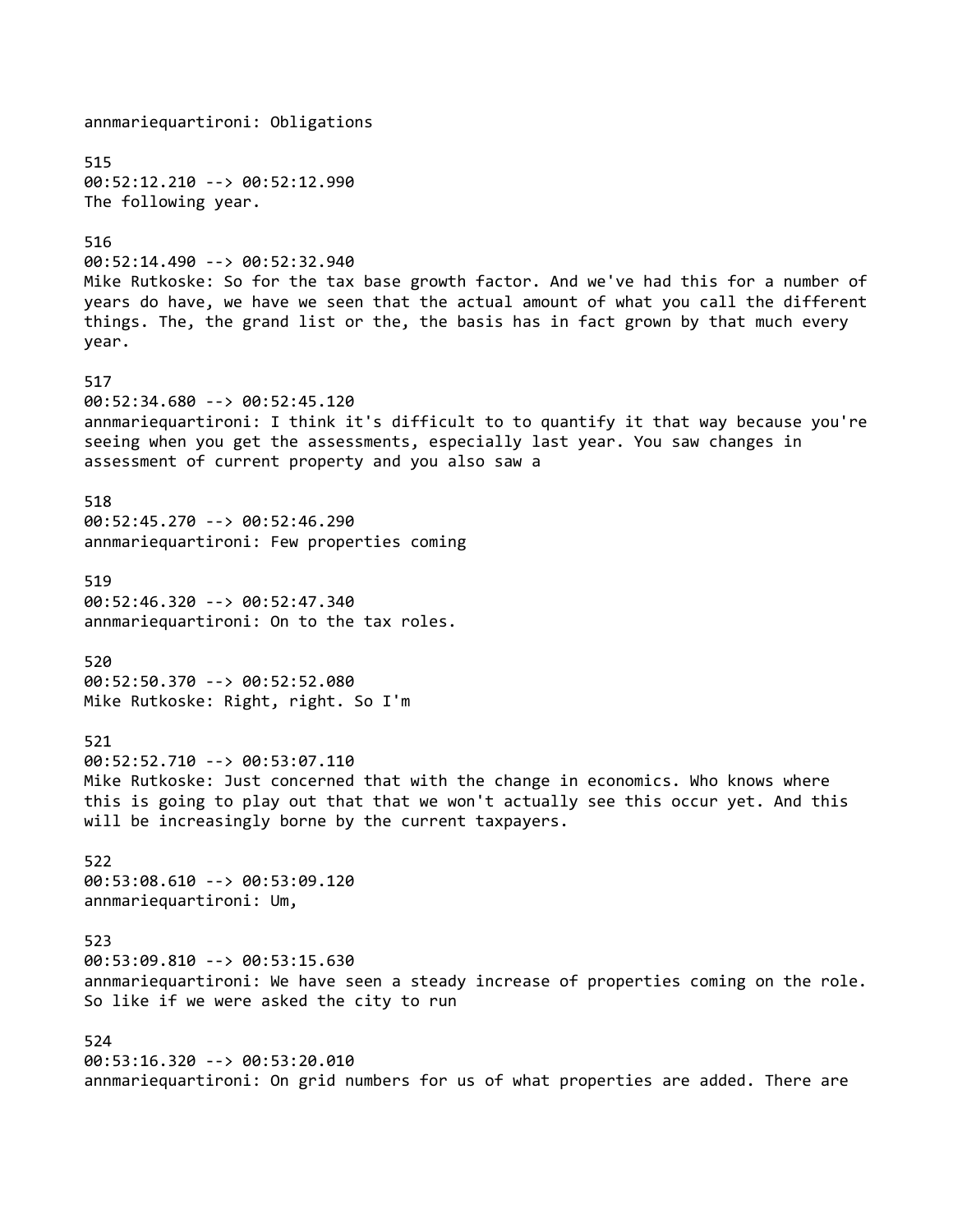525 00:53:20.070 --> 00:53:20.400 Craig Wolf: You know, 526 00:53:20.430 --> 00:53:22.560 annmariequartironi: New properties that are helping 527 00:53:22.590 --> 00:53:23.910 annmariequartironi: Pay for the tax levy 528 00:53:24.690 --> 00:53:29.820 annmariequartironi: I think the bigger question last year was because some people's assessments went up and their taxes went up more 529 00:53:30.360 --> 00:53:31.470 annmariequartironi: Than what we had said. 530 00:53:31.770 --> 00:53:32.880 annmariequartironi: Considering our tax rate. 531 00:53:32.940 --> 00:53:33.420 annmariequartironi: Went down 532 00:53:33.720 --> 00:53:34.770 annmariequartironi: Because our tax rate has gone 533 00:53:34.770 --> 00:53:38.820 annmariequartironi: Down the last two to three years. So that means there's more properties to share it. 534 00:53:39.090 --> 00:53:39.360 With 535 00:53:41.100 --> 00:53:41.730 annmariequartironi: It's hard to 536 00:53:42.660 --> 00:53:44.310 Mike Rutkoske: Wait, like you know evenly.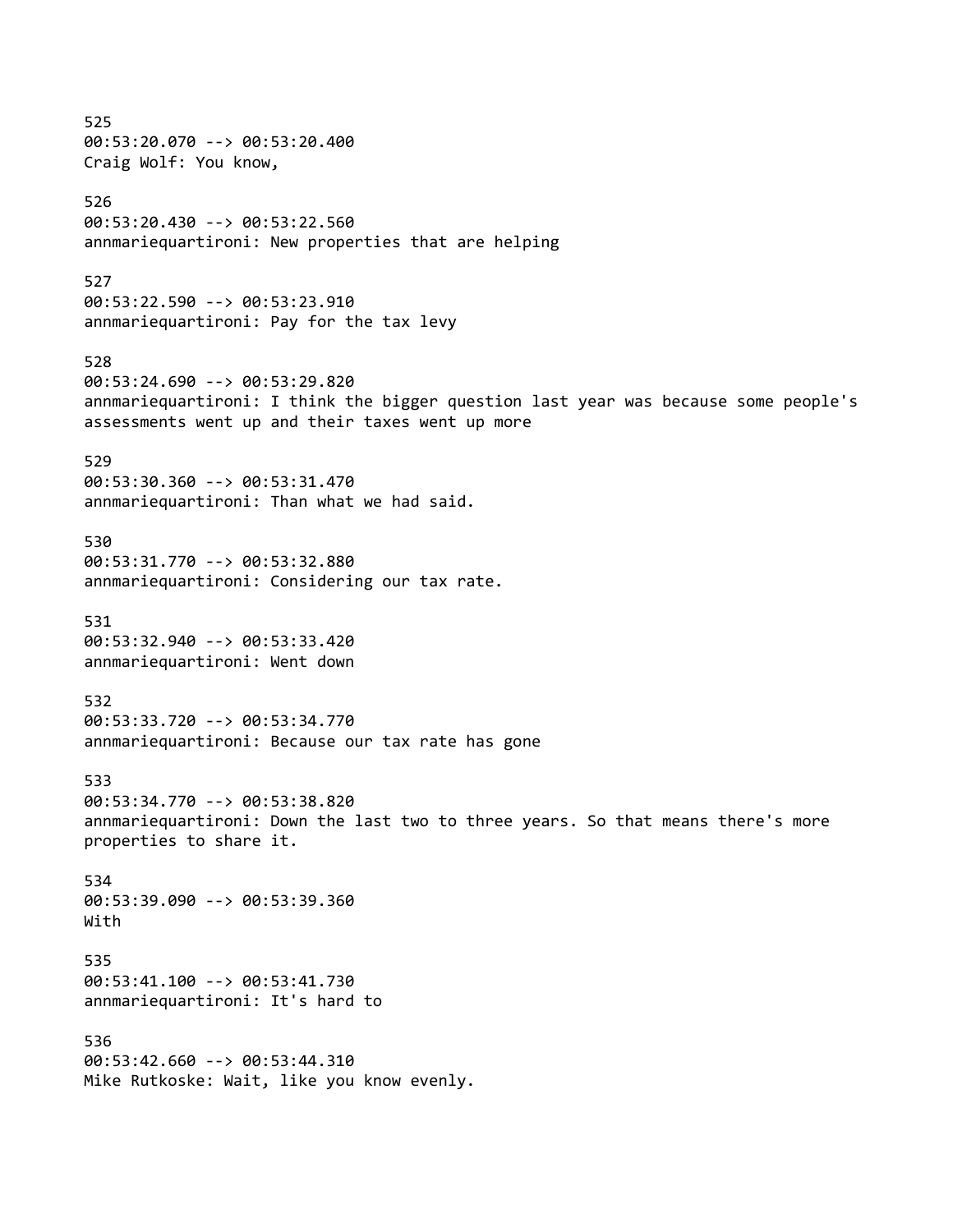537 00:53:44.340 --> 00:53:49.920 annmariequartironi: I I worry about this calculation only because this is the only way we can raise the 538 00:53:49.920 --> 00:53:50.310 annmariequartironi: lovey. 539 00:53:50.370 --> 00:53:53.640 annmariequartironi: Right. So that whole cow. I know it's not in front of you right now, but 540 00:53:54.000 --> 00:54:04.440 annmariequartironi: A tax calculations. Okay, we can raise the levy and if some of those factors are zero or or close to zero, then we don't have a lot of ability to 541 00:54:04.650 --> 00:54:05.790 annmariequartironi: Raise the levee 542 00:54:06.420 --> 00:54:11.070 annmariequartironi: And if he's playing around with our state aid that I'm kind of really worried about how we 543 00:54:11.220 --> 00:54:11.610 annmariequartironi: Make the 544 00:54:11.880 --> 00:54:12.930 annmariequartironi: Make the budget work. 545 00:54:14.640 --> 00:54:15.990 annmariequartironi: Well with the amount of money that 546 00:54:16.170 --> 00:54:22.890 Mike Rutkoske: When we know how much we're not going to spend out of this year and and could we, you know, kind of balance. 547 00:54:23.400 --> 00:54:29.700 Mike Rutkoske: Not increase the levy as much and utilize the under runs from this year in order to offset it in order that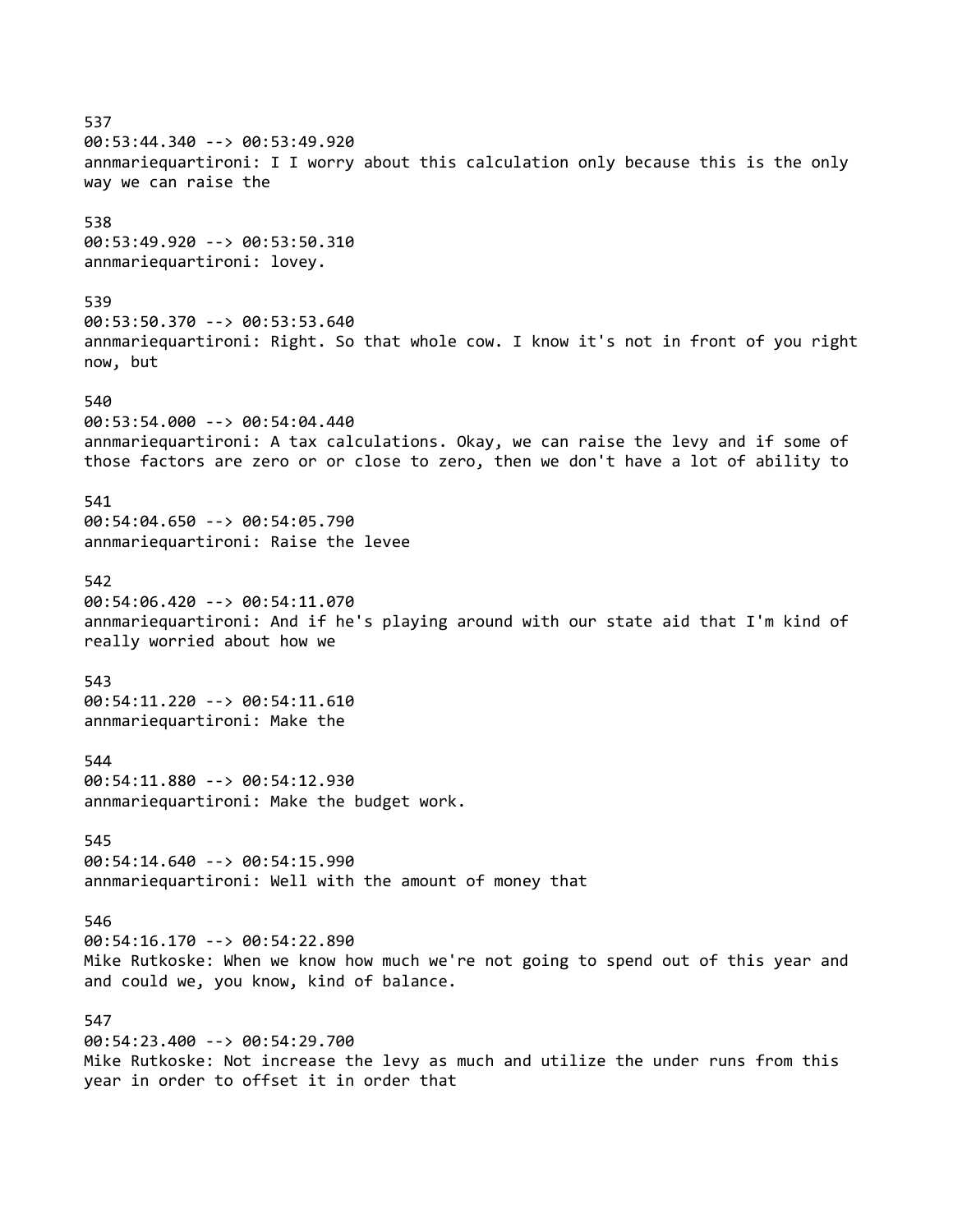548 00:54:30.000 --> 00:54:32.880 Mike Rutkoske: Because I'm just concerned that the taxpayers are 549 00:54:32.880 --> 00:54:37.410 Mike Rutkoske: Also maybe in various different situations. Due to this issue. 550 00:54:38.280 --> 00:54:44.400 annmariequartironi: So I can, we can quantify how much money. In fact, we started already doing that to try to quantify how much 551 00:54:44.430 --> 00:54:45.990 Mike Rutkoske: We would have in fund balance. 552 00:54:46.440 --> 00:54:48.090 annmariequartironi: On my only concern is 553 00:54:48.960 --> 00:54:50.250 annmariequartironi: Using it now. 554 00:54:50.550 --> 00:54:56.610 annmariequartironi: You know, to kind of not go up to the tax cap. I don't know if that would be, we won't know what a cut would be 555 00:54:56.820 --> 00:54:58.050 annmariequartironi: Coming, you know, in the 556 00:54:58.110 --> 00:55:06.240 annmariequartironi: In the measurement periods. I was thinking about putting as much into fund balance and reserves as I could to kind of hedge a cut. 557 00:55:06.600 --> 00:55:08.490 annmariequartironi: That we don't see coming because 558 00:55:08.670 --> 00:55:10.890 annmariequartironi: We won't know we won't know about some 559 00:55:10.890 --> 00:55:12.870 annmariequartironi: Of these cuts the one in June and the one over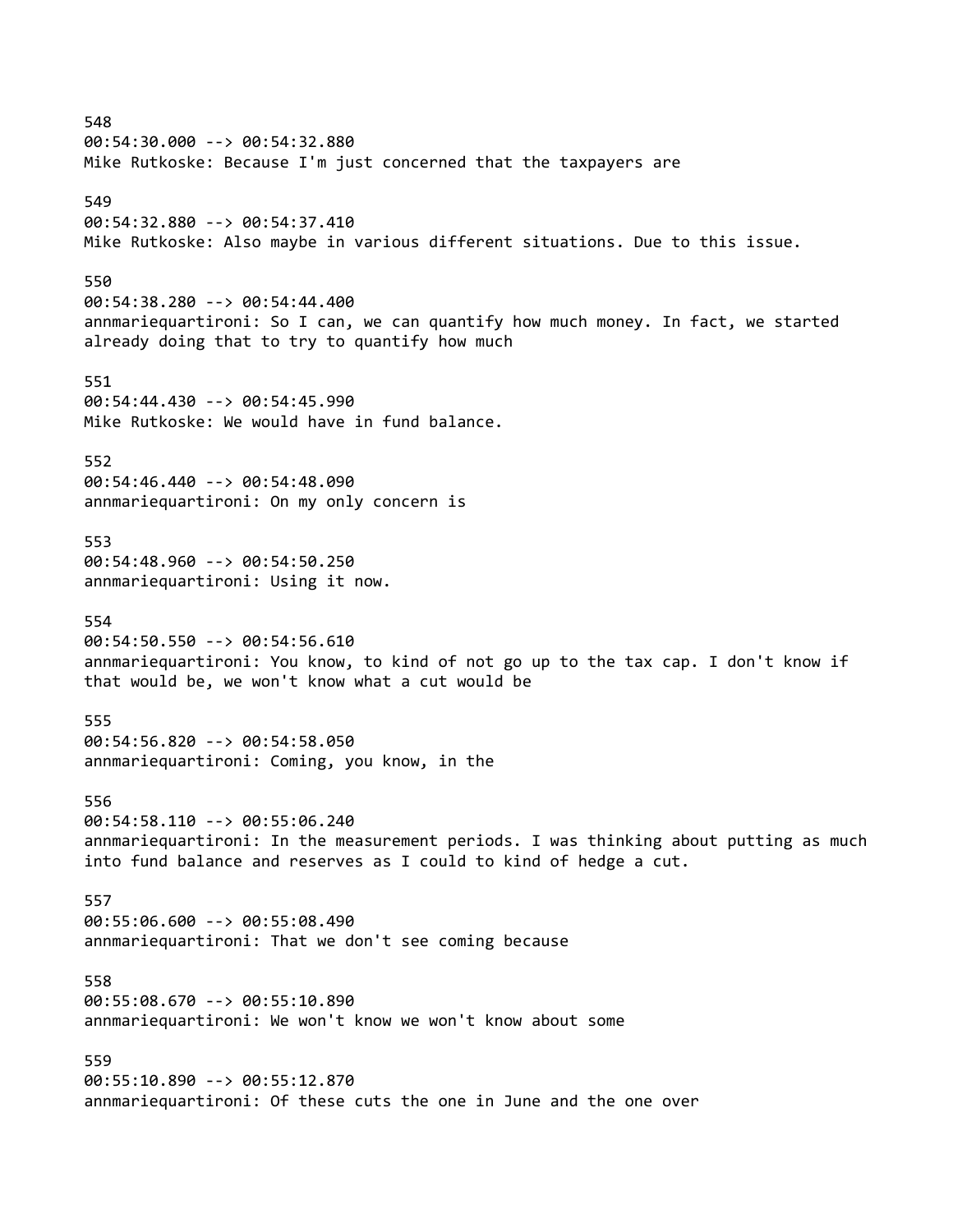560 00:55:12.870 --> 00:55:14.670 annmariequartironi: The summer, we will not know about 561 00:55:14.940 --> 00:55:16.680 annmariequartironi: Until after our budget is passed. 562 00:55:17.250 --> 00:55:17.760 annmariequartironi: And then 563 00:55:17.880 --> 00:55:20.880 annmariequartironi: It's kind of too late. Then if we don't go up to the tax cap. 564 00:55:20.880 --> 00:55:22.140 annmariequartironi: Then it's kind of too late. 565 00:55:22.350 --> 00:55:23.280 annmariequartironi: For us to do anything. I 566 00:55:23.880 --> 00:55:24.930 annmariequartironi: Mean I understand. 567 00:55:25.290 --> 00:55:26.520 annmariequartironi: You know, we want to be. 568 00:55:26.550 --> 00:55:28.500 annmariequartironi: Conscious of our taxpayers. 569 00:55:28.590 --> 00:55:30.750 annmariequartironi: And I know everybody's hurting in some way. 570 00:55:31.290 --> 00:55:31.740 Craig Wolf: Um, 571 00:55:32.160 --> 00:55:32.820 annmariequartironi: But I don't 572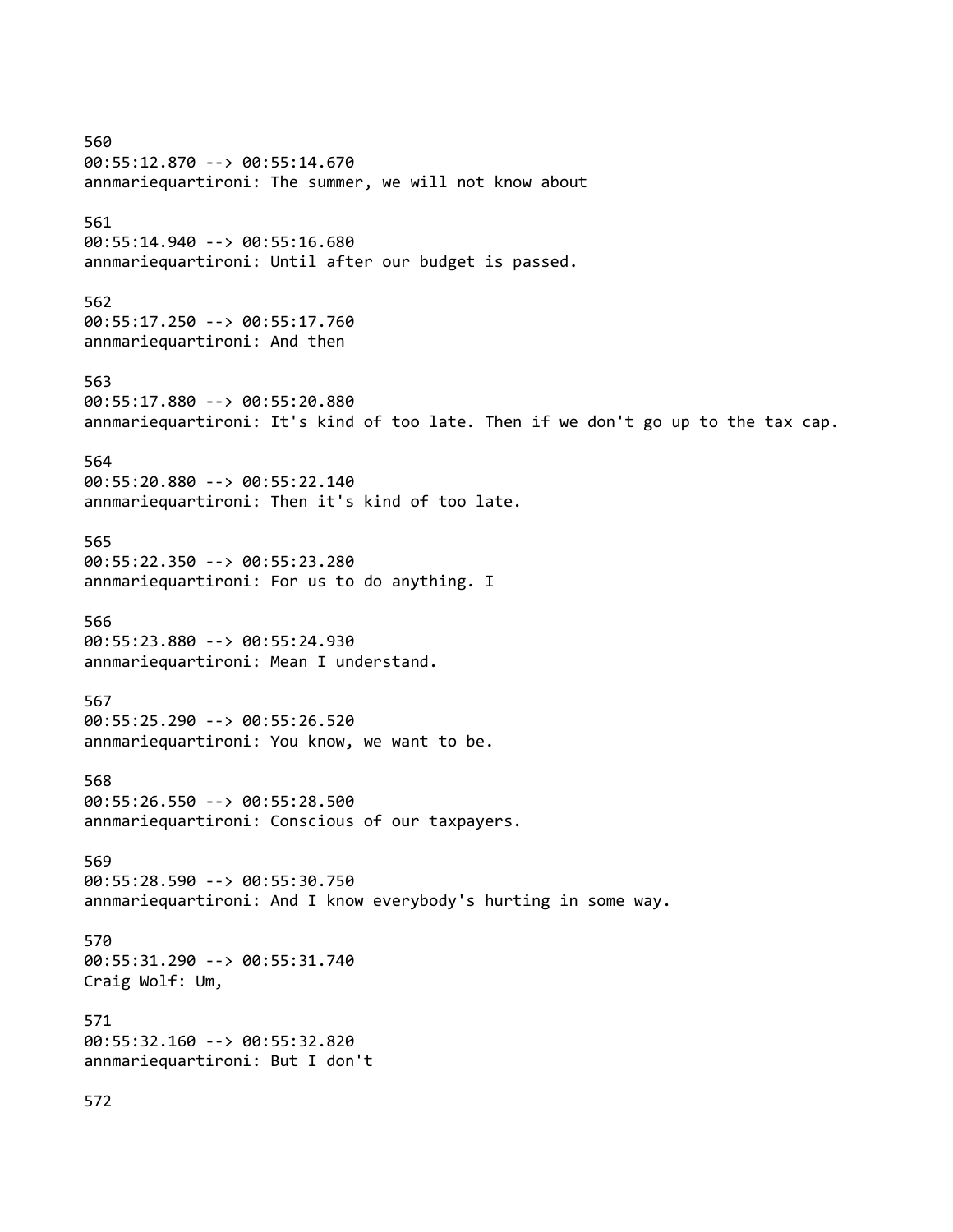00:55:33.900 --> 00:55:36.330 annmariequartironi: You know i i think this year. 573 00:55:36.960 --> 00:55:37.470 annmariequartironi: You know, 574 00:55:37.980 --> 00:55:46.560 annmariequartironi: We're not raising the levee that much. I think with the tax base growth factor and having more properties. I think that their taxes won't go up that much but 575 00:55:47.490 --> 00:55:50.640 annmariequartironi: I'm just worried I'm more worried about going forward than I am. 576 00:55:51.240 --> 00:55:55.020 annmariequartironi: This, this coming year. I mean, I'm actually worried about the Hereafter as well. 577 00:55:55.380 --> 00:56:03.120 annmariequartironi: Just because I don't know how quickly New York State if the federal government bails out New York State, which is another theme that was in in this webinar. 578 00:56:04.410 --> 00:56:08.280 annmariequartironi: Then, this might all be for not and we we might not have a problem with 579 00:56:08.280 --> 00:56:09.240 Craig Wolf: State aid. 580 00:56:09.360 --> 00:56:10.380 annmariequartironi: So I think that's where the 581 00:56:10.590 --> 00:56:11.820 annmariequartironi: Arguing is going back and forth. 582 00:56:11.820 --> 00:56:12.600 annmariequartironi: Between federal and

583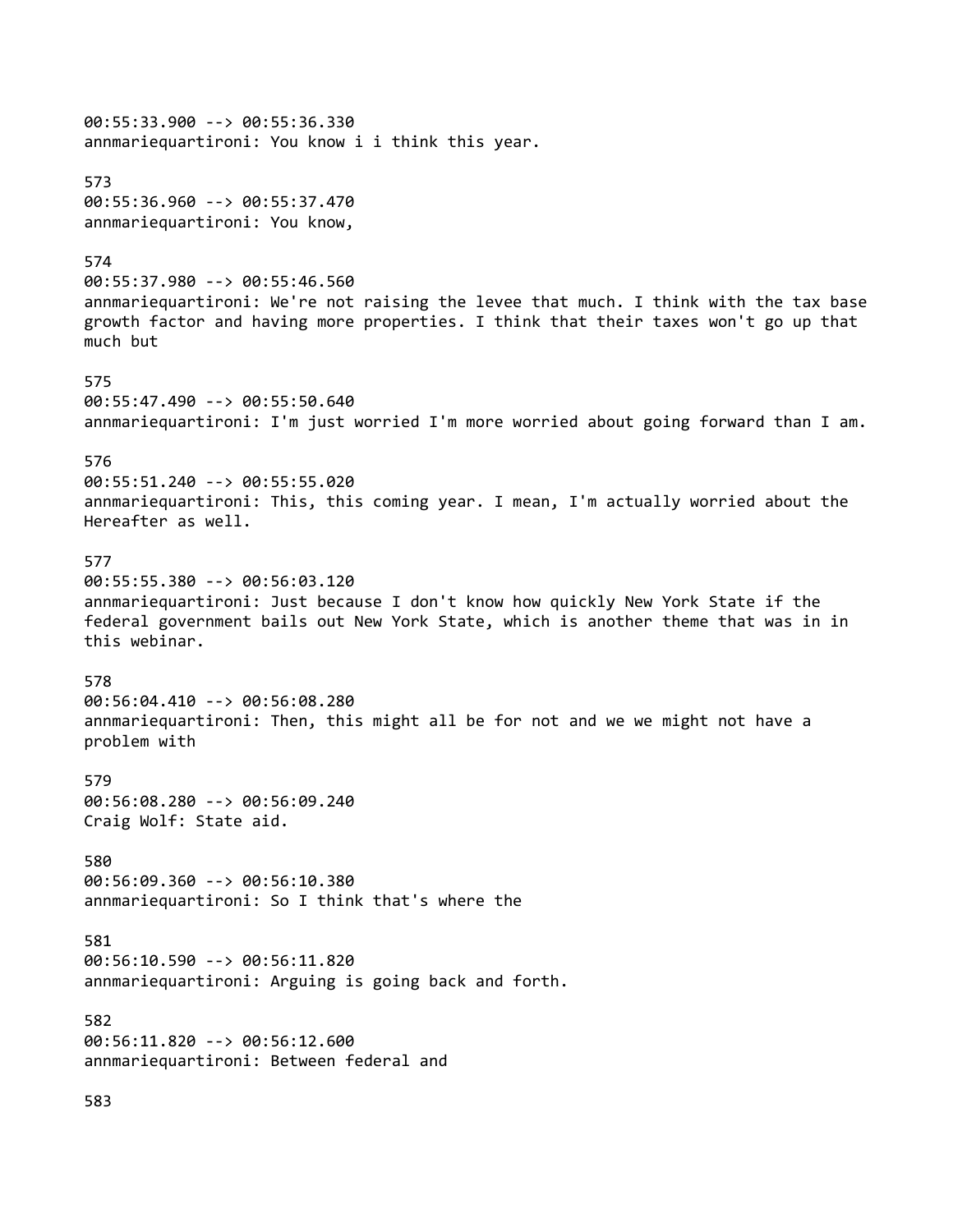00:56:12.630 --> 00:56:13.260 Mike Rutkoske: State government 584 00:56:13.470 --> 00:56:17.430 Kristan Flynn: Or if there's political will to increase taxes on the highest earners. 585 00:56:20.940 --> 00:56:22.050 meredithheuer: That we've seen so far. 586 00:56:22.140 --> 00:56:23.250 Mike Rutkoske: Not been discussed 587 00:56:23.400 --> 00:56:24.450 But I also think that 588 00:56:25.500 --> 00:56:27.720 meredithheuer: I see what you're saying. Mike, but I 589 00:56:28.860 --> 00:56:38.520 meredithheuer: I think that there is a different way to frame it, which is that, you know, what do we need to provide a sound education for our students and 590 00:56:39.780 --> 00:56:44.820 meredithheuer: I think it's important to give a real number there and 591 00:56:46.050 --> 00:56:47.640 meredithheuer: That you know so that we can 592 00:56:48.390 --> 00:56:54.000 meredithheuer: Tell everyone that you know they're they're all sorts of things happening right now, the bailouts and the 593 00:56:54.360 --> 00:57:06.690 meredithheuer: Pay Bills are ongoing. And I think that they will be ongoing for a while. And so to undermine our budget and right now I think it gives a false sense of what it costs to run the district. 594 00:57:11.310 --> 00:57:12.330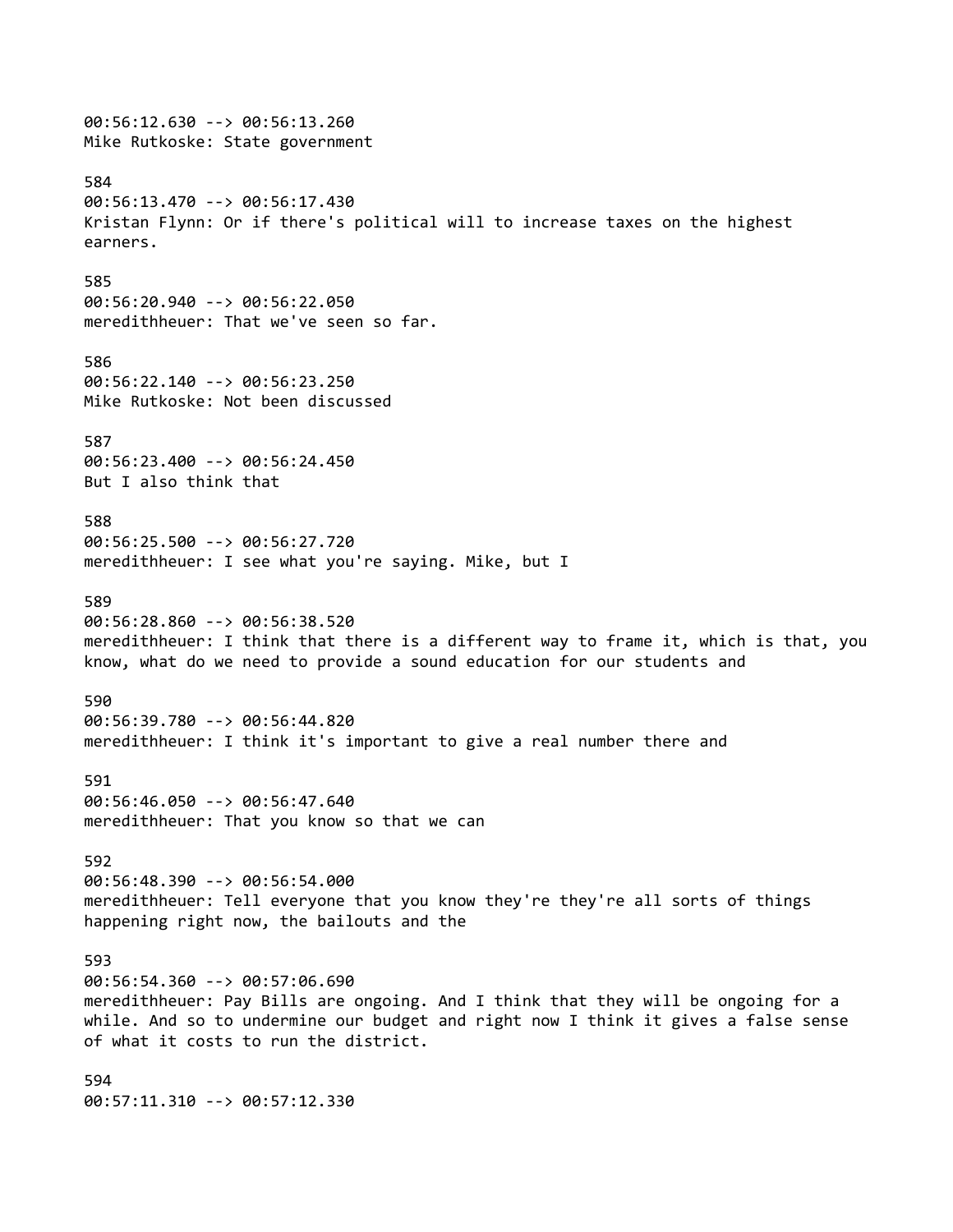awhite: I think there's i'm not i'm not 595 00:57:13.980 --> 00:57:30.900 Mike Rutkoske: Talking about undermining anything but really we need to do our part, everybody else's, you know, struggling or, you know, our challenge. And maybe we need to show we could do our part, we've added quite a bit of programming personnel and really looking at how to streamline and utilize 596 00:57:30.900 --> 00:57:37.080 Mike Rutkoske: What we have maybe a good. This may be a good way to show that we can we can do that, that we're at that point to do that. 597 00:57:37.380 --> 00:57:44.310 meredithheuer: Isn't that what this budget does. I mean, we were no we're we're stopping the expansion that we had planned earlier in the year before this team. 598 00:57:44.580 --> 00:57:46.410 meredithheuer: We don't want to cut programming, because 599 00:57:46.440 --> 00:57:50.160 meredithheuer: We're still not up to the kind of programming that many other districts have 600 00:57:56.190 --> 00:57:57.510 Kelly: We're we are 601 00:57:57.930 --> 00:58:03.780 Mike Rutkoske: I think what we just saw that are are levy increase would be over 3% 3.2% so that's 602 00:58:04.950 --> 00:58:14.310 Mike Rutkoske: that's higher than the than the other districts that only have to live within the tax cap. So that's what I'm just challenging us to see. Should we 603 00:58:15.390 --> 00:58:24.060 Mike Rutkoske: You know, take a break from the growth factor this year and and streamline with what we have to do our part for the for our taxpayers. 604 00:58:28.530 --> 00:58:32.250 awhite: My personal opinion on that, as I think there could be some long term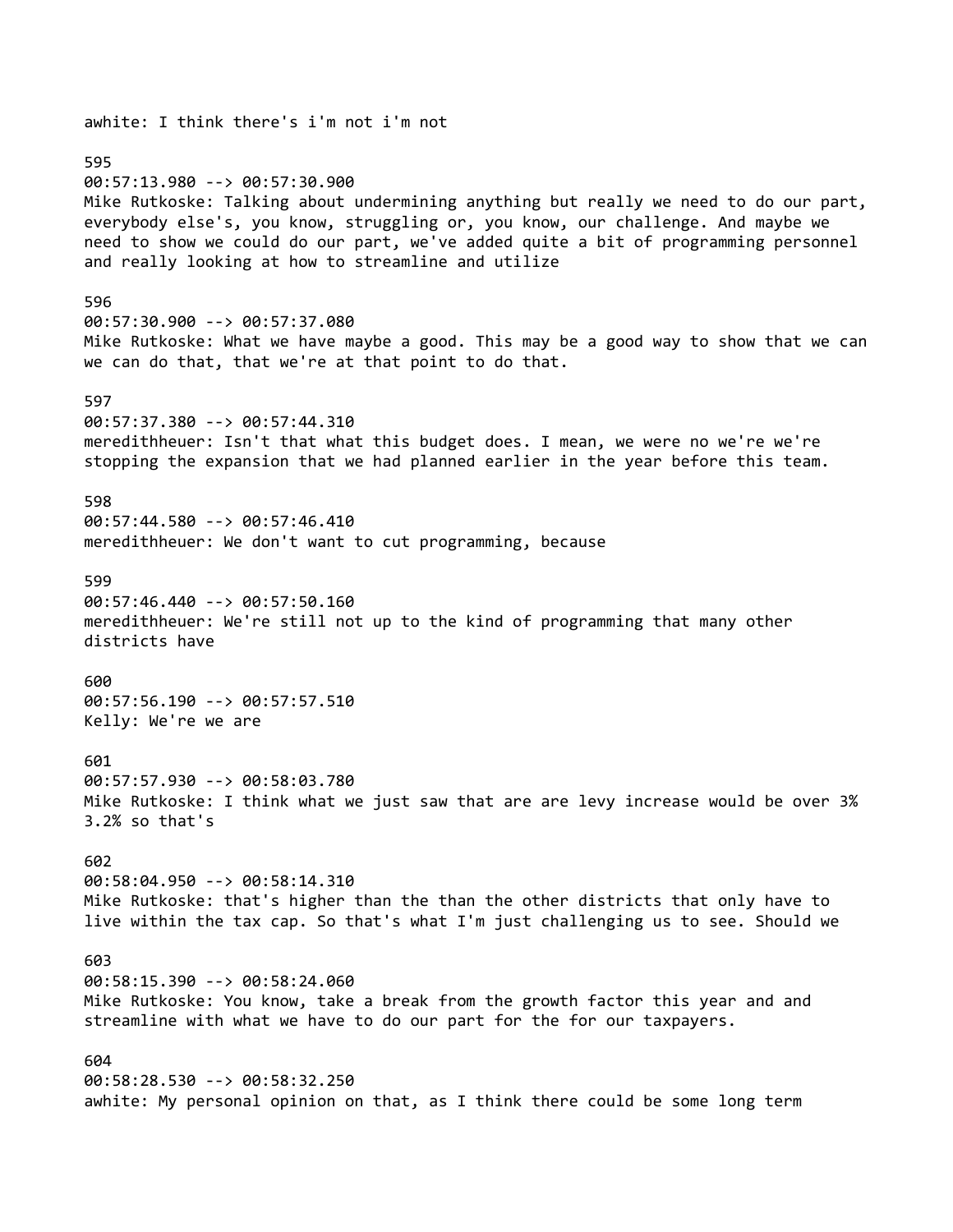impacts to that. 605 00:58:32.640 --> 00:58:36.150 awhite: Because it's not that you're losing the money just for the next year when you go up to the 606 00:58:36.990 --> 00:58:46.410 awhite: Allowable growth. The tax growth, but then it. That's a ripple effect over many years. There's a domino effect that the years that you're not going to go up as high again and so forth and 607 00:58:46.830 --> 00:58:50.880 awhite: Projecting I don't think this is the 2021 school year is going to be an issue with the 608 00:58:51.780 --> 00:58:58.230 awhite: With the aid, but the 2122 school year, I think, is going to be the bigger issue just because there's going to be some long term impact. 609 00:58:59.070 --> 00:59:02.580 awhite: And you know that long term. You don't want to impact the students education. 610 00:59:03.420 --> 00:59:11.490 awhite: Because then, then you go into that domino effect, whereas you take money out of education. And I think that we're doing some really good things in the community right now. 611 00:59:11.850 --> 00:59:23.340 awhite: Arm and it's because we're in a good spot and we have the reserves and and are being fiscally responsible, such as the meals and coordination of that the Chromebooks. So one on one. We did that without the smart bonds. 612 00:59:23.760 --> 00:59:29.760 awhite: sparked by money and and having to be able to do that to get us up to the technology. Thank goodness that happened prior to this. 613 00:59:30.780 --> 00:59:46.200 awhite: Pandemic happening because we would be lost if we didn't have that one to

one piece. And that took some innovation to do that and stuff so I i I'm very cautious about not going up to the tax tab. But I think it's definitely warranted.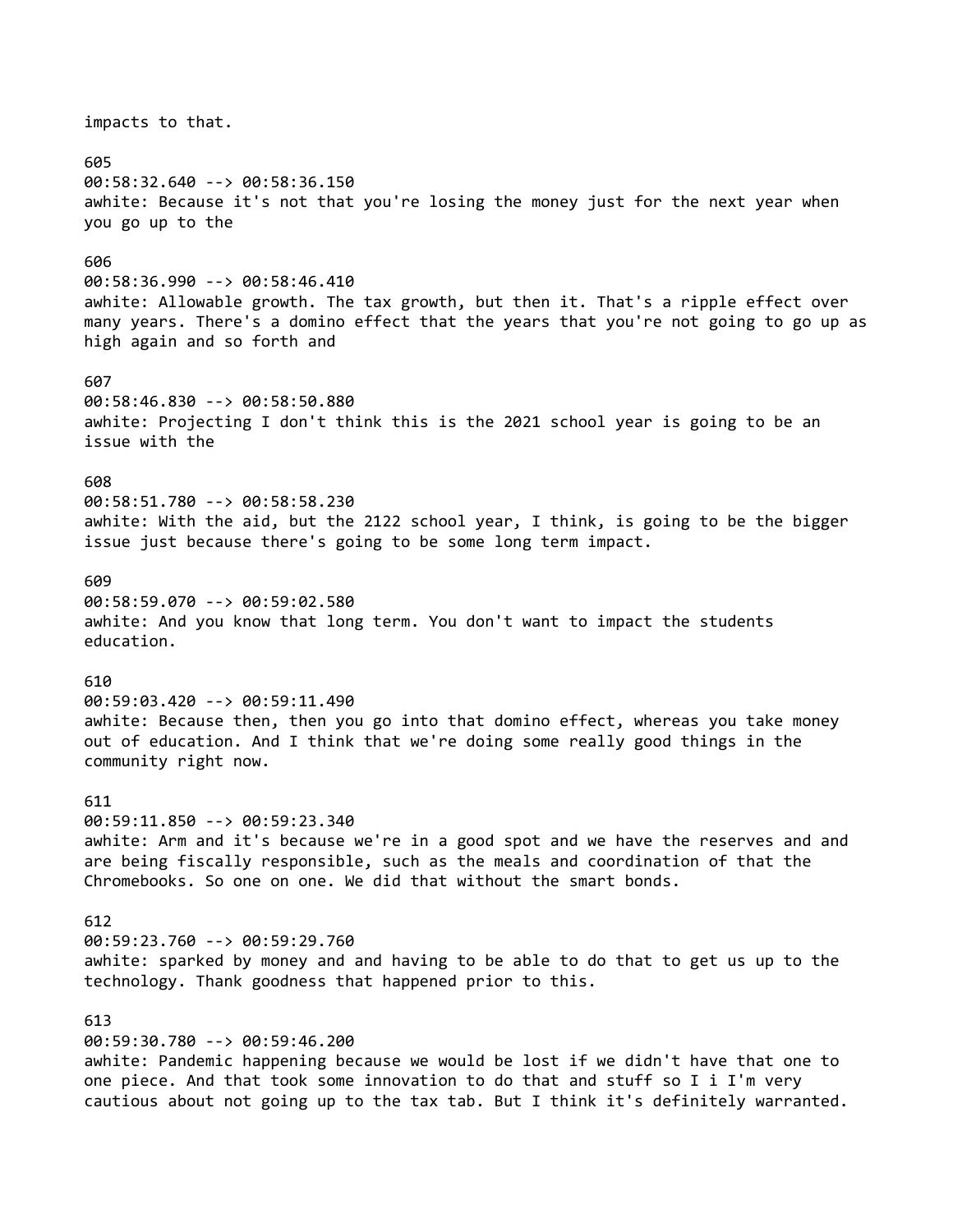614 00:59:47.670 --> 00:59:49.140 Craig Wolf: I agree with what 615 00:59:50.370 --> 01:00:01.500 Craig Wolf: Anthony white is saying very strongly. We should always go up to the tech stuff because you never get it back if you give it up, he will only start from the lower base from dead on forever. 616 01:00:05.100 --> 01:00:06.270 James Case-Leal: Have questions. Can you all hear me. 617 01:00:06.810 --> 01:00:09.900 James Case-Leal: Yep. What happened is, do we have for 618 01:00:11.820 --> 01:00:15.930 James Case-Leal: Advocacy on either to appeal directors, the governor saying 619 01:00:17.670 --> 01:00:29.940 James Case-Leal: That this is the wrong time to making cuts to education, maybe reaching out to Jonathan Jacobson, see what kind of African see he has we're passing resolution, we do not agree with making these kind of cuts. 620 01:00:31.350 --> 01:00:46.740 meredithheuer: I totally agree with you, James and I think is actually really important to understand that this is actually a cut, you know, flat budget from last year is a cut our expenses have gone up TRS went up quite a bit. Um, I've been personally writing our representatives. 621 01:00:47.190 --> 01:00:49.080 Antony Tseng: At least once a week. But I think a board. 622 01:00:49.080 --> 01:01:00.930 meredithheuer: Resolution or board letter would be really good. And I think also collecting some of the challenges that we face right now, educating students and what we project to, you know, in the fall, even if we're going back to school normally 623 01:01:01.290 --> 01:01:10.140 meredithheuer: We're going to have kids who have not been in school for a long time.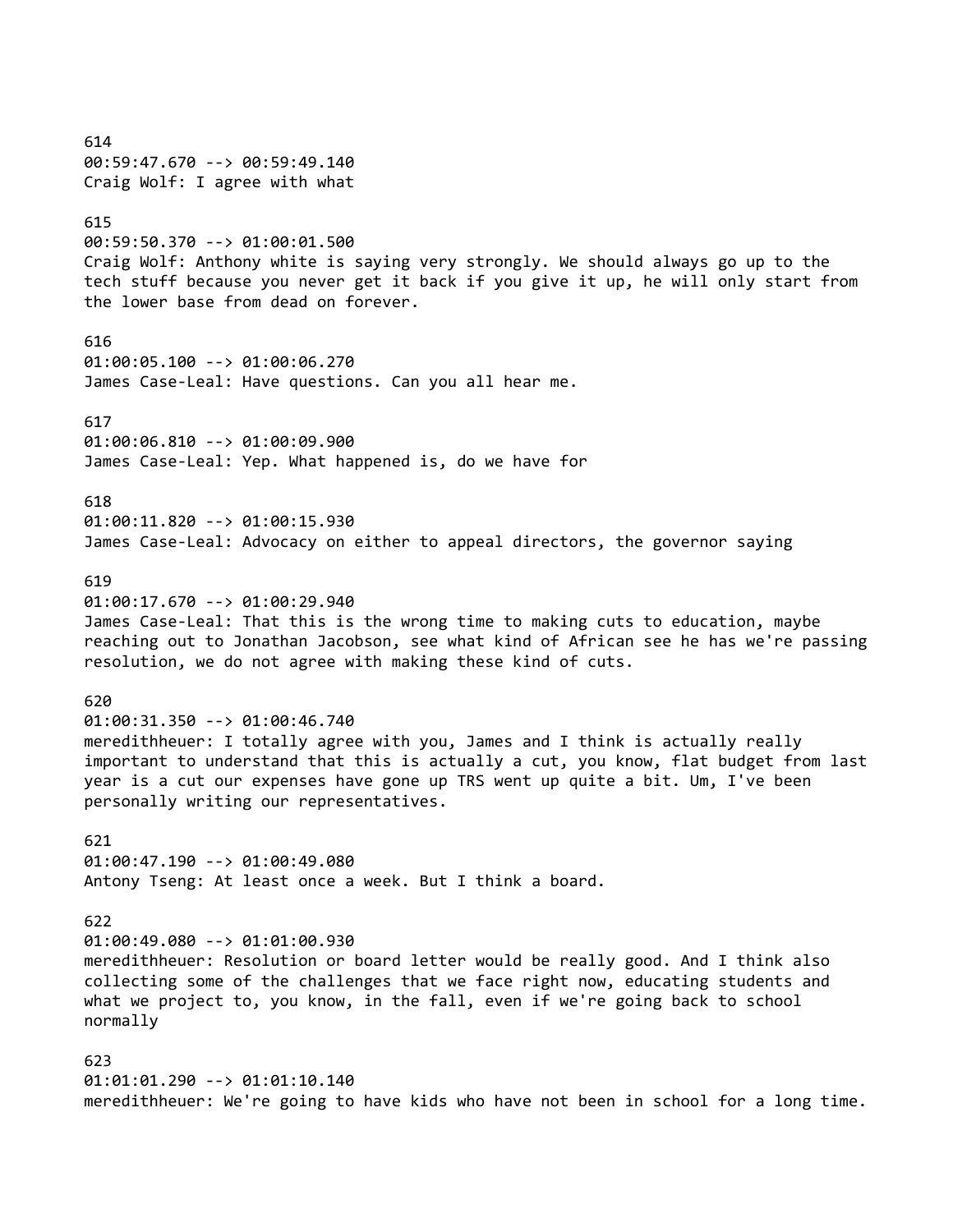We're going to have, you know, a lot of kids that need extra attention for a variety of reasons. So I think 624 01:01:10.500 --> 01:01:18.810 meredithheuer: Trying to collect some of those stories and share those concerns would be really important I think this has been doing a great job. 625 01:01:19.080 --> 01:01:29.100 meredithheuer: I think their webinars have been super informative and they've been great about informing us about what's going on, but that personal toll has not been told. And it's, it's very, very real. 626 01:01:32.070 --> 01:01:44.070 Antony Tseng: Does Anthony have an objection telling Assemblyman Jacobson, I guess where we're at and and our senator as well stay center as well. But I'm from what I understood I did hear 627 01:01:45.630 --> 01:01:52.860 Antony Tseng: Some lemon Jacobson speak about this issue about the budget, and there were cuts and various different places. 628 01:01:53.520 --> 01:01:55.410 Craig Wolf: Um, but they didn't 629 01:01:55.470 --> 01:02:02.790 Antony Tseng: Cut. So in their eyes. They kept budget flat of the school this for the schools. They didn't 630 01:02:04.440 --> 01:02:06.000 Craig Wolf: In lieu. So I guess the choice. 631 01:02:06.000 --> 01:02:09.660 Antony Tseng: Was increase keep it flat or decrease 632 01:02:10.980 --> 01:02:14.370 Antony Tseng: And they chose flat, obviously. So I think, I think. 633 01:02:14.850 --> 01:02:20.130 Kristan Flynn: The tricky thing about that, which is, I think, Meredith was saying is I think that is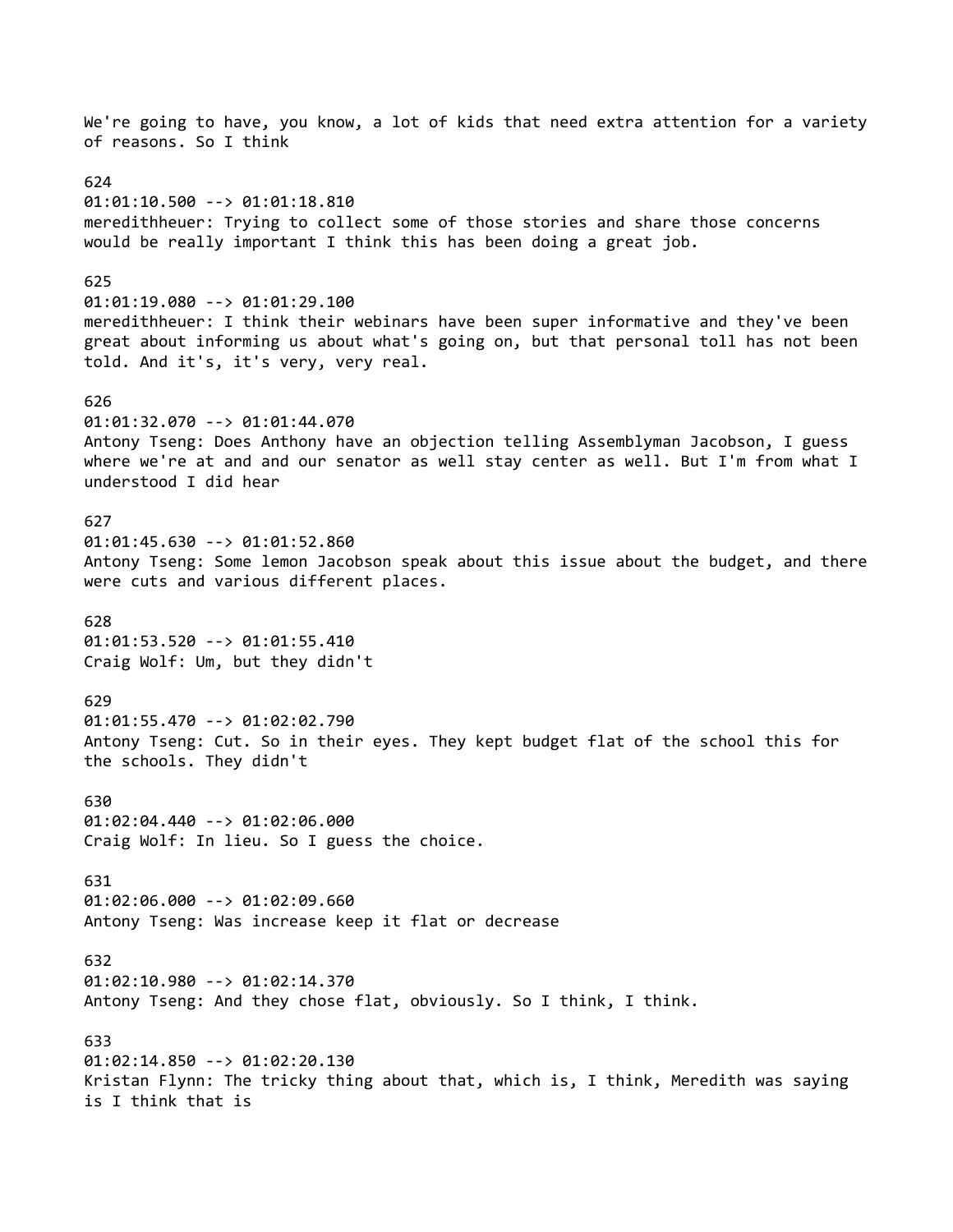634 01:02:21.900 --> 01:02:22.950 Craig Wolf: Lawmakers and 635 01:02:23.130 --> 01:02:25.770 Kristan Flynn: Opportunity to say we didn't 636 01:02:26.160 --> 01:02:27.840 Kristan Flynn: We didn't cut but 637 01:02:27.870 --> 01:02:31.740 Kristan Flynn: We know from putting these budgets together that our expenses go up. 638 01:02:32.130 --> 01:02:33.780 Kristan Flynn: And so anything that remains 639 01:02:33.780 --> 01:02:34.230 Kristan Flynn: Flat 640 01:02:34.590 --> 01:02:39.660 Kristan Flynn: Is in effect a cut in how it actually rolls out and so 641 01:02:40.560 --> 01:02:42.780 Kristan Flynn: I think it's very important that we 642 01:02:43.500 --> 01:02:45.000 Kristan Flynn: Correct that perception. 643 01:02:45.180 --> 01:02:47.490 Kristan Flynn: I it's fine if they did the best they could. 644 01:02:48.060 --> 01:02:49.590 Craig Wolf: But we can't let this 645 01:02:49.590 --> 01:02:50.490 Perception. 646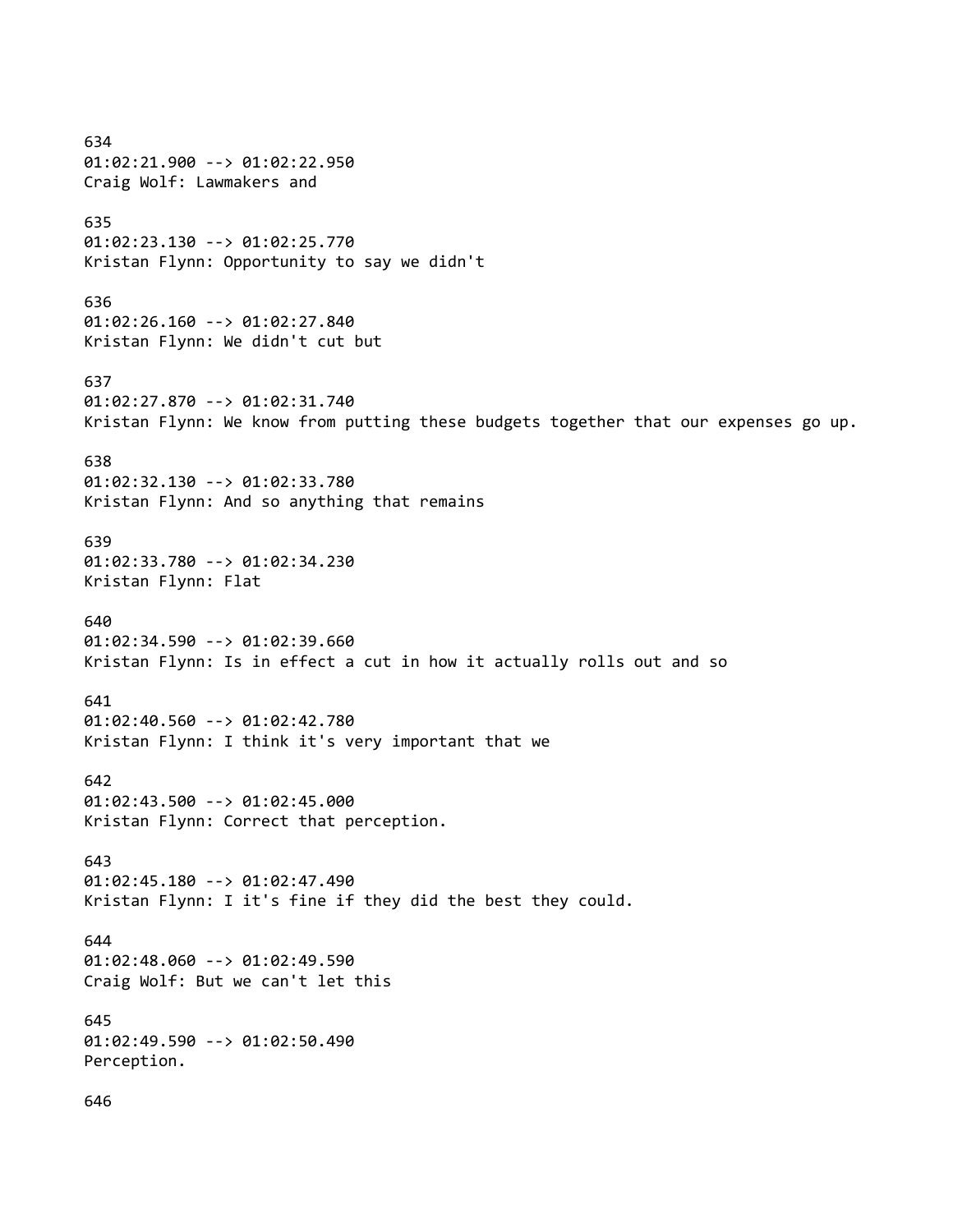01:02:51.630 --> 01:02:56.250 Kristan Flynn: You know, remain will be battling against this for years to come. 647 01:02:56.370 --> 01:02:57.060 Kristan Flynn: About this 648 01:02:57.660 --> 01:03:01.500 Kristan Flynn: You know, flat budget, we need to be honest about what this means. It means that 649 01:03:01.830 --> 01:03:05.280 Kristan Flynn: More money is going to the pension and benefit. 650 01:03:05.520 --> 01:03:07.380 Kristan Flynn: You know, draw 651 01:03:07.770 --> 01:03:15.660 Kristan Flynn: Which is a is a promise that we that that we're committed to that increases. That means less money goes to kids. 652 01:03:16.560 --> 01:03:17.700 Kristan Flynn: And funding programs. 653 01:03:18.660 --> 01:03:20.400 Kristan Flynn: And so that's 654 01:03:20.910 --> 01:03:22.440 Kristan Flynn: You know, we still are able to meet our 655 01:03:22.440 --> 01:03:28.200 Kristan Flynn: Obligations but it's not by no means is it, is it not a cut in education funding. 656 01:03:30.750 --> 01:03:31.170 I agree. 657 01:03:33.030 --> 01:03:34.980 awhite: Matt, did you have anything else with the workshop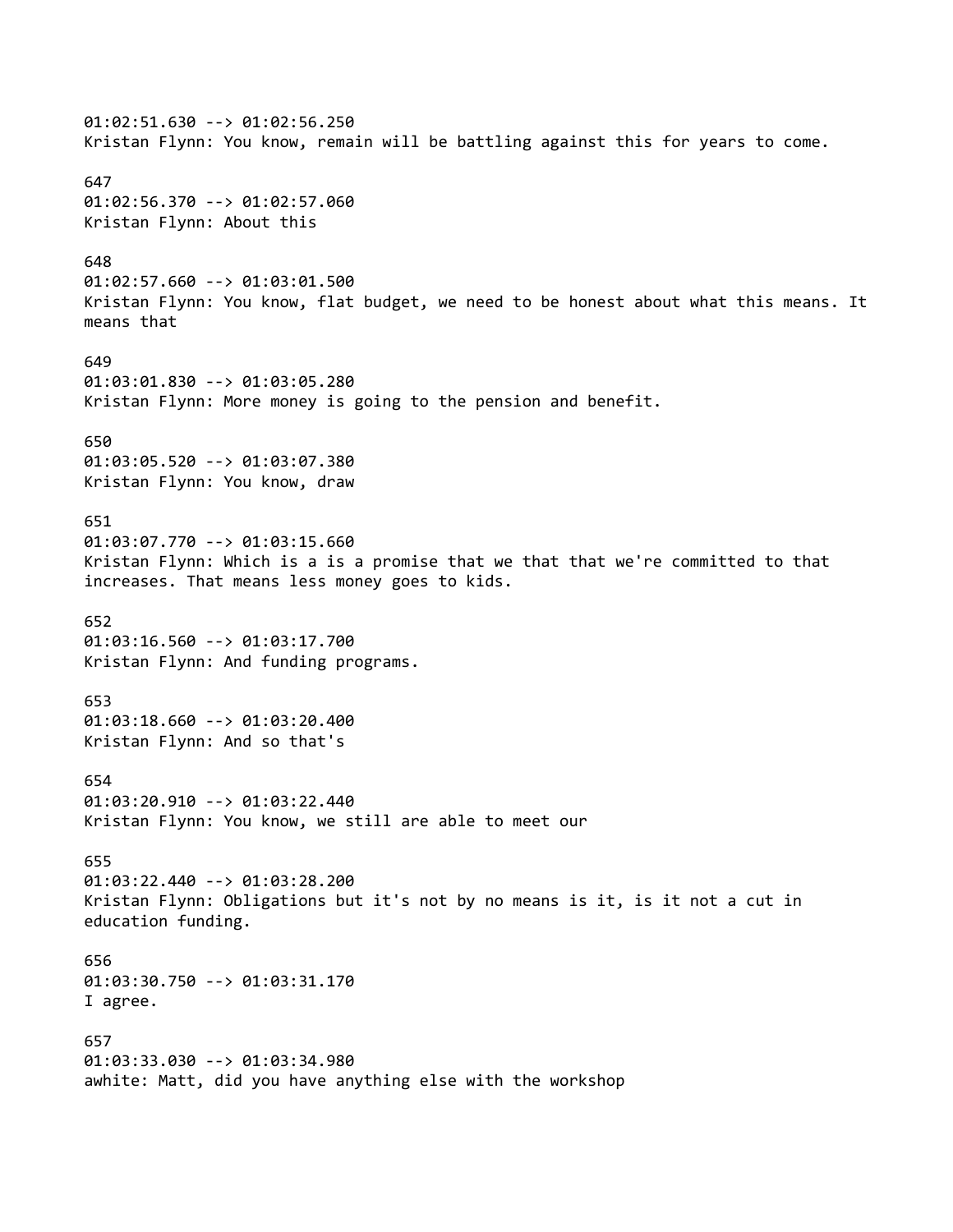658 01:03:37.980 --> 01:03:40.260 Mike Rutkoske: I did have one more thing I wanted to ask 659 01:03:41.970 --> 01:03:51.060 Mike Rutkoske: So I i'm not i'm not saying to that we should cut out the growth factor. What I'm, what I'm challenging us is to, you know, understand 660 01:03:52.320 --> 01:03:58.470 Mike Rutkoske: What, you know, what if we don't see the increase in the you know the growth of the tech space. 661 01:03:59.280 --> 01:04:02.130 Antony Tseng: Maybe we'll get a better view. By the time we 662 01:04:02.610 --> 01:04:06.450 Mike Rutkoske: Do adopt the budget to see if that's going to be an issue or not, but 663 01:04:07.680 --> 01:04:15.090 Mike Rutkoske: If we if we base it on this growth factor, and then it doesn't come around. It really is going to have a negative impact on on the taxpayers, we might be 664 01:04:15.420 --> 01:04:27.000 Mike Rutkoske: Challenged already not looking at cutting cutting funding for kids and not supporting education, man. We've done that all the years but really trying to be sensitive to the situation. 665 01:04:29.040 --> 01:04:29.700 awhite: I understand that. 666 01:04:30.570 --> 01:04:32.010 Kristan Flynn: I didn't mean to imply that either make I 667 01:04:32.010 --> 01:04:40.350 Kristan Flynn: Think that that I understand what you're saying. I just think that we have a lot of millionaires and billionaires in New York State. And before we worry about 668 01:04:42.060 --> 01:04:54.450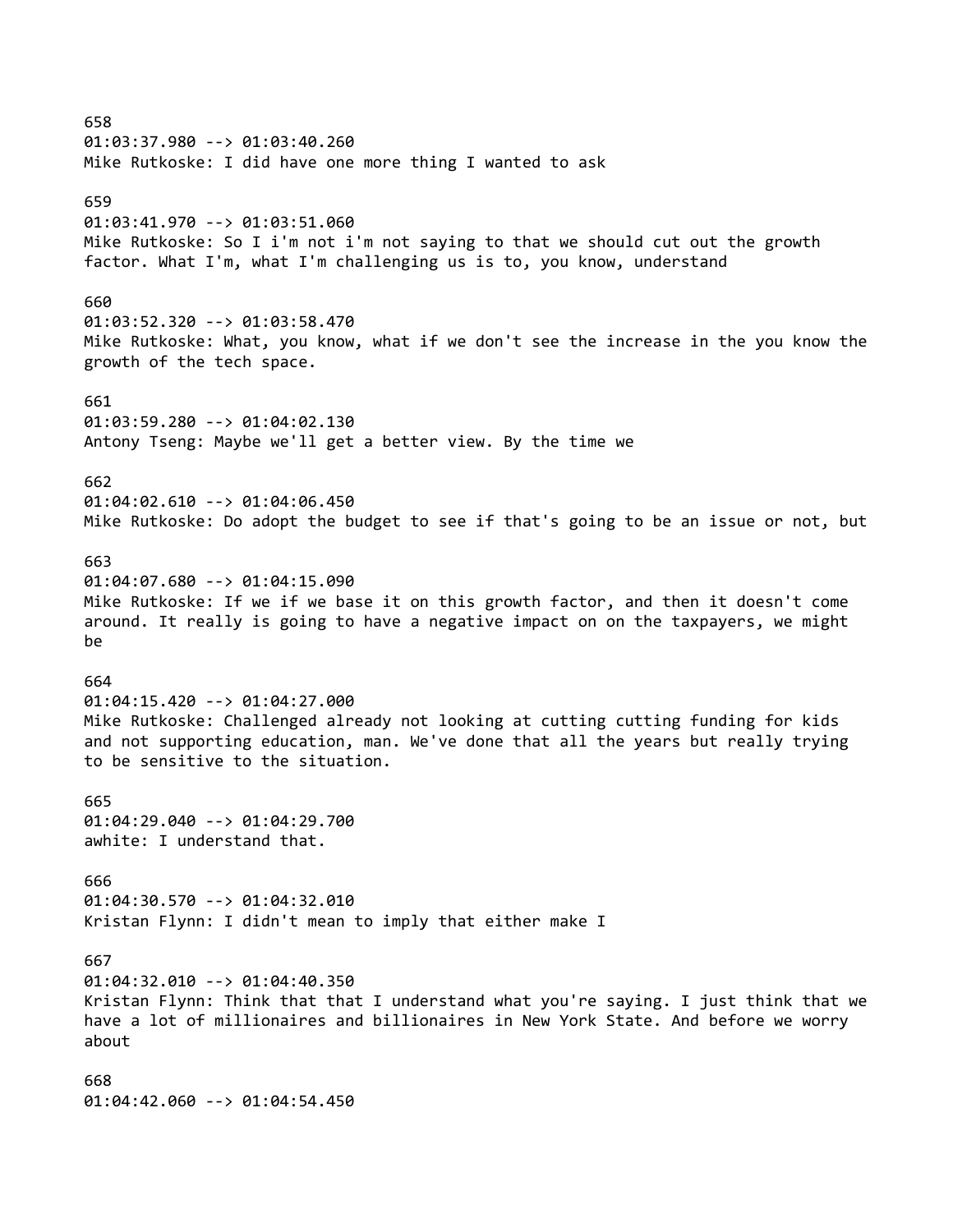Kristan Flynn: You know, middle income community taking a hit and losing programming for kids. We should probably advocate that the governor look at other revenue opportunities within the state. 669 01:04:56.250 --> 01:04:56.790 Kristan Flynn: Oh, yeah. 670 01:04:57.540 --> 01:05:01.920 Mike Rutkoske: No absolutely that appear on the state side yeah that to fund us appropriately. 671 01:05:03.120 --> 01:05:14.580 Mike Rutkoske: Right. We have a great team. We have a great plan. And I think that we can do some streamlining with with what we have and continue to improve. So that's where you need to be challenged that sometimes. So that's what I'm doing. 672 01:05:16.320 --> 01:05:18.120 Mike Rutkoske: All right, that's all, that's all I have. 673 01:05:19.140 --> 01:05:19.710 Mike Rutkoske: Thank you. 674 01:05:20.610 --> 01:05:29.220 awhite: Matt, did you have anything else for the workshop yeah alright so reviewing the agenda, we do have an open to the public DISA, we're going to try. So if there's anybody on the 675 01:05:30.300 --> 01:05:38.910 awhite: Web that has a question, if you could please type it in the chat and then Mike Kelly will unmute you. So you could say it to 676 01:05:40.200 --> 01:05:41.130 awhite: To the public 677 01:06:19.980 --> 01:06:21.180 Antony Tseng: Three dots or anything or 678 01:06:21.600 --> 01:06:33.630 awhite: No, that's come on I was gonna say, I'm looking, is anybody been flying. I don't see anything. So I was gonna move forward. Mike, do you see anything on your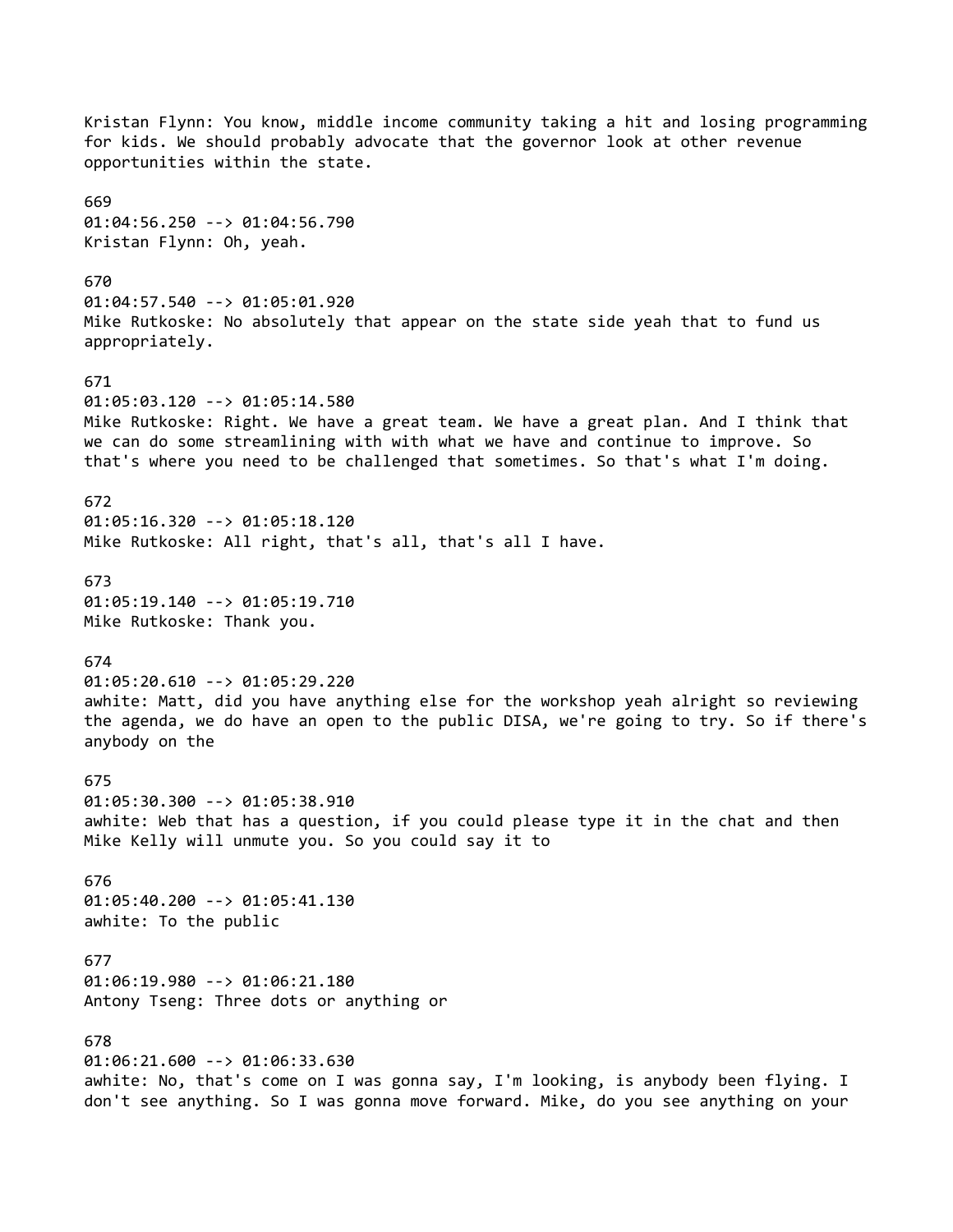## end, as the host 679 01:06:36.720 --> 01:06:37.110 Michael Kealy: Know, 680 01:06:38.880 --> 01:06:43.620 awhite: Alright, so we're gonna go on from the public comment. And we're going to go to the superintendent's report. 681 01:06:43.860 --> 01:06:45.750 awhite: So I'm going to terminal. Terminal to 682 01:06:46.800 --> 01:06:47.790 awhite: Do the superintendent's report. 683 01:06:48.330 --> 01:06:51.180 Matt Landahl: Sure, I'll be quick tonight. I just have a few things. 684 01:06:52.200 --> 01:07:03.540 Matt Landahl: I want to update everybody on one is, you know, like I said at the last meeting, we've been focused on a few key things the food program has expanded since the last board meeting. 685 01:07:04.050 --> 01:07:07.650 Craig Wolf: We are now serving on Mondays and Wednesdays. 686 01:07:07.650 --> 01:07:09.600 Matt Landahl: Multiple meals and we're serving 687 01:07:10.530 --> 01:07:14.250 Matt Landahl: Close somewhere between 900 and 1000 kids. 688 01:07:14.640 --> 01:07:29.400 Matt Landahl: At each time. And so that's been a dramatic increase since the board meeting our last board meeting where we are serving about 300 kids we now we added a delivery options. So we're delivering to close to 100 families as well. 689 01:07:30.540 --> 01:07:36.660 Matt Landahl: With our buses and we have, you know, different employees who are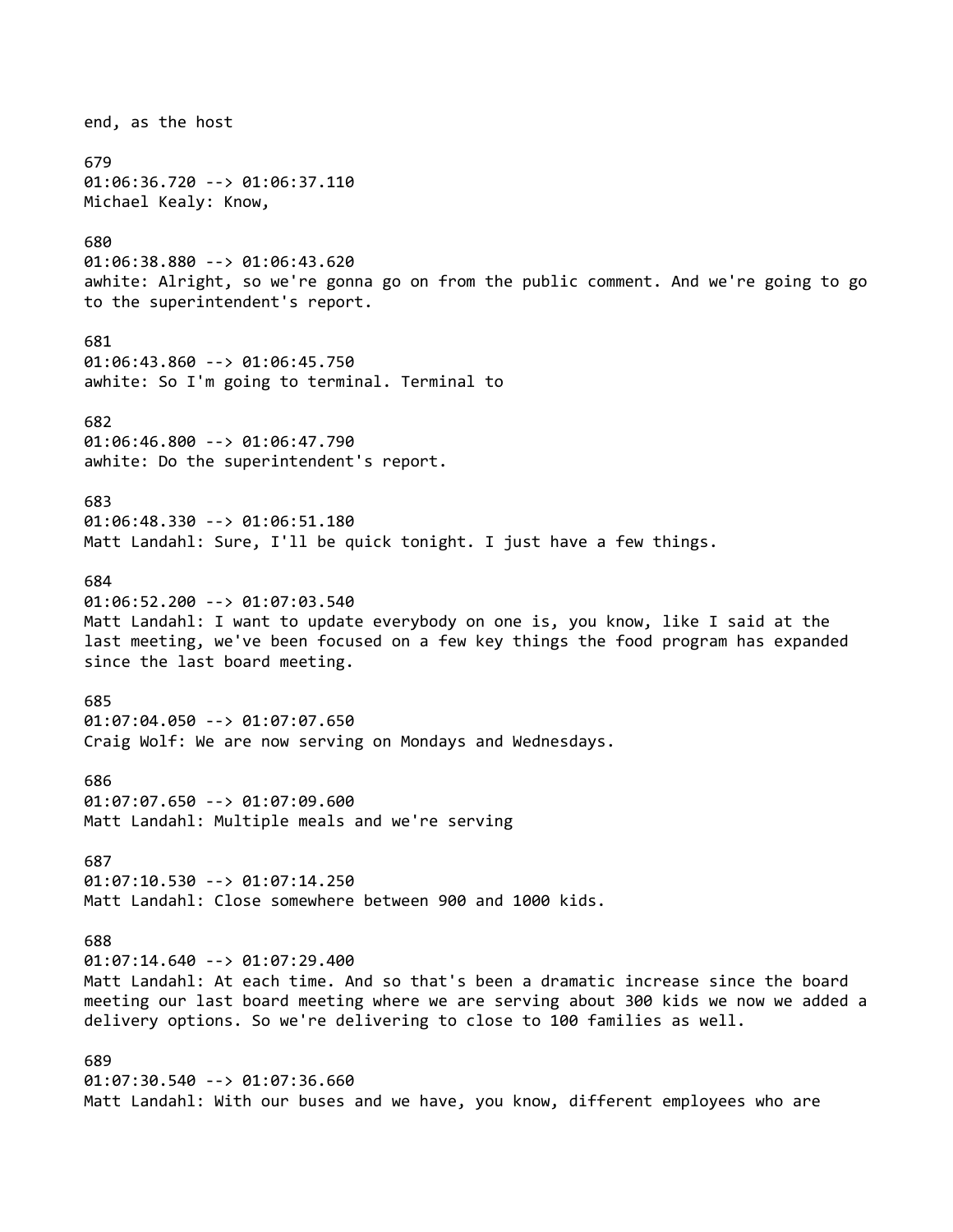volunteering, either at the 690 01:07:37.770 --> 01:07:55.380 Matt Landahl: At the pickup spots or at the delivery part. So that's been great. We've also been able to partner with the number of community organizations fairground beacon mutual aid common ground farm. The touches County Food Bank and fairground has been doing dinner. 691 01:07:56.460 --> 01:07:58.740 Matt Landahl: Dinner bags for families and 692 01:08:01.260 --> 01:08:08.610 Matt Landahl: And and then on Wednesdays. Now we have this free free groceries, it's really for beyond our families, but just for the whole community. 693 01:08:08.940 --> 01:08:11.310 Matt Landahl: That we've linked it up with our meals program so 694 01:08:11.370 --> 01:08:11.910 Craig Wolf: It's been 695 01:08:12.690 --> 01:08:14.640 Matt Landahl: It's been a big success for us and 696 01:08:15.180 --> 01:08:21.990 Matt Landahl: Just a huge thanks to Karen piano and Ron Mackey for Karen for making the meals happened with her staff. 697 01:08:22.470 --> 01:08:23.940 Matt Landahl: Amazing people. And Ron 698 01:08:24.570 --> 01:08:28.410 Matt Landahl: Basically is changing and adding to his routes every single week. 699 01:08:29.730 --> 01:08:35.520 Matt Landahl: Because we keep adding folks to the delivery as circumstances change for people. So just 700 01:08:35.520 --> 01:08:36.450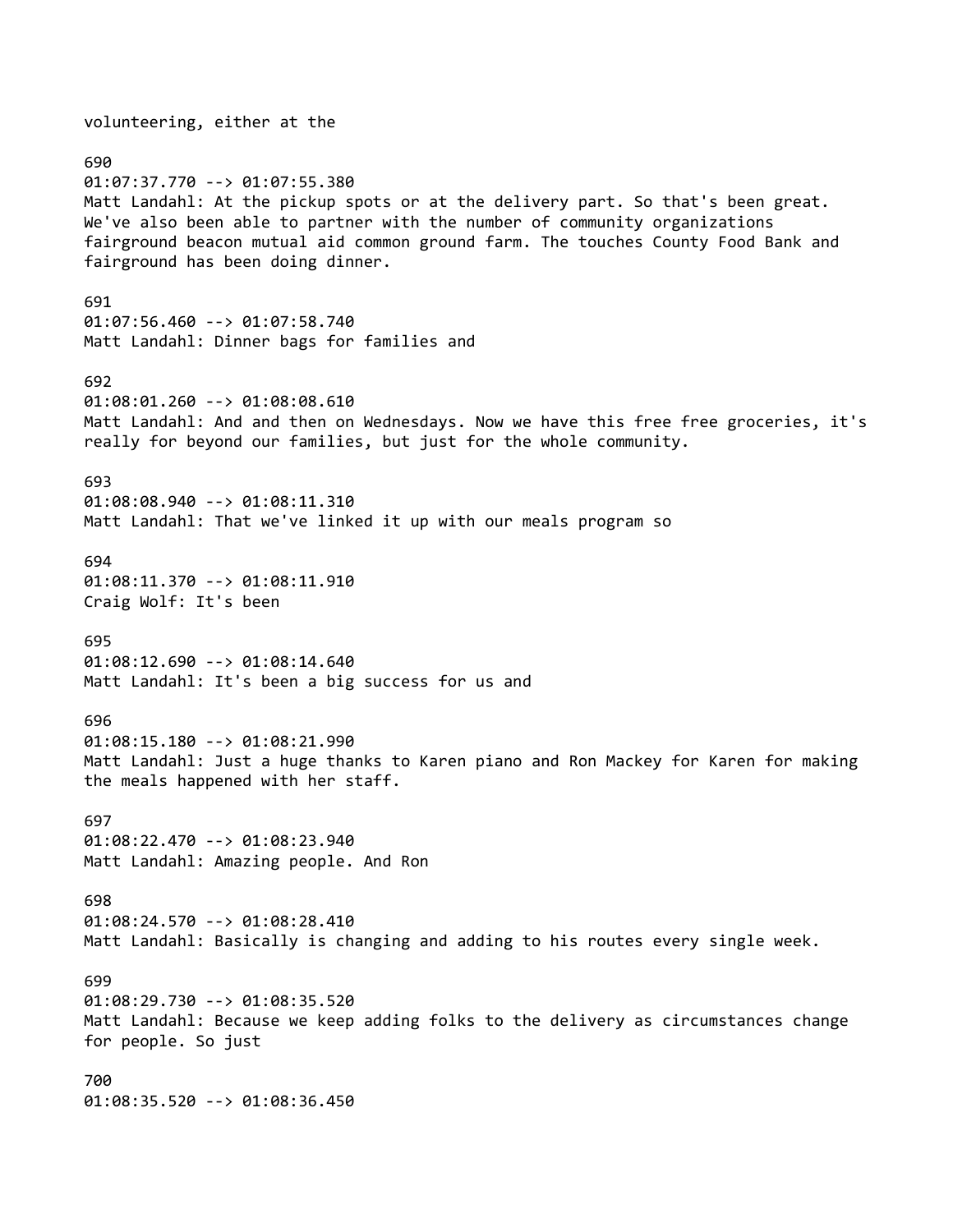Big thanks to them. 701 01:08:37.530 --> 01:08:38.940 Matt Landahl: Our distance learning we kind 702 01:08:38.940 --> 01:08:56.670 Matt Landahl: Of launched, we launched a little bit more revamped version of distance learning on April 1 and I think it's going been going reasonably well. And so we actually met. We had a kind of a large group of administrators and teachers about 20 people on a committee. 703 01:08:57.240 --> 01:09:01.380 Matt Landahl: And the committee has some smaller groups that meet, but we met again. 704 01:09:01.710 --> 01:09:04.320 Matt Landahl: They we met several weeks ago to design this plan. 705 01:09:04.740 --> 01:09:08.520 Matt Landahl: And we actually met today to kind of debrief and see what changes. We're going to make 706 01:09:08.880 --> 01:09:17.100 Matt Landahl: And so the the main thing we're going to be coming out. And I think this impacts our middle and high school students more that elementary for sure is will be sharing 707 01:09:17.160 --> 01:09:18.240 Craig Wolf: Our grading. 708 01:09:18.690 --> 01:09:19.260 Matt Landahl: How we're going to 709 01:09:19.470 --> 01:09:22.290 Matt Landahl: Do grades for this fourth quarter. 710 01:09:22.650 --> 01:09:28.140 Matt Landahl: And so we're going to have a few more meetings this week and then share with parents early next week what our grading.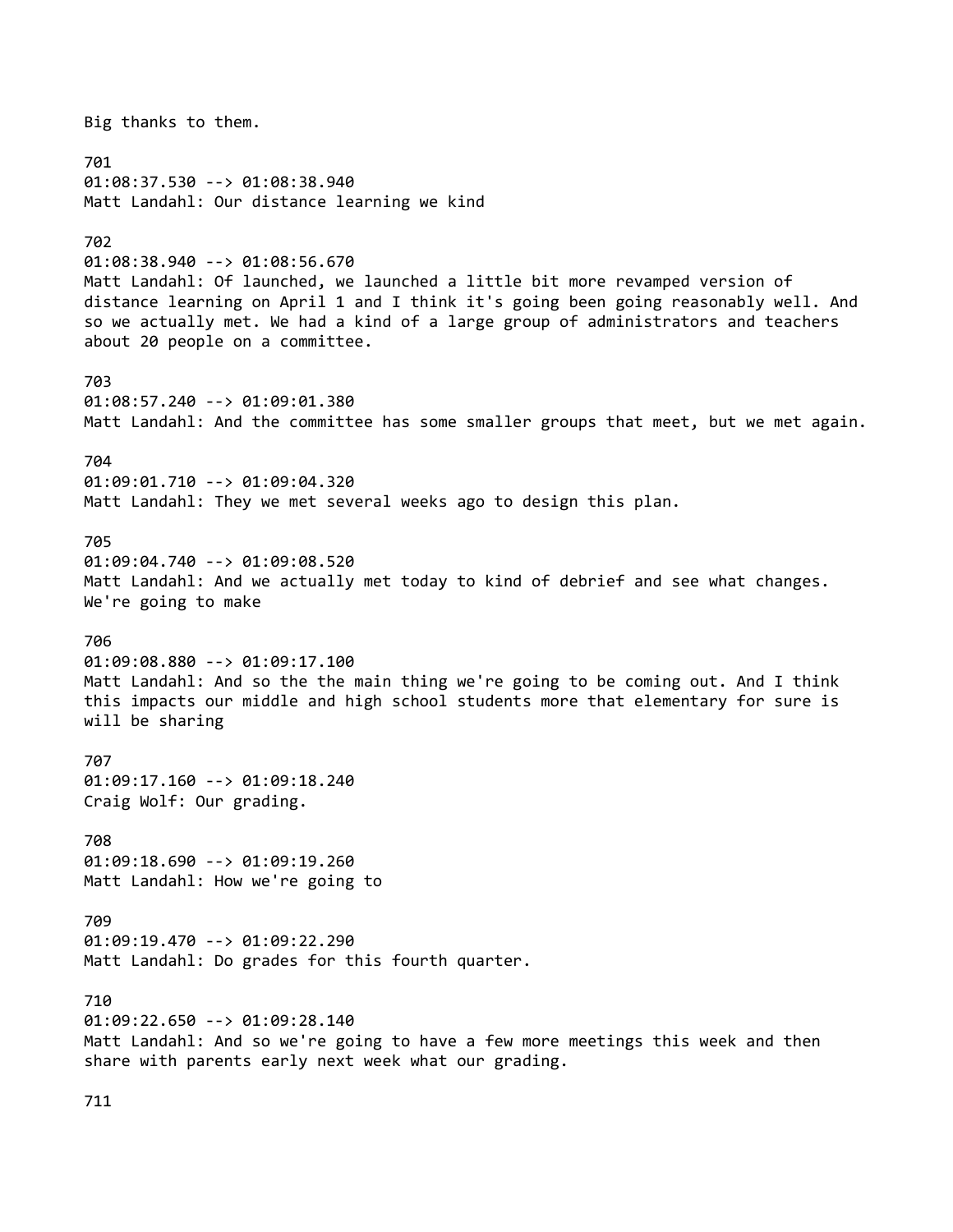01:09:28.140 --> 01:09:36.000 Matt Landahl: Plans for fourth quarter. We're going to be really guided by some of our, you know, key beliefs with this and that's compassionate understanding 712 01:09:36.540 --> 01:09:55.710 Matt Landahl: And so we're going to try to create a create a grading system that that really tries to look at what families and kids are going through right now, but yet does hold them to some expectations as well. And so, so that will be coming out soon. Another thing we've been working on is wi 713 01:09:55.710 --> 01:09:59.670 Matt Landahl: Fi. And so my Keely, and 714 01:10:00.150 --> 01:10:01.950 Matt Landahl: Then check and I'm 715 01:10:02.490 --> 01:10:04.830 Matt Landahl: Probably some others were involved today. So we do have 716 01:10:04.830 --> 01:10:07.920 Matt Landahl: Wi Fi and I'll inform the community of this tomorrow. 717 01:10:08.250 --> 01:10:10.170 Matt Landahl: We do have Wi Fi in all of our school 718 01:10:10.950 --> 01:10:18.450 Matt Landahl: parking lots, which I know it's not ideal, but at least it's like another way that people could connect to Wi Fi. We got some great news this week. 719 01:10:18.750 --> 01:10:28.740 Matt Landahl: We found two companies that are able to ship hotspots to us. And so one is able to do it a little bit more quickly. So we're hoping that we get at least the first installment of hotspots. 720 01:10:29.490 --> 01:10:46.500 Matt Landahl: From one company next week because we do, we do have a number of families identified that needs support with Wi Fi. And then the second company we're working with probably in about three, three to four weeks, hopefully on the three side will be able to ship somehow spouse to us as well.

721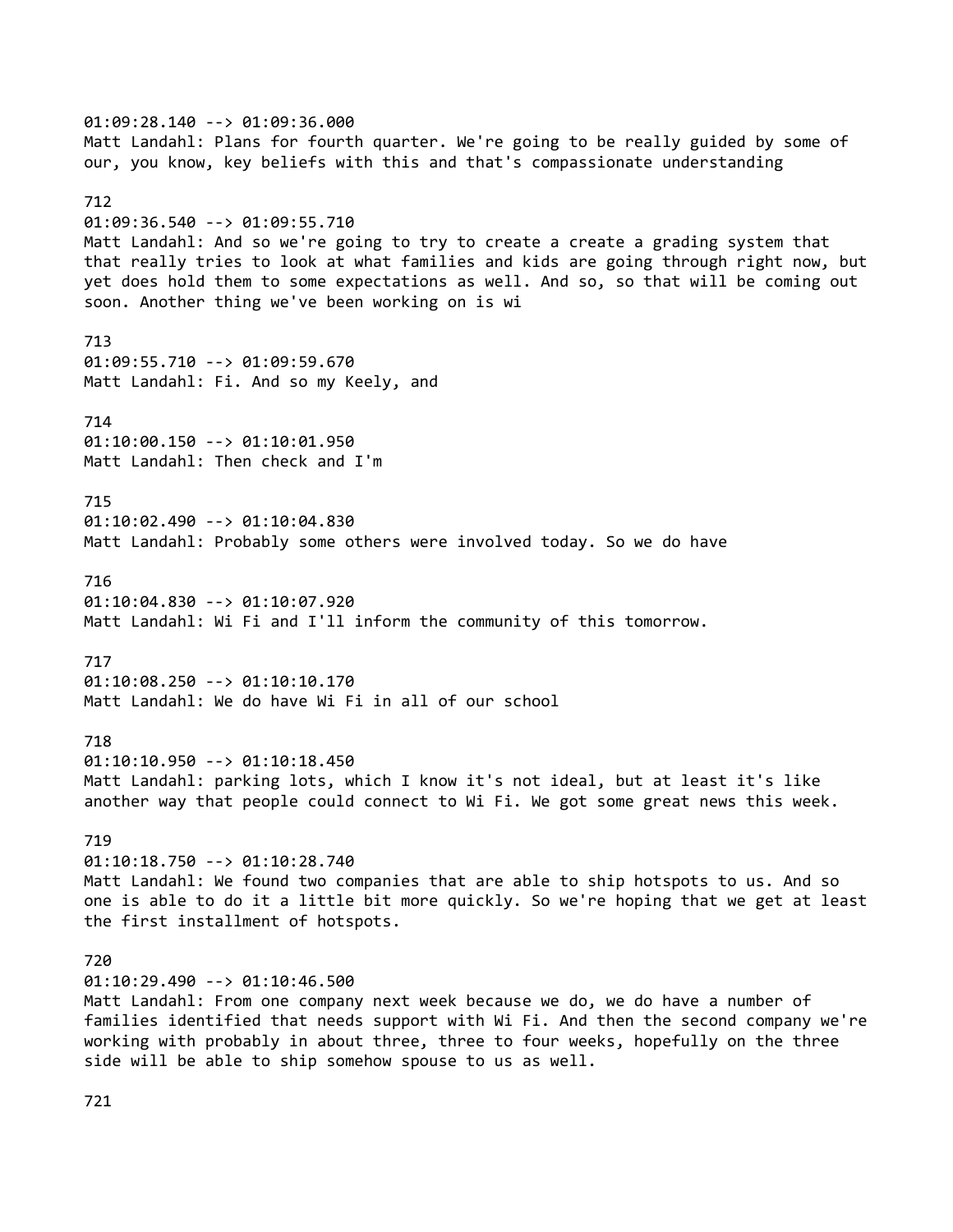01:10:47.850 --> 01:10:48.480 Matt Landahl: So, 722 01:10:48.870 --> 01:10:50.670 Matt Landahl: We're really trying to work hard. 723 01:10:51.210 --> 01:10:51.900 To 724 01:10:53.640 --> 01:10:56.640 Matt Landahl: You know, to meet people's needs during this time we are 725 01:10:56.760 --> 01:10:58.170 Matt Landahl: Having lots of meetings. 726 01:10:58.410 --> 01:10:59.430 Matt Landahl: Virtually with 727 01:11:00.720 --> 01:11:01.050 Craig Wolf: With 728 01:11:01.080 --> 01:11:08.400 Matt Landahl: You know, each schools, having meetings principals and teachers and then we at the at my level have meetings with people across the district. 729 01:11:08.760 --> 01:11:10.380 Matt Landahl: Trying to fine tune what we're doing. 730 01:11:11.730 --> 01:11:15.240 Matt Landahl: It goes without saying that we'd much much much rather be at school. 731 01:11:15.630 --> 01:11:20.490 Matt Landahl: Right now, and that distance learning is not you know what we all signed up for. But we're making the best of it. 732 01:11:20.910 --> 01:11:22.530 Matt Landahl: And we're trying to 733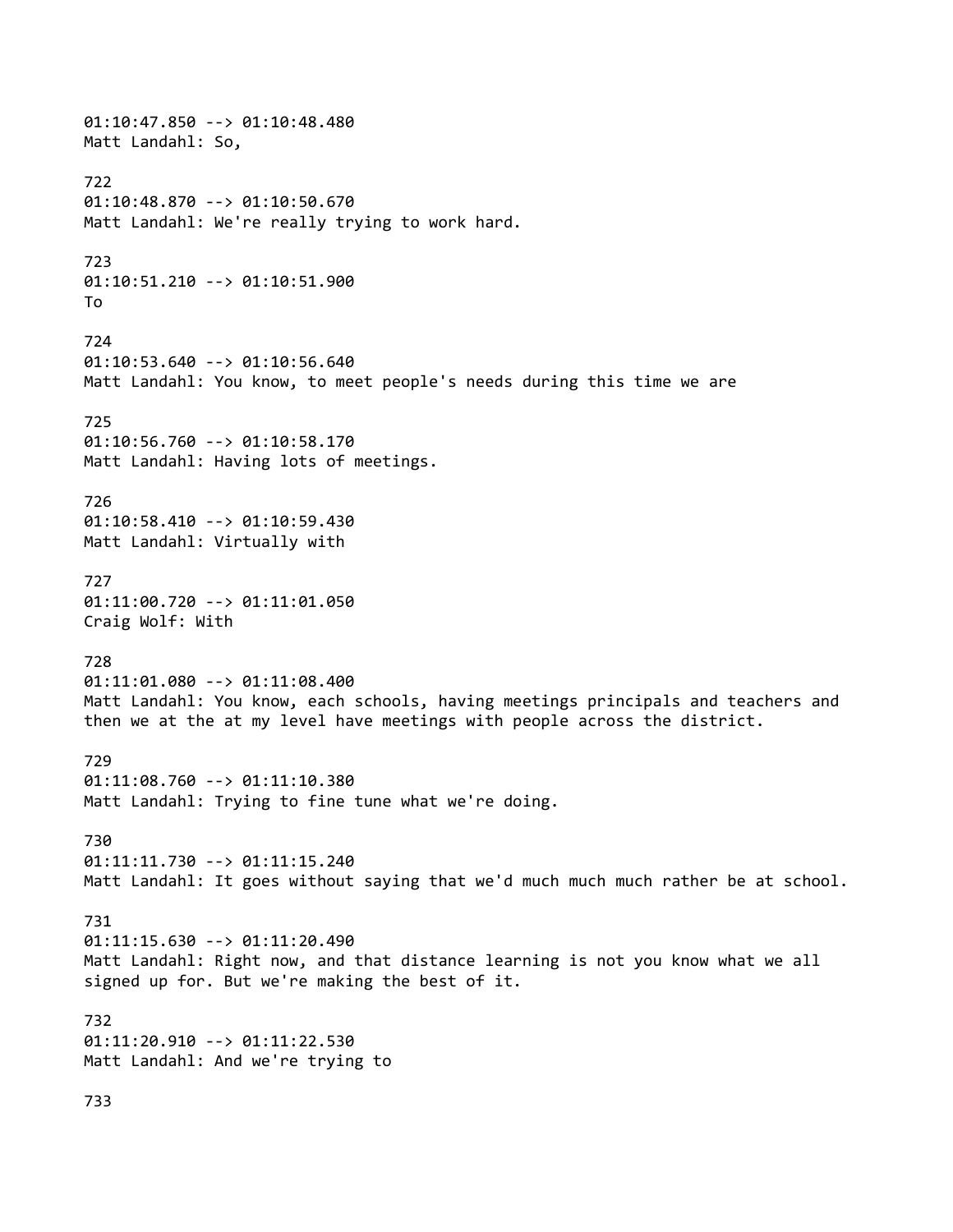## 01:11:22.950 --> 01:11:24.660 Matt Landahl: Also plan right now for every 734 01:11:24.660 --> 01:11:28.650 Matt Landahl: Contingency and which, which is a struggle because we 735 01:11:28.890 --> 01:11:29.610 Matt Landahl: You know know 736 01:11:29.760 --> 01:11:32.490 Matt Landahl: The same thing that everyone else knows that there's a lot of questions. 737 01:11:32.880 --> 01:11:38.550 Matt Landahl: So, so we're working hard and we're trying to just every day. 738 01:11:38.610 --> 01:11:47.490 Matt Landahl: Sort of work out more logistical issues, either with food or the learning side and but but a lot of people across the district. 739 01:11:48.390 --> 01:11:55.140 Matt Landahl: From, from every position have stepped up and and I also just want to say a huge thank you to the community. 740 01:11:55.680 --> 01:12:06.960 Matt Landahl: For being supportive of the district during this time and and I say every time, every chance I get like if people have need help with something please to reach out to me or their 741 01:12:07.860 --> 01:12:17.130 Matt Landahl: Or their child's principal or their child's teacher and we will try to connect families or help them ourselves whenever we can, but that's it. Anthony 742 01:12:17.670 --> 01:12:19.560 awhite: Right. Great. Any questions for Matt. 743 01:12:22.830 --> 01:12:23.910 James Case-Leal: I have a question. 744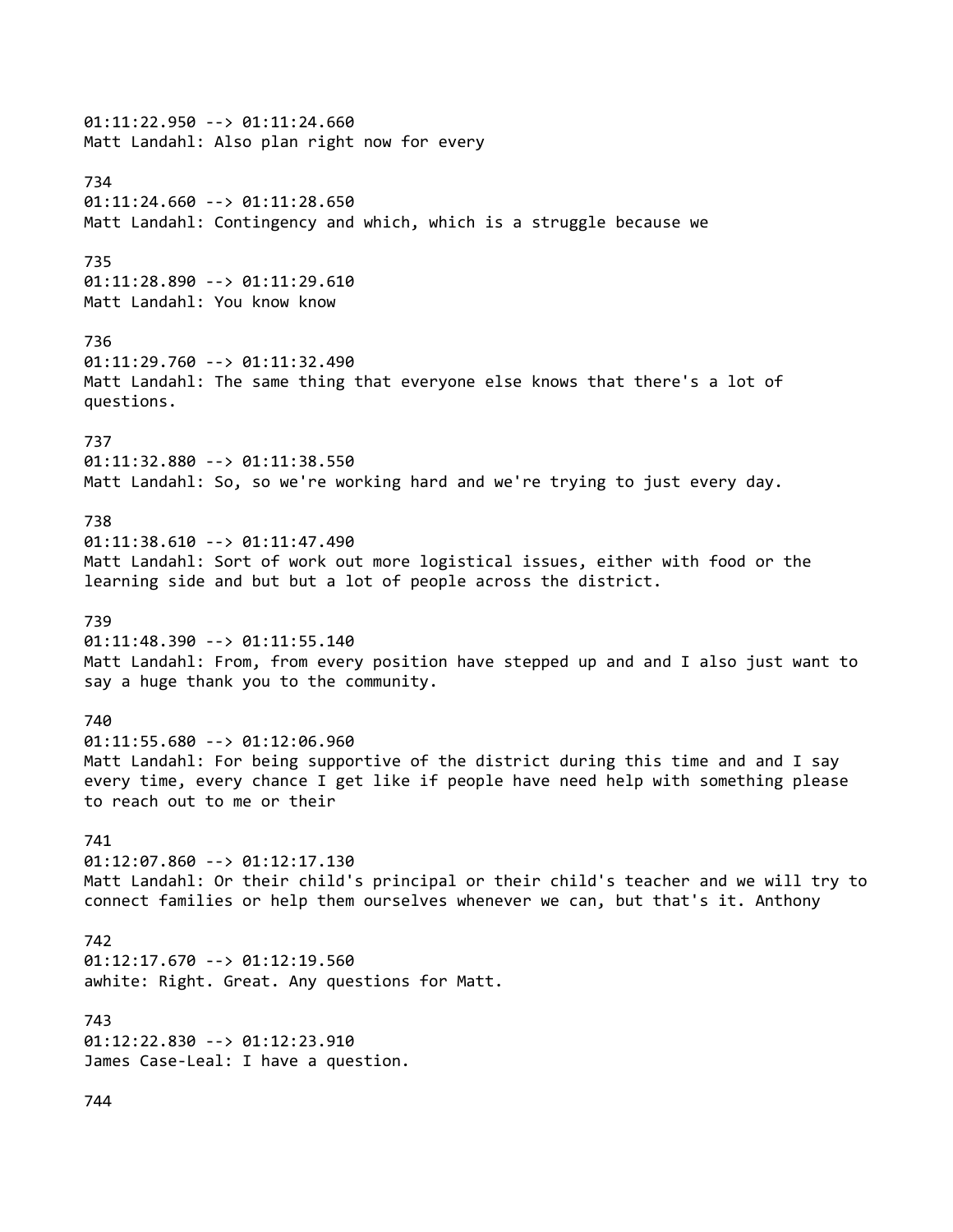01:12:24.570 --> 01:12:34.320 James Case-Leal: Okay. Um, well first off, man. I just want to say thank you for everything you your administrative team and all of our teachers are doing right now it's kind of 745 01:12:35.070 --> 01:12:45.600 James Case-Leal: unfathomable as soon as an educator myself. I have one class to deal with and you're dealing with the sensors that amazing, particularly on the academic side something I've been 746 01:12:46.350 --> 01:13:00.510 James Case-Leal: Thinking about a lot is about the sort of emotional side or students are going through and how we're responding to that on the more acute scale I'm reading articles all the time about upticks in domestic violence. 747 01:13:02.550 --> 01:13:16.830 James Case-Leal: Obviously tensions are high was involved tell homes can make it more severe taken out on children. Um, but I also think about how our teachers and counselors are mandated reporters and they're seeing children every day, typically 748 01:13:18.690 --> 01:13:27.630 James Case-Leal: A LITTLE CONCERNED just sort of, if we have any kind of or misbah has any recommendations or if we have any protocol for thinking about how to check in with kids remotely. 749 01:13:28.860 --> 01:13:32.730 James Case-Leal: Certainly on the more acute. We're talking about iOS, but even just in general. 750 01:13:34.080 --> 01:13:39.090 James Case-Leal: There's any kind of strategy for how to reach out to kids not an academic sense but in 751 01:13:39.510 --> 01:13:39.870 Sure. 752 01:13:41.760 --> 01:13:47.940 Matt Landahl: I think the main thing is just to do it. And so our social workers and 753 01:13:48.960 --> 01:14:04.530 Matt Landahl: guidance counselors and psychologists, not that. It's just on them,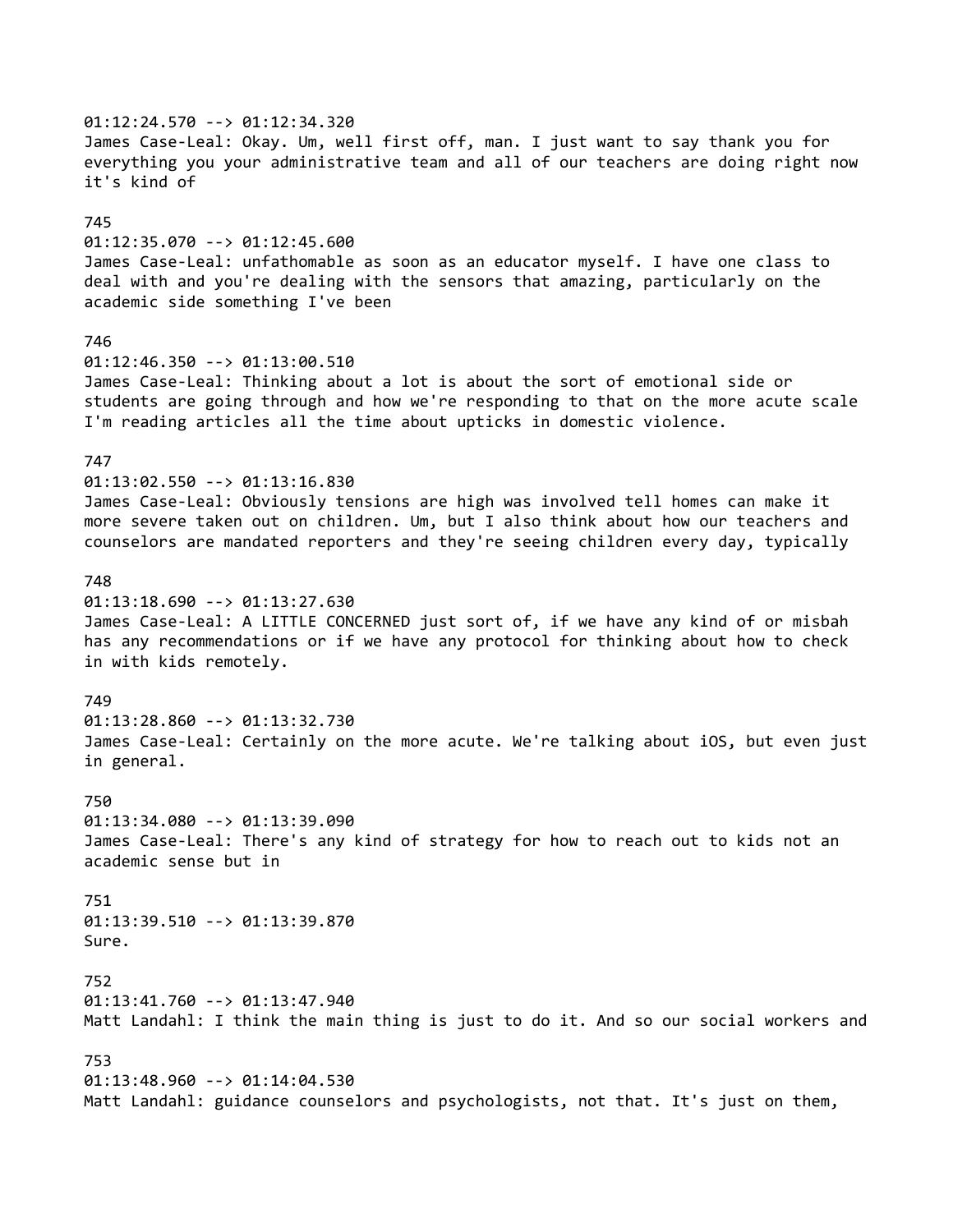but they've been doing reaching out with hundreds of kids, since this started just trying to connect and check in and quite honestly I think most of our teachers are doing the same. You know, when we 754 01:14:04.830 --> 01:14:07.140 Matt Landahl: Entered into this, we really focused on 755 01:14:07.140 --> 01:14:16.170 Matt Landahl: Connecting and and not just focused on getting work done and a lot of teachers have really adopted that in our are also trying to check in on kids. 756 01:14:16.470 --> 01:14:20.970 Matt Landahl: So we don't necessarily have like a set protocol, but we are relentlessly trying to check in. 757 01:14:21.030 --> 01:14:22.350 Matt Landahl: With kids and also 758 01:14:23.700 --> 01:14:28.290 Matt Landahl: The administrators in each building basically have a running list of families. 759 01:14:28.590 --> 01:14:38.310 Matt Landahl: And kids that they haven't heard from in a few days, and those are the ones that were doubling back on to make sure that they're doing. Okay. And so each each school 760 01:14:39.750 --> 01:14:40.590 Matt Landahl: You know, has 761 01:14:41.070 --> 01:14:42.720 Matt Landahl: I guess spreadsheets of like 762 01:14:42.750 --> 01:14:44.070 Matt Landahl: You know, just sort of listening. 763 01:14:45.150 --> 01:14:56.010 Matt Landahl: concerns with families also families that need much more regular check ins and and each teacher is really keeping an eye for for this as well.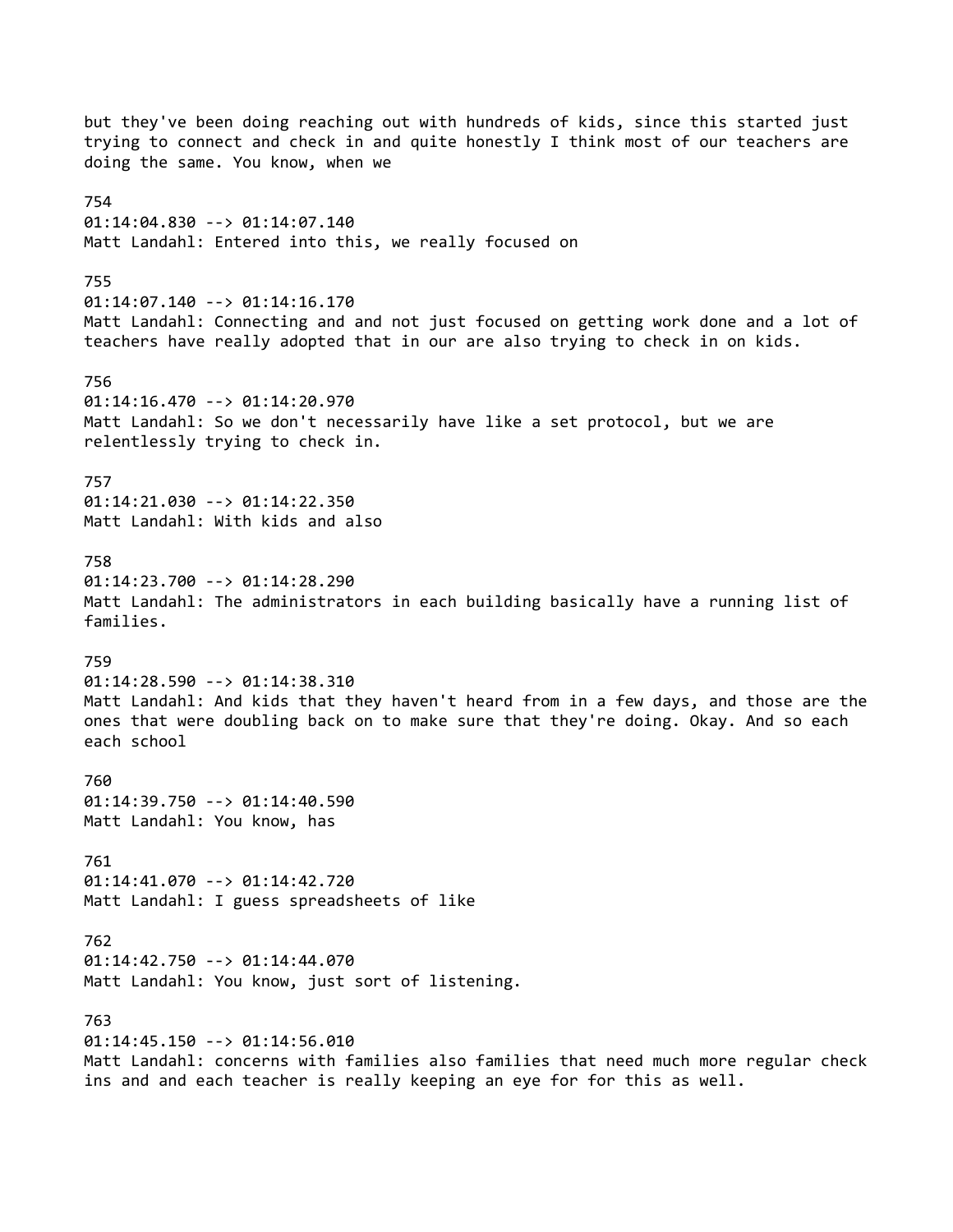764 01:14:56.400 --> 01:15:00.840 Matt Landahl: And so that's a great question. I think it's the most important thing right now and and 765 01:15:02.340 --> 01:15:05.610 Matt Landahl: And everybody's feeling it in one way or the other. And so I think 766 01:15:08.010 --> 01:15:09.630 Craig Wolf: It makes it harder in some regards, but it 767 01:15:09.630 --> 01:15:23.100 Matt Landahl: also makes it easier for us to see because every family's going through at every one of our employees, having some sort of struggle. I'm sure at home as well. And so it makes us and I hope and I think it makes us more sensitive to it. 768 01:15:24.210 --> 01:15:28.200 Matt Landahl: So we're really trying, and we meet very, very frequently with 769 01:15:28.290 --> 01:15:29.520 Matt Landahl: Our principals. 770 01:15:29.910 --> 01:15:31.410 Matt Landahl: And they meet with their 771 01:15:31.500 --> 01:15:35.370 Matt Landahl: You know care teams in the building just just always checking on 772 01:15:35.370 --> 01:15:37.350 Matt Landahl: Kids. That's our main focus right now is 773 01:15:37.890 --> 01:15:42.420 Matt Landahl: Is kind of the folks were worried about and the and just constantly trying to reconnect. 774 01:15:43.650 --> 01:15:44.100 James Case-Leal: Thank you. 775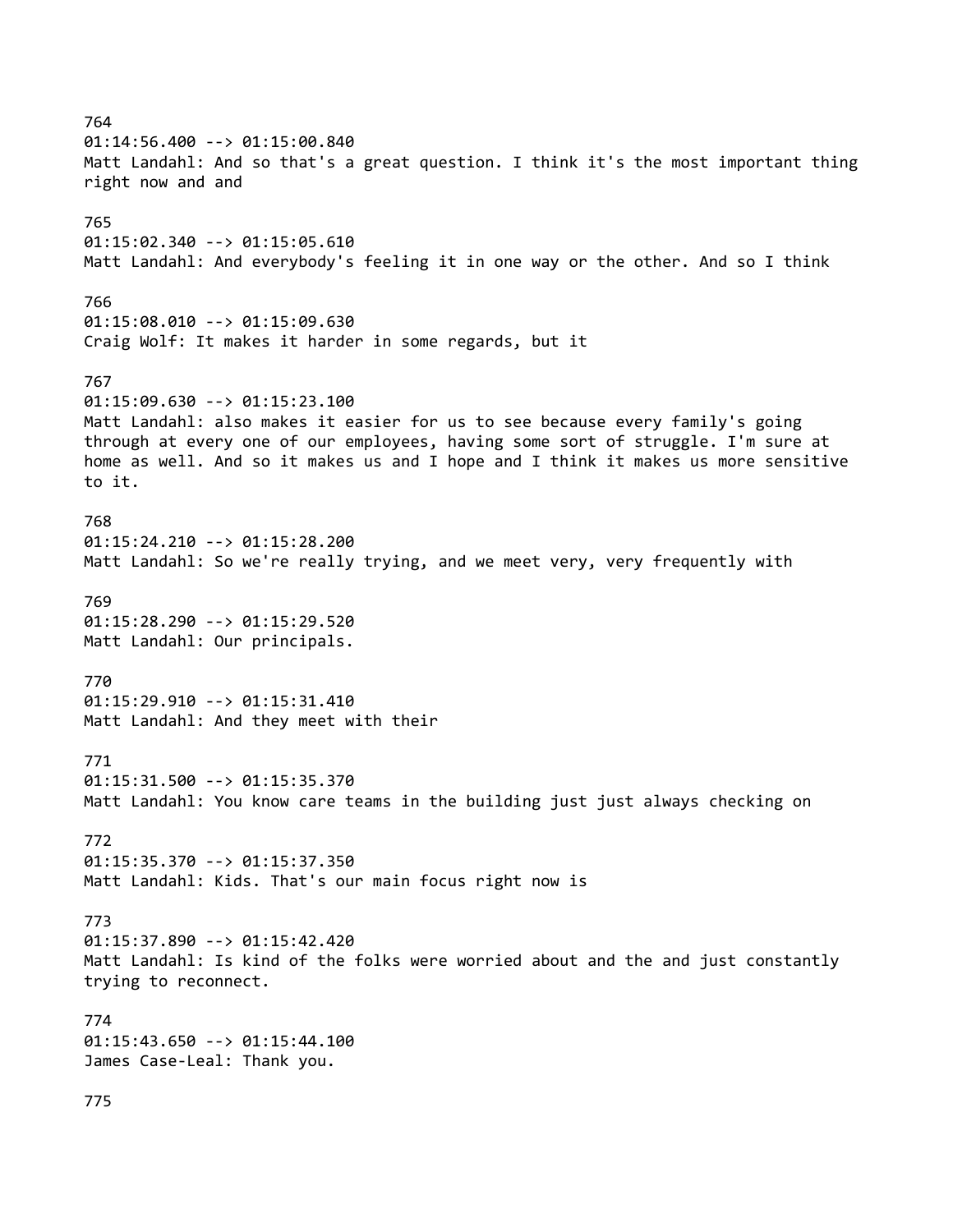01:15:45.780 --> 01:15:46.800 awhite: Any other questions for Matt. 776 01:15:48.930 --> 01:15:49.290 Craig Wolf: One. 777 01:15:50.340 --> 01:15:54.030 Craig Wolf: Of the wonderful cool we have called Power school 778 01:15:55.980 --> 01:16:00.150 Craig Wolf: Can't see in my own case my students case anyway. 779 01:16:01.320 --> 01:16:12.450 Craig Wolf: Most teachers are not updating that I'm wondering if we're missing an opportunity or whether it's feasible for them to do so. I think maybe one of the ones that I'm familiar with doing that. 780 01:16:14.010 --> 01:16:25.470 Craig Wolf: But it's one of those things is, frankly, I miss you. We don't have the kind of contact that we did back when school is in session and people seem to be updating 781 01:16:26.310 --> 01:16:40.980 Craig Wolf: All stuff. We have a realize that there's some changes in grading and how would he do marketing and so on. Could you discuss that. Please bring us up to date as to where we are, where it looks like we're going to the extent that you know 782 01:16:41.490 --> 01:16:46.440 Matt Landahl: Sure. No, I think our delay and using that centers can put down what you said is centers on 783 01:16:47.010 --> 01:16:56.160 Matt Landahl: The grading piece. And so we had a good meeting about grading today and we're going to have two more meetings this week to try to finalize it and 784 01:16:56.730 --> 01:17:04.200 Matt Landahl: You know what, what, each with teachers at each level talked about today was creating something that's very 785 01:17:04.980 --> 01:17:13.980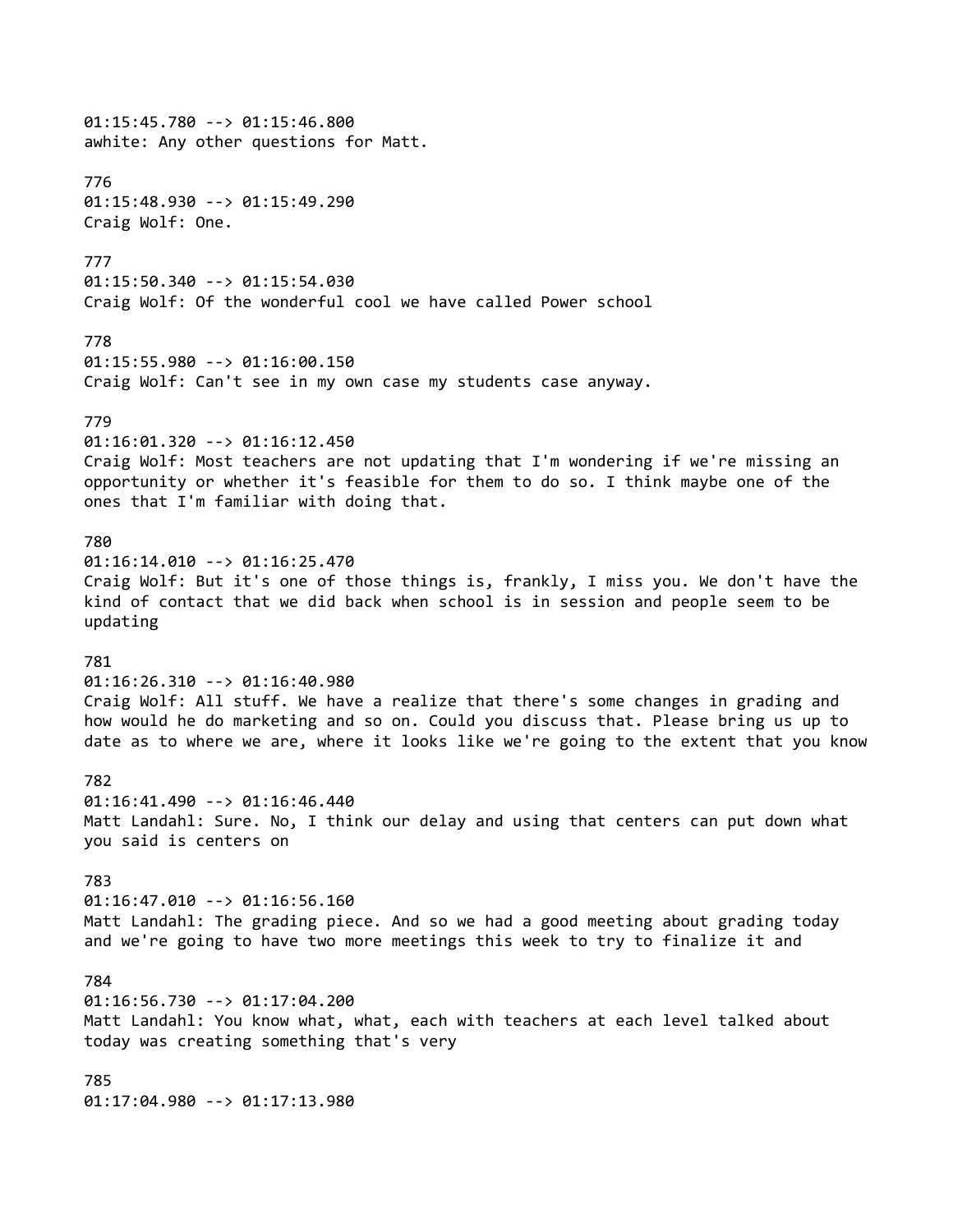Matt Landahl: Sensitive to my kids are going through, but also communicates to parents in some regard maybe not what it's looked like in the past, but like, whether they're 786 01:17:14.370 --> 01:17:24.870 Matt Landahl: Approaching expectations meeting expectations are going beyond expectations. And so I think once we get that set we'll probably see more updates in the traditional manner, but I think most teachers have been 787 01:17:25.380 --> 01:17:33.900 Matt Landahl: very hesitant to start grading. I think their main focus has been just making sure and working with kids to just log on and to connect 788 01:17:34.290 --> 01:17:43.560 Matt Landahl: And so once we get the grading system set, you'll probably see some more updates. I'm imagining on that level, although I don't think it will look like it look like in the past. 789 01:17:44.790 --> 01:17:52.860 Matt Landahl: You know, the teachers are using Google Classroom pretty much exclusively as a way to communicate with the students then and 790 01:17:54.060 --> 01:17:59.610 Matt Landahl: So I think once grading happens, there'll be some updates their powers, a little bit. I don't think it will look exactly like it looked 791 01:18:02.280 --> 01:18:02.640 Thank you. 792 01:18:04.290 --> 01:18:04.650 Craig Wolf: All right. 793 01:18:04.920 --> 01:18:10.170 awhite: See no other questions. I'm going to move to committee reports including your comments. 794 01:18:10.230 --> 01:18:11.850 awhite: So I'll start with 795 01:18:13.020 --> 01:18:14.280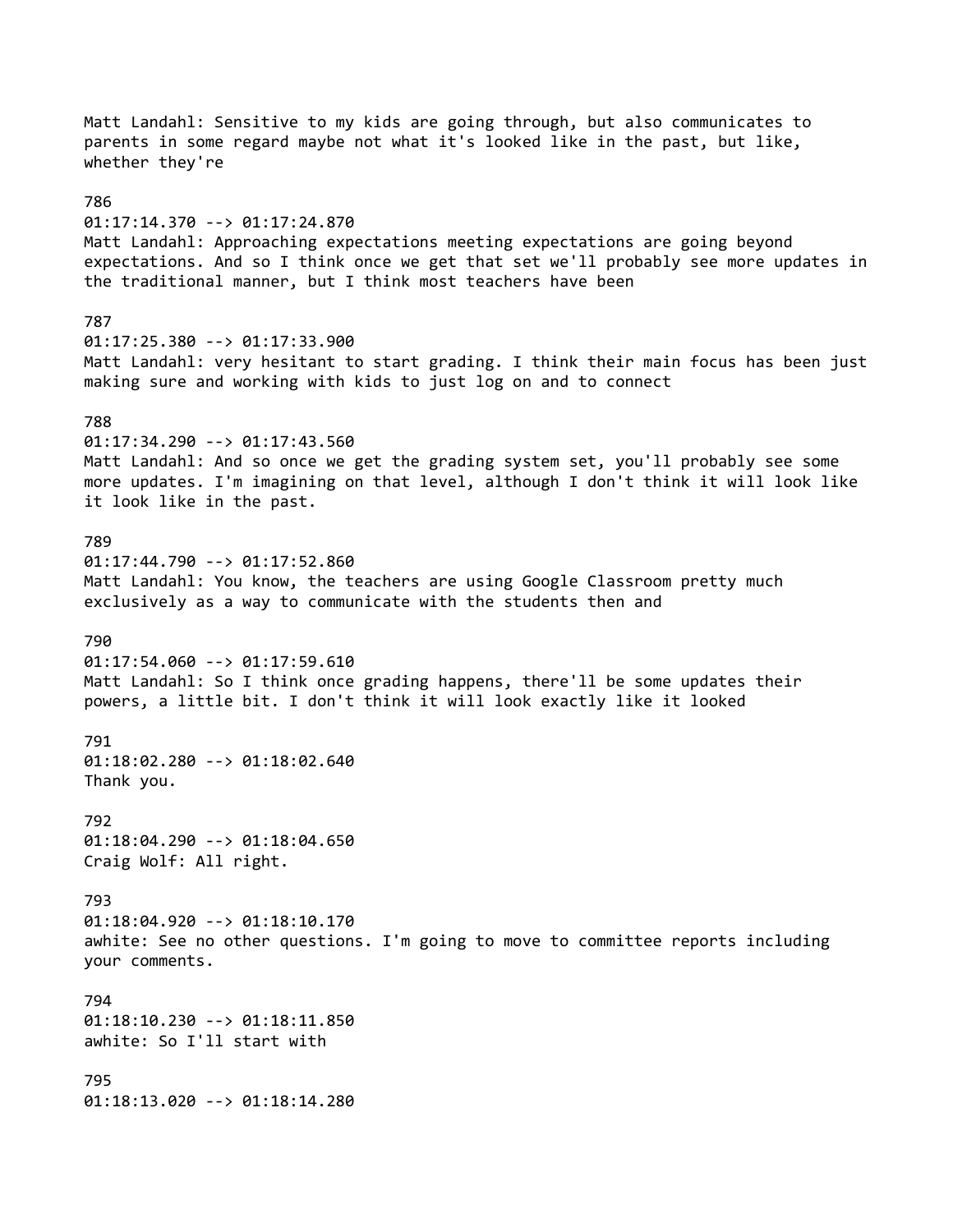796 01:18:16.200 --> 01:18:33.180 Kristan Flynn: I think we're going to plan a meeting, possibly next week to discuss some changes and staffing at the engineering architect firm that we awarded on our contract to after our search. And just to kind of see 797 01:18:34.830 --> 01:18:50.280 Kristan Flynn: Where we go from there. If we're going to, you know, just kind of discuss how that impacts our plans going forward, and maybe just even have some sort of way to touch base about planning for the capital project. And what that even looks like now. 798 01:18:52.110 --> 01:18:52.740 Kristan Flynn: And 799 01:18:54.960 --> 01:19:04.770 Kristan Flynn: I just wanted to. Yeah, that's all I have for all that, you know, like, once we get that scheduled. I don't think we have even a tentative time not to be talking about a tentative time for that to happen. 800 01:19:05.460 --> 01:19:09.570 Matt Landahl: It's I'm wide open. So whatever you guys come up with sign with me. 801 01:19:10.350 --> 01:19:11.970 Kristan Flynn: Okay, I'll reach out and try to 802 01:19:13.230 --> 01:19:15.720 Kristan Flynn: Find out everyone's schedule and we'll get something 803 01:19:17.850 --> 01:19:19.350 Kristan Flynn: get something going. Is anybody 804 01:19:20.490 --> 01:19:21.900 Kristan Flynn: Object to meeting during the day. 805 01:19:22.020 --> 01:19:22.410 At all. 806

awhite: Kristin with facilities.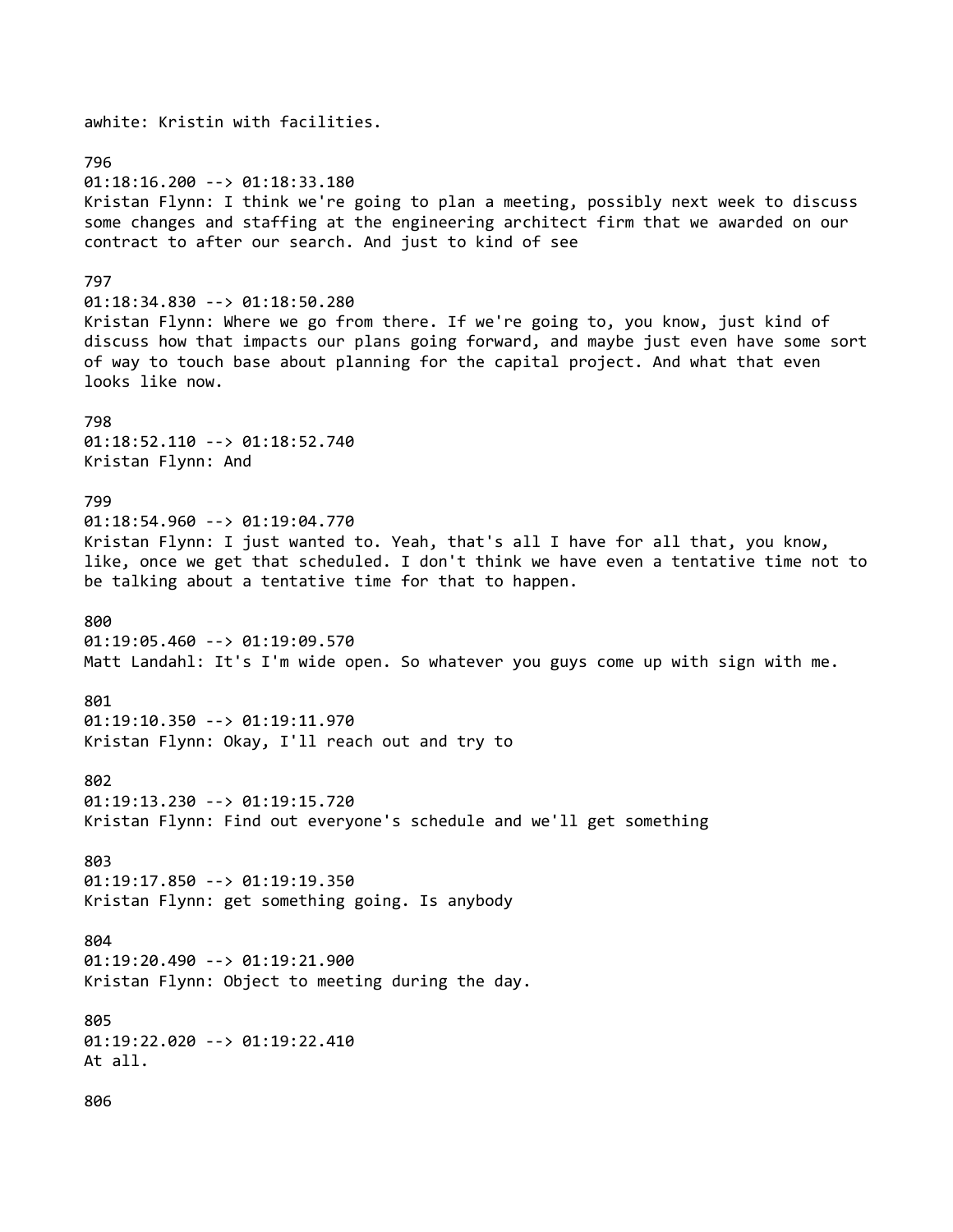01:19:23.490 --> 01:19:24.840 awhite: I would just need to know 807 01:19:25.920 --> 01:19:26.790 awhite: A cup like 808 01:19:26.820 --> 01:19:29.430 awhite: A couple days ahead of time just to make sure I don't have any other meetings. 809 01:19:29.520 --> 01:19:34.590 awhite: Yeah day i'm not i'm not objecting to it. I would just need to like a week. Notice 810 01:19:35.640 --> 01:19:35.910 Kristan Flynn: Okay. 811 01:19:37.080 --> 01:19:46.320 Mike Rutkoske: Here I would still still working full out. So I would still prefer the evening, you know, Wednesday, even six o'clock would be fine. 812 01:19:47.760 --> 01:19:49.650 Mike Rutkoske: Earlier than normal would work for me. 813 01:19:54.360 --> 01:19:55.290 Pretty much anytime 814 01:19:56.940 --> 01:19:57.240 Kristan Flynn: Okay. 815 01:20:01.140 --> 01:20:15.720 Kristan Flynn: Okay, yeah, I am. I was I'm trying to consolidate everything just having my kids here all the time. I'm working full time and trying to pay attention to them. So I've been trying to limit my nighttime stuff, but that's fine six o'clock should be good. All right, I'll get an email out to everybody. 816 01:20:17.010 --> 01:20:23.070 Kristan Flynn: And just wanted to echo the sentiments that were shared about how really proud I am of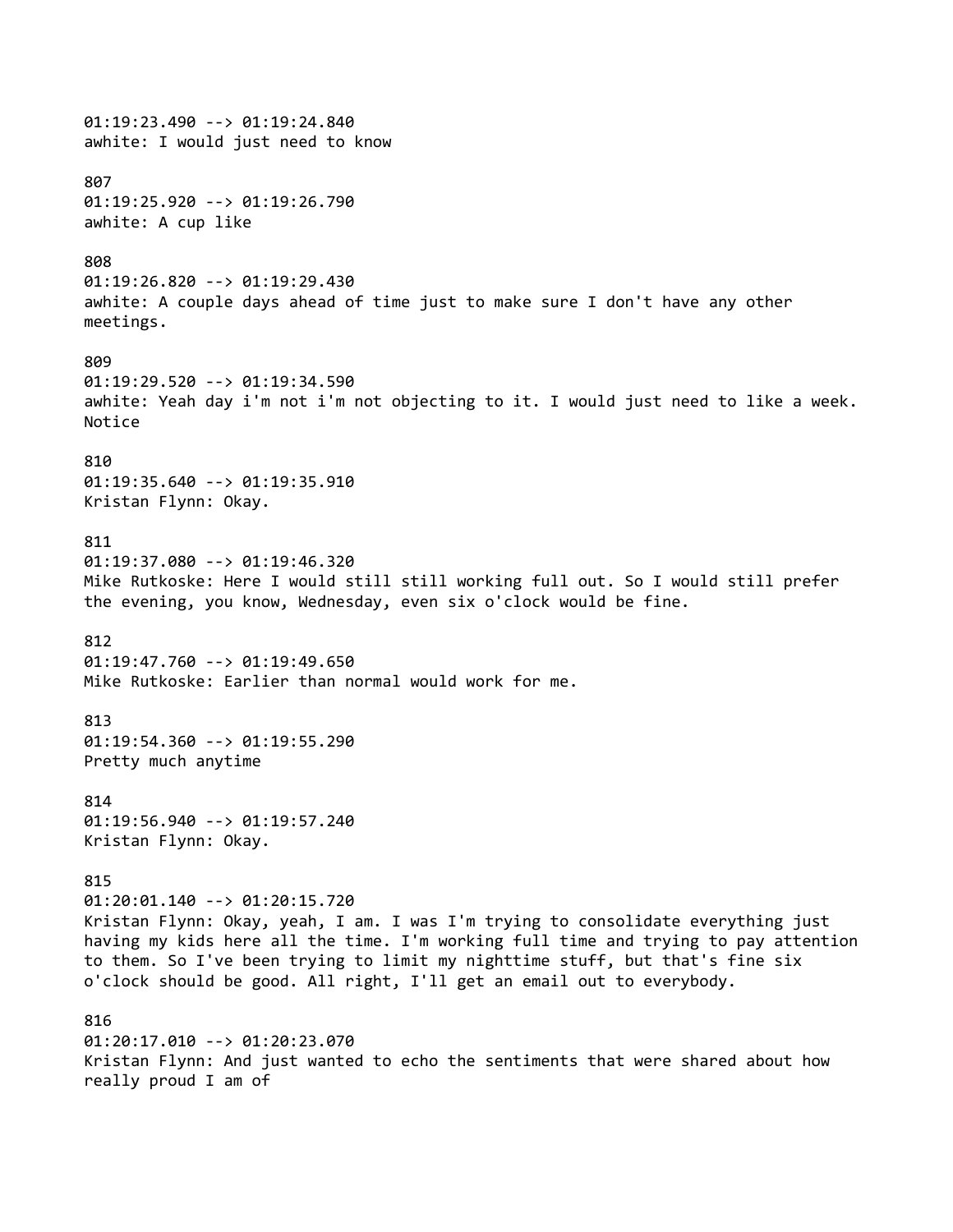817 01:20:25.170 --> 01:20:37.380 Kristan Flynn: The leadership Matt and the administrators have shown and the incredible staff, and I think that the priority has been in the right place, which is holding the community together and first and then 818 01:20:38.760 --> 01:20:55.590 Kristan Flynn: I think that this is just a big blow, and it is I think a lot of our kids in some and a lot of us are going through a form of grief right now. So it's very hard to be task driven when you feel like there's, there's a lot of loss and 819 01:20:57.060 --> 01:21:07.830 Kristan Flynn: And so I feel like really support supporting each other and showing what that looks like is a big lesson to come out of this and that informs the resiliency of a community and 820 01:21:08.850 --> 01:21:10.620 Kristan Flynn: So thank you for for that. 821 01:21:12.390 --> 01:21:12.780 Kristan Flynn: That's all. 822 01:21:13.020 --> 01:21:13.710 awhite: Your Christian 823 01:21:15.510 --> 01:21:17.190 awhite: Thank you. Kristen. We're going to go to Jane Smith. 824 01:21:20.190 --> 01:21:22.980 James Case-Leal: I um, I wanted to begin by 825 01:21:23.730 --> 01:21:25.350 James Case-Leal: Echoing what Chris was saying and I 826 01:21:25.380 --> 01:21:32.640 James Case-Leal: Probably said it before, I don't think you'd be said enough. It's just thank you to all of our administrators, of course, into your leadership, it's 827 01:21:33.480 --> 01:21:51.510 James Case-Leal: an invaluable time and we've really handled it so well, but also to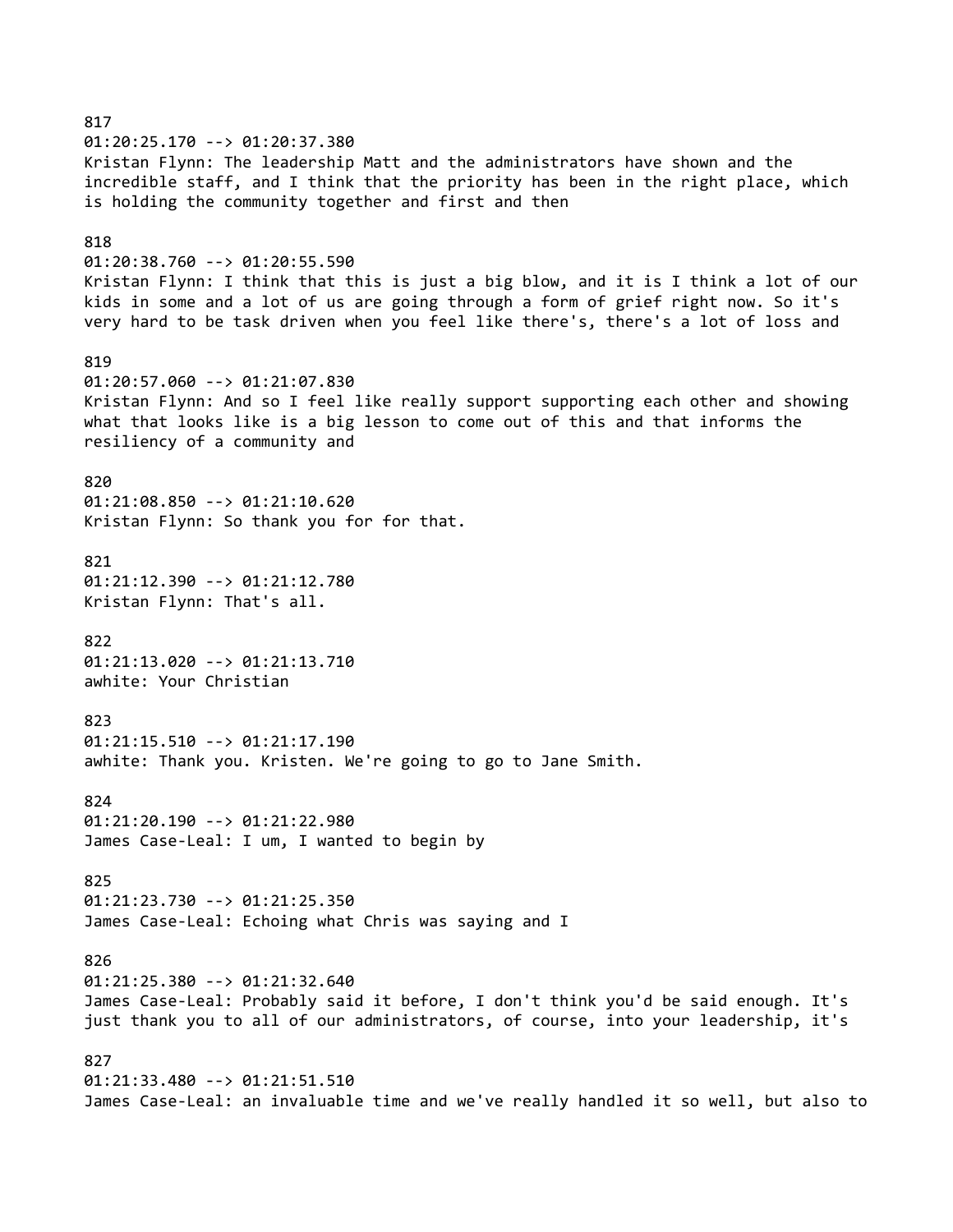our food services care Pagano. Her whole team. I've been out there with fairground handing out bags and it's just really inspiring and incredible to see what a service. The school is is being to 828 01:21:51.600 --> 01:21:52.800 Craig Wolf: Our whole community and 829 01:21:52.980 --> 01:21:54.300 James Case-Leal: Talk to people individually. 830 01:21:54.630 --> 01:21:56.460 James Case-Leal: Who have lost their work. 831 01:21:56.550 --> 01:22:00.720 James Case-Leal: And they can't go to the grocery store and they can't afford along this food. They say that 832 01:22:01.740 --> 01:22:04.170 James Case-Leal: To really get through based on 833 01:22:04.920 --> 01:22:06.810 James Case-Leal: The schools are doing the volunteer group. 834 01:22:06.810 --> 01:22:07.830 James Case-Leal: So thanks to everyone. 835 01:22:08.430 --> 01:22:10.290 James Case-Leal: For teachers. It's really incredible. 836 01:22:11.220 --> 01:22:12.030 I'm 837 01:22:13.290 --> 01:22:16.710 awhite: James, can you hold on one second. Can you mute yourself. We're getting background from you. 838 01:22:18.870 --> 01:22:19.560 Craig Wolf: How does that better.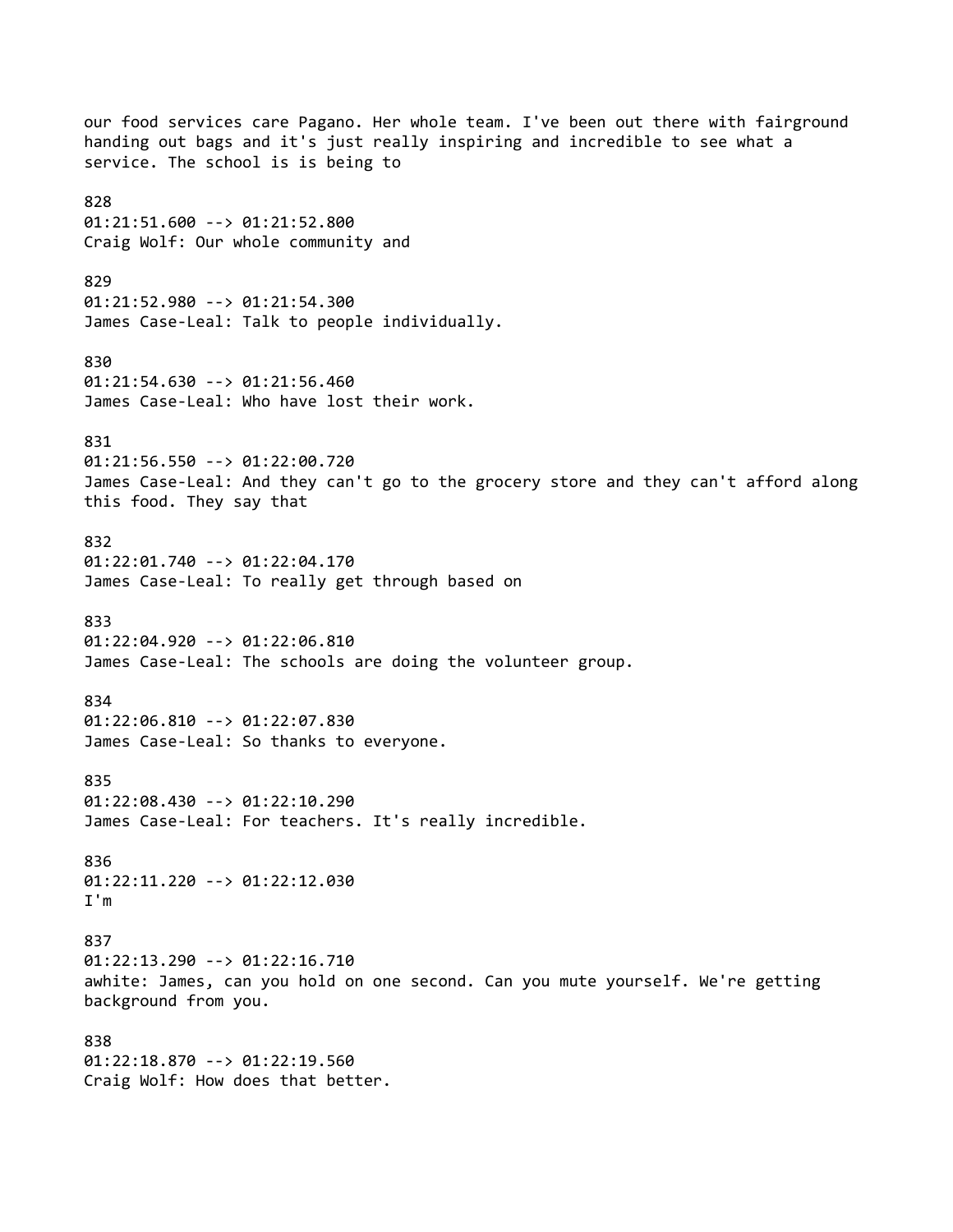839 01:22:21.810 --> 01:22:22.650 awhite: We could try it. Go ahead. 840 01:22:23.460 --> 01:22:28.350 James Case-Leal: Okay, um, for our policy committee, you know we we miss we postponed or 841 01:22:29.400 --> 01:22:30.810 James Case-Leal: We cancelled the last meeting it 842 01:22:30.810 --> 01:22:36.180 James Case-Leal: Was an extra meeting anyway that we're trying to squeeze in the next one is scheduled to be 843 01:22:38.250 --> 01:22:39.960 James Case-Leal: On the fourth of May. 844 01:22:42.570 --> 01:22:45.660 James Case-Leal: Matt, I wanted to, I don't want to add any more to all 845 01:22:45.780 --> 01:22:51.210 Matt Landahl: No, no, I, I have some policies. I was going to just briefly look at him and then send them your way. So, 846 01:22:51.240 --> 01:22:52.230 Craig Wolf: We're ready to go. Ready. 847 01:22:52.470 --> 01:22:56.190 James Case-Leal: Before. Okay, excellent then send them our way and we look forward to that. 848 01:22:56.520 --> 01:23:01.920 James Case-Leal: And if you want to put any extra ones that are that are on there. Like I said, until you get started. 849 01:23:02.640 --> 01:23:03.000 Okay. 850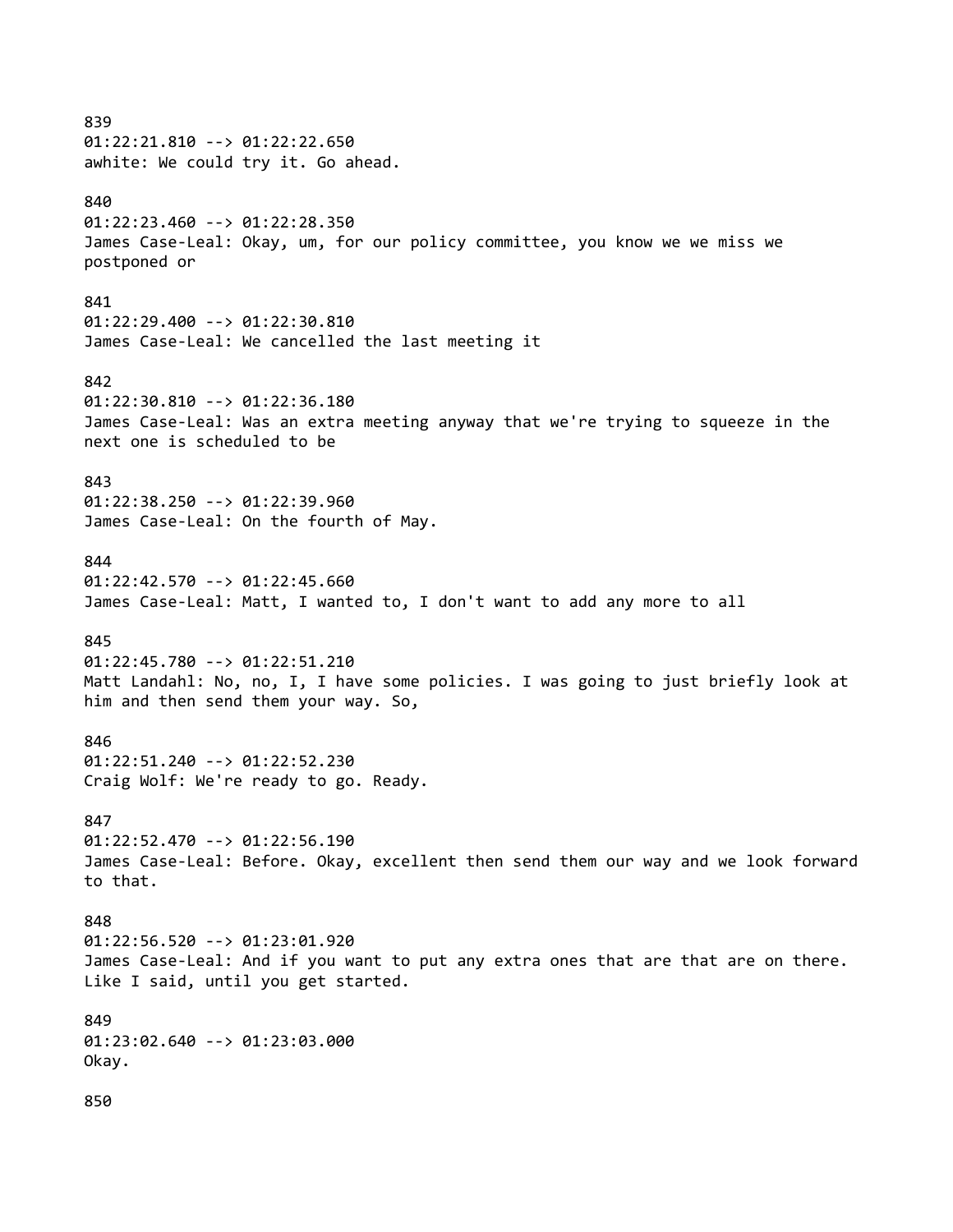01:23:04.470 --> 01:23:06.180 James Case-Leal: Excellent. So that's the to say that is 851 01:23:07.440 --> 01:23:18.870 James Case-Leal: I mean my schedule is I'm completely working from home right now. So my federal completely open and you don't have to do in the evening, but the rest of the committee, just let me know what works for you. 852 01:23:20.640 --> 01:23:22.410 James Case-Leal: Does anyone have any preferences in terms of time. 853 01:23:23.070 --> 01:23:24.570 awhite: Just to say that I had, but that funnel. 854 01:23:27.030 --> 01:23:27.930 James Case-Leal: Take anything. Sorry. 855 01:23:28.290 --> 01:23:31.860 awhite: Just the same, that I have with the facilities is that I needed at least two weeks. 856 01:23:32.280 --> 01:23:35.640 awhite: So I could just schedule around what we schedule. 857 01:23:36.540 --> 01:23:37.410 James Case-Leal: Alyssa, Anthony. 858 01:23:38.070 --> 01:23:50.370 Elissa: On Monday evening still better for me because I'm working all day, just like as if I was in the office. So, unfortunately. My days are not really freed up at all right. 859 01:23:51.120 --> 01:23:51.930 James Case-Leal: So seven o'clock. 860 01:23:52.980 --> 01:23:58.530 Antony Tseng: Yeah, I'm still working. I'm still working. Even though I'm working from home still working great.

861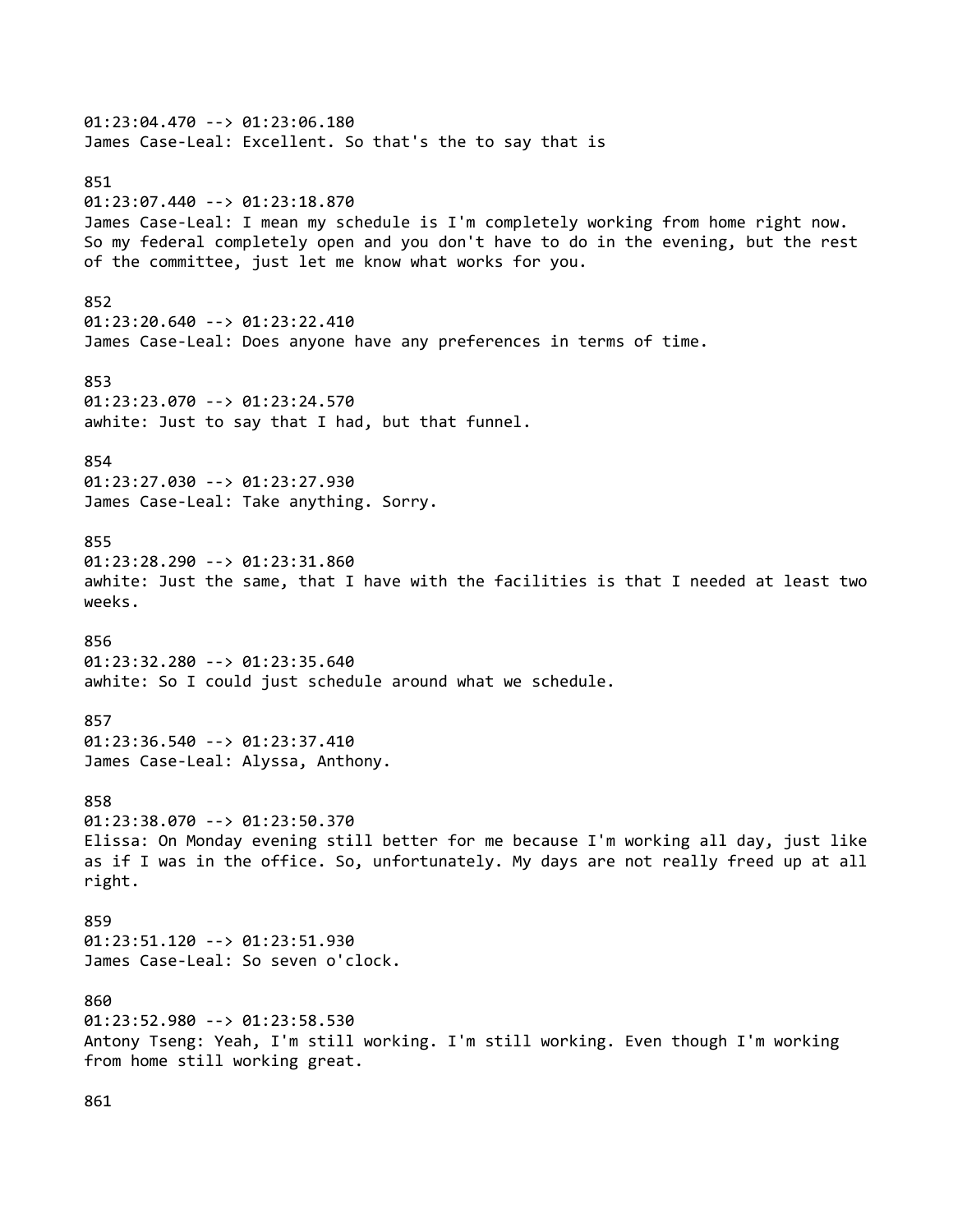01:23:58.890 --> 01:24:00.870 James Case-Leal: Alright, well it is seven o'clock on 862 01:24:02.490 --> 01:24:03.120 James Case-Leal: May 4 863 01:24:04.050 --> 01:24:04.410 awhite: Alright. 864 01:24:04.920 --> 01:24:06.000 Any questions for James 865 01:24:07.440 --> 01:24:11.160 Antony Tseng: Yeah, James, do we get anything for this month, though the review or no. 866 01:24:11.850 --> 01:24:12.300 James Case-Leal: No, we 867 01:24:12.510 --> 01:24:13.590 Matt Landahl: Did I'll send those 868 01:24:13.590 --> 01:24:15.330 James Case-Leal: Out. Okay. 869 01:24:16.140 --> 01:24:16.620 James Case-Leal: Thanks, man. 870 01:24:19.980 --> 01:24:21.570 awhite: Alright, Flora wellness. 871 01:24:23.430 --> 01:24:26.640 Flora: Yeah, so, um, we wellness isn't 872 01:24:27.570 --> 01:24:31.860 Craig Wolf: Meeting right now, obviously, and I spoke to Dr. Roland 873 01:24:31.860 --> 01:24:41.880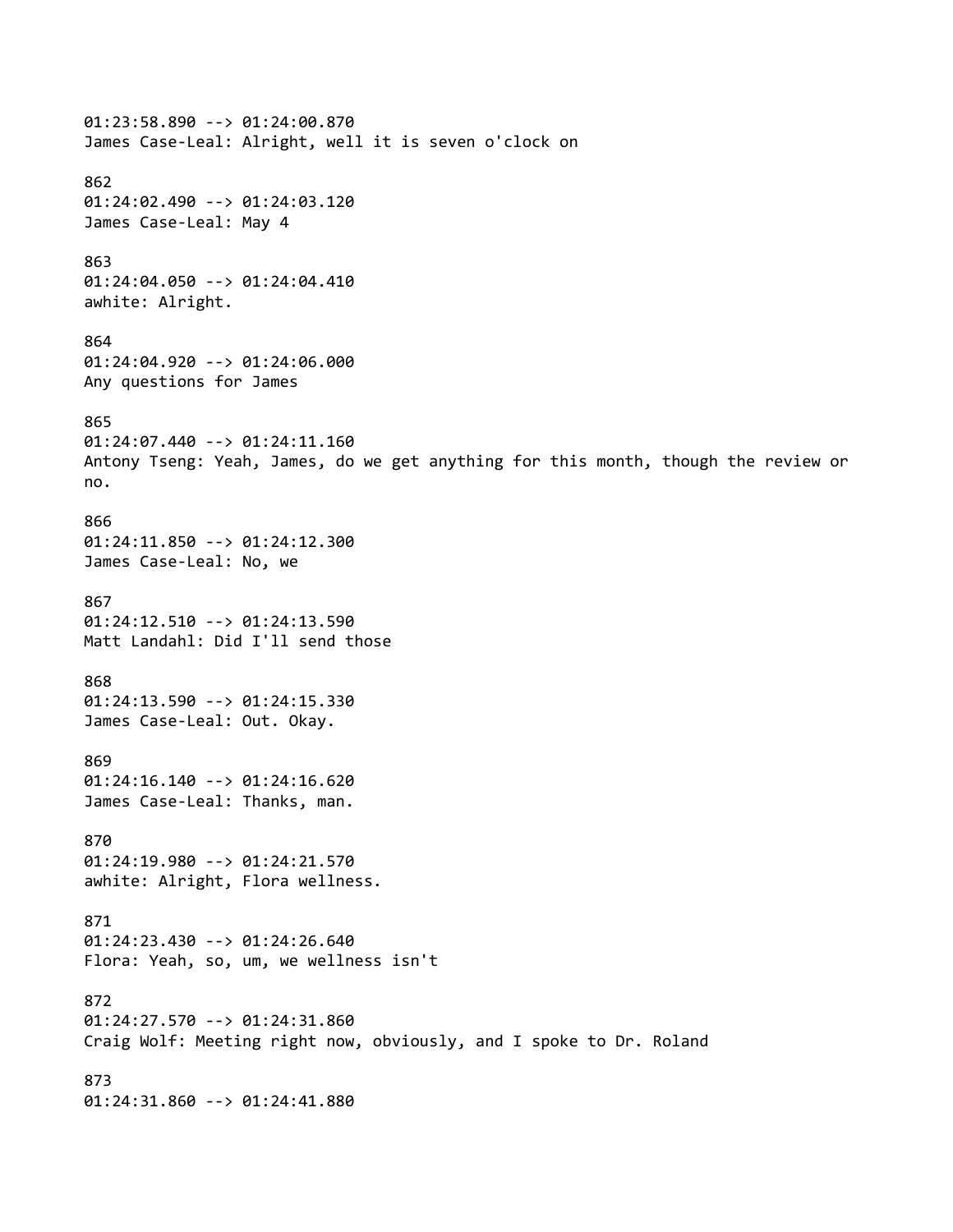Craig Wolf: Today, and we're anticipating a delay with assessing the Wellness Policy, although there's no word on what that's going to look like. 874 01:24:43.170 --> 01:24:58.080 Flora: So there. There isn't much to report, but I do feel like wellness is happening all over the community right now. I'm so I want to thank everybody who's pitching in the volunteers, the staff can provide caravan always been so amazing and 875 01:24:58.860 --> 01:25:03.270 Craig Wolf: The transportation department for making everything that they're doing possible and 876 01:25:03.690 --> 01:25:10.170 Flora: I'm Dr. Landau for being sort of this rock and it's crazy storm. I seriously. 877 01:25:10.200 --> 01:25:11.790 Craig Wolf: Don't know how you do it. I would 878 01:25:12.900 --> 01:25:17.280 Craig Wolf: I would have lost my mind by now. So thank you for being for the rest of that don't have 879 01:25:22.140 --> 01:25:32.010 awhite: Any questions before so I just have a comment when you said that the community is doing well. There's some really good things going on in the community. I know that I'm some, some people have reached out 880 01:25:32.370 --> 01:25:37.530 awhite: And like there was one instance where they did like a take superball square pool. 881 01:25:38.340 --> 01:25:49.530 awhite: Where it has 100 squares and then people don't even \$30 for square. And what they did is that, so that was \$3,000 and then they donated if your name was picked or your number was drawn that person got to pick a business. 882 01:25:50.220 --> 01:25:55.590 awhite: To donate the money to they could pick one business to get 500 or two businesses to do to 50

883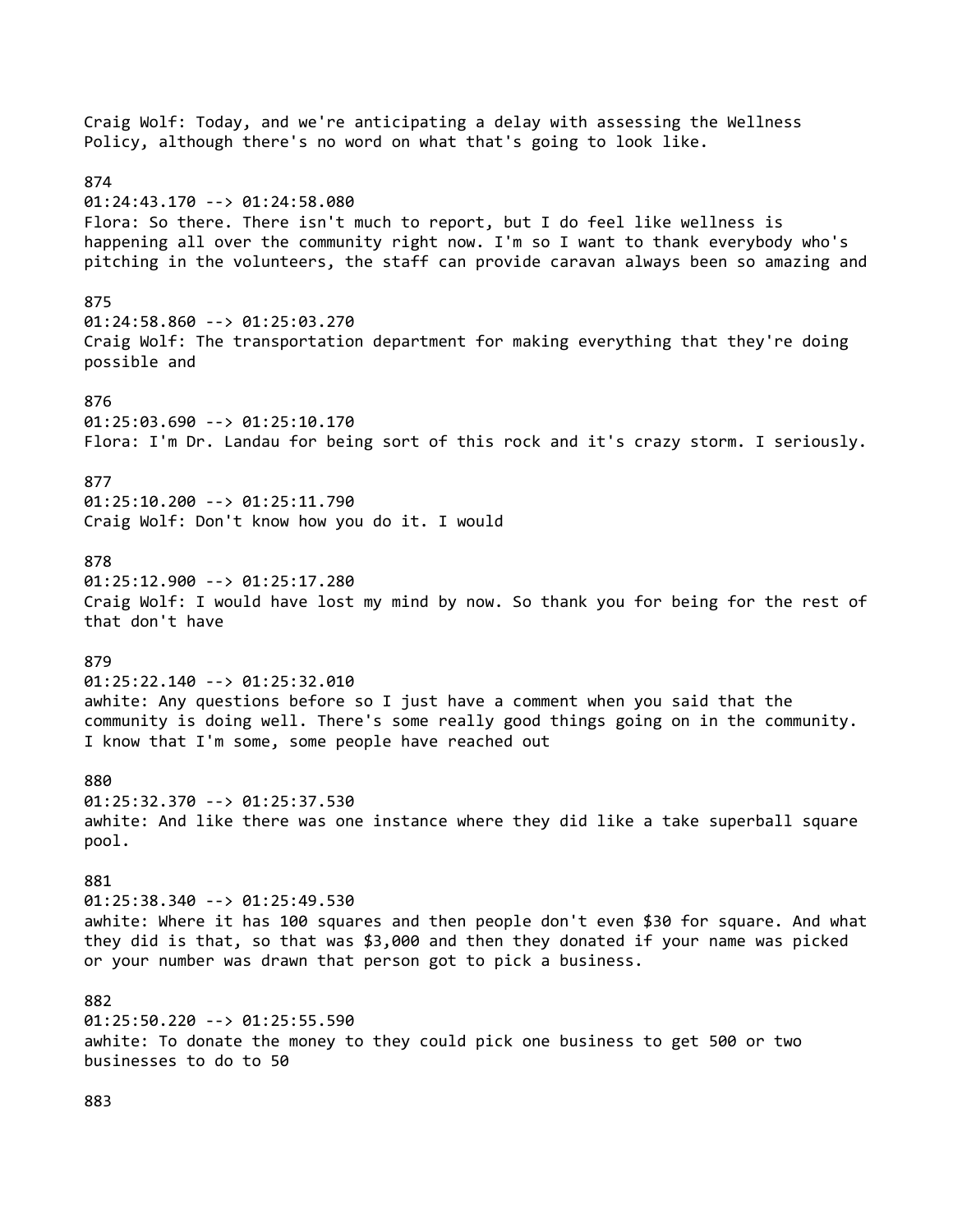01:25:55.920 --> 01:26:01.500 awhite: And then the same people that organized that did an easter egg one where they had, I think it was up to. 884 01:26:02.520 --> 01:26:04.290 awhite: 330 \$500 or 885 01:26:05.310 --> 01:26:06.240 awhite: It could have been more 886 01:26:06.510 --> 01:26:10.320 awhite: But um they picked eggs and they picked like five or six eggs and they donated 887 01:26:10.380 --> 01:26:11.160 awhite: And the money's worth. 888 01:26:11.190 --> 01:26:15.090 awhite: The money was donated to local businesses. So people are doing really good things. 889 01:26:15.540 --> 01:26:16.800 Craig Wolf: The bad common Megan. 890 01:26:17.250 --> 01:26:18.870 Flora: Yes. Yeah, yeah. 891 01:26:19.230 --> 01:26:19.800 Craig Wolf: My neighbors. 892 01:26:19.830 --> 01:26:21.300 Flora: Yeah yeah yeah 893 01:26:21.690 --> 01:26:28.530 Flora: Been really even though there's a lot of darkness. It's been really encouraging to see all the really wonderful things that are happening. 894 01:26:30.240 --> 01:26:32.520 awhite: Yeah, it's really nice to see how the community is coming together and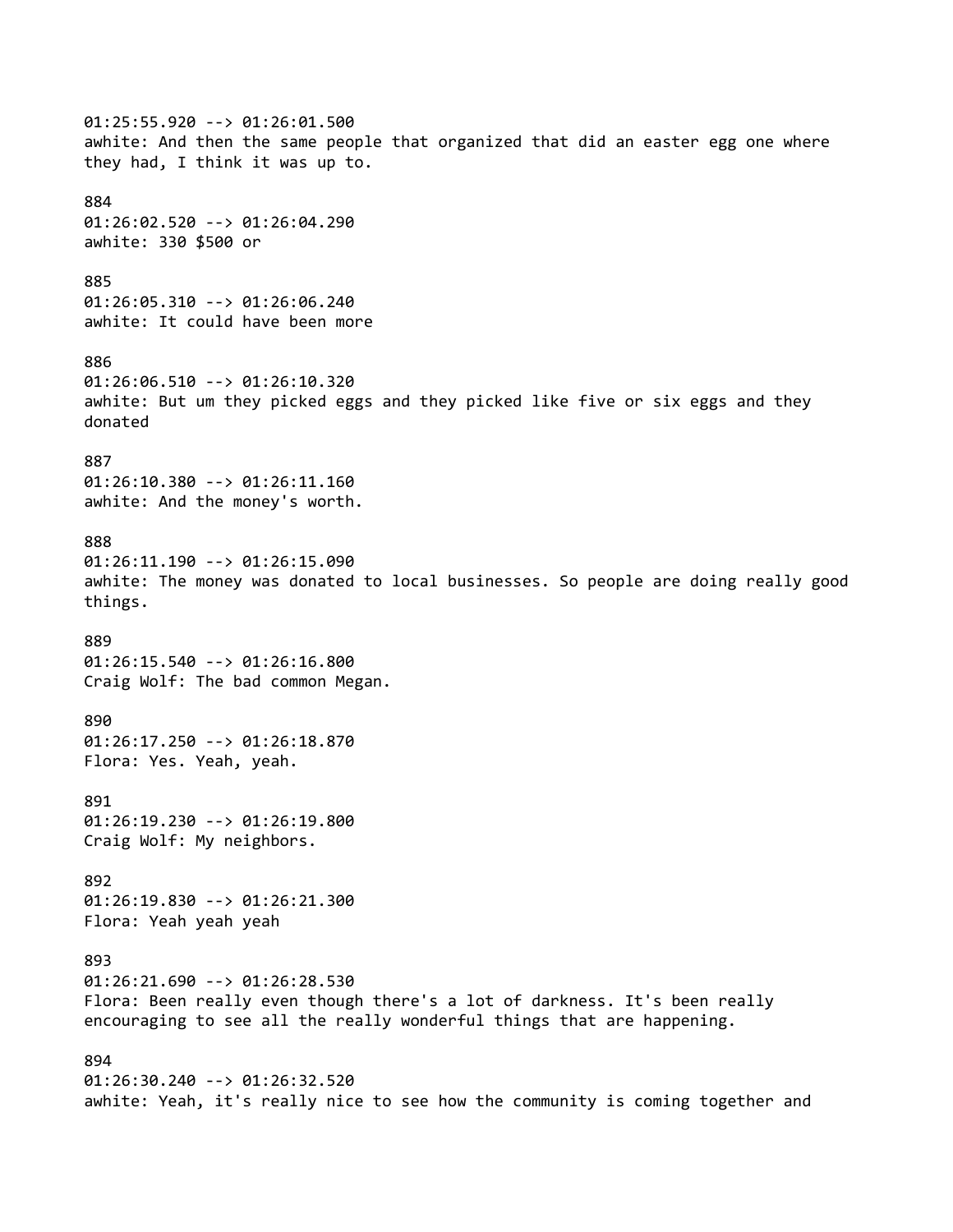895 01:26:32.940 --> 01:26:33.210 So, 896 01:26:34.560 --> 01:26:35.220 awhite: Thank you for 897 01:26:36.300 --> 01:26:37.770 awhite: I'm Anthony diversity. 898 01:26:43.980 --> 01:26:44.430 Craig Wolf: Well, I 899 01:26:44.520 --> 01:26:54.600 Antony Tseng: There's nothing to report the diversity committees, a school board committee and I've been asked to board a district comedian and obviously with under these conditions. We're not meeting. 900 01:26:56.670 --> 01:27:18.030 Antony Tseng: I do have a board common question or something. So first of all, thank you. Thank you, Matt administrative team all the staff and personality that had been contributing with the with the feeding the children program your report about reaching thousand about 1000 of 901 01:27:19.140 --> 01:27:25.410 Antony Tseng: Families like they are meals. Was it, I believe it was, it was pretty pretty remarkable. 902 01:27:26.670 --> 01:27:28.560 Antony Tseng: Thank you for all that and thank you for 903 01:27:28.560 --> 01:27:29.160 Also 904 01:27:30.660 --> 01:27:33.900 Antony Tseng: Trying to make sure everyone's connected, but the Wi Fi and internet 905 01:27:35.280 --> 01:27:42.900 Antony Tseng: There was a suggestion I think that I think James started and Kristen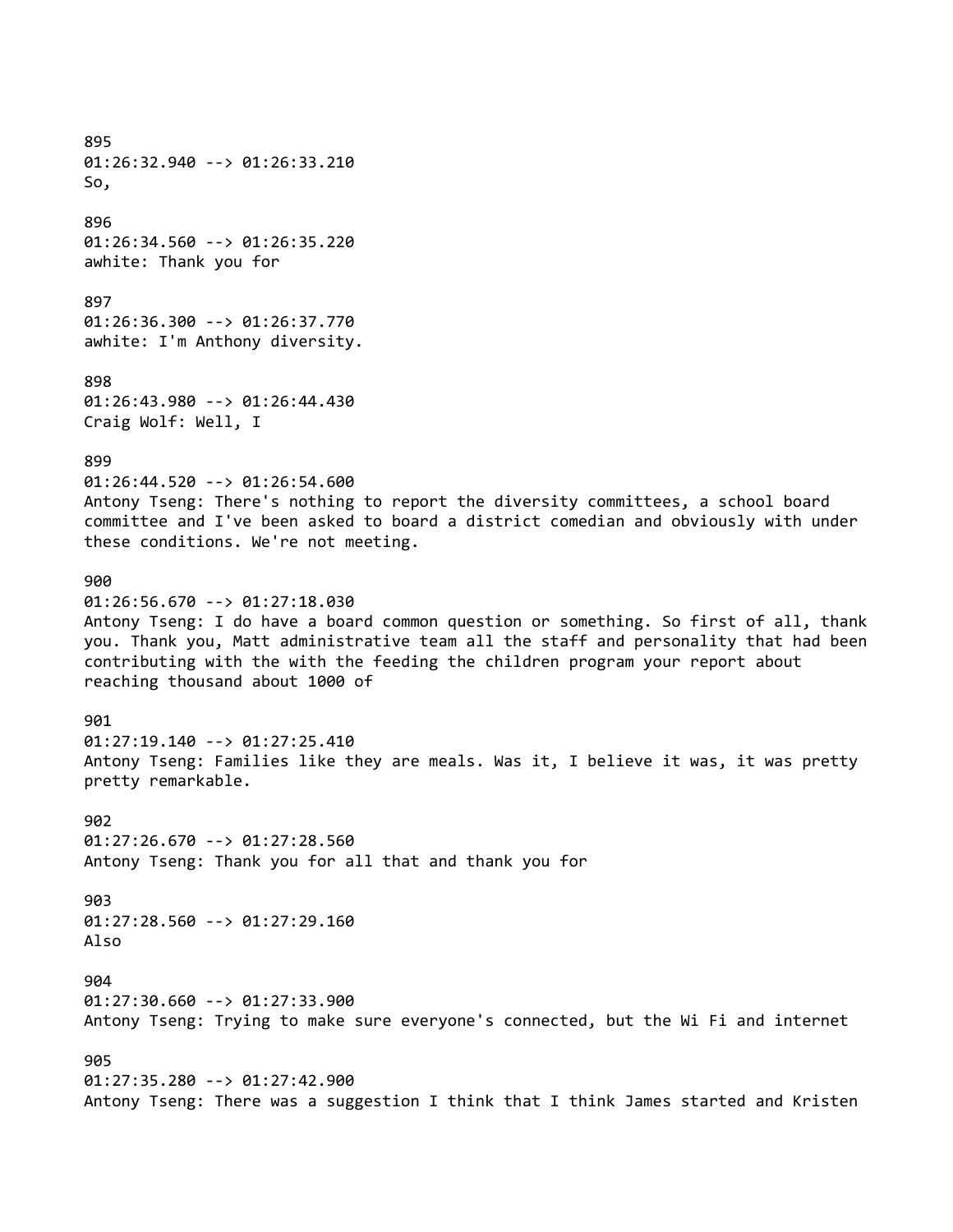also kind of waited about in the 906 01:27:45.030 --> 01:27:48.480 Antony Tseng: The perception that that our budget is flat. 907 01:27:49.710 --> 01:27:51.240 Antony Tseng: Are we going to 908 01:27:52.500 --> 01:28:01.740 Antony Tseng: It after that conversation with the end of the workshop. I didn't see any follow up action on that. That's something we put on the agenda is something that we defer to the 909 01:28:02.820 --> 01:28:03.450 Antony Tseng: To the 910 01:28:05.700 --> 01:28:07.950 Antony Tseng: Um, so I credit a camera for your committees name right now. 911 01:28:09.630 --> 01:28:16.260 Antony Tseng: Yeah, I mean, what is that something that we need to discuss and take action, put it on someone's list or something. 912 01:28:18.390 --> 01:28:21.930 awhite: I have no problem with it gone to the Public Relations Committee as a draft something for the board. 913 01:28:24.810 --> 01:28:25.710 James Case-Leal: We need emotion for 914 01:28:26.610 --> 01:28:31.470 awhite: Know, I think that expect the public relations, they could just work on drafting something then Branson next for me. 915 01:28:36.300 --> 01:28:37.230 awhite: Anything else, Anthony. 916 01:28:38.160 --> 01:28:40.230 Antony Tseng: That's it. Thank you. Alright.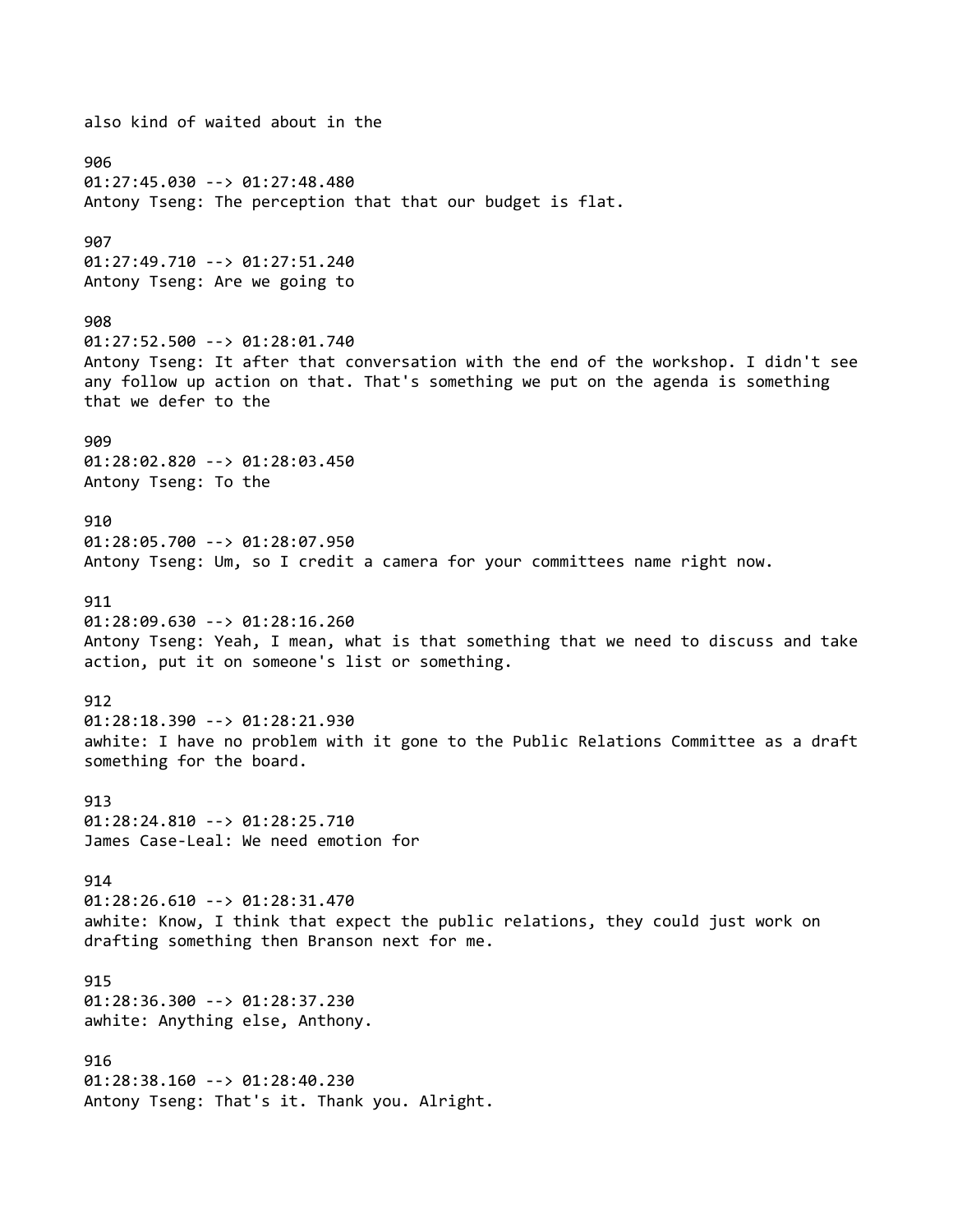917 01:28:41.340 --> 01:28:42.780 awhite: Um, unless 918 01:28:46.500 --> 01:28:48.300 Elissa: I apologize. First, for being late. 919 01:28:49.980 --> 01:28:52.680 Elissa: Day behind on life here because we had power outage. 920 01:28:53.220 --> 01:28:56.130 Elissa: For a day and a half, so I didn't even know what day it was 921 01:28:56.790 --> 01:28:58.170 Antony Tseng: I was making dinner and then 922 01:28:58.500 --> 01:29:00.210 Elissa: Happened to look at my phone and saw 923 01:29:00.960 --> 01:29:02.880 Elissa: And we have a meeting tonight. So, I'm sorry. 924 01:29:02.880 --> 01:29:03.480 Elissa: About that. 925 01:29:05.220 --> 01:29:06.060 Elissa: I don't have 926 01:29:06.150 --> 01:29:08.130 Elissa: Really any comments, except 927 01:29:08.220 --> 01:29:09.840 Elissa: What others have already said. 928 01:29:09.900 --> 01:29:10.920 Elissa: Which is thank 929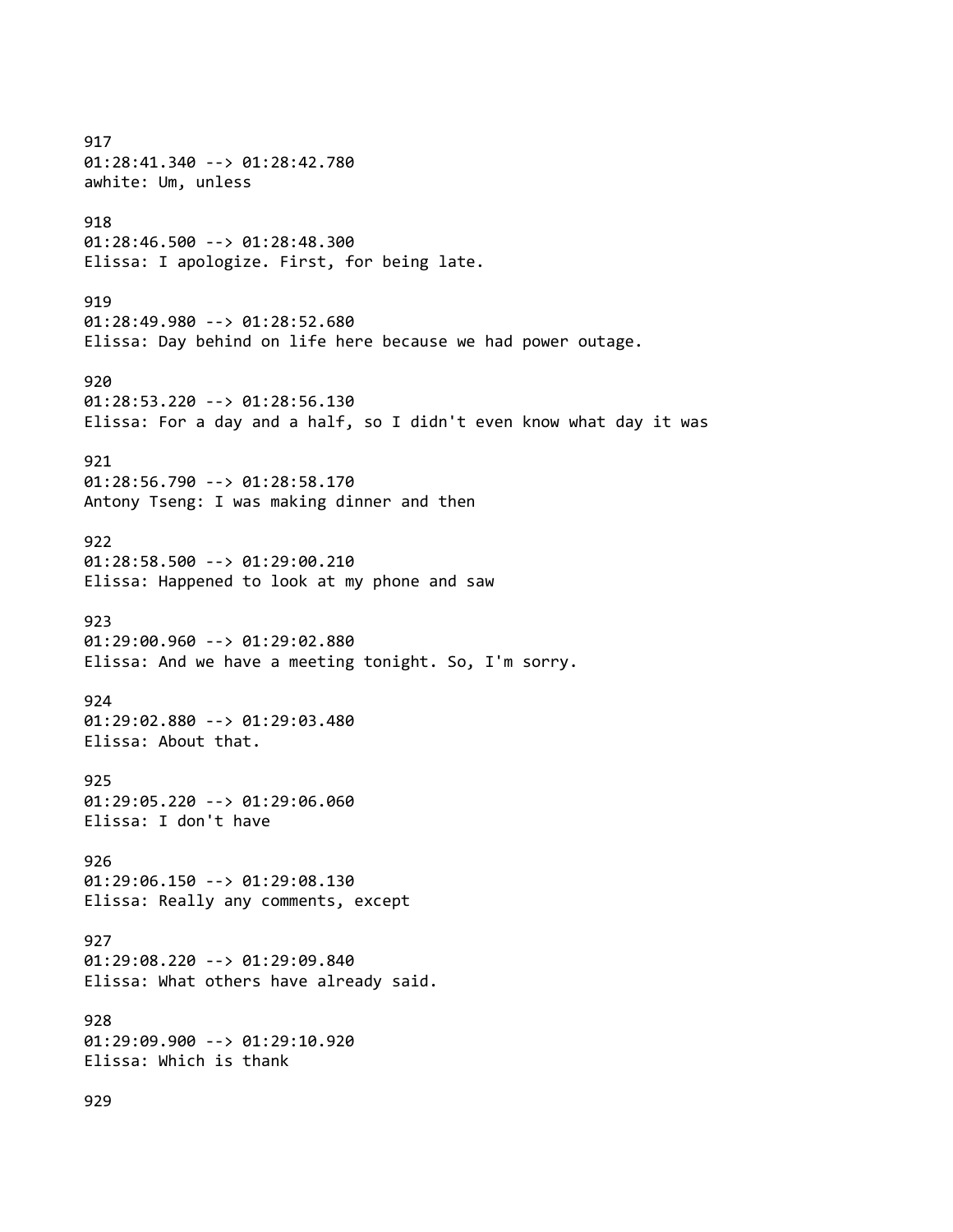01:29:10.920 --> 01:29:14.490 Elissa: You to Matt and your staff, you guys are doing an amazing job and 930 01:29:15.450 --> 01:29:17.850 Elissa: The feedback that I'm seeing and hearing is 931 01:29:18.210 --> 01:29:21.270 Elissa: Really, really good. So I'm very proud. 932 01:29:21.840 --> 01:29:25.260 Elissa: Of what we've accomplished during this ridiculous time so 933 01:29:26.700 --> 01:29:27.210 Elissa: Thank you. 934 01:29:28.440 --> 01:29:29.100 Elissa: That's all I have. 935 01:29:29.580 --> 01:29:30.900 awhite: Right. Thank you, Mike. 936 01:29:33.240 --> 01:29:42.300 Mike Rutkoske: I want to also reflect appreciation to Matt and the leadership, you know, central office and also through the school district. 937 01:29:42.930 --> 01:29:52.350 Mike Rutkoske: Schools for for keeping things going. And I, you know, and look forward to hopefully we'll be able to reopen before the end of before the end of school so 938 01:29:53.010 --> 01:30:03.180 Mike Rutkoske: Thank you for all the work you've done just wants to want to recognize they all match memory and all the team for what you have accomplished, or what we all have accomplished over the last couple years. 939 01:30:03.660 --> 01:30:16.320 Mike Rutkoske: With the budget and programming and bringing in teachers and reducing school sizes and really also getting out to a longer view, you know, three, five

year plan. So I think we're really set up.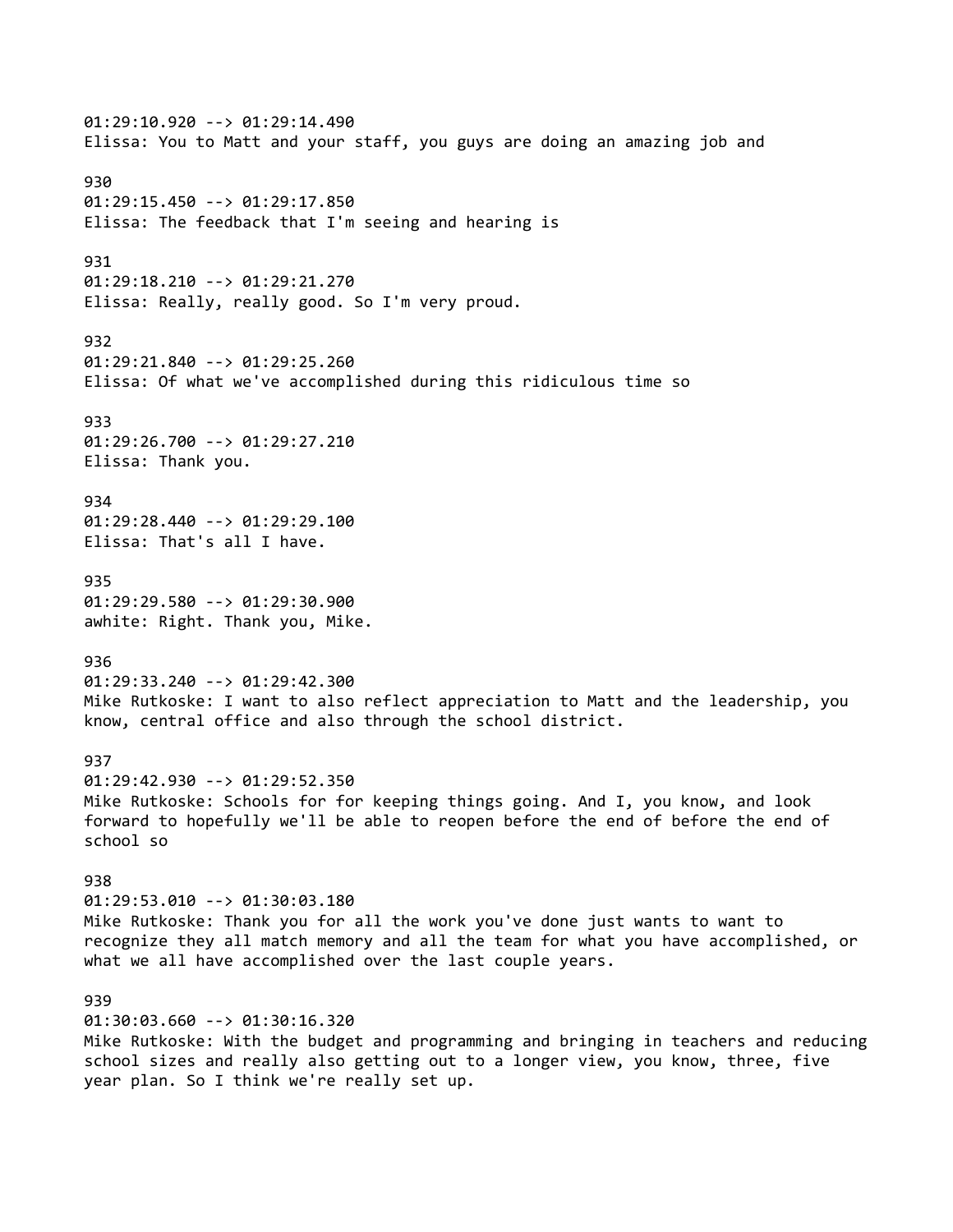940 01:30:17.490 --> 01:30:21.270 Mike Rutkoske: To, to really continue to improve. So I do appreciate that. 941 01:30:22.500 --> 01:30:24.360 Craig Wolf: So that's all I had. Thanks. 942 01:30:25.170 --> 01:30:25.980 Mike Rutkoske: And I'm sorry, Craig. 943 01:30:26.490 --> 01:30:26.820 Public 944 01:30:28.410 --> 01:30:31.830 awhite: Comments tame it reminded me so I'm public relations. 945 01:30:32.970 --> 01:30:34.170 Craig Wolf: Cherry. Can you hear me good. 946 01:30:35.250 --> 01:30:36.180 Craig Wolf: Mm hmm. Okay. 947 01:30:37.200 --> 01:30:48.390 Craig Wolf: So we had that comment earlier about what kind of apps to see, we might do under the circumstances. It's really kind of hard to figure, but I think we fitted 948 01:30:49.470 --> 01:30:53.730 Craig Wolf: By to meet and maybe we can tag team with the facilities meeting. 949 01:30:54.870 --> 01:31:03.030 Craig Wolf: If Kristen gets set set up and I'll be there for one one night to meetings are here for one 950 01:31:04.140 --> 01:31:05.670 Craig Wolf: Or two meetings, wherever it is. 951 01:31:07.590 --> 01:31:17.580 Craig Wolf: There are a couple things to report, basically what happened is that the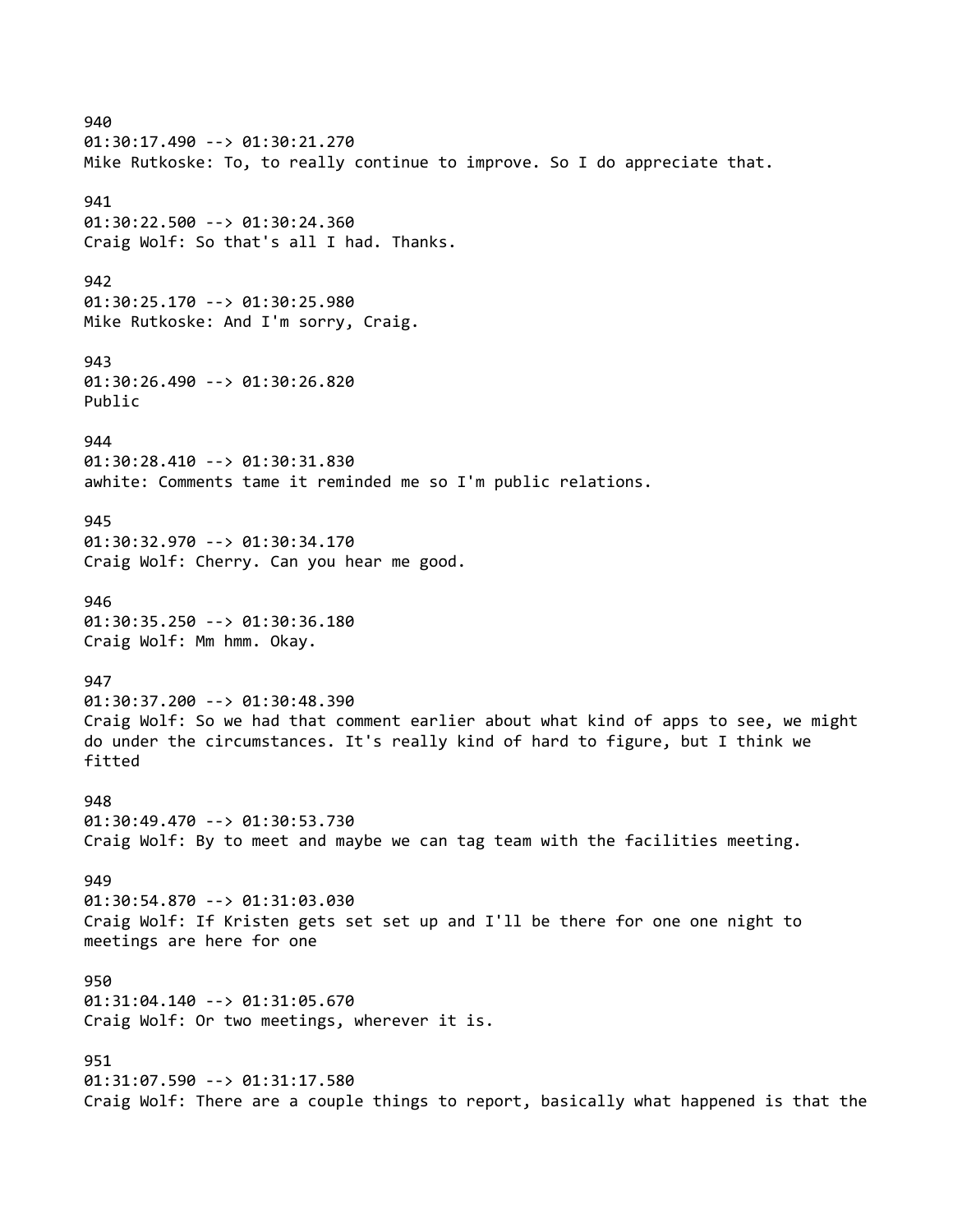state budget adoption became something that nobody's ever seen before. 952 01:31:18.120 --> 01:31:25.620 Craig Wolf: And I thought I'd seen it all with some of the attics that have gone on in past years, but this is a new one. And they basically 953 01:31:26.610 --> 01:31:33.630 Craig Wolf: At this point, they can only adopt anything by acclamation, which means if one person disagrees with it. The whole thing goes down. 954 01:31:34.260 --> 01:31:47.190 Craig Wolf: That's like not even having a legislator, almost. So I'm very concerned about that. And I'd like to hear more about exactly what they think they can do so if you guys have had discussions with 955 01:31:47.760 --> 01:31:54.570 Craig Wolf: Our representatives about that question of just what kind of. What kind of juice to they have these days. 956 01:31:55.620 --> 01:31:56.700 Craig Wolf: I'd like to hear it. 957 01:31:58.080 --> 01:32:02.820 Craig Wolf: But there's a number of things in the inactive budget and it works. Nope. 958 01:32:04.530 --> 01:32:04.980 Craig Wolf: And as 959 01:32:06.660 --> 01:32:15.660 Craig Wolf: As indicated earlier, one of the things that we don't know about is what's happening with school board elections and petitions and the adoption of the budget. 960 01:32:16.170 --> 01:32:30.360 Craig Wolf: We do know that it's not going to happen until after June one. But what we don't know is when we're going to get more information from the governor's office about what kind of special arrangements will be made. 961 01:32:31.800 --> 01:32:37.560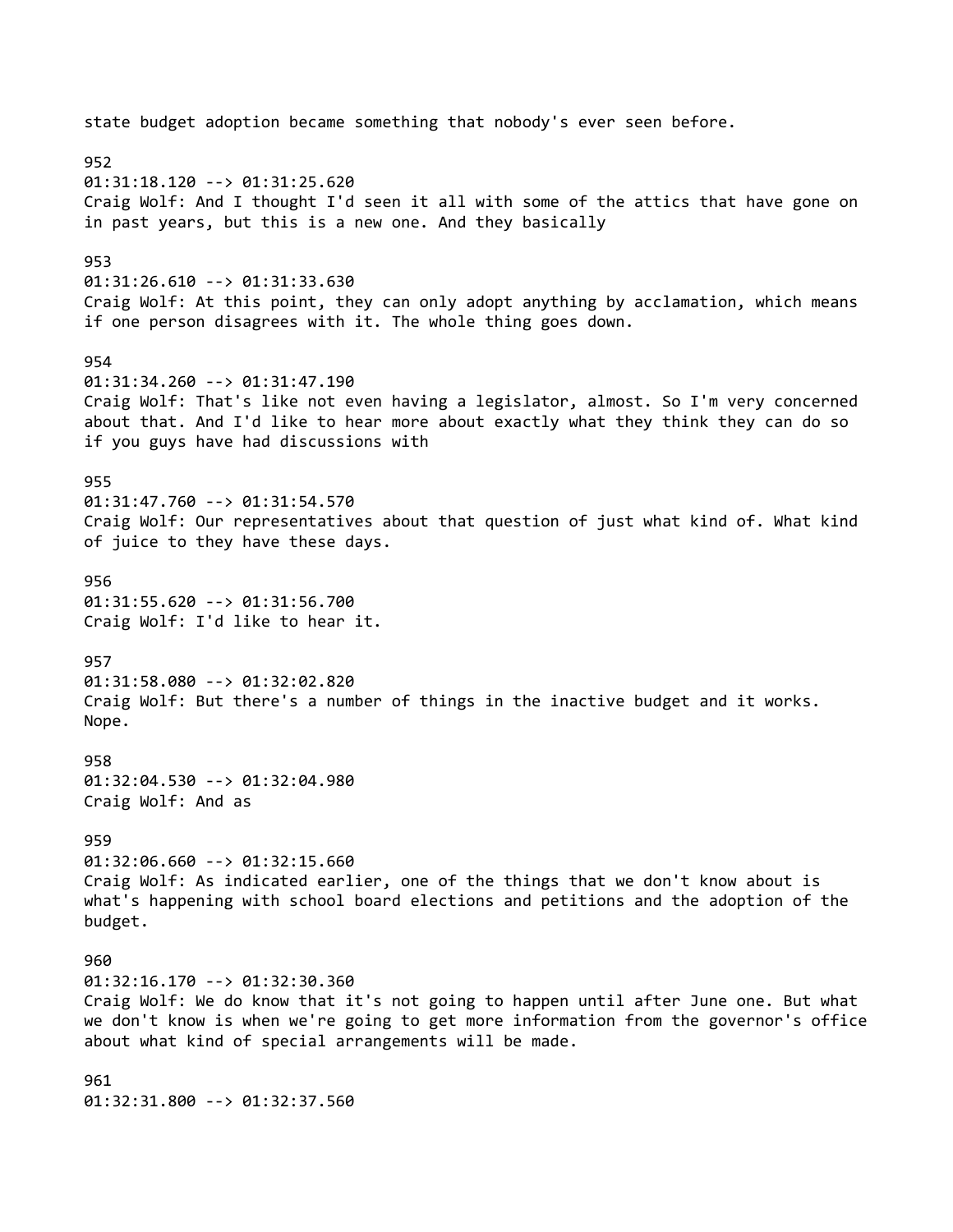Craig Wolf: And that is, you know, there are three of us, whose terms expired on June 30 962 01:32:38.580 --> 01:32:55.620 Craig Wolf: And that's the same for boards around the state and least in different different iterations, depending upon what kind of districts. It is now many executive board but one logical thing that they are to do is extend the terms of incumbents. 963 01:32:57.240 --> 01:33:07.590 Craig Wolf: Because otherwise, we start to have a whole new set of problems about just who's on the board and who's got legitimate standing to be there. We don't need that kind of problem right now. 964 01:33:08.760 --> 01:33:23.490 Craig Wolf: And it's not about doing. There's also people who might want to run for a board seat. What are they supposed to do so. I've been carrying on a conversation with Brian fester read this book. He's a director of the 965 01:33:24.720 --> 01:33:34.620 Craig Wolf: The outreach advocacy wing there and had a response that we shared with you by email earlier today. If you haven't looked at it, please do. 966 01:33:35.850 --> 01:33:43.710 Craig Wolf: They aren't working on it. And I know the governor's a very busy person and stay dad is very busy because we're juggling 967 01:33:45.060 --> 01:33:58.110 Craig Wolf: But this does need to be resolved. So we put a little pressure on there, and I hope that that helps someone so we should see more very soon, because the times the wasted. 968 01:33:59.700 --> 01:34:17.970 Craig Wolf: It when they adopted the inactive budget as Emery described for you. We pretty much came out flat as a good way to put it, the pandemic adjustment is down and the Federal care, Zach, money is in and they basically equal each other. 969 01:34:19.080 --> 01:34:31.140 Craig Wolf: But is Meredith mentioned as quite correct because there is inflation and because we do have contract increases, not to mention the fact that we have hopes and dreams and goals.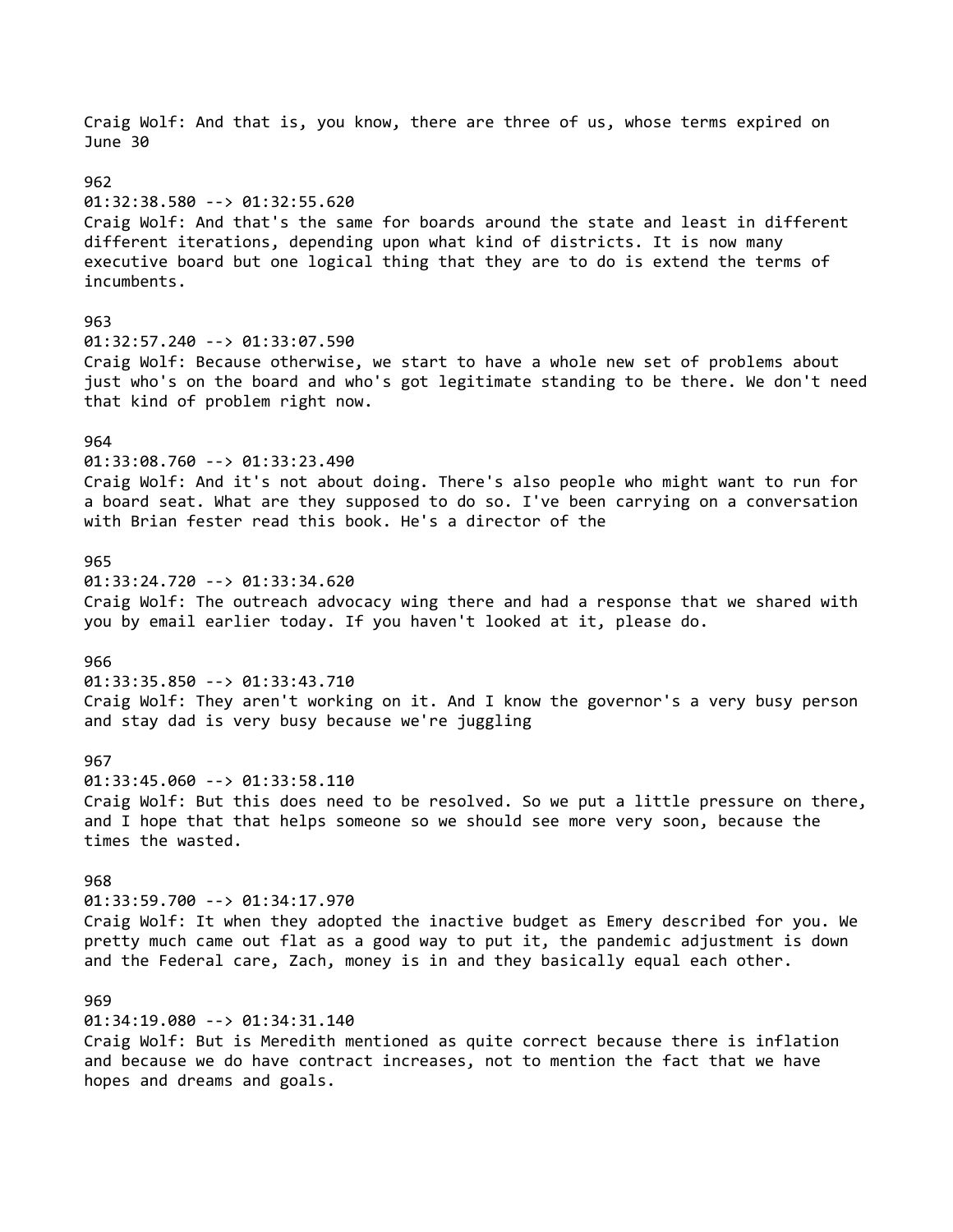970 01:34:32.580 --> 01:34:34.620 Craig Wolf: winds up being effectively cut 971 01:34:36.210 --> 01:34:38.910 Craig Wolf: So one thing that the state budget. 972 01:34:40.230 --> 01:34:50.670 Craig Wolf: Process did not do was to attempt to raise any kind of special levy or special taxi. Some of you may remember what time. We didn't have a billionaire sex. 973 01:34:51.720 --> 01:35:00.030 Craig Wolf: Whatever happened to that. I mean, it's just like totally dropped by the boards and even get a good discussion from what I can see, so 974 01:35:01.680 --> 01:35:13.620 Craig Wolf: Who's going to be on the short end of the stick. Well, and some extent all the local property taxpayers and but to the main extent it's going to be the students 975 01:35:14.070 --> 01:35:29.820 Craig Wolf: Who are not going to see the kind of advances that we've been working on and we'll probably see some kind of setbacks, if nothing happens to improve this at the federal level, we seem to have a nice, wonderful rail debate going on about who's got the power 976 01:35:30.900 --> 01:35:45.960 Craig Wolf: I know that our seventh grade classes we teach about the Constitution and the amendments there too. There's a 10th Amendment thing that kind of clarifies but the relationship is between the states and the federal government. I suggest President Trump should read it. 977 01:35:48.570 --> 01:35:52.080 Craig Wolf: But anyway, getting back to the state of New York. There are some things that happened. 978 01:35:53.880 --> 01:36:06.570 Craig Wolf: That we've talked about before, that actually were positive the governor's proposal to dissolve 10 expense based aids and the foundation aid was rejected by the legislature.

979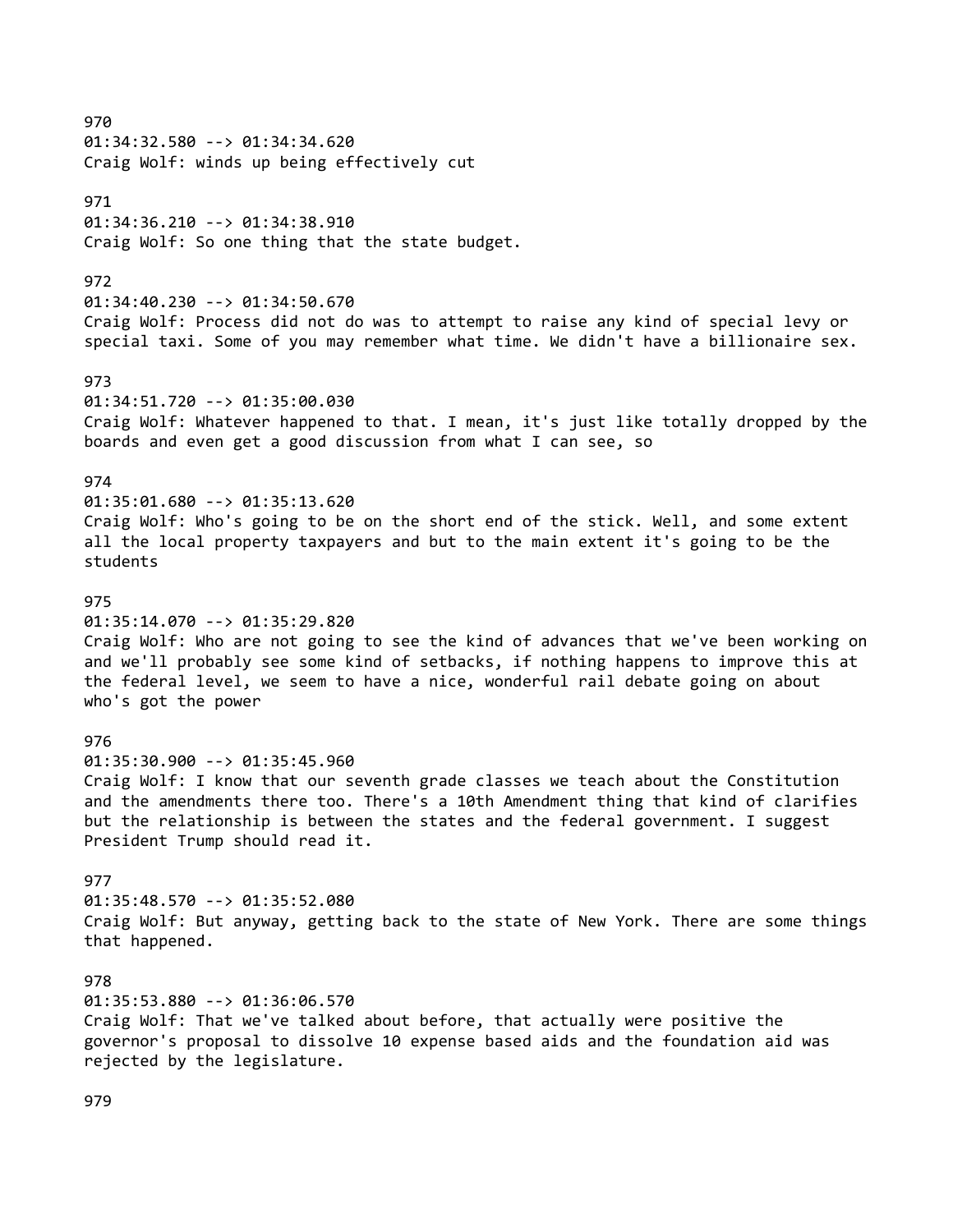01:36:08.310 --> 01:36:22.500 Craig Wolf: pleased to hear that because we advocated in that direction. There were proposes to change building aid and transportation aid in a way that would not have been good for us. But that was also rejected. So that was a plus. 980 01:36:23.730 --> 01:36:24.180 Craig Wolf: The 981 01:36:26.070 --> 01:36:35.340 Craig Wolf: Building level financial data apparently is still in and I'm not sure how that's going to come out this this is quoted Ronnie wants to 982 01:36:36.000 --> 01:36:46.200 Craig Wolf: Detail that sound that at some point of the good to hear about. I'm not sure what the latest is really there was had time off for voting law, which was going to 983 01:36:47.610 --> 01:36:54.030 Craig Wolf: Interview the adverse to keeping education going. So that was 984 01:36:56.010 --> 01:37:08.220 Craig Wolf: reverted to require only two hours of paid leave fully for employees who do not have a four hour window, either before after work. So that was a plus size. I can see 985 01:37:09.480 --> 01:37:14.190 Craig Wolf: So we have some good things to look at on the legislative outcome. 986 01:37:16.650 --> 01:37:21.510 Craig Wolf: That's my long winded report. Questions, comments, thoughts. 987 01:37:23.340 --> 01:37:24.330 awhite: And questions for Craig. 988 01:37:25.980 --> 01:37:27.600 James Case-Leal: And I have a question about 989 01:37:29.010 --> 01:37:31.260 James Case-Leal: We're talking about writing up a resolution.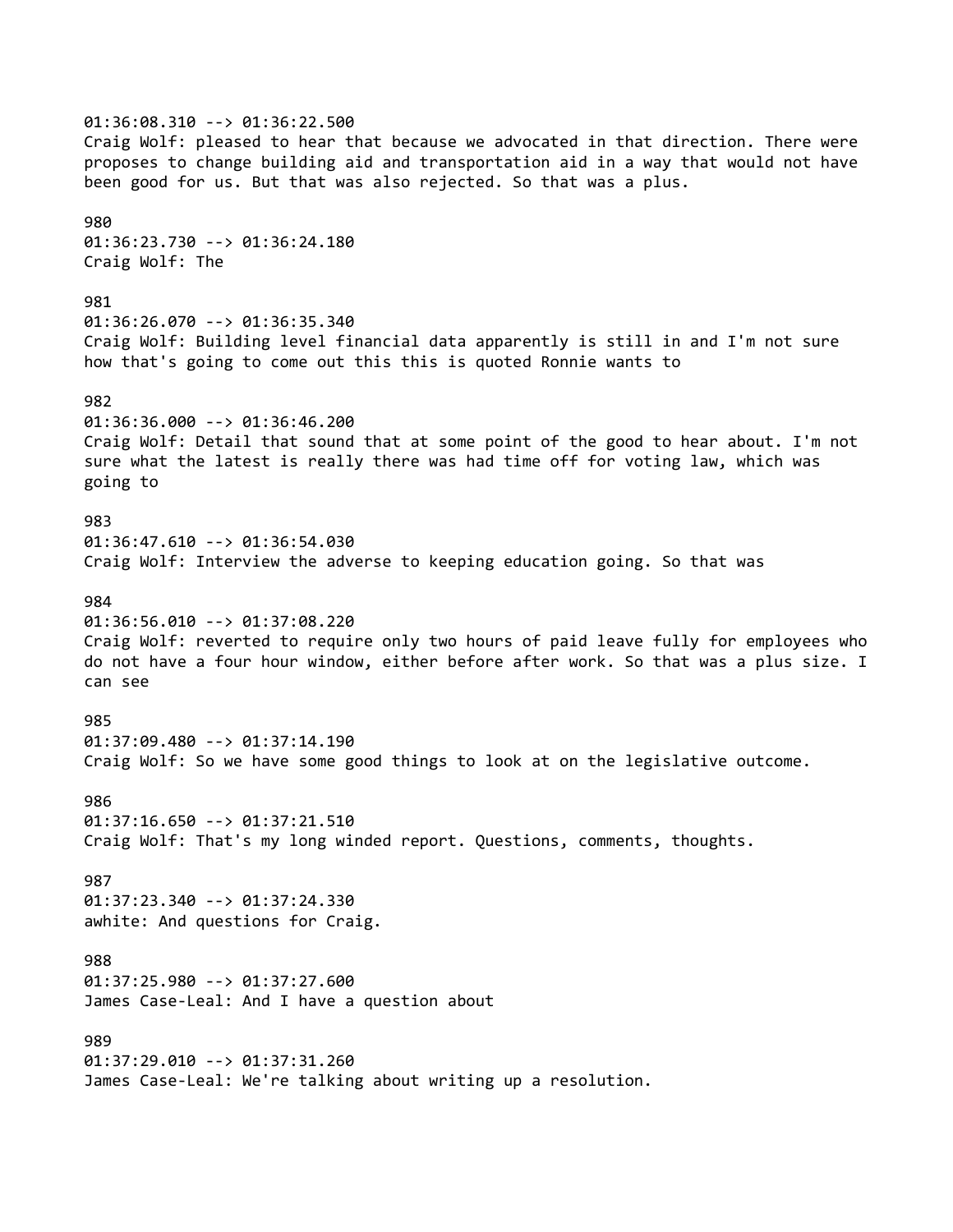990 01:37:32.460 --> 01:37:35.460 James Case-Leal: Would you want to pass around a draft as that. 991 01:37:36.510 --> 01:37:41.730 James Case-Leal: Would you be writing that in meeting or some you would draft something up with you want to share that with us before the next meeting. 992 01:37:45.090 --> 01:37:45.420 awhite: I think 993 01:37:45.450 --> 01:37:48.930 Craig Wolf: I'm not sure what the timing should be. Yeah. Today you have some thoughts on that. 994 01:37:49.530 --> 01:37:51.000 awhite: Sure. So I think what's the committee. 995 01:37:51.090 --> 01:37:55.590 awhite: Get comes with it. They could share it definitely before the meeting, but I think the committee needs a draft at first. 996 01:37:55.950 --> 01:37:59.790 awhite: So after the committee report, we could get it right out to you. So the rest of the board. 997 01:37:59.910 --> 01:38:00.060 Craig Wolf: The 998 01:38:00.210 --> 01:38:00.900 awhite: Art to the meeting. 999 01:38:01.920 --> 01:38:02.220 James Case-Leal: This 1000 01:38:02.700 --> 01:38:05.640 Craig Wolf: Meeting is set for what was the date for the next meeting of the Board. 1001

01:38:09.210 --> 01:38:11.130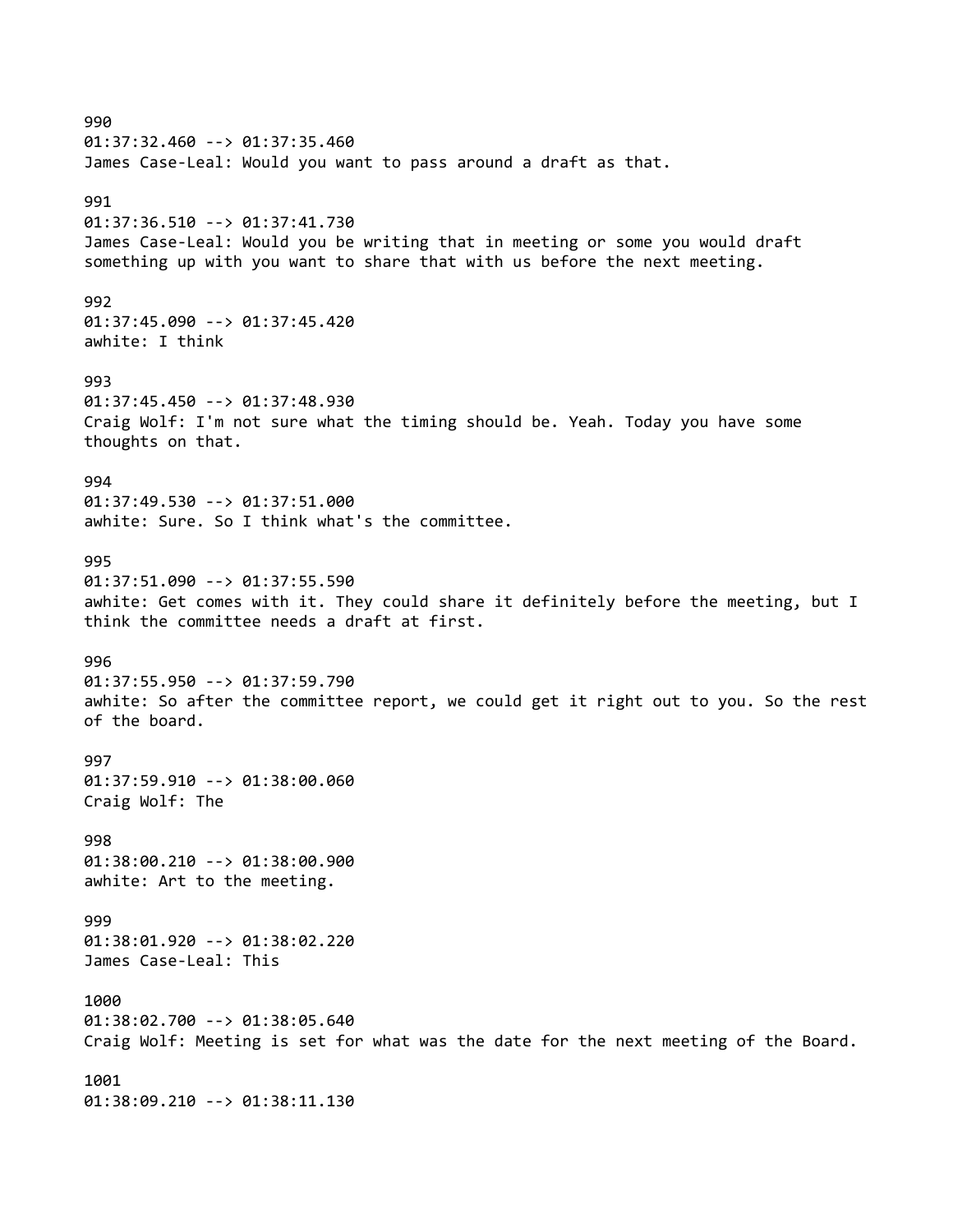## awhite: What's it April 24 is the next 1002 01:38:11.130 --> 01:38:11.400 Meeting. 1003 01:38:15.990 --> 01:38:16.590 awhite: Well, before 1004 01:38:16.950 --> 01:38:20.790 awhite: I'm not saying the next meeting, but before the board meeting when it would be adopted. 1005 01:38:21.450 --> 01:38:23.310 James Case-Leal: Okay, great. It doesn't decide questions. 1006 01:38:23.790 --> 01:38:24.900 Craig Wolf: Probably should know this who 1007 01:38:24.960 --> 01:38:26.190 James Case-Leal: Who's on that committee crag 1008 01:38:27.060 --> 01:38:27.750 James Case-Leal: Does anyone else. 1009 01:38:27.930 --> 01:38:29.310 Kristan Flynn: Melissa, Meredith. 1010 01:38:30.420 --> 01:38:30.900 Okay, great. 1011 01:38:35.160 --> 01:38:36.810 Kristan Flynn: Now that's what he was talking about meeting. 1012 01:38:39.570 --> 01:38:40.860 James Case-Leal: Okay, so we're looking 1013 01:38:40.860 --> 01:38:41.190 Craig Wolf: At next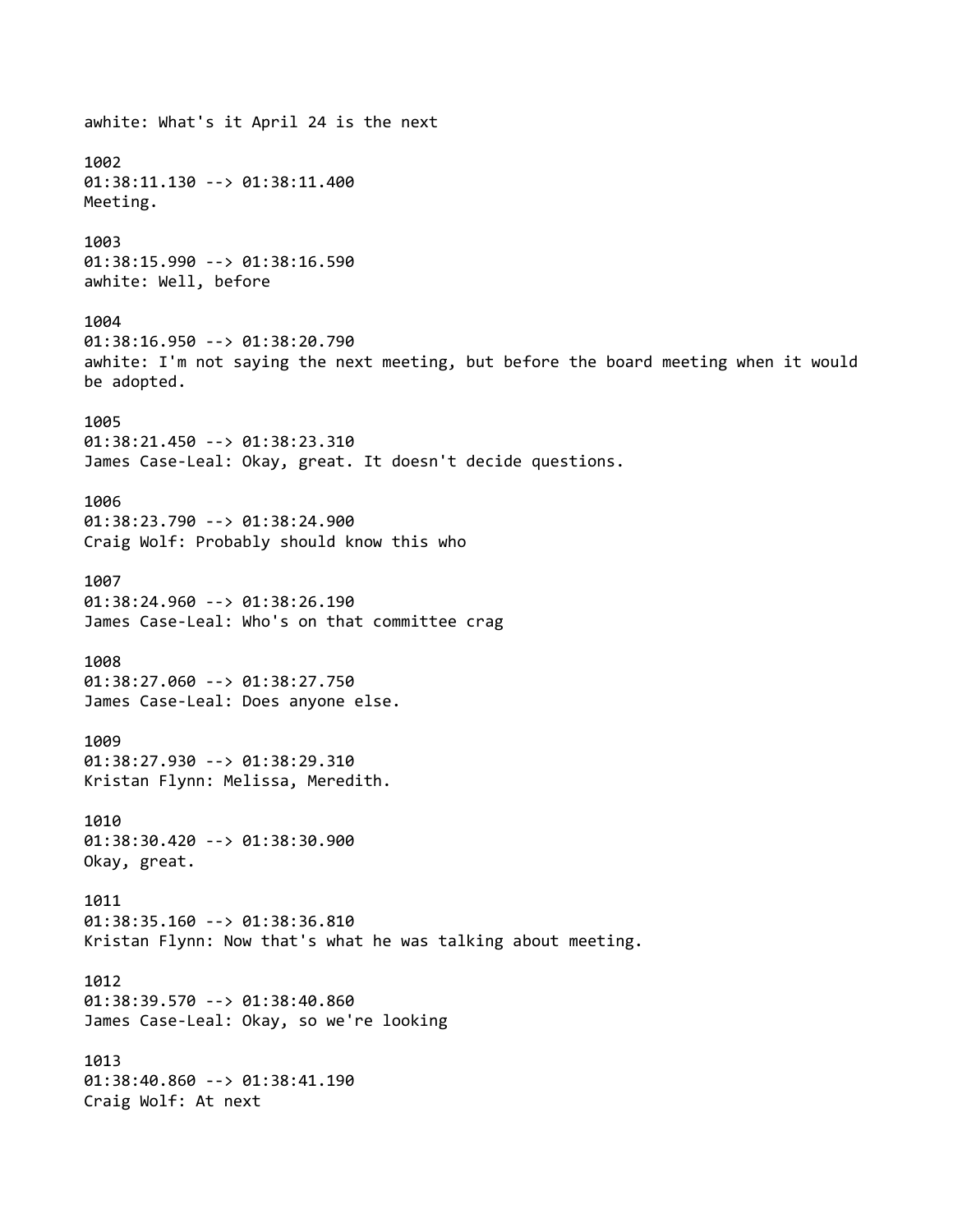1014 01:38:45.150 --> 01:38:47.580 Craig Wolf: So facilities at 7pm. 1015 01:38:48.450 --> 01:38:50.790 Kristan Flynn: I think we said facilities at six possibly 1016 01:38:52.260 --> 01:38:53.100 Craig Wolf: I can do that. Yeah. 1017 01:38:54.570 --> 01:38:55.590 Craig Wolf: All right, what was the date. 1018 01:38:59.490 --> 01:39:01.080 Craig Wolf: Today will be this coming Wednesday. 1019 01:39:02.100 --> 01:39:03.540 Craig Wolf: For our committee meeting. 1020 01:39:08.730 --> 01:39:09.990 Mike Rutkoske: Next Wednesday. Right. 1021 01:39:11.730 --> 01:39:13.650 Craig Wolf: Wednesday will be the 22nd. Yes. 1022 01:39:15.990 --> 01:39:16.530 meredithheuer: So, 1023 01:39:17.340 --> 01:39:19.590 Craig Wolf: These goes at six. What time 1024 01:39:20.970 --> 01:39:22.020 Craig Wolf: To go 1025 01:39:22.740 --> 01:39:24.870 Kristan Flynn: Well, it really depends on what we

1026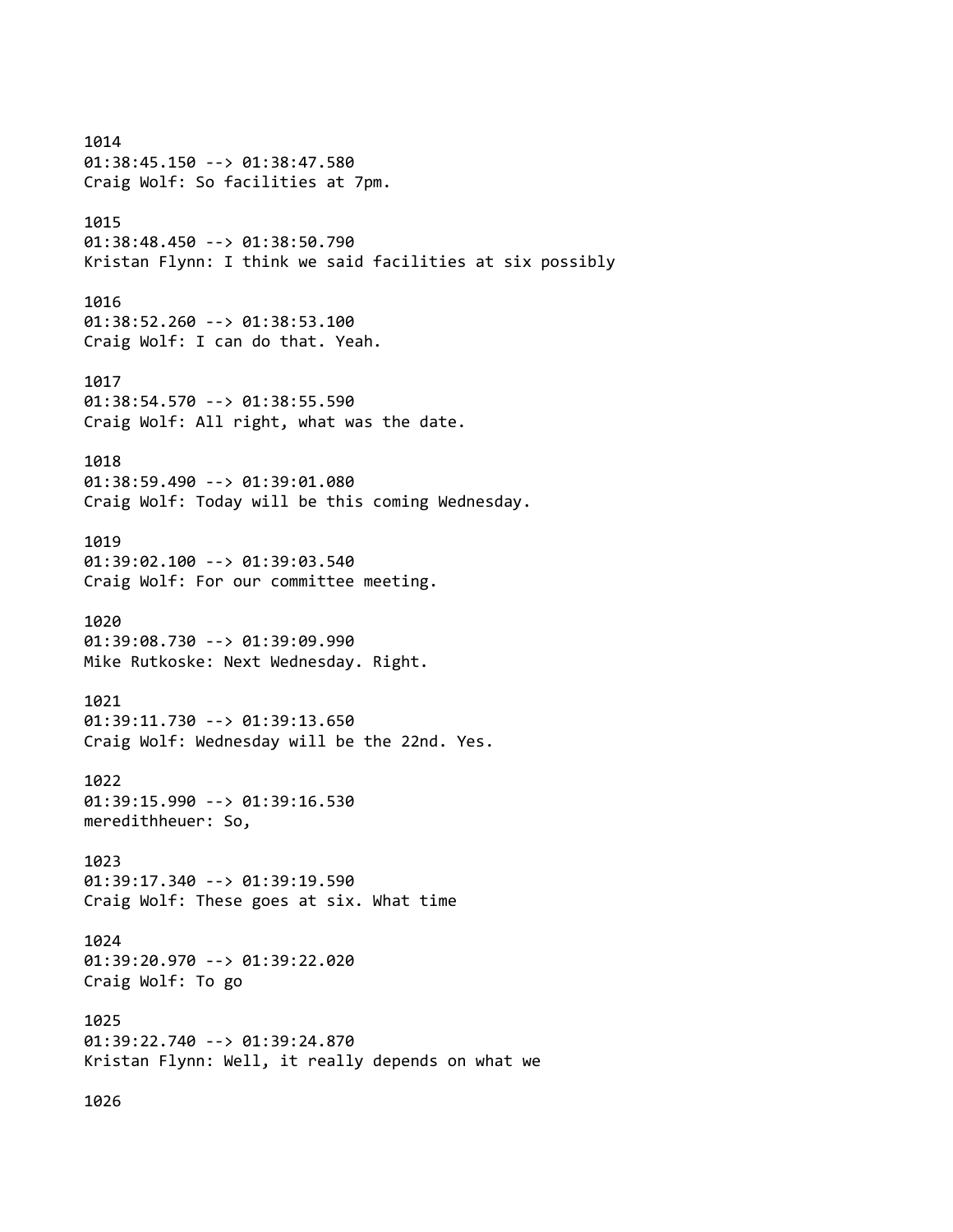01:39:24.900 --> 01:39:30.960 Kristan Flynn: How much ground we think we need to cover and we could probably do it in an hour, two hours. 1027 01:39:33.510 --> 01:39:35.310 awhite: Think there's gotta be some lengthy discussion. 1028 01:39:35.910 --> 01:39:36.270 Okay. 1029 01:39:37.380 --> 01:39:37.590 Kristan Flynn: Yeah. 1030 01:39:37.980 --> 01:39:39.420 Craig Wolf: Could be could be 1031 01:39:42.930 --> 01:39:46.770 Craig Wolf: Your to allow that two hours for that facilities meeting. 1032 01:39:47.340 --> 01:39:48.060 awhite: Yes, so say 1033 01:39:48.660 --> 01:39:50.250 Kristan Flynn: Six to eight, six to eight. 1034 01:39:50.430 --> 01:39:55.980 Kristan Flynn: And then a few as eight or 834 1035 01:39:58.980 --> 01:39:59.250 Kristan Flynn: Well, 1036 01:39:59.760 --> 01:40:01.800 Craig Wolf: You know, why don't we figure 1037 01:40:03.120 --> 01:40:20.220 Craig Wolf: Call it so that we have to publicize this, you know, so if we have to delay it at least we've set a time. So why don't you say eight o'clock. Greg for for the 22nd. 22nd. That sounds good, a class on the 22nd and then the facilities would be six o'clock on the 22nd.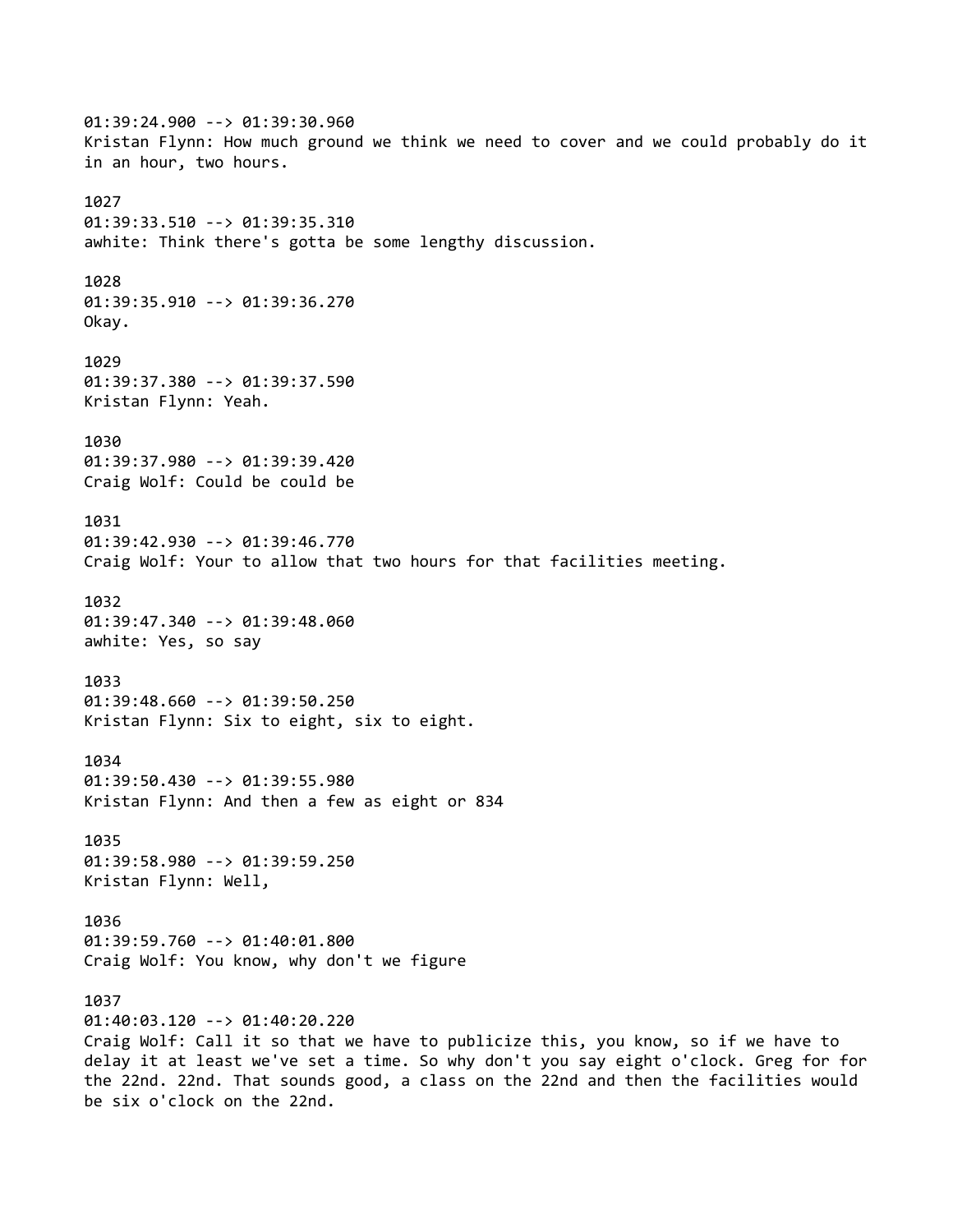1038 01:40:21.960 --> 01:40:25.530 Craig Wolf: We'll have to figure out how we do I get probably a phone conference or whatever. 1039 01:40:28.560 --> 01:40:31.260 Craig Wolf: Six feet apart or what we could do this. 1040 01:40:31.650 --> 01:40:32.700 awhite: This platform, Craig. 1041 01:40:34.740 --> 01:40:35.010 Thanks. 1042 01:40:36.150 --> 01:40:37.710 Craig Wolf: Yep. Okay. 1043 01:40:39.330 --> 01:40:39.750 Craig Wolf: All right. 1044 01:40:43.380 --> 01:40:44.100 awhite: Any other questions. 1045 01:40:47.010 --> 01:40:47.970 awhite: All right, Meredith Europe. 1046 01:40:50.490 --> 01:40:51.060 meredithheuer: Um, 1047 01:40:52.140 --> 01:40:57.780 meredithheuer: You know, I feel the same as everyone else. I think that the district is doing a great job and the priorities are. 1048 01:40:58.320 --> 01:41:12.660 meredithheuer: Perfect on the health and mental health of students before we get into the other stuff. And I think a lot of compassion in terms of online learning, since it's so new to everyone and I don't have any committee reports, we don't have another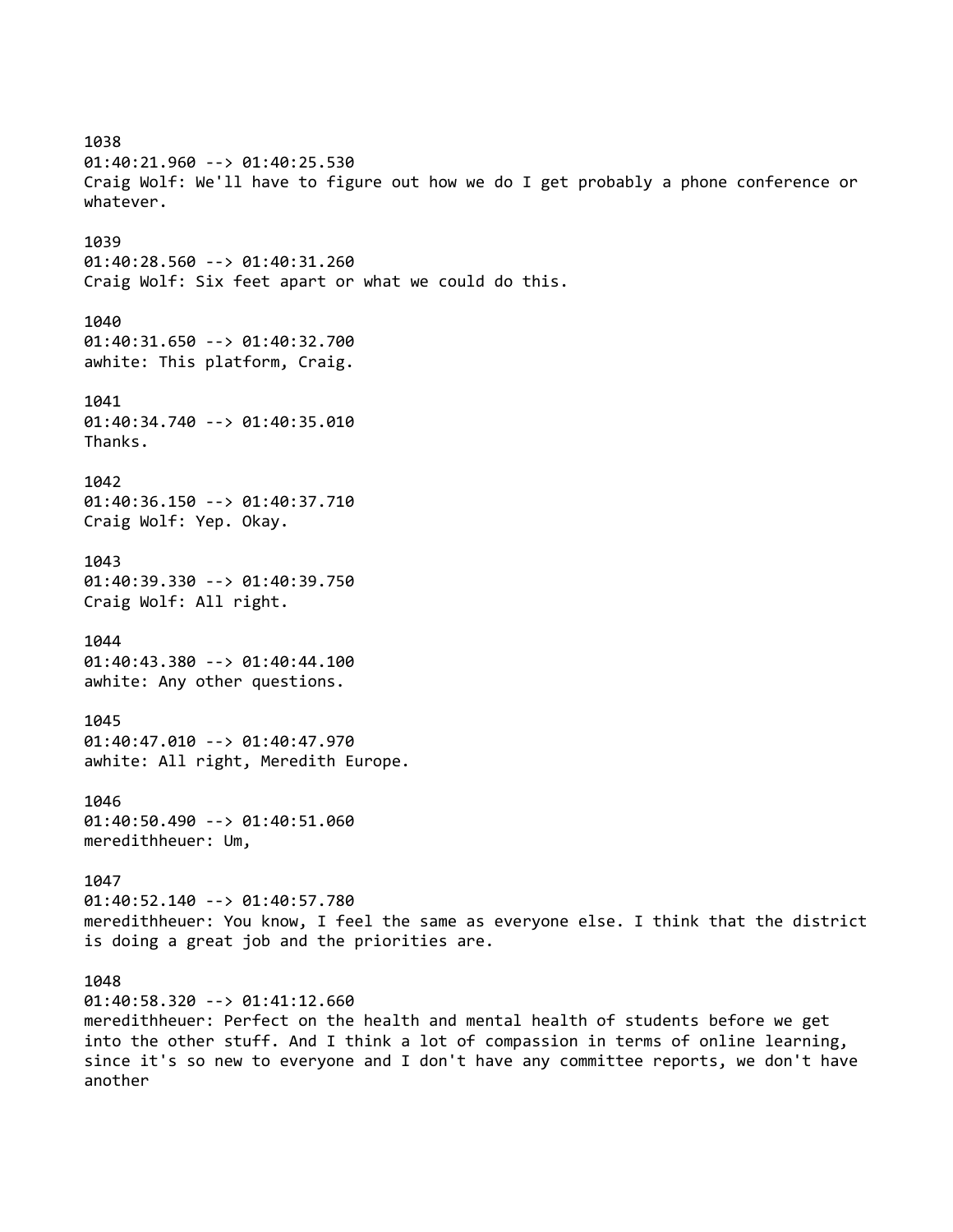1049 01:41:13.950 --> 01:41:18.690 meredithheuer: Curriculum meeting scheduled Eric. Are you will not be what's 1050 01:41:18.720 --> 01:41:20.010 meredithheuer: What's happening with that. 1051 01:41:20.070 --> 01:41:20.550 meredithheuer: Would be 1052 01:41:22.080 --> 01:41:23.010 meredithheuer: You end up again. 1053 01:41:25.980 --> 01:41:31.200 wright.e: Think a lot of the curriculum work has been going through the committee's established throughout the course of the day. 1054 01:41:31.620 --> 01:41:35.790 wright.e: Only being because we've had too many changes on the fly like to distance learning plan. 1055 01:41:37.200 --> 01:41:47.070 wright.e: Into a grading practices, etc. I think once we can get all of those things that we may be able to come back together after that point and have some meetings. 1056 01:41:47.520 --> 01:41:56.040 wright.e: But a lot of the pieces that we were talking about work for next year and being that the budget is going to be flat, you may have to hold off. 1057 01:41:56.940 --> 01:42:01.110 wright.e: So we kind of have to play it by ear. Before you know we make that decision moving forward. 1058 01:42:02.100 --> 01:42:04.620 meredithheuer: Okay. Keep me posted um 1059 01:42:05.640 --> 01:42:06.570 meredithheuer: So, yeah. 1060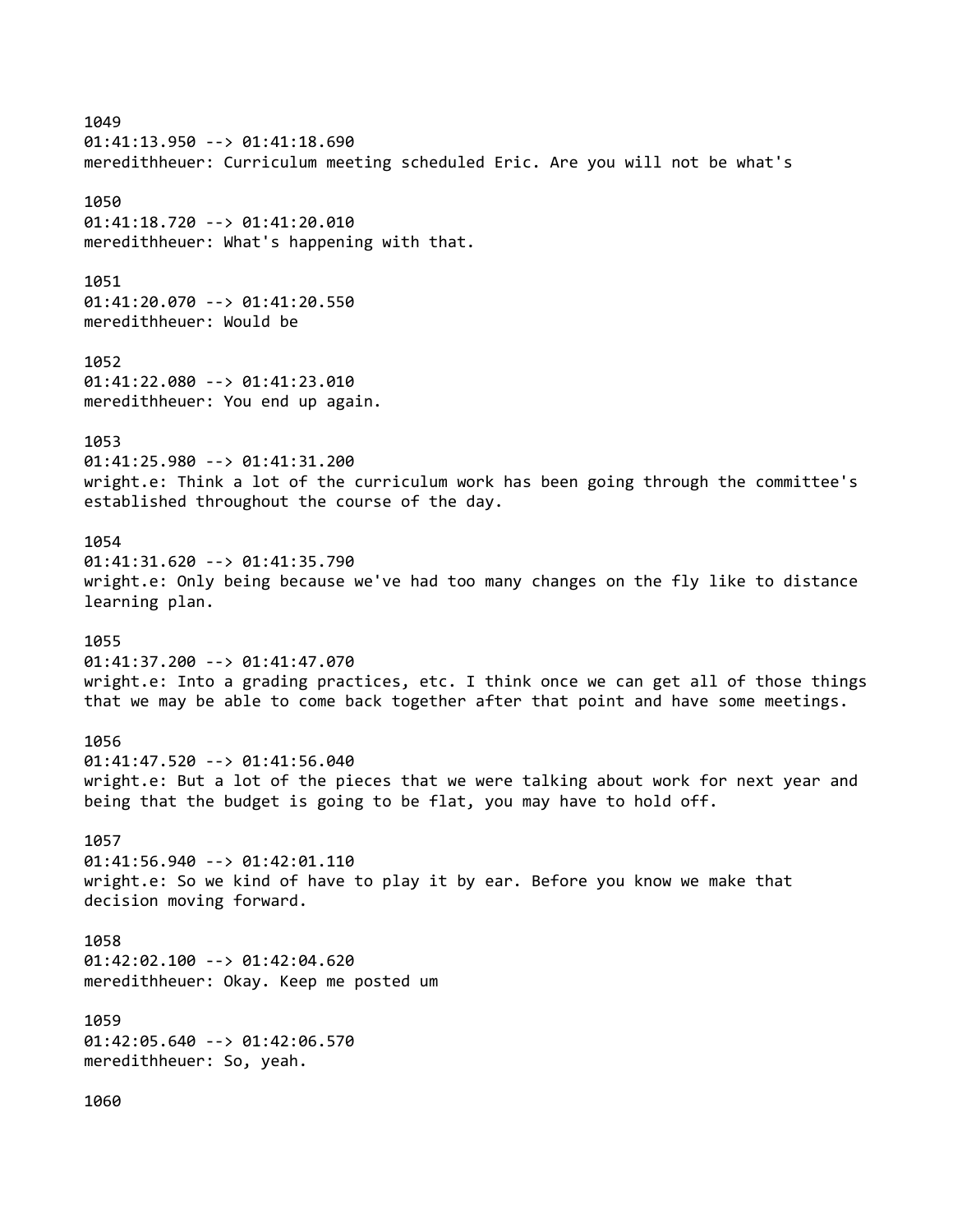01:42:10.290 --> 01:42:10.860 awhite: That's it, man. 1061 01:42:12.510 --> 01:42:13.560 awhite: Alright, any questions from Eric 1062 01:42:15.450 --> 01:42:25.380 awhite: Right, I have no comments. Besides, you know, great job with the administrative staff that they're doing and the principles as well as the teachers I know my kids, you know, took a while to get back in the 1063 01:42:26.640 --> 01:42:35.370 awhite: Schedule like once they started this week we really got back into the schedule. I think what really helped was that flexible Friday and the virtual field trip Friday helped 1064 01:42:36.270 --> 01:42:44.130 awhite: A ton. So they had from last Friday and so that gave them something look forward to in the projects and stuff. So, good job with that or or administrators 1065 01:42:46.290 --> 01:42:49.860 awhite: Look back. Alright, next is new business. We do have 1066 01:42:51.090 --> 01:42:57.360 awhite: A discussion in budget vote for the school boards and this is a roll call. 1067 01:43:03.270 --> 01:43:04.650 awhite: I'm sorry, I'm just trying to pull it up. 1068 01:43:15.090 --> 01:43:19.530 Craig Wolf: I said again Maria was trying to talk to unmuted. Yes. 1069 01:43:22.350 --> 01:43:24.660 annmariequartironi: Okay I unmuted. Okay. 1070 01:43:25.380 --> 01:43:25.680 Craig Wolf: Um, 1071 01:43:25.800 --> 01:43:29.730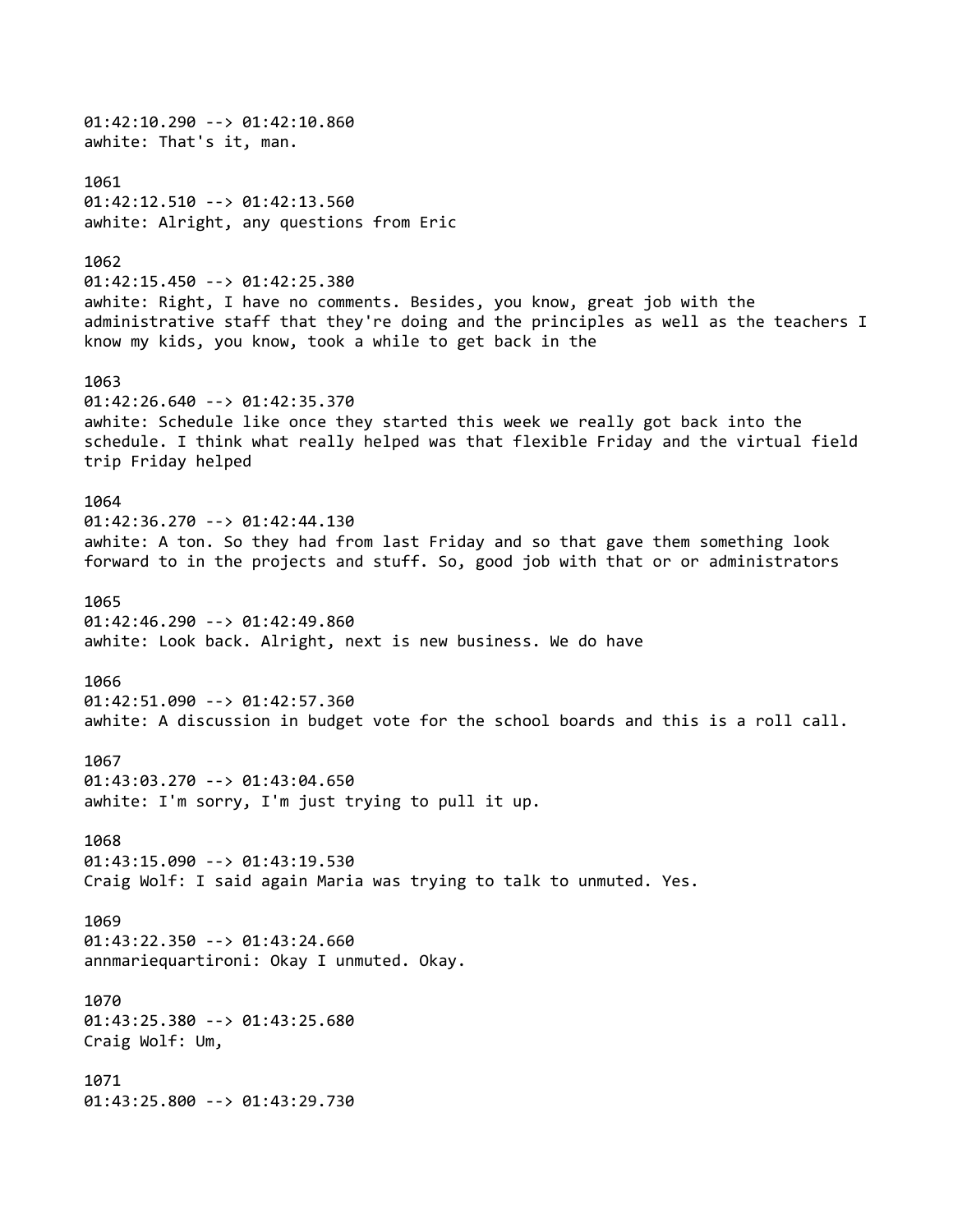annmariequartironi: It's for discussion purposes, Anthony. The vote is the 21st board meeting. 1072 01:43:30.240 --> 01:43:45.420 awhite: Okay. And so we did. I know. Matt put in an update that. If you have any questions they were going to come to a board meeting, but due to the school closures. If you have any questions, I think Matt said you can email him and he'll forward to Dr. Holy or he gave you, Doctor Who leads our 1073 01:43:46.860 --> 01:43:48.660 awhite: Email so you can email them directly. 1074 01:43:48.780 --> 01:43:52.680 awhite: But the all the information on the budget is there as well as the three candidate. 1075 01:43:54.120 --> 01:43:54.300 awhite: And 1076 01:43:54.720 --> 01:44:01.740 Mike Rutkoske: So so out to look for the email I may, I may have a few questions for him another see this presentation. 1077 01:44:03.660 --> 01:44:09.240 awhite: Sure. So I think it was in a Friday update that Matt gave Mike he 1078 01:44:09.420 --> 01:44:14.370 Matt Landahl: Mike, you can just, you can just email me and I can send them to dr Julio if you want 1079 01:44:14.430 --> 01:44:16.530 meredithheuer: Okay, there's also an email on the 1080 01:44:16.710 --> 01:44:19.020 meredithheuer: PowerPoint presentation. Sure. 1081 01:44:21.900 --> 01:44:34.710 Mike Rutkoske: All right, I'll look for. I'm sure it is ok we I mean, basically, we don't really have much of a say in this unless we're going to back out of both of us, which we're not going to do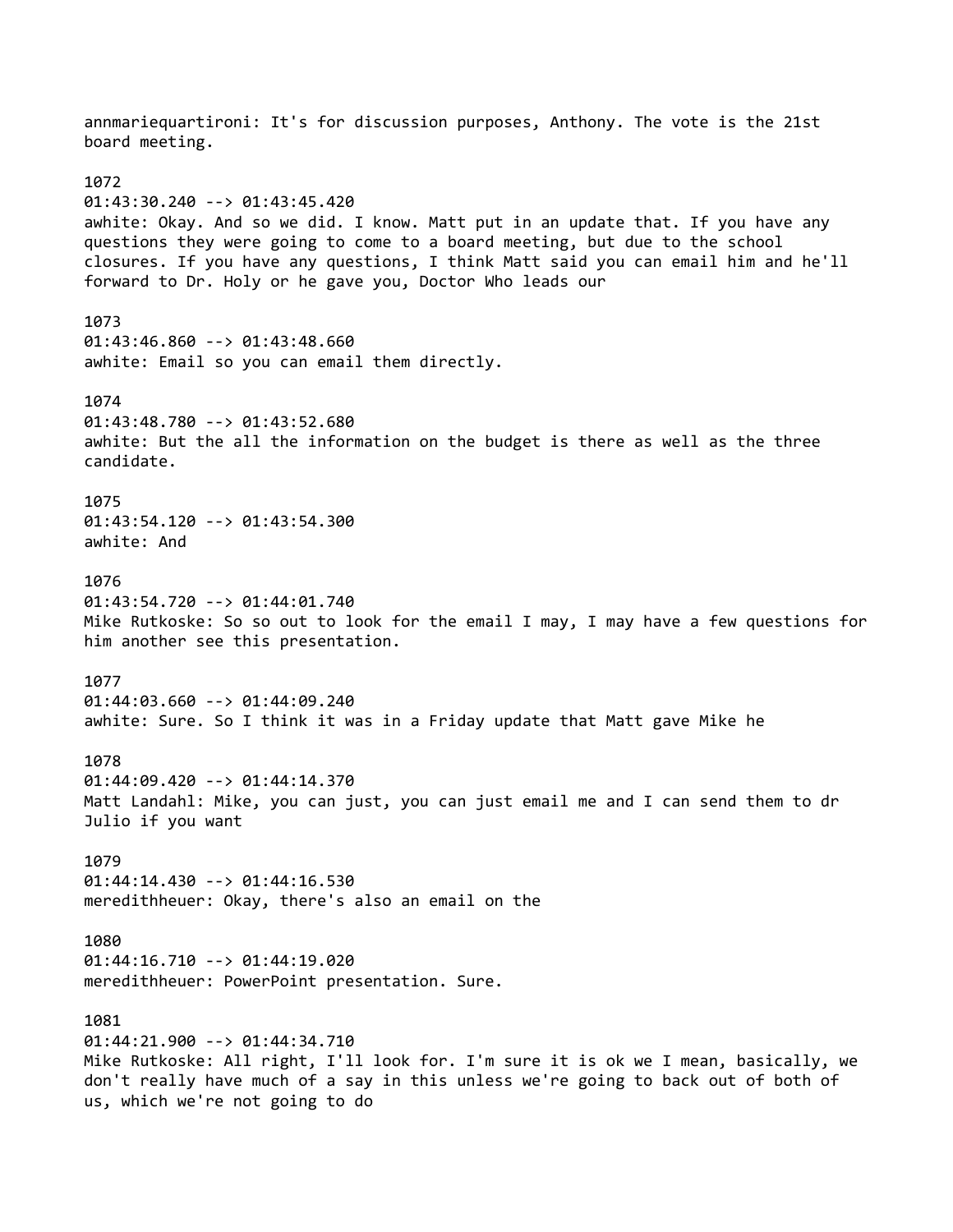1082 01:44:36.960 --> 01:44:38.700 Mike Rutkoske: That's, that's kind of my view of it. 1083 01:44:42.540 --> 01:44:46.980 Mike Rutkoske: So I'll put together some questions and I ran them through through I'll give him to you, Matt. 1084 01:44:48.360 --> 01:44:49.380 Matt Landahl: Okay. Sounds good. 1085 01:44:50.940 --> 01:44:52.830 awhite: Any other questions about the bosses budget. 1086 01:44:56.010 --> 01:45:06.690 awhite: Alright, go on to the other new business discussion about the 2020 census. This is something I know, I know. Florida reached out we were going to put it on the last board meeting, but we weren't sure how the platform of the 1087 01:45:08.040 --> 01:45:08.550 Antony Tseng: Car 1088 01:45:08.760 --> 01:45:15.600 awhite: Go. So we felt a little bit more comfortable. So we added on Florida, did you want to start that discussion. 1089 01:45:17.970 --> 01:45:22.410 Flora: I can, you know, I should have. I wish I'd seen that it was on there. 1090 01:45:25.710 --> 01:45:31.230 Flora: Have been a little more prepared, but so this is a discussion that 1091 01:45:33.060 --> 01:45:36.600 Antony Tseng: We're having with Dr. Land all and Julie. Sure. Oh, she 1092 01:45:37.680 --> 01:45:38.340 Antony Tseng: Before 1093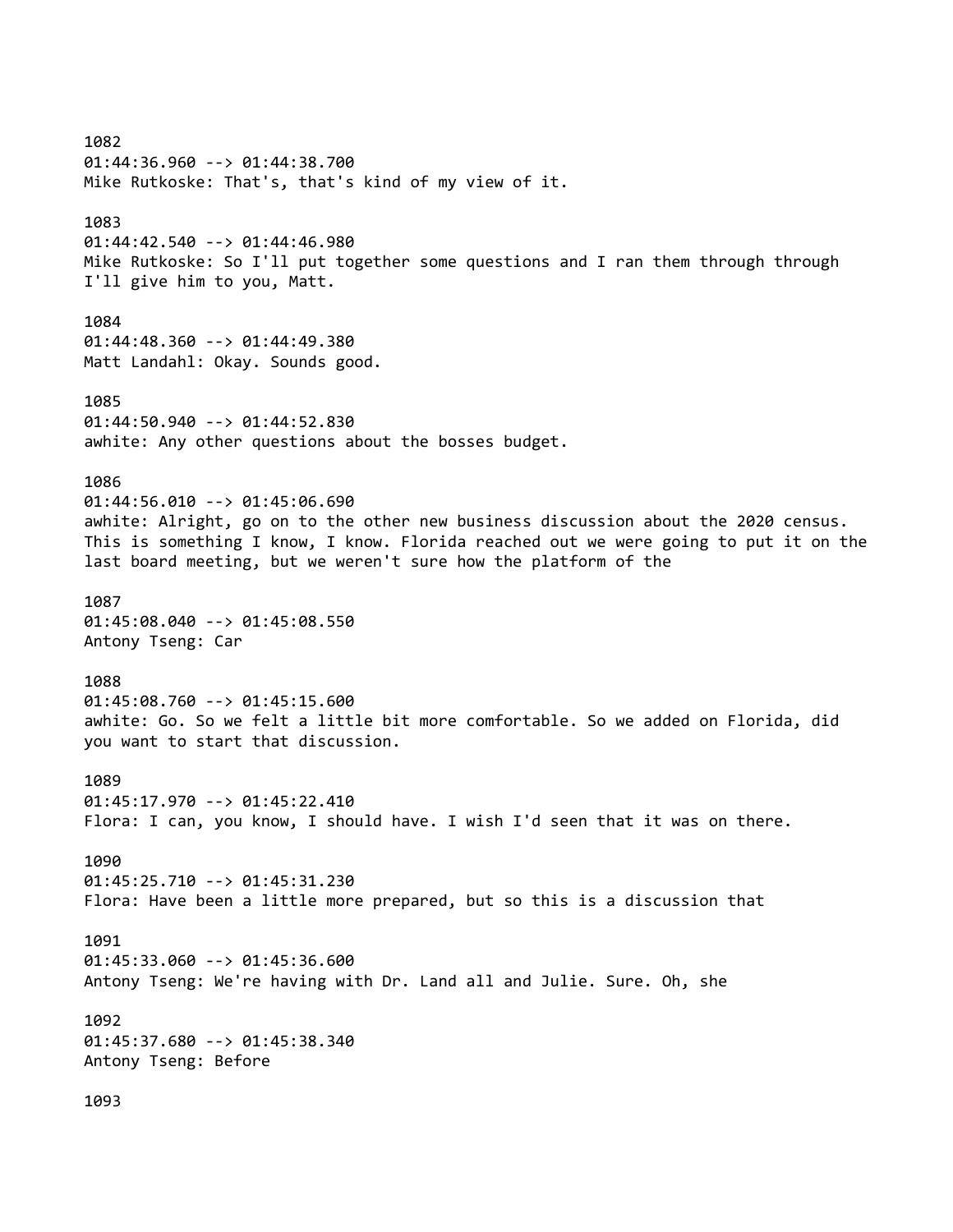01:45:39.450 --> 01:45:40.650 Sort of took over. 1094 01:45:41.850 --> 01:45:46.770 Flora: And we were talking about just making families. 1095 01:45:46.800 --> 01:45:48.480 Antony Tseng: In the district aware that 1096 01:45:49.380 --> 01:45:53.910 Flora: You know, filling out the census is something that's not only safe for them to do, but it's 1097 01:45:53.910 --> 01:45:55.350 Antony Tseng: Also really critical. 1098 01:45:55.950 --> 01:45:59.760 Craig Wolf: To the future of our funding and to, you know, 1099 01:46:01.320 --> 01:46:15.690 Flora: citizens of the state getting you know everything that that they're owed. And so there was some language which I, I will send around. I am going to have to look through my email and find it that 1100 01:46:16.140 --> 01:46:20.520 Craig Wolf: We were talking about sharing out with the community. I don't know, given 1101 01:46:20.730 --> 01:46:23.880 Flora: everything that's going on you know how we want to do that or 1102 01:46:23.880 --> 01:46:26.250 Antony Tseng: what that would look like, um, 1103 01:46:27.450 --> 01:46:33.300 Flora: I, I believe. Still, still a critical thing maybe now more than ever. 1104 01:46:34.560 --> 01:46:36.030 Craig Wolf: So that's where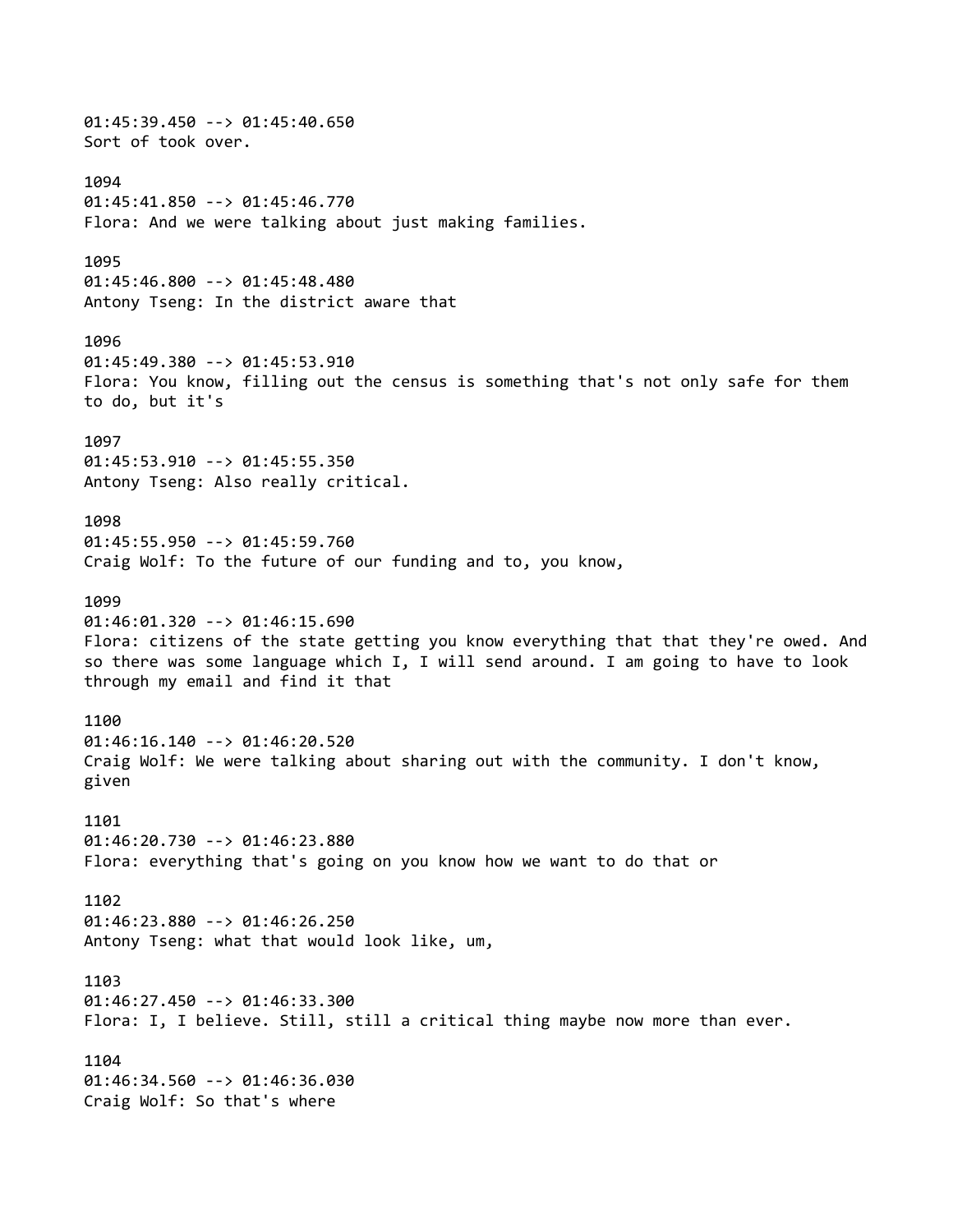1105 01:46:36.060 --> 01:46:39.630 Flora: You know, that's where I had done. We had initially talked about making 1106 01:46:40.950 --> 01:46:41.820 Flora: April. 1107 01:46:41.970 --> 01:46:49.980 Craig Wolf: That you know census Awareness Month and then communicating in, you know, in every district communication sort of mentioning 1108 01:46:50.010 --> 01:46:50.910 Flora: Something about it. 1109 01:46:52.350 --> 01:46:55.170 Flora: So I don't know. Not if you've had a 1110 01:46:55.320 --> 01:46:57.300 Craig Wolf: Specific events or what you would want it to look. 1111 01:46:57.300 --> 01:47:04.710 Antony Tseng: Like now given everything that's going on. But that's sort of where we ended and there's certainly language we use 1112 01:47:05.910 --> 01:47:06.600 Want to use that 1113 01:47:09.360 --> 01:47:21.420 Matt Landahl: Yeah, I'm happy to pull that and just start communicating it in some of my communications and you know it seems like it's more important now than ever. So 1114 01:47:22.710 --> 01:47:31.380 Matt Landahl: I'll just pull up the stuff from our meeting this seems like a lot seems like a really long time ago and and start communicating about running past few 1115 01:47:31.380 --> 01:47:31.740 Flora: Years.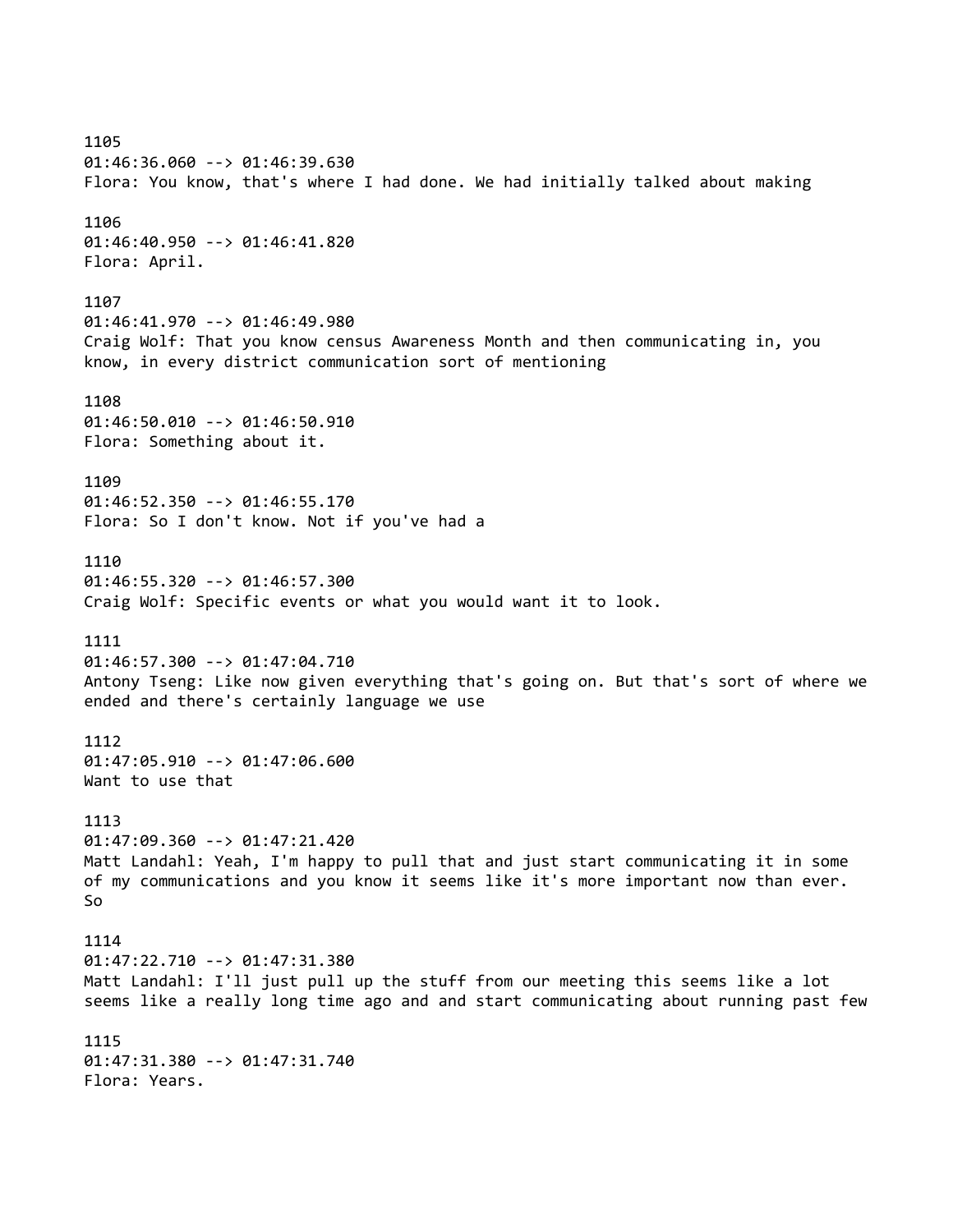1116 01:47:31.800 --> 01:47:33.720 Matt Landahl: I mean, so I'm like, yeah, that's 1117 01:47:33.870 --> 01:47:41.850 Craig Wolf: Great, and I'll send you. I'll send I'll send to everyone, but you know you that you can you can start making use of it. 1118 01:47:41.910 --> 01:47:44.910 Flora: What we the language we had come up with and 1119 01:47:45.600 --> 01:47:46.770 Flora: Yeah, that's 1120 01:47:46.890 --> 01:47:50.100 Flora: That's really all I had. I mean, unless anybody has a question. 1121 01:47:51.060 --> 01:47:52.830 Antony Tseng: I'd love to just chime in real quick. 1122 01:47:53.430 --> 01:48:03.330 James Case-Leal: In regards to the census. I just wanted to say for anyone who might be listening, uh, I actually did my census today. It's been on my to do list for a long time. 1123 01:48:04.080 --> 01:48:08.220 James Case-Leal: But we did it online. And it was really easy. It's my 2020 census.gov 1124 01:48:08.610 --> 01:48:18.030 James Case-Leal: Just wanted to say it since I feel like we should bring let's say the site. Every time we can. It's very, very simple. It's very quick. Some of the questions felt a little invasive just 1125 01:48:18.060 --> 01:48:26.520 James Case-Leal: For me personally, but I decided it is worth it. You just need to say your birthday, your name and your address of all the people who live there. So, 1126 01:48:27.450 --> 01:48:35.610 James Case-Leal: It wasn't as invasive as some things. But, you know, that is just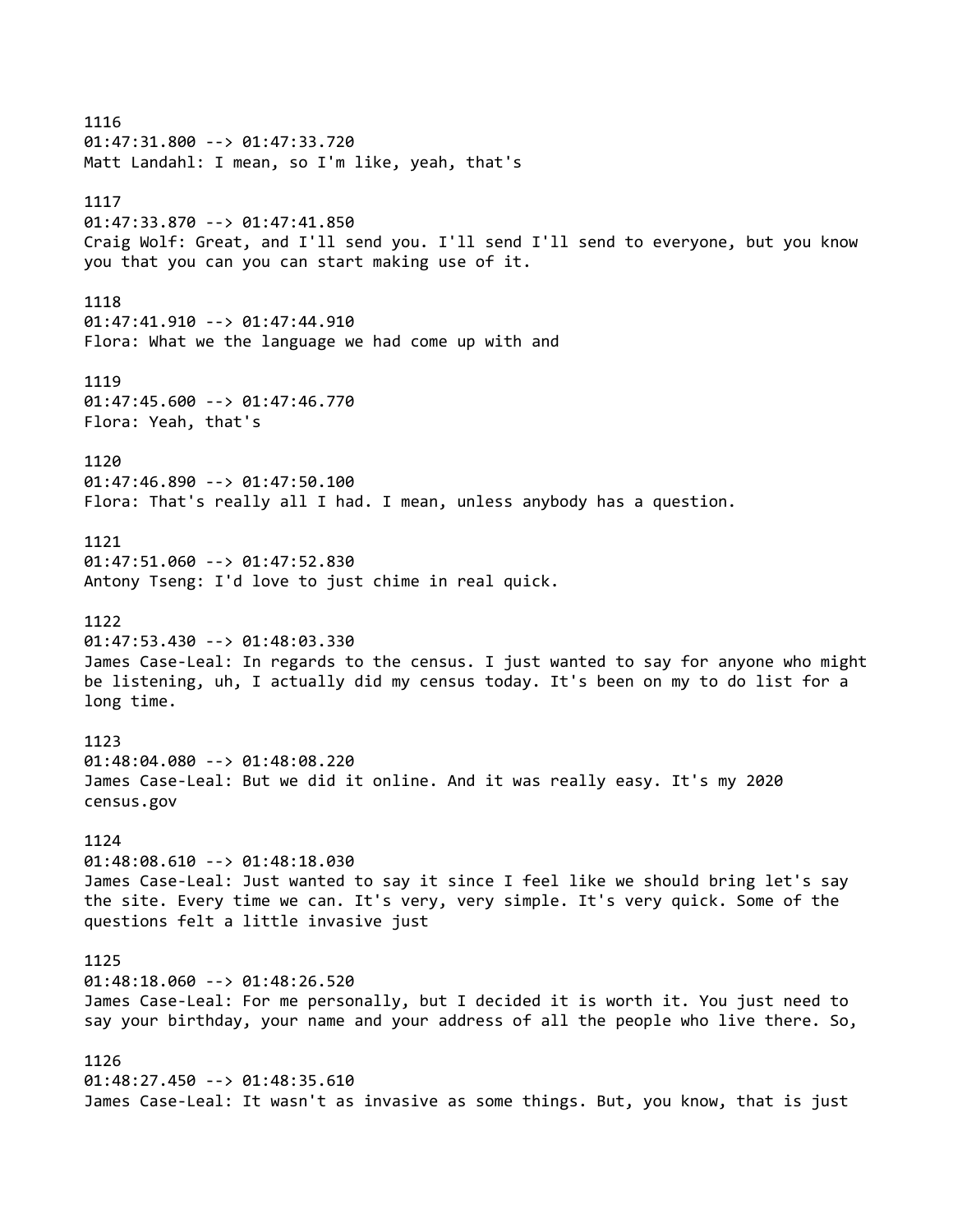be prepared. I think it's worth it. And you should do it, but that's where are you doing 1127 01:48:38.610 --> 01:48:40.830 awhite: Any other questions, comments. 1128 01:48:41.610 --> 01:48:54.960 Antony Tseng: Yeah, I mean we. Is that something that we're, uh, we're encouraged to blast it out on Facebook, social media role for or we're just kind of letting people find their way there. 1129 01:48:56.070 --> 01:48:57.420 Antony Tseng: I mean this that 1130 01:48:57.660 --> 01:49:02.520 Flora: I mean, I know James had brought it up previously. But then there was a there was an article 1131 01:49:03.780 --> 01:49:14.430 Flora: I think it was from miss those publications. But again, it's been a while. And they they actually were encouraging, you know, sharing and promoting it in communication. 1132 01:49:14.940 --> 01:49:26.670 Flora: And creating a creating a census month since Awareness Month. So it's definitely something that districts are being encouraged to do, or at least they were being encouraged to do. Yeah. 1133 01:49:28.230 --> 01:49:30.570 Antony Tseng: We do have that like that that 1134 01:49:31.740 --> 01:49:33.960 Antony Tseng: digital sign at the end of model on to 1135 01:49:36.540 --> 01:49:37.320 Antony Tseng: Yeah, exactly. 1136 01:49:37.350 --> 01:49:38.490 meredithheuer: Right, okay.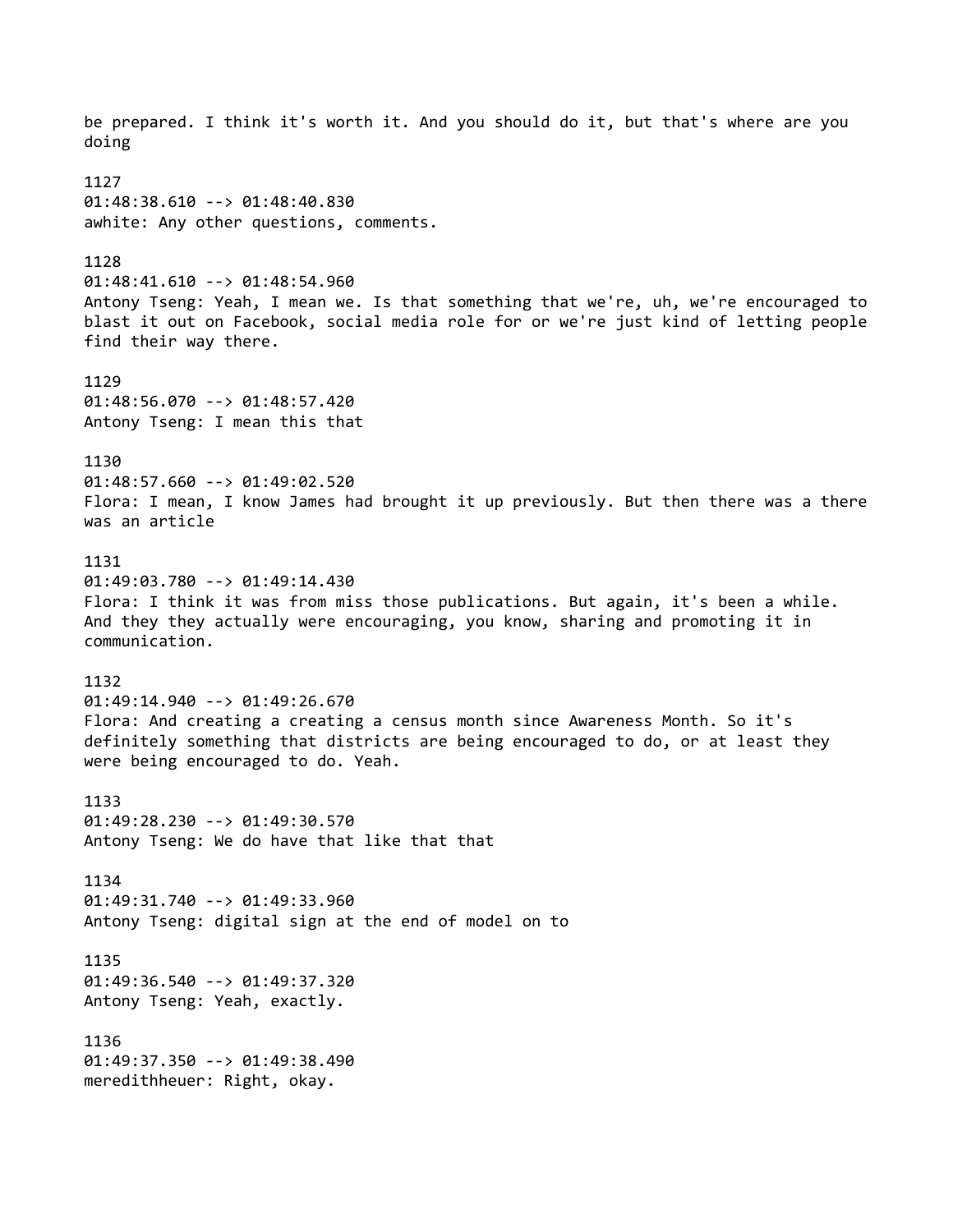1137 01:49:39.090 --> 01:49:41.310 Matt Landahl: Oh, well, we can add to that. 1138 01:49:47.700 --> 01:49:49.500 awhite: Any other questions, comments. 1139 01:49:51.300 --> 01:49:52.860 awhite: I'm sorry blindside you for 1140 01:49:54.270 --> 01:49:55.920 Now I should do all the reading. 1141 01:49:57.780 --> 01:49:59.730 Flora: I'm working and teaching 1142 01:50:02.250 --> 01:50:03.000 As everyone knows, 1143 01:50:04.230 --> 01:50:18.540 awhite: Alright, so we're going to go to the consent agenda on the use of the Consent Agenda permissive Board of Education to make more effective use of assigned by adopting a single motion cover those relatively routine matters which are included any member of the board who wish to discuss 1144 01:50:18.540 --> 01:50:20.910 awhite: Individually particular piece of business and a consent. 1145 01:50:20.910 --> 01:50:23.820 awhite: Agenda may also indicate in the animal be considered and put it 1146 01:50:23.820 --> 01:50:23.970 Craig Wolf: On 1147 01:50:24.930 --> 01:50:27.660 awhite: That's preserving the right verb board members be heard on any issue. 1148 01:50:28.140 --> 01:50:30.630 awhite: Is there anything on the Consent Agenda board member would like cold.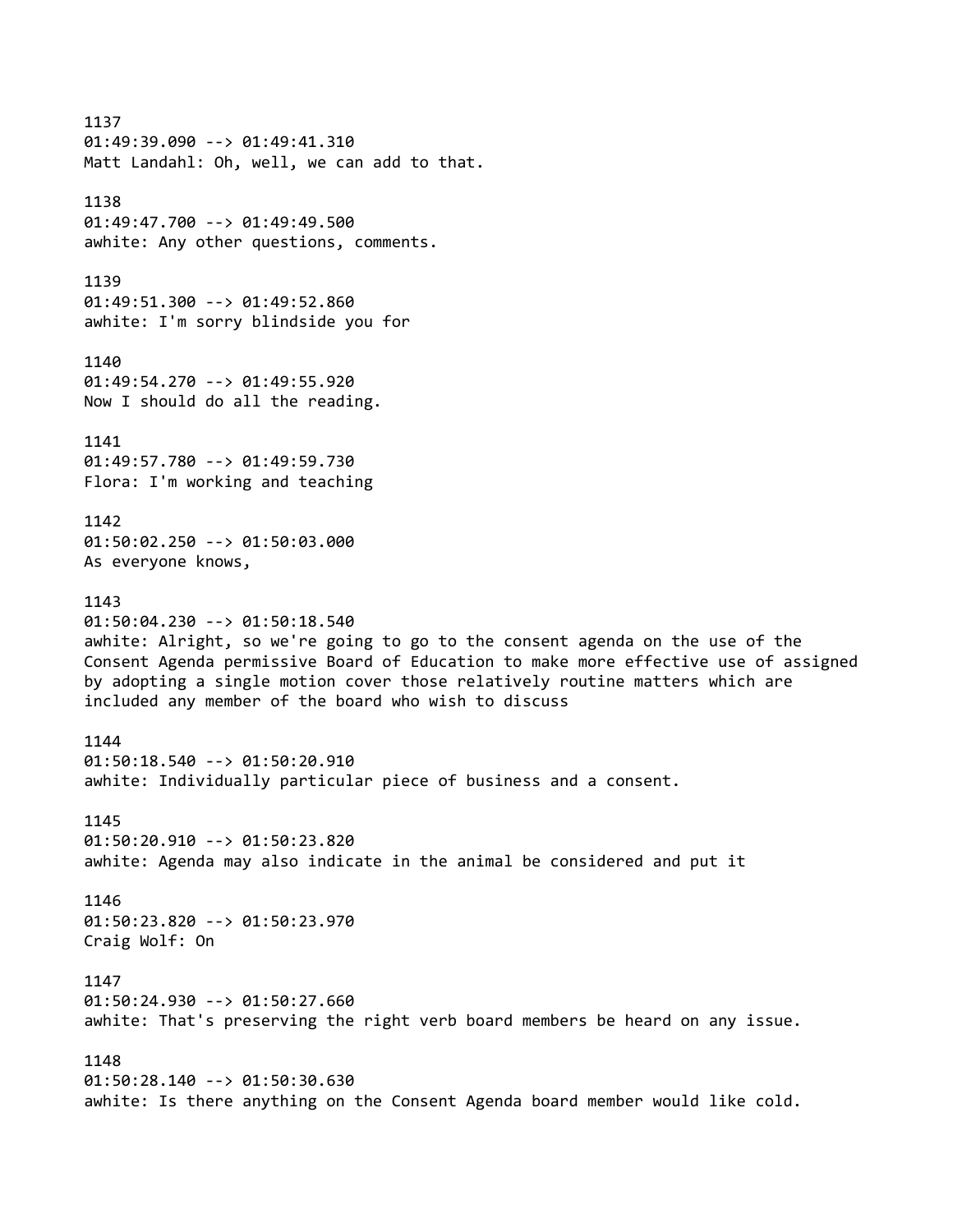1149 01:50:36.960 --> 01:50:37.470 awhite: Hearing 1150 01:50:38.580 --> 01:50:41.820 awhite: Hearing none, I need a motion to adopt. 1151 01:50:42.870 --> 01:50:49.290 awhite: THE CONSENT AGENDA 10.01 through 10.16 1152 01:50:50.730 --> 01:50:51.240 Move. 1153 01:50:52.290 --> 01:50:53.070 awhite: That was Anthony 1154 01:50:53.550 --> 01:50:55.680 awhite: Second, that was Kristen. 1155 01:50:57.300 --> 01:50:58.590 awhite: Comments or questions. 1156 01:51:02.040 --> 01:51:05.340 awhite: hearing or seeing none. Can you guys when you say 1157 01:51:06.180 --> 01:51:11.010 awhite: A name or yes or no. Can you just do a thumbs up at about two, so I could do a video, make sure 1158 01:51:11.340 --> 01:51:12.180 awhite: All in favor. 1159 01:51:13.140 --> 01:51:14.670 Antony Tseng: Aye. Aye. 1160 01:51:15.750 --> 01:51:17.040 Craig Wolf: Opposed. I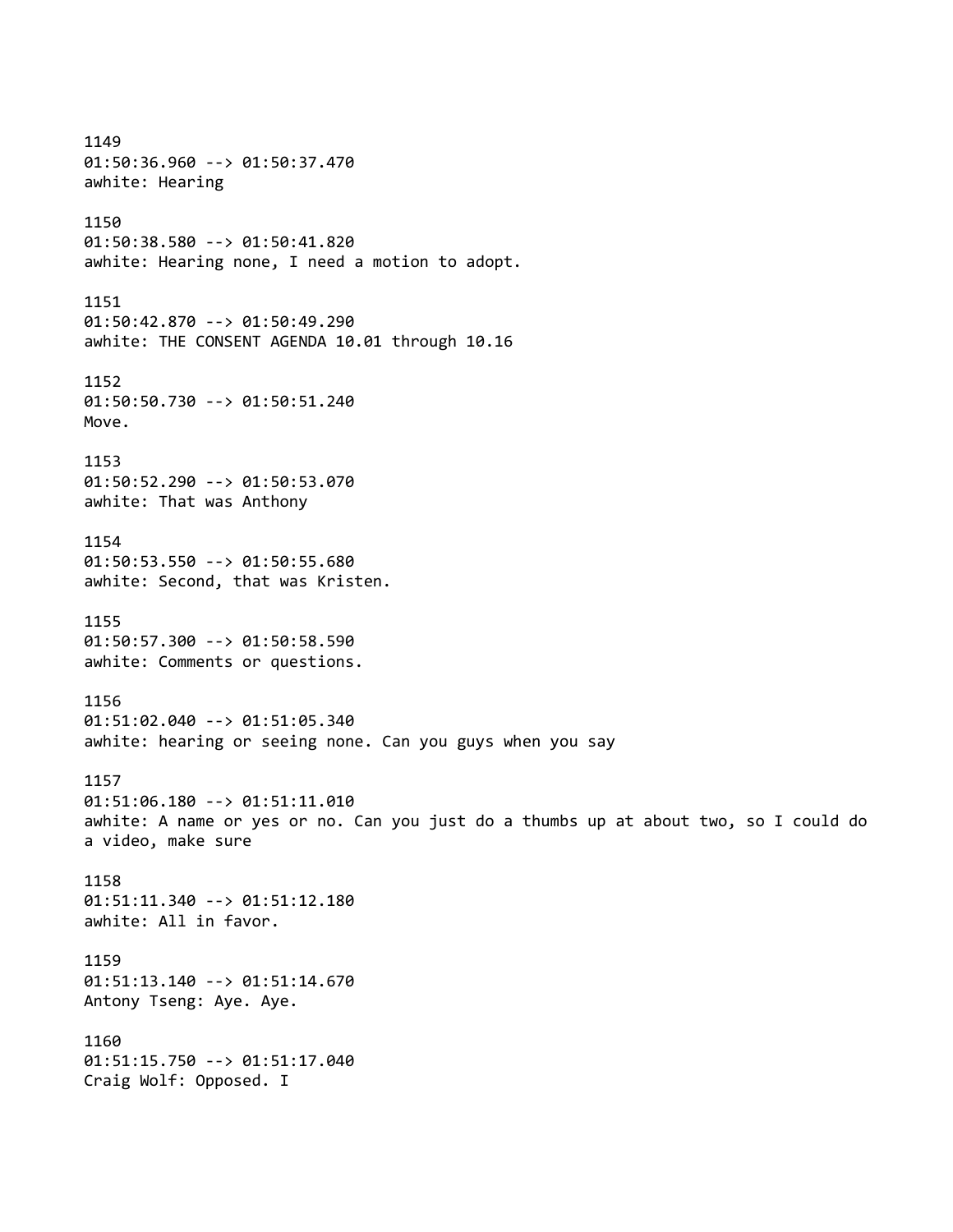1161 01:51:20.670 --> 01:51:23.910 Craig Wolf: Craig. Are you opposed, no. Okay. 1162 01:51:25.440 --> 01:51:27.510 awhite: All right, a nine oh 1163 01:51:29.790 --> 01:51:31.170 awhite: Alright, um, 1164 01:51:33.090 --> 01:51:35.730 awhite: I need a motion to adjourn to executive session. 1165 01:51:37.020 --> 01:51:48.780 awhite: Um, to review the employment history of particular individuals and to seek legal advice from the school attorney state law client attorney client privilege and the board is not expect to take action after Executive Session. 1166 01:51:49.680 --> 01:51:50.280 Antony Tseng: So moved. 1167 01:51:54.480 --> 01:51:56.520 awhite: Was that Anthony and Kristen. I'm sorry I don't have the screen. 1168 01:51:57.810 --> 01:51:58.170 Kristan Flynn: For 1169 01:51:59.700 --> 01:52:00.570 Kristan Flynn: Alyssa, sorry. 1170 01:52:00.840 --> 01:52:02.340 Kristan Flynn: I can't see. You're not on my screen. 1171 01:52:03.060 --> 01:52:04.980 Antony Tseng: You just pop up as a special 1172 01:52:04.980 --> 01:52:05.550 Kristan Flynn: Guest Star.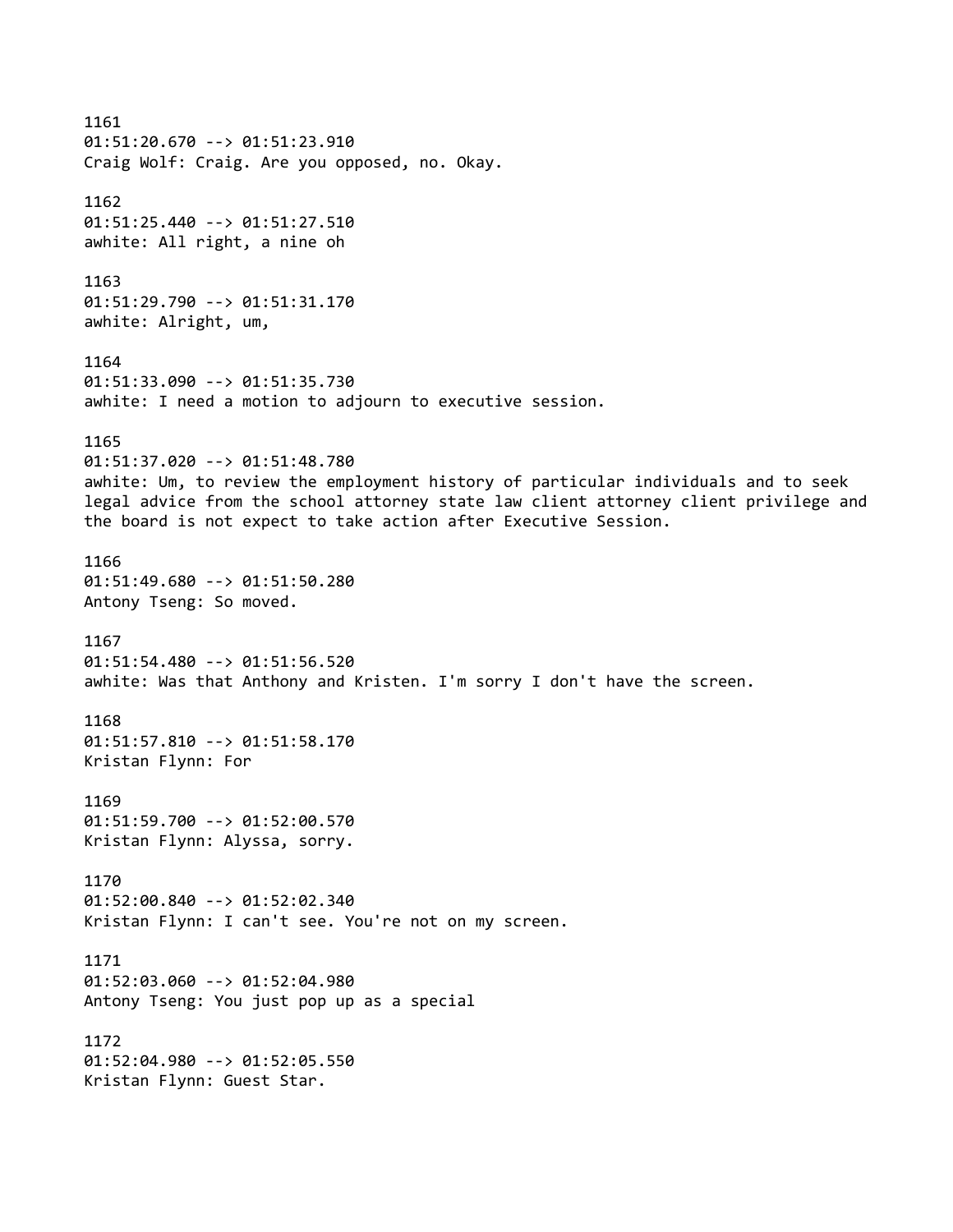1173 01:52:06.960 --> 01:52:08.130 James Case-Leal: Quick question about that. 1174 01:52:09.240 --> 01:52:12.090 James Case-Leal: And I probably should have read my emails closer. How are we doing that. 1175 01:52:12.840 --> 01:52:21.480 awhite: So you're going to go to arm your Bo email and you're going to look at the there's nine tiles on the top right hand corner. 1176 01:52:22.050 --> 01:52:32.070 awhite: And if you click on the nine tiles, you'll see that there's a Google meet you go to Google me, and you'll see that there's an invitation in there for you to join the Google meet 1177 01:52:32.310 --> 01:52:34.170 awhite: And that's where the executive session will be 1178 01:52:34.620 --> 01:52:38.640 Matt Landahl: I think you can also just go straight to the invitation that I sent to your inbox to 1179 01:52:40.170 --> 01:52:40.650 James Case-Leal: out of sync. 1180 01:52:40.770 --> 01:52:44.880 James Case-Leal: So if I just want to call the number, it'll still work. Yes. 1181 01:52:45.660 --> 01:52:45.960 Elissa: Okay. 1182 01:52:45.990 --> 01:52:47.160 James Case-Leal: Thank you do 1183 01:52:47.340 --> 01:52:48.660 James Case-Leal: Do we know can we do that. 1184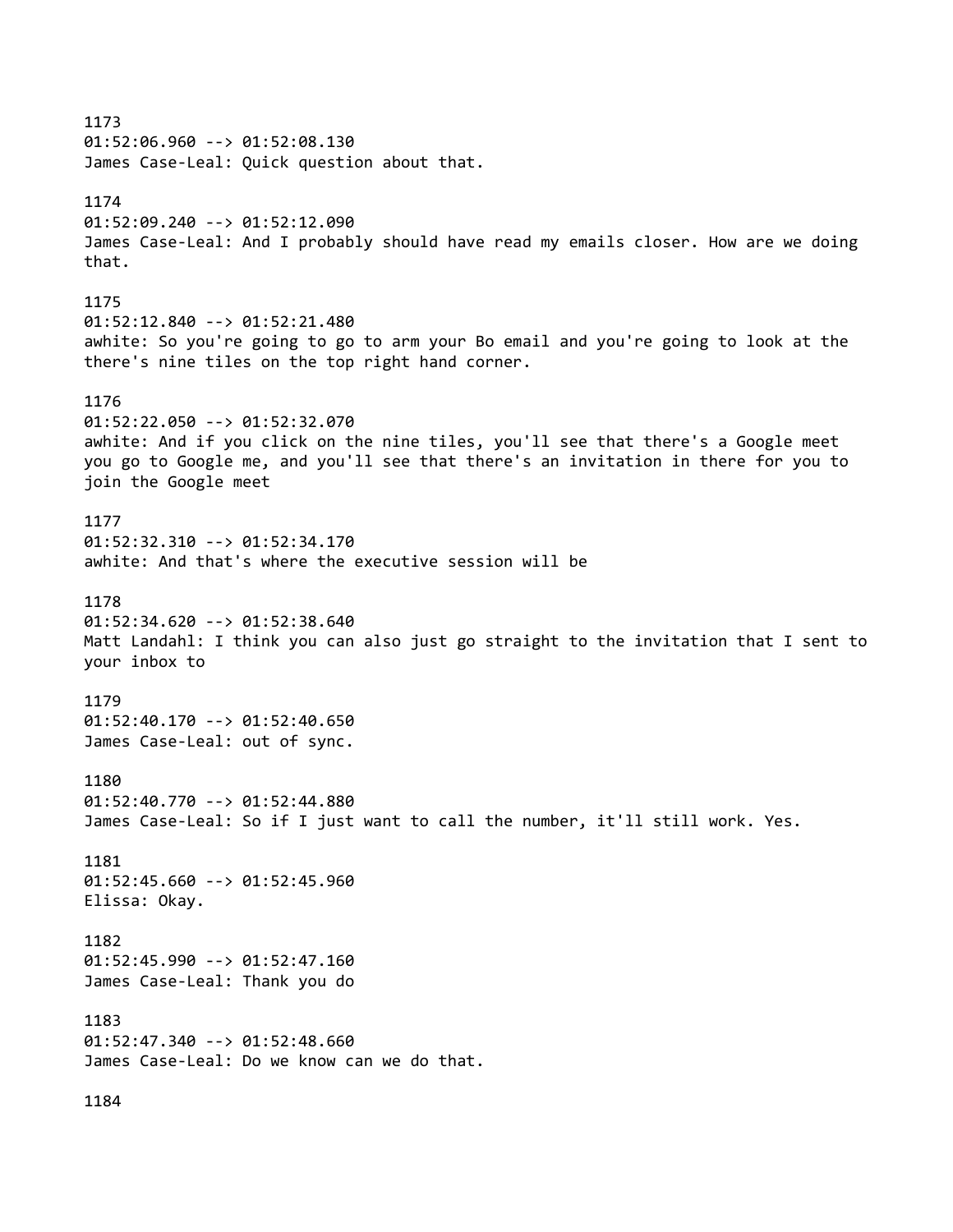01:52:48.810 --> 01:52:50.910 James Case-Leal: And stay in this meeting, or do we have to leave this meeting. 1185 01:52:50.910 --> 01:52:51.540 James Case-Leal: To go to that. 1186 01:52:51.750 --> 01:52:52.710 Craig Wolf: We gotta leave this 1187 01:52:52.830 --> 01:52:53.760 awhite: We have to leave this one. 1188 01:52:54.180 --> 01:52:55.800 Elissa: Camera can't work both 1189 01:52:58.080 --> 01:52:59.550 Craig Wolf: So, be clear on how to 1190 01:52:59.550 --> 01:53:00.330 awhite: Get to the 1191 01:53:00.750 --> 01:53:01.230 awhite: To the exact 1192 01:53:04.110 --> 01:53:05.610 Kristan Flynn: We just jump out of here. So, 1193 01:53:06.840 --> 01:53:08.460 Kristan Flynn: Do we have any action before we leave here. 1194 01:53:09.000 --> 01:53:15.630 awhite: Um, no, there's no action the germ of the meaning will be and the Executive Session. So then that's the only action that we're 1195 01:53:16.020 --> 01:53:20.640 awhite: We would take is after the executive session we adjourn the meeting. So we could do that in Executive Session.

1196